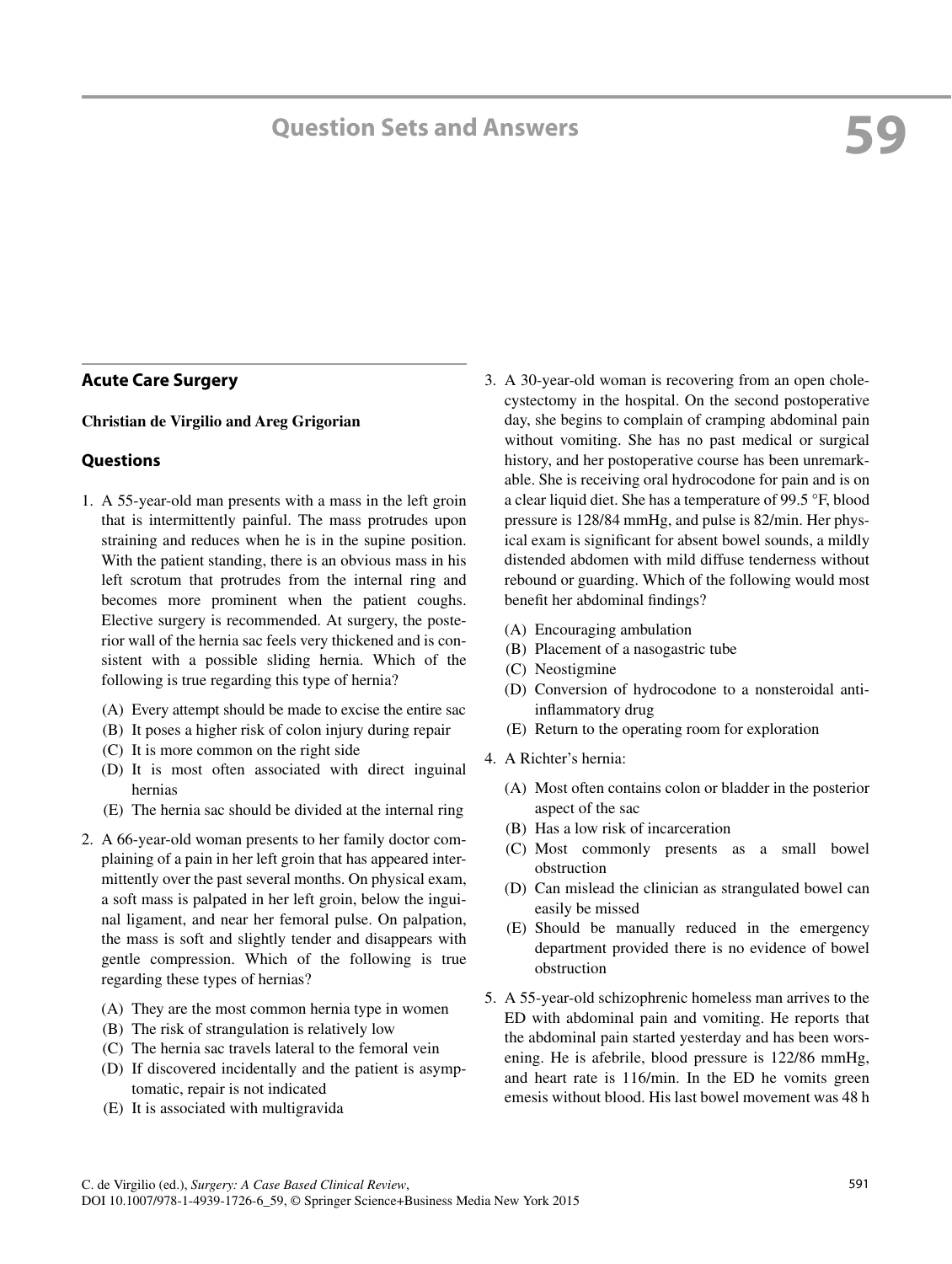ago. Physical examination reveals a large scar in his right upper quadrant. On abdominal examination, the abdomen is distended, with hyperactive bowel sounds, and is tympanic to percussion, with mild diffuse tenderness, and no rebound or guarding. WBC is  $9 \times 10^3/\mu$ L (normal  $4.1 - 10.9 \times 10^3/\mu L$ ). Abdominal series shows dilated loops of bowel with multiple air fluids levels. After fluid resuscitation, what is the most appropriate next step in management?

- (A) Nasogastric tube suction
- (B) Laparoscopy
- (C) Exploratory midline laparotomy
- (D) Intravenous erythromycin
- (E) CT scan of the abdomen
- 6. A worried mother presents to you with concerns that her 6-month-old boy has a large protrusion at his belly button that is worse when he cries but reduces when he is sleeping. On exam you palpate a 1 cm fascial defect at his umbilicus. Which of the following is true about this condition?
	- (A) Elective repair is recommended
	- (B) The condition is associated with cardiac anomalies
	- (C) The size of the defect predicts that it will not likely close on its own
	- $(D)$  The risk of incarceration is significant
	- (E) Repair should be delayed until the child is 4 years old
- 7. One week after open repair of a large right scrotal hernia, a 45-year-old male returns complaining of severe pain in his right testicle. On physical exam, the testicle appears to be slightly swollen and very tender to palpation. Doppler study demonstrates no flow within the right testicle with normal flow in the left. Which of the following is true about this condition?
	- (A) It is most commonly due to thrombosis of the pampiniform plexus
	- (B) Urgent exploration of the right testicle is recommended
- (C) It is most likely due to transection of the testicular artery
- (D) It most likely represents testicular torsion
- (E) The testicle will likely remain permanently enlarged
- 8. Following open inguinal hernia repair, a 50-year-old male complains of numbness and burning pain on the scrotum. This most likely represents injury to:
	- (A) The genital branch of the genitofemoral nerve
	- (B) The femoral branch of the genitofemoral nerve
	- (C) The ilioinguinal nerve
	- (D) The lateral femoral cutaneous nerve
	- (E) The iliohypogastric nerve
- 9. A 65-year-old male presents to the ED with nausea, vomiting, and severe abdominal pain. Past history is significant for prior sigmoid colectomy for diverticulitis 10 years ago. On physical exam, his temperature is 100.9 °F, blood pressure is 110/80 mmHg, and heart rate is 110/min. His abdomen has a well-healed midline scar and is distended. Bowel sounds are hyperactive with occasional rushes and tinkles. He has marked right upper quadrant tenderness to palpation with guarding. The rest of the abdominal exam is unremarkable. Abdominal series demonstrates one loop of markedly distended small bowel in the right upper quadrant with an air fluid level. No gas is seen in the colon or rectum. Laboratory values demonstrate a WBC count of  $18 \times 10^3$ /μL (normal 4.1–10.9 × 10<sup>3</sup>/μL) with 15 % bands and a serum lactate of 5 mmol/L (normal 0.5–1.6 mmol/L), BUN 30 mg/dL (7–21 mg/dL), and creatinine 1.2 mg/dL (0.5–1.4 mg/dL). Amylase, lipase, and liver chemistries are normal. NG tube and IV fluids are given. What is the next step in the management?
	- (A) Exploratory laparotomy
	- (B) Admit for close observation
	- (C) Upper GI with small bowel follow through with barium
	- (D) Upper GI with small bowel follow through with Gastrografin
	- (E) Right upper quadrant ultrasound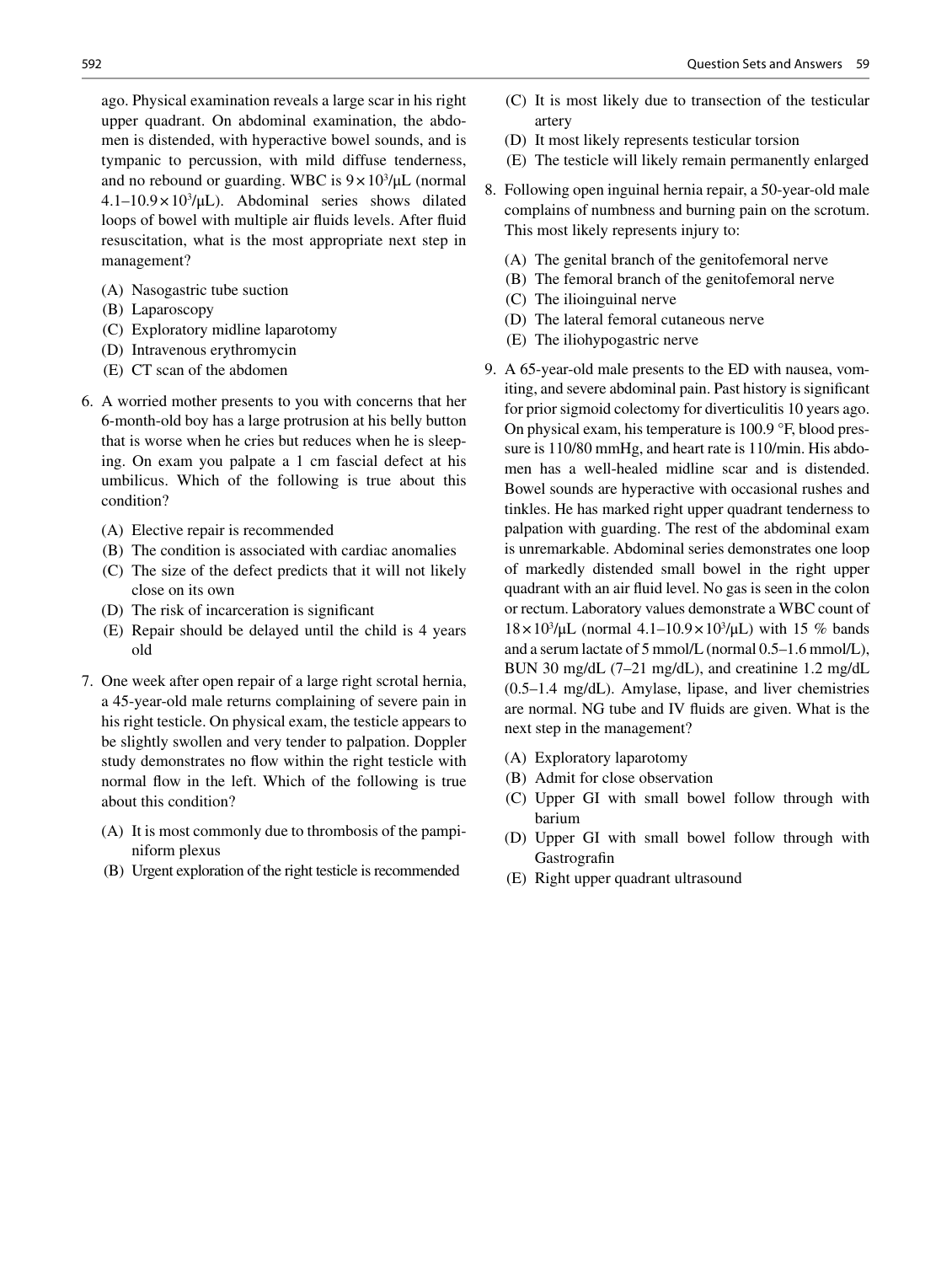#### **Answers**

### **1. Answer B**

 Sliding inguinal hernias have a much higher risk of colonic injury during repair than other hernias. This is because the posterior wall of the hernia sac is formed by a retroperitoneal organ (colon or bladder). A clue to the presence of a sliding hernia is the finding of a thickened posterior wall of the hernia sac at surgery, in association with a large indirect hernia (D) that has descended into the scrotum (direct hernias rarely descend into the scrotum). Attempting to completely excise the hernia sac (A) (which is otherwise normally done), or to divide the sac completely at the internal ring (E) (which is again normally recommended), would result in dividing the bowel or bladder. Sliding hernias are more common on the left side  $(C)$  (the sigmoid colon is less fixed and more likely to slide down than the right colon). A sliding hernia is an indirect inguinal hernia (D).

# **2. Answer E**

 Multigravida causes stretching of the abdominal musculature and increases the risk of femoral hernia. Femoral hernias occur in the femoral canal, inferior to the inguinal ligament traversing the empty space medial (C) to the femoral vein (recall the mnemonic "NAVEL" {from lateral to medial: femoral nerve, artery, vein, empty space, lymphatic}). The most common type of hernia in women, and in men, is an indirect inguinal hernia (A). Although femoral hernias appear infrequently (10 % of all hernias), they occur more commonly in females and have the highest risk of strangulation (B). Because of the high risk of strangulation, surgical repair of a femoral hernia is indicated (D) once diagnosed, regardless of whether the patient is having symptoms.

### **3. Answer D**

 Always consider a nonmechanical postoperative ileus in patients that have had a recent surgery. This occurs in up to 50 % of patients that have undergone abdominal surgery. Although the exact cause has not been elucidated, it most likely involves impaired peristalsis of intestinal contents. Inflammatory mediators (e.g., recent surgery) and opioid analgesics are thought to contribute to the development of postoperative ileus. Initial management should begin with changing pain medication to a non-opiate analgesic. Encouraging ambulation (A) should also be done for all postoperative patients, but is not as imperative as discontinuing opiates. If the patient's postoperative ileus continues with worsening symptoms (e.g., emesis), bowel decompression including a NGT (B) can be considered. Returning to the OR for exploration (E) is inappropriate for postoperative ileus. Neostigmine is used in patients with pseudo-obstruction (Ogilvie's syndrome).

### **4. Answer D**

 With a Richter's hernia, only one wall of the bowel protrudes into the hernia sac (A). That segment of bowel is prone to incarceration and strangulation but does so without associated symptoms, signs, or radiologic evidence of SBO (C). Therefore, it may easily mislead clinicians into thinking that the hernia is not incarcerated (B). Manual reduction of hernias (including Richter's) should not be attempted if strangulation is suspected as dead bowel will be reduced into the peritoneum. Strangulation should be suspected in the presence of fever, leukocytosis, acidosis, severe pain, or marked erythema overlying the skin of the hernia. It is often difficult to palpate a Richter's hernia, and it should be reduced in the operating room (E).

# **5. Answer A**

 This patient has evidence (on history, physical, and radiologic imaging) of a small bowel obstruction (SBO) that is most likely secondary to adhesions from prior surgery (scar in RUQ). SBO from adhesions can present many years after surgery. The initial management of SBO includes placing the patient NPO, aggressive intravenous fluid resuscitation (the patient is tachycardic and likely very dehydrated), and NG tube placement. Aside from the salutatory effect of NG decompression on the distended bowel, patients with SBO are at risk of aspiration. Once the patient has been adequately resuscitated, CT scan (E) with oral contrast is recommended as it is useful in confirming the diagnosis of SBO, determining if the SBO is partial or complete, and ruling out other diagnosis. Most patients with SBO due to adhesions improve with these maneuvers, and do not require surgery. Operative management (C) with laparotomy and lysis of adhesions should be considered in the following conditions: if the patient demonstrates evidence of clinical deterioration as manifest by increasing pain, tenderness, fever, leukocytosis, or acidosis. Operative management can be achieved either via open laparotomy or laparoscopy (B). Evidence of a complete SBO is a relative indication for surgery, but recent studies suggest that some of these patients resolve with nonoperative management as well. Intravenous erythromycin acts as a prokinetic agent and has some utility for gastroparesis, but not for a SBO (D).

# **6. Answer E**

 This patient has an umbilical hernia, which is a common finding in newborns. It is recommended that repair be delayed (A) until after the child is 4 years old, unless the defect is larger than 2 cm, the defect is growing, or there is evidence of strangulation. Umbilical hernias are not associated with the VACTERL (vertebral, anal, cardiac, tracheoesophageal fistula, renal, limb) complex of anomalies (B). Defects smaller than 2 cm will likely close spontaneously (C). It is very rare for umbilical hernias in children to incarcerate (D).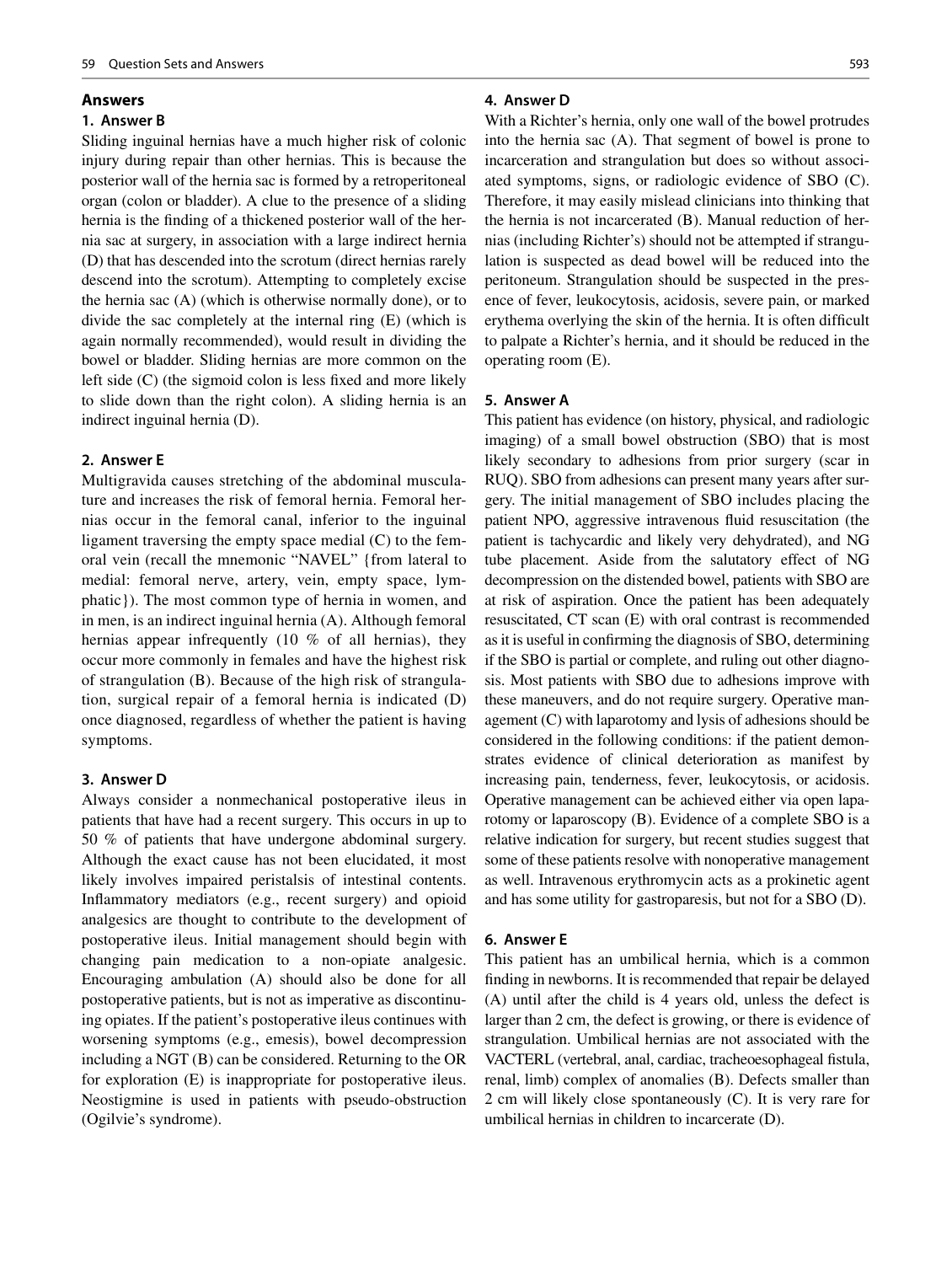#### **7. Answer A**

 This patient likely has ischemic orchitis secondary to damage to or thrombosis of the pampiniform plexus. This is most likely to occur in patients with large or densely adhesed hernia sacs. The condition is usually self-limited (E), so urgent exploration (B) is not indicated. Ischemic orchitis is more commonly caused by injury to the pampiniform plexus than to the testicular artery (C). Testicular torsion (D) is less likely than a vascular injury in this case, although both would pres-

### **8. Answer A**

signal.

 The genital branch of the genitofemoral nerve provides sensation to the scrotum and the cremaster reflex. The femoral branch of the genitofemoral nerve (B) provides sensation to the proximal medial thigh. The ilioinguinal nerve (C) provides sensation to the lower abdomen and medial thigh. The lateral femoral cutaneous nerve (D) provides sensation to the lateral thigh as low as the knee. The iliohypogastric nerve (E) supplies the gluteal region.

ent with acute testicular pain and decreased or absent Doppler

#### Question Sets and Answers 59

#### **9. Answer A**

 This patient has a SBO with evidence of ischemic or gangrenous bowel most likely secondary to adhesions from past surgery (e.g., sigmoidectomy). Necrotic bowel generally does not occur in association with a SBO unless there is a closed-loop obstruction. A closed-loop obstruction is a particularly dangerous form of bowel obstruction in which a segment of intestine is obstructed both proximally and distally. Gas and fluid accumulate within this segment of bowel, and cannot escape. This progresses rapidly to strangulation with risk of ischemia, gangrene, and subsequent perforation. Clues to ischemic bowel include the presence of acidosis, fever, leukocytosis, and severe localized pain (unusual for SBO). As such the patient will need exploratory laparotomy, and any bowel that is obviously nonviable needs to be resected. Most patients with SBO (without necrotic bowel) due to adhesions improve with conservative management, and do not require surgery. Observation is not appropriate for this patient (B). Upper GI studies (C–D) would not be indicated since this patient has strong evidence of necrotic bowel and requires urgent surgical intervention. RUQ ultrasound (E) is appropriate in the workup for cholelithiasis.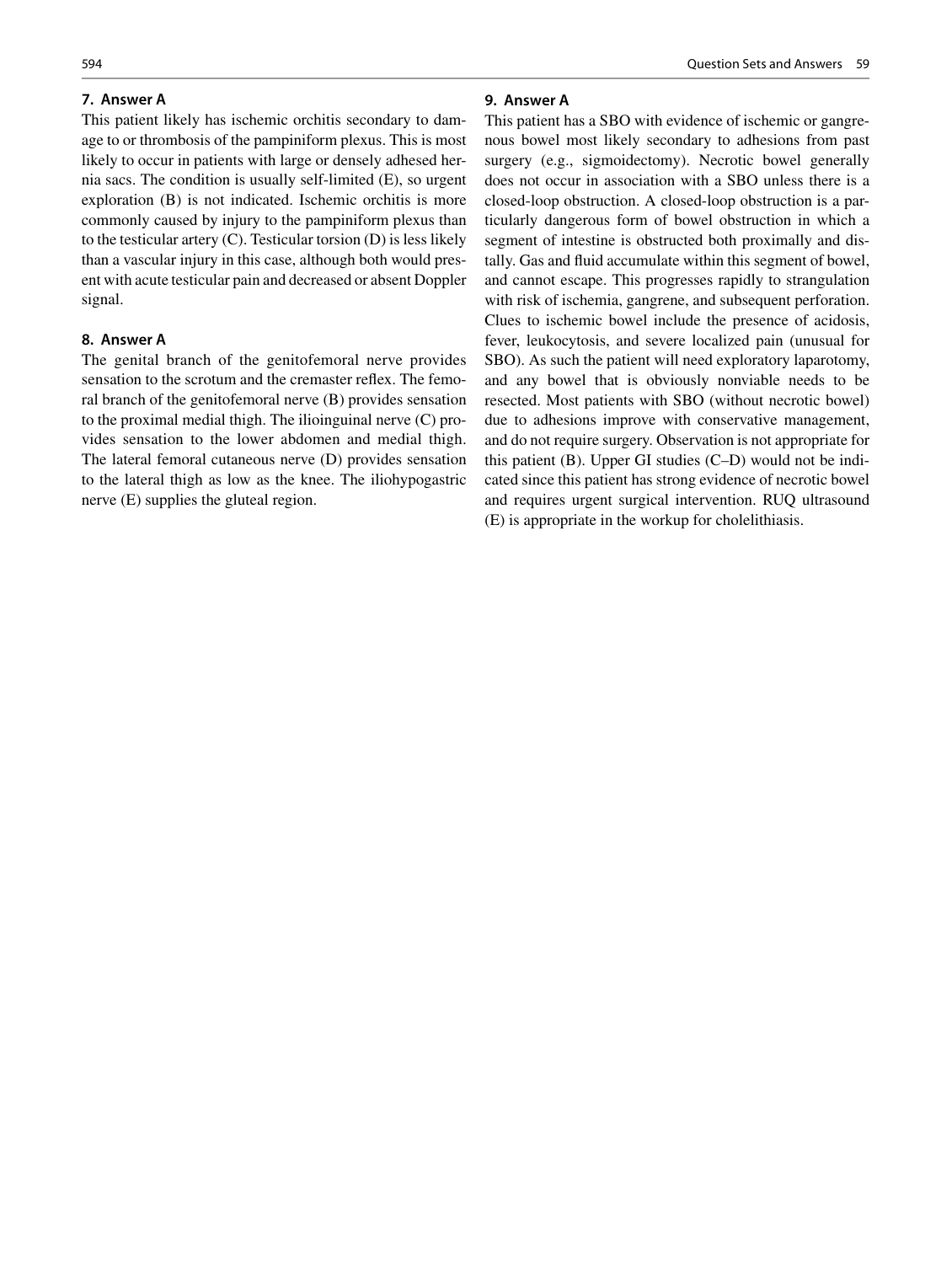# **Breast Cancer**

# **Areg Grigorian and Christian de Virgilio**

# **Questions**

- 1. A 30-year-old female presents with bloody discharge from her left breast that she has noticed intermittently for the past month. She denies any palpable breast mass, weight loss, fevers, or night sweats. She has no medical history or family history of breast cancer. The skin around the breast and areola are normal with no rashes or lesions. No breast mass is palpable, and there is no axillary lymphadenopathy. Ultrasound did not reveal any masses. What is the most likely diagnosis?
	- (A) Fibrocystic changes
	- (B) Intraductal papilloma
	- (C) Ductal carcinoma in situ (DCIS)
	- (D) Paget's disease of the breast
	- (E) Infiltrating ductal carcinoma
- 2. A 61-year-old female presents with swelling and redness of her entire left breast that has persisted for 4 weeks. On physical exam her temperature is 98.7 °F, pulse is 82/min, blood pressure is 136/78 mmHg, and respirations are 16/min. Her left breast appears larger than her right one. The entire breast is warm, and the skin is edematous. No breast masses are palpable. There is no nipple discharge or rashes. There are several palpable enlarged lymph nodes in her left axilla. Ultrasound and mammography show thickening of the skin but otherwise no masses. Which of the following is the best option for further management?
	- (A) Punch biopsy of skin
	- (B) Oral antibiotics
	- (C) Intravenous antibiotics
	- (D) Nonsteroidal anti-inflammatory drugs
	- (E) Incision and drainage
- 3. A 36-year-old woman is evaluated for a lump in her right breast that she noticed 5 months ago. She denies any nipple discharge, nipple retraction, or skin changes. She has no family history of breast cancer. On physical exam, the breasts appear normal. Palpation reveals a 1 cm dominant lump in the left upper quadrant that does not appear to be fixed to the surrounding structures. The patient has no other dominant masses in either breast. There is no axillary lymphadenopathy. Mammogram is negative. What is the next step in the management?
	- (A) Ultrasound-guided core needle biopsy
	- (B) Fine-needle aspiration
	- (C) MRI
- (D) Follow-up clinical breast exam in 3 months
- (E) Genetic testing
- 4. A 31-year-old breastfeeding female comes to the doctor for localized swelling, redness, and pain of the left breast. She also reports muscle aches and fatigue. On physical exam her temperature is 101.1 °F, pulse is 82/ min, blood pressure is 126/68 mmHg, and respirations are 16/min. Physical exam reveals a localized area of erythema and warmth in the left breast with no palpable masses. There is no axillary lymphadenopathy. What is the most likely next course of action?
	- (A) Biopsy
	- (B) Antibiotic treatment and continue breast feeding
	- (C) Antibiotic treatment and encourage bottle-feeding only
	- (D) Diagnostic mammography
	- (E) Incision and drainage
- 5. A 17-year-old female presents with breast pain that she noticed for several months. She states that she feels multiple breast masses in both breasts. She denies any weight loss, fevers, or night sweats. She has no medical history or family history of breast cancer. Physical examination reveals that her heart has a regular rate and rhythm. The skin around the breast and areola are normal with no rashes or lesions. No solitary breast masses are palpable, but both breasts are lumpy and painful to palpation, most notably in the upper outer quadrants. There is no axillary lymphadenopathy. What is the most appropriate next step in management?
	- (A) Diagnostic mammography
	- (B) Excisional biopsy
	- (C) Ultrasound-guided core needle biopsy
	- (D) Reassurance and reexamine in 1 month
	- (E) Fine-needle aspiration (FNA)
- 6. A 71-year-old woman is evaluated for a lump in her right breast that she noticed 3 weeks ago. She denies any nipple discharge, nipple retraction, or skin changes. She has a sister who was diagnosed with breast cancer at the age of 57. She had menarche at the age of 9 and menopause at the age of 56. She had two children, one at the age of 39 and the other at the age of 41. On physical exam, the breasts are normal on inspection. Palpation reveals a 1.5 cm dominant lump that does not appear to be fixed to the surrounding structures in the left upper, outer quadrant. The patient has no other dominant masses in either breast. There is no axillary lymphadenopathy. What is the biggest risk factor in this patient predisposing her to breast cancer?
	- (A) Early menarche
	- (B) Family history of breast cancer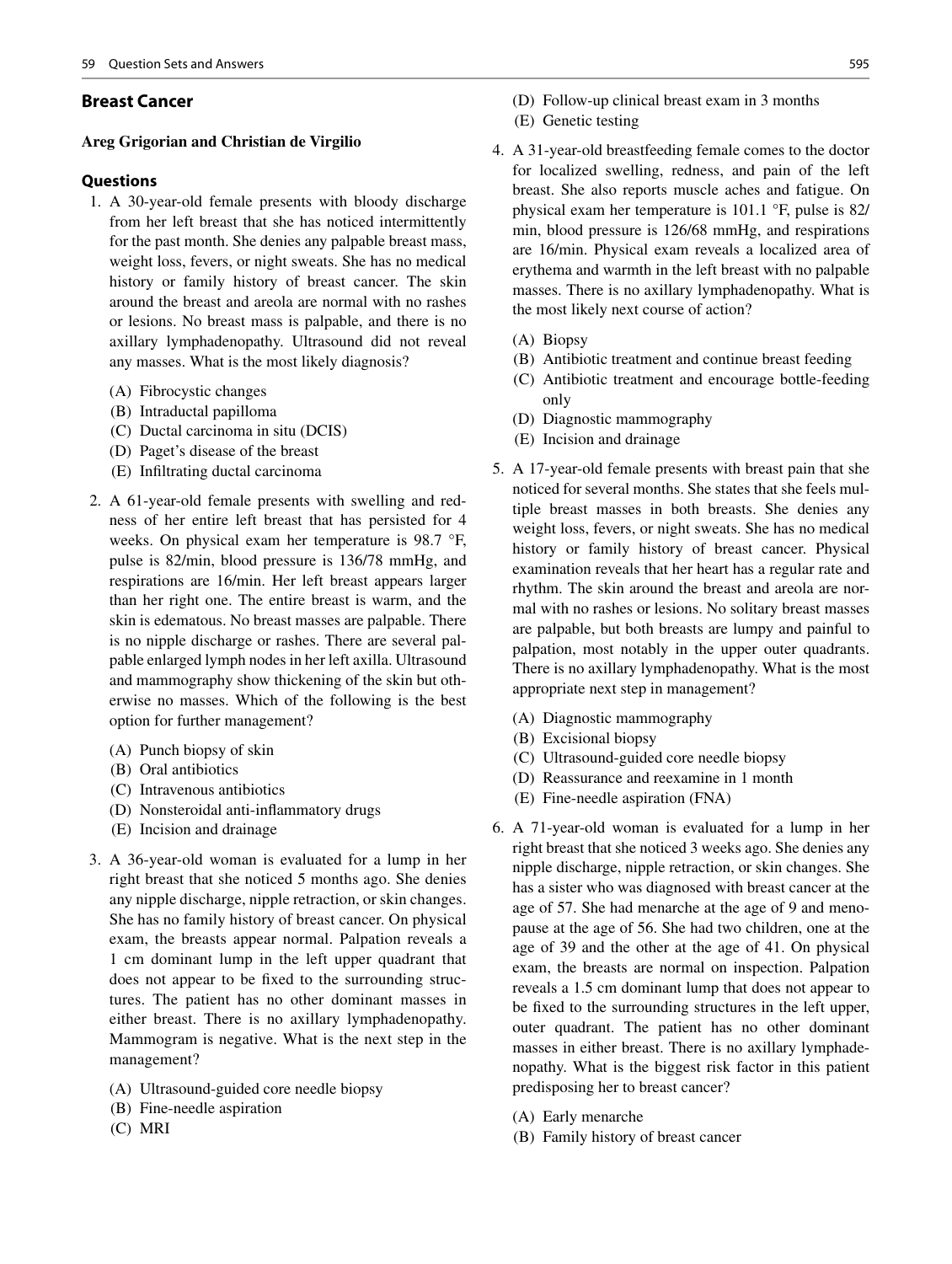- (C) Older age
- (D) Age at first pregnancy
- (E) Late menopause
- 7. A 50-year-old woman comes to clinic to discuss treatment for a new diagnosis of breast cancer. Her annual screening mammogram revealed a 1.3 cm mass in the right breast. The patient does not have any other breast masses, skin changes, nipple discharge, or axillary adenopathy. Mammography revealed no other suspicious calcifications within the breast. Biopsy of the mass was performed and revealed infiltrating ductal carcinoma. Estrogen receptor, progesterone receptor, and Her2/neu receptor testing were negative. Which of the following is the best option for the management of this patient's breast cancer?
	- (A) Lumpectomy and breast irradiation
	- (B) Lumpectomy and hormone therapy
	- (C) Lumpectomy and chemotherapy
	- (D) Lumpectomy, sentinel node biopsy, and breast irradiation
	- (E) Lumpectomy, sentinel node biopsy, breast irradiation, and chemotherapy
- 8. A 65-year-old woman returns to clinic for a 3-month follow-up. Three months ago she developed a pruritic, erythematous, ulcerated rash surrounding the areola of her right breast. She tried hydrocortisone 1 % on the lesion at the recommendation of her primary care physician, but the lesion persisted. She has no history of skin diseases in the family. She takes warfarin for atrial fibrillation. She started a new medication, hydrochlorothiazide, for hypertension about 3 months ago. Otherwise, she is healthy. What is the best next step in the management of this patient?
	- (A) Punch biopsy of the skin lesion
	- (B) Change hydrocortisone 1 % to triamcinolone to treat eczema
- (C) Treatment with antibiotics
- (D) Oral steroid course to treat psoriasis
- (E) Increase the dose of hydrocortisone
- 9. A 57-year-old woman comes to clinic to discuss surgical treatment for a new diagnosis of breast cancer. Her annual screening mammogram revealed a 1.7 cm mass in the right breast. Biopsy of the mass was performed and revealed infiltrating ductal carcinoma. Estrogen receptor and progesterone receptor testing were negative, while HER-2 receptor testing was positive. In addition to lumpectomy and breast irradiation, the treating doctor decides to add hormonal therapy with trastuzumab to the treating regimen. What study must be done prior to starting trastuzumab?
	- (A) TSH and free T4
	- (B) Liver function tests
	- (C) Echocardiogram
	- (D) Creatinine clearance
	- (E) CXR
- 10. A 45-year-old female undergoes screening mammography which demonstrates an area of suspicious microscopic calcification in her right upper outer breast. Stereotactic-guided biopsy confirms ductal carcinoma in situ (DCIS). Which of the following is true about this condition?
	- (A) It should be excised to a negative margin
	- (B) It is considered a marker for malignancy in either breast
	- (C) The cribriform type has a worse prognosis than the comedo type
	- (D) It does not occur in men
	- (E) Radiation therapy is an acceptable alternative to surgical excision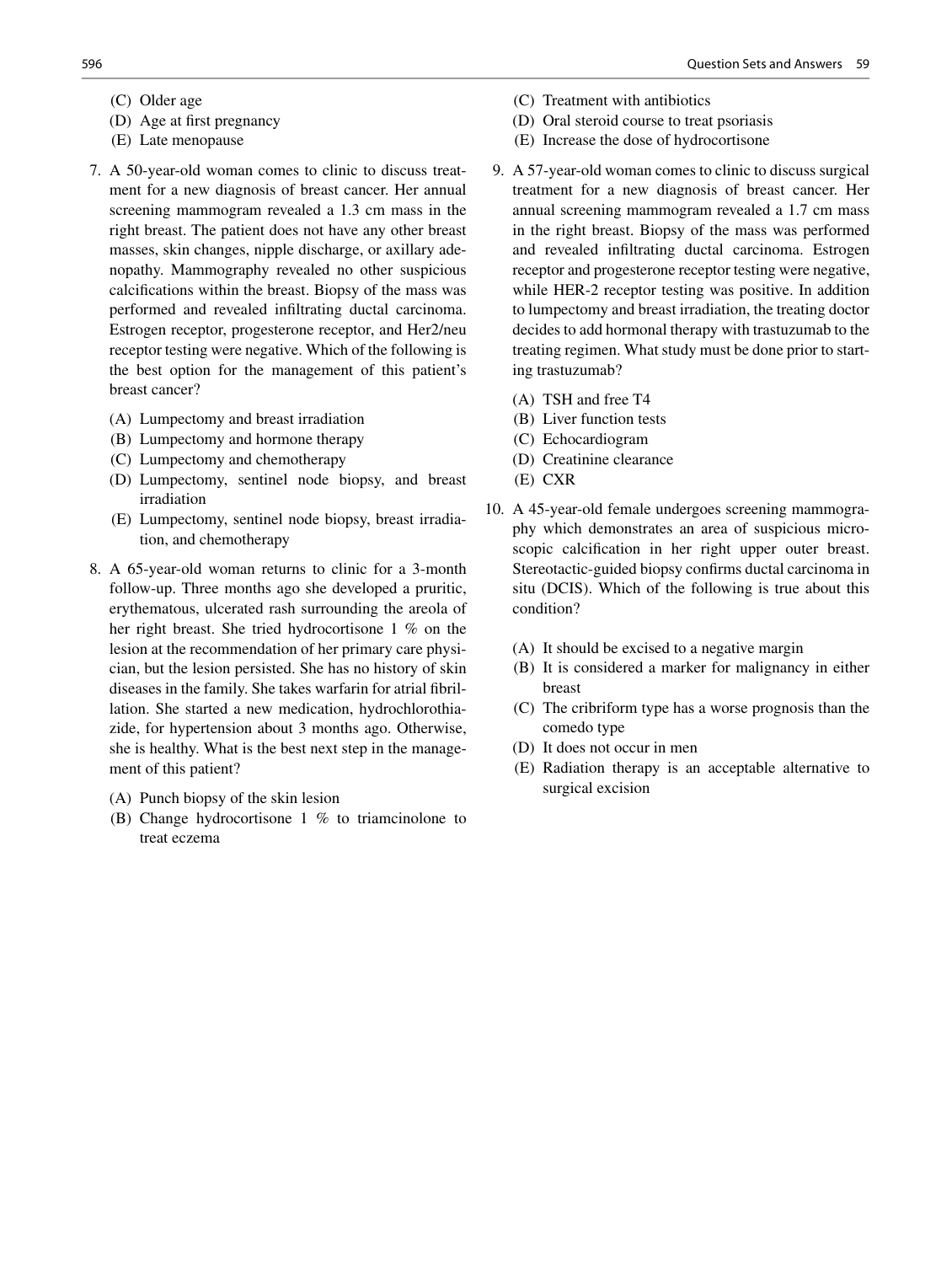#### **Answers**

# **1. Answer B**

 Although bloody nipple discharge should raise concern for cancer, intraductal papilloma is the most common cause of bloody nipple discharge. This is a benign breast tumor arising from the proliferation of mammary duct epithelium that classically occurs in females 20–40 years of age. Treatment includes excision, which is diagnostic as well as curative. Fibrocystic changes (A) are a common cause of breast pain in young females. Patients report painful breast tissue before menses with improvement during menstruation. Physical exam reveals fibrotic tissue and cystic, lumpy tissue. It may be associated with bilateral serous discharge. DCIS (C) and infiltrating ductal carcinoma (E) are more common in older women. DCIS most often presents as suspicious calcifications on mammography, and not with bloody nipple discharge. Although breast cancer can present with bloody nipple discharge, it is less common than intraductal papilloma, especially in a young woman. Paget's disease of the breast (D) causes an eczematous lesion on the breast that is associated with an underlying breast carcinoma. Given that this patient's skin exam is normal, this diagnosis is unlikely.

# **2. Answer A**

The patient most likely has inflammatory breast carcinoma, an especially aggressive type of breast cancer. Inflammatory breast cancer can be easily confused with mastitis, as there is usually no palpable breast mass and ultrasound and mammography similarly are often negative. As such, it is imperative to perform a biopsy of the skin, which may show cancer cells invading the subdermal lymphatics. Additional workup should include a breast MRI (which is more likely to show the breast cancer in this setting than ultrasound and mammogram), as well as consideration for needle biopsy of the lymph nodes. Antibiotics (B–C) or NSAIDs (D) would be inappropriate. Incision and drainage (E) would be appropriate if there was an indication on physical examination or evidence of a breast abscess on ultrasound. Inflammatory breast carcinoma typically presents as swelling of the breast and with edematous skin due to obstruction of subdermal lymphatics by tumor (termed peau d'orange, meaning orange peel in French). At presentation, positive lymph node involvement is frequent, and approximately one-third of patients have distant metastases. Inflammatory breast carcinoma can present during pregnancy and should be suspected if suspected mastitis does not respond to appropriate antibiotic treatment.

### **3. Answer A**

 A diagnostic mammogram should be ordered in a woman over the age of 30 who presents with a new breast mass. Mammography helps to look for suspicious calcifications in other areas of the affected breast, characterize the mass, as

well as evaluate the contralateral breast. It is important to note that the mammogram may be normal despite the presence of a palpable breast cancer. For this reason, a tissue biopsy is recommended for palpable breast masses regardless of the mammogram results. Tissue sampling is best performed via ultrasound-guided core needle biopsy. Ultrasound also provides more information about the mass (cystic vs. solid). Fine-needle aspiration (B) is rarely used as it relies on cytology rather than histology. MRI (C) is not routinely needed. Follow-up examination in 3 months (D) without a biopsy would be inappropriate. Genetic testing (E) would be indicated if this patient had a strong family history of breast or ovarian cancer, but would not be done until tissue diagnosis of breast cancer is confirmed.

# **4. Answer B**

 The patient most likely has lactation mastitis. Lactation mastitis is a localized, painful inflammation of the breast accompanied by fever and malaise occurring in breastfeeding women. The diagnosis of mastitis is made clinically based on an erythematous, tender, swollen area of one breast associated with fever in a nursing mother. Other symptoms may include muscle pain (myalgias) and malaise. Transmission occurs via introduction of bacteria in small breaks in the skin caused by the trauma of breastfeeding. Most cases of lactation mastitis are a result of an infection by *Staphylococcus aureus*. Treatment consists of antibiotics to cover skin flora, symptomatic relief with analgesics including anti-inflammatory agents such as ibuprofen, and cold compresses to reduce local pain and swelling. Patients should be encouraged to continue breastfeeding (C) as this helps relieve any ductal obstruction that might be contributing to the infection. Biopsy (A) would be appropriate if the patient has suspected inflammatory breast carcinoma. Although very rare, inflammatory breast carcinoma can occur during pregnancy. If mastitis fails to resolve after antibiotics, then consideration should be given to performing a biopsy of the skin. Diagnostic mammography (D) would not be indicated at this time. Incision and drainage (E) is appropriate if there was evidence of a localized abscess with fluctuance. Ultrasound can help differentiate mastitis from a breast abscess.

# **5. Answer D**

 The history and physical exam is most consistent with a diagnosis of fibrocystic changes of the breast, which is considered a normal variant of the breast in adolescents and young adults. Patients will present with painful breast tissue before menses that improves during menstruation. On examination, fibrotic tissue may be palpated and is generally found in the upper outer quadrants of the breast. This patient should be counseled and instructed to look for these changes with a follow-up appointment in a month. Persistent cystic breast lesions can be evaluated and treated with fine-needle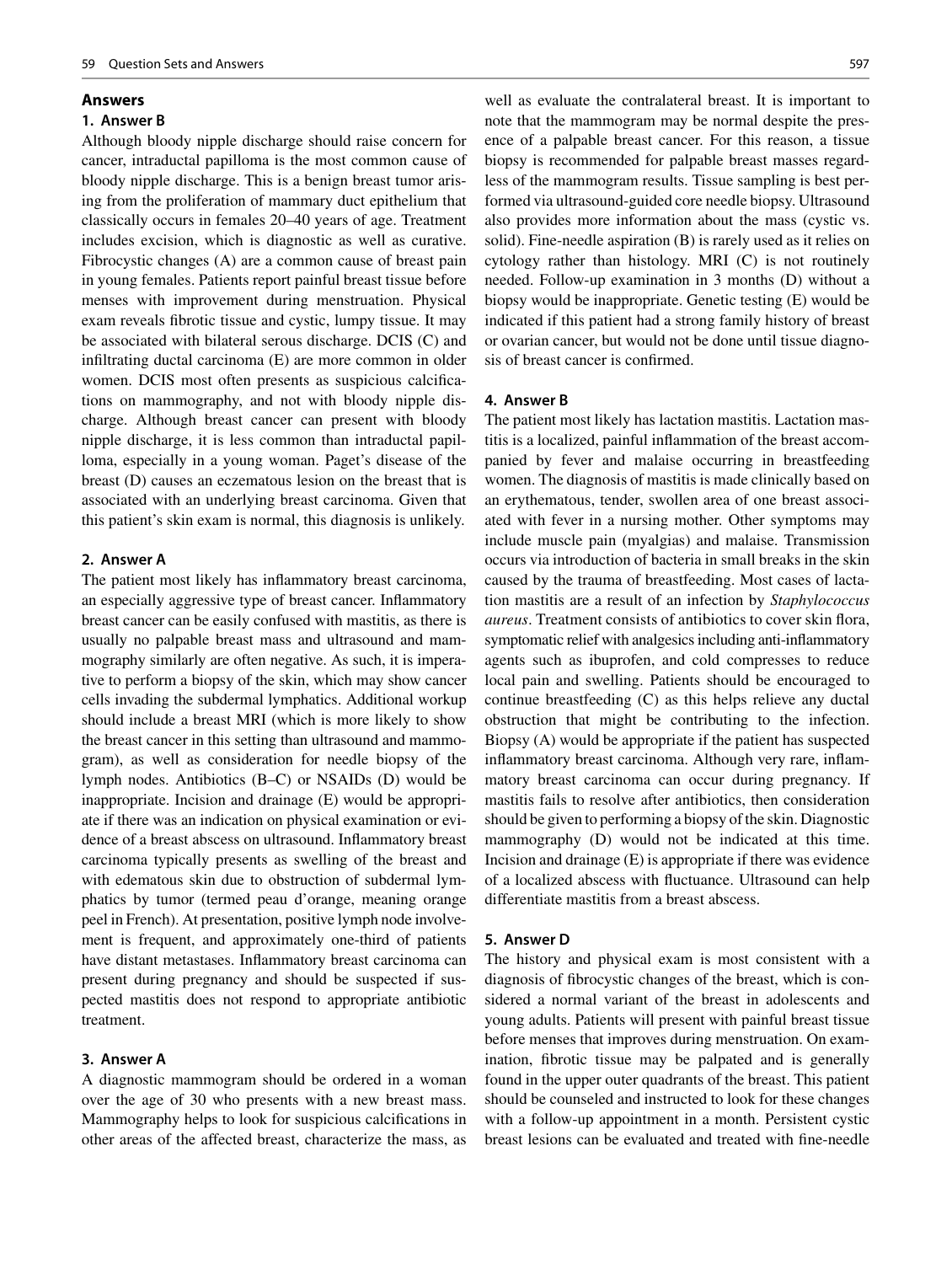aspiration (E), although this is not be needed in children and adolescents. Cystic lesions that resolve with aspiration should be reevaluated with ultrasonography 3 months after aspiration (C). Excisional biopsy (B) may be warranted for cystic lesions that do not resolve with aspiration or for suspicious solid lesions. Diagnostic mammography (A) is not indicated for adolescents and should be reserved for females >30 years old who present with a breast mass.

# **6. Answer C**

 The most important risk factors for breast cancer are female gender, increasing age, and a family history of premenopausal breast cancer. A new breast mass in a woman over the age of 50 should be considered cancer until proven otherwise, as it carries the highest relative risk of being cancer. A family history of breast cancer  $(B)$  can also significantly increase the risk of breast cancer, particularly if diagnosed in a premenopausal woman. The majority of inherited breast cancers are associated with BRCA1 or BRCA2 gene mutations. Other important risk factors associated with a slightly higher risk of developing breast cancer include early menarche  $(A)$ , nulliparity or older age at first full-term pregnancy (D), and/or late menopause (E).

### **7. Answer E**

This patient is diagnosed with infiltrating ductal carcinoma. Treatment for stage I and II breast cancers includes the option of breast conserving therapy (BCT), which consists of excision of the primary tumor (lumpectomy), sentinel lymph node biopsy (SLNB), followed by radiation therapy to the remaining breast. Studies have shown that breast conserving therapy leads to survival rates that are equivalent to that of mastectomy (though a higher local recurrence rate), while providing a more aesthetically pleasing surgical result. Triple negative breast cancers (ER, PR and Her2/neu receptor) are thought to have a worse prognosis as it is insensitive to some of the best therapies (tamoxifen and aromatase inhibitors for hormone positive, and trastuzumab for Her2/neu positive). As such, chemotherapy is recommended postoperatively.

# **8. Answer A**

 The presentation is concerning for Paget's disease of the breast. This presents as an eczematous, scaling, and ulcerating lesion around the areola. Paget's disease of the breast is a type of DCIS that extends into the ducts to involve the skin of the nipple. Patients are initially misdiagnosed with a skin condition, including eczema and psoriasis, and receive a variety of ointments that do not resolve the lesion. Paget's disease of the breast is almost always associated with an underlying carcinoma and must be diagnosed via biopsy of the lesion. Trying different regimens of steroids and antibiotics is inappropriate given the high likelihood that she has cancer (B–E).

# **9. Answer C**

 Trastuzumab is a monoclonal antibody that blocks the HER-2 receptors. The medication is used in the treatment of HER-2- positive breast cancers to help reduce recurrence and improves survival. Since there is a high risk of cardiomyopathy in patients receiving trastuzumab, it is recommended that all patients receive an echocardiogram prior to initiating therapy with trastuzumab. An alternative is to obtain a MUGA scan (multigated acquisition scan), which is a nuclear study that evaluates ventricular function. Trastuzumab-related cardiotoxicity is most often manifested by an asymptomatic decrease in ejection fraction. The optimal surveillance for trastuzumab-related cardiotoxicity is not well defined. The remaining answer choices are not needed prior to starting trastuzumab (A–B, D–E).

#### **10. Answer A**

 DCIS is characterized by malignant epithelial cells within the mammary ductal system, without invasion into the surrounding stroma. Comedo-type DCIS is typically high grade and associated with a worse prognosis (C). DCIS lesions have a high risk of subsequent invasive carcinoma at the site of the DCIS. As such if left unresected, it will often progress to invasive ductal cancer. Thus the mainstay of DCIS treatment is lumpectomy (excision of entire lesion with negative margins). Lobular carcinoma in situ is considered a marker for malignancy in either breast (B). Breast cancer in males is rare  $(1\% \text{ of all breast cancers})$  with most cases identified as invasive ductal carcinoma. DCIS can occur in men but is even more rare, as DCIS most often presents as abnormal calcifications on mammogram (D). Radiation therapy can be used in combination with surgical excision, but cannot replace it (E).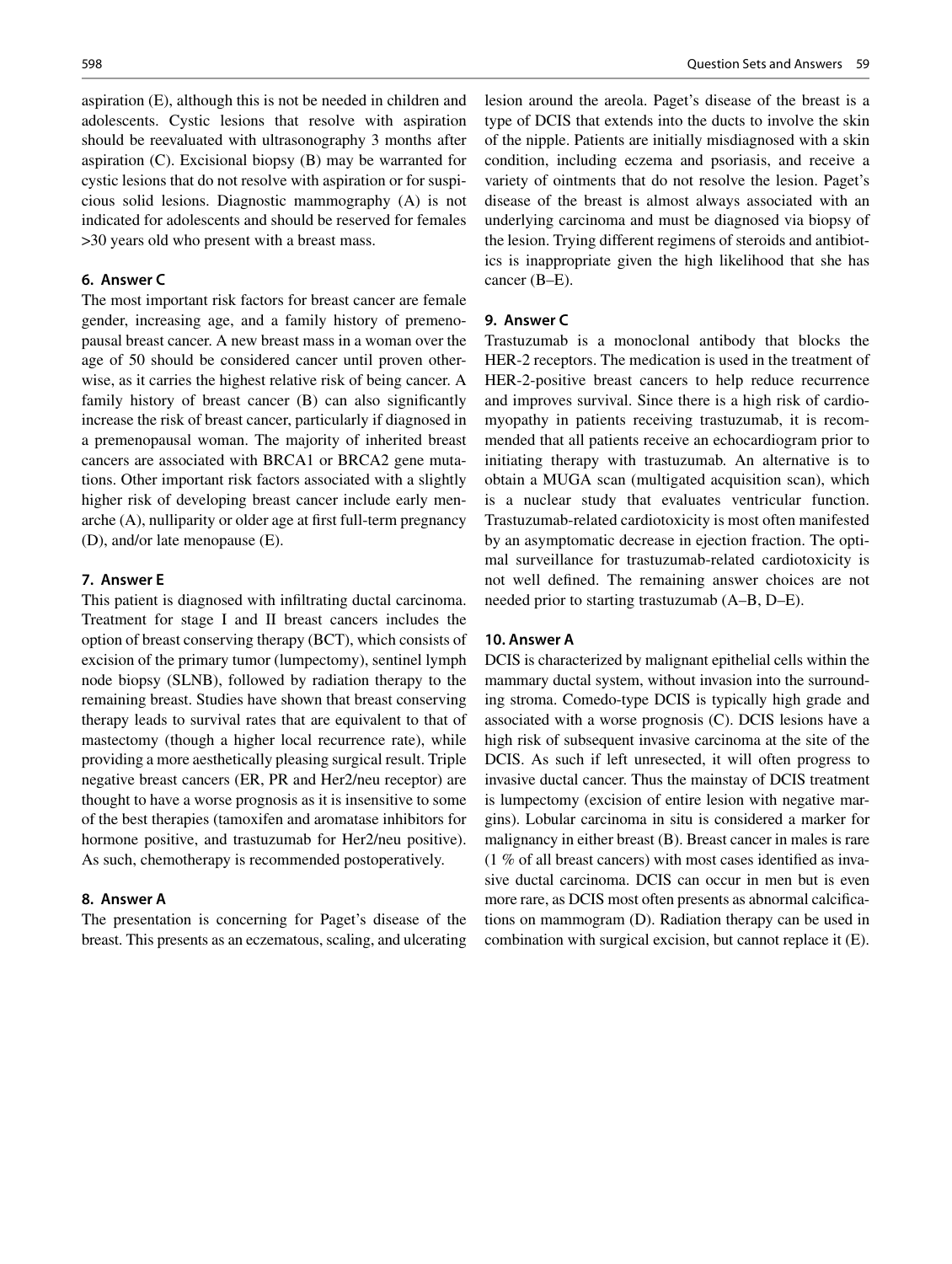# **Cardiothoracic**

# **Areg Grigorian, Paul N. Frank, and Christian de Virgilio**

# **Questions**

- 1. A 65-year-old male presents with a painful nodule in his wrist that is determined to be a ganglion cyst. Despite attempts at aspiration, it recurs. He is unable to work as a computer programmer, is on disability, and is feeling depressed. He is scheduled for wrist surgery. He reports having been discharged 1 week ago for an episode of chest pain. Troponins were elevated at that time, but there was no elevation of his ST segment. Which of the following is the best recommendation?
	- (A) Proceed with surgery with intraoperative transesophageal echocardiography
	- (B) Proceed with surgery but perform under local anesthesia with sedation
	- (C) Proceed with surgery only if echocardiogram shows normal ejection fraction
	- (D) Proceed with surgery after aggressive beta blockade to get heart rate into low 60s
	- (E) Postpone surgery for at least 4 weeks
- 2. A 65-year-old male is about to undergo an elective inguinal hernia repair. Which of the following findings on history or physical would portend the highest operative risk?
	- (A) Systolic, crescendo-decrescendo murmur at the sternal border of the right second intercostal space radiating into neck
	- (B) A history of myocardial infarction 10 years ago
	- (C) Insulin-dependent diabetes mellitus with an elevated HgbA1C
	- (D) Renal insufficiency not yet on dialysis
	- (E) Smoking
- 3. A 65-year-old male undergoes a videoscopic right upper lobectomy for squamous cell lung cancer. On postoperative day one, he suddenly develops chest pain and diaphoresis. Blood pressure is 120/60 mmHg, and heart rate is 80/min. Serial highly sensitive troponin I assays demonstrate levels of 0.4, 0.3, and 0.01 ng/dl. ECG demonstrates nonspecific T wave changes with no ST segment elevation. Following the administration of oxygen, morphine, aspirin, and a beta-blocker, his symptoms resolve. What is the next step in the management?
	- (A) Intravenous thrombolytic therapy
	- (B) Percutaneous coronary intervention without stenting
	- (C) Percutaneous coronary intervention with stenting
	- (D) Coronary artery bypass graft (CABG)
	- (E) Continue medical management and reevaluate as outpatient in 4–6 weeks
- 4. A 17-year-old African American male presents for a preparticipation physical before track season. A harsh systolic murmur is heard at the second right intercostal space. He denies ever experiencing chest pain, dizziness, or difficulty breathing. Which of the following would be expected on further workup?
	- (A) T wave inversion on ECG
	- (B) Laterally displaced PMI on palpation
	- (C) Weak femoral pulses compared to brachial pulses
	- (D) Increased intensity of the murmur with Valsalva maneuver
	- (E) Increased intensity of the murmur with squatting
- 5. A 65-year-old woman arrives to the ED complaining of chest pain. Her past medical history includes hypertension, atherosclerosis, and coronary artery disease. She underwent a coronary artery bypass graft (CABG) 3 weeks ago for three-vessel disease. She reports that her chest pain worsens with inspiration and lessens when leaning forward. A friction rub is heard on auscultation. ECG shows global ST elevation. What is the most likely diagnosis?
	- (A) Myocarditis
	- (B) Myocardial infarction
	- (C) Cardiac tamponade
	- (D) Acute pericarditis
	- (E) Pulmonary embolism
- 6. An obese 52-year-old man with a 50-pack-year smoking history and hypertension controlled with chlorthalidone presents to a remote hospital without interventional capabilities with 30 min of crushing chest pain radiating to his left arm and jaw. Troponin and CK-MB levels are elevated, and ECG shows ST segment elevations in leads V1 through V4. He is treated with thrombolytic therapy, and his symptoms resolve. The next morning, the patient is found dead in his bed. Which of the following is the most likely cause of death?
	- (A) Ventricular free wall rupture
	- (B) Embolic stroke
	- (C) Ventricular arrhythmia
	- (D) Post-MI pericarditis
	- (E) Overwhelming infection
- 7. A 65-year-old female has breast cancer and a remote history of congestive heart failure. Her physician is planning to administer a chemotherapeutic agent that has potential for cardiac toxicity. Which of the following is the most accurate test to measure ejection fraction?
	- (A) Multi Gated Acquisition Scan (MUGA) scan
	- (B) Echocardiography
	- (C) Electrocardiogram
	- (D) Coronary angiography
	- (E) Exercise stress test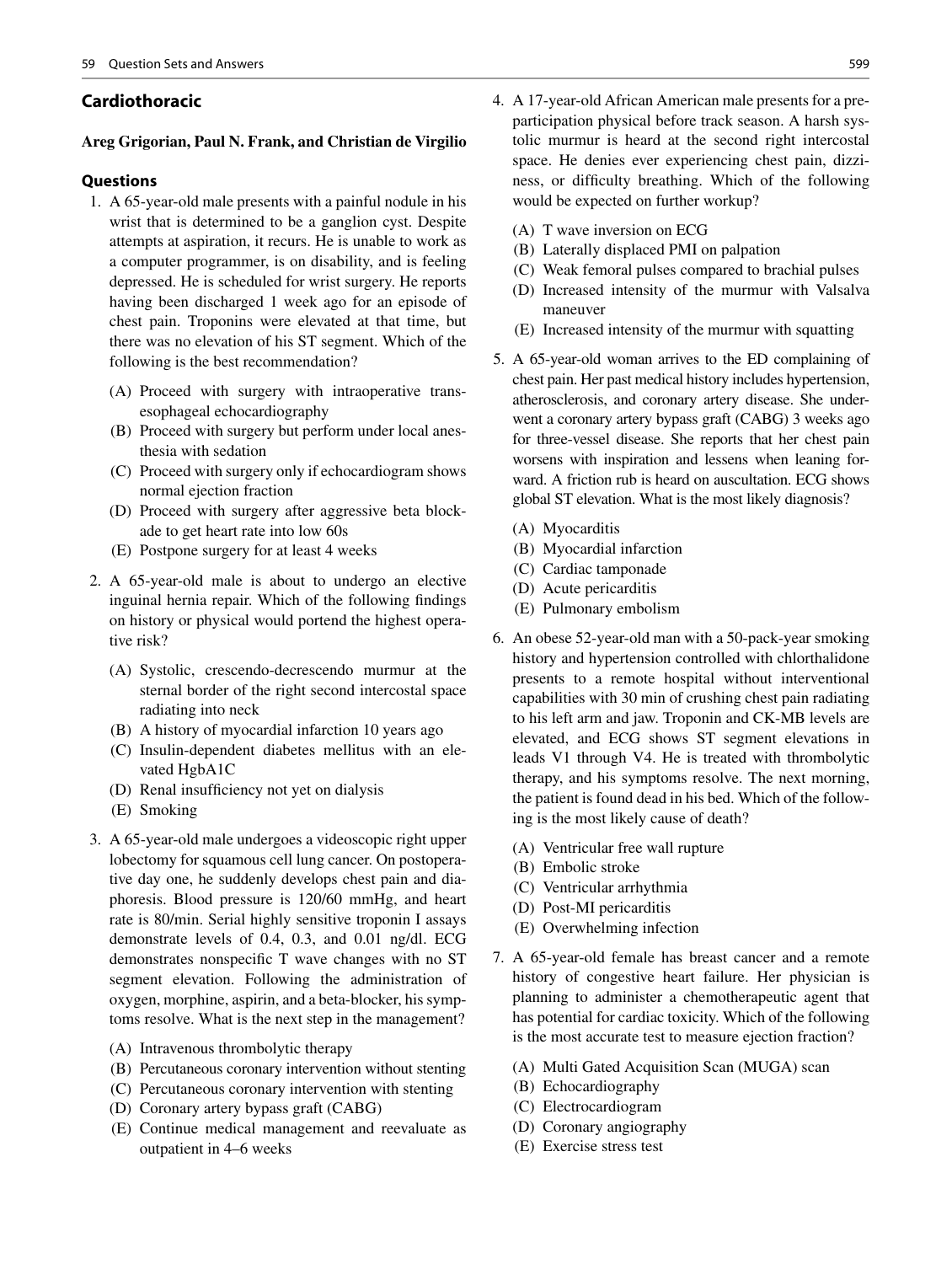- 8. A 76-year-old man is driven to the ED by his wife and is complaining of severe chest pain that started 30 min ago. He denies abdominal or extremity pain. Pulses in arms and legs are 2+. His kidney function is normal. CT scan shows an aortic dissection. Which of the following findings on CT scan would most strongly indicate the need for urgent surgery?
	- (A) Dissection of entire descending thoracic aorta
	- (B) Involvement of common iliac arteries
	- (C) Involvement of renal arteries
	- (D) Extension into mesenteric vessels
	- (E) Involvement of origin of innominate artery
- 9. A 65-year-old female is diagnosed with aortic dissection beginning 2 cm distal to the left subclavian artery and extending distally. Her blood pressure is 180/70 mmHg, and her heart rate is 88/min. Peripheral pulses are all 2+, and her abdomen is soft and non-tender. What is the next best step in treatment?
	- (A) Surgical repair
	- (B) Aggressive IV fluids
	- (C) Labetalol drip
	- (D) Endovascular repair
	- (E) Nicardipine drip
- 10. A 65-year-old man is rushed to the ED by ambulance after he suddenly lost strength and sensation in his left leg and arm. He was hospitalized 2 months ago with a NSTEMI. He is compliant with all of his medications and had been recovering well until the present episode. ECG shows normal sinus rhythm without evidence of ischemia. Chest X-ray is unremarkable. Carotid ultrasounds show < 30 % stenosis bilaterally. What is the most likely etiology of the patient's present symptoms?
	- (A) Ventricular thromboembolism
	- (B) Septic embolism to the brain
	- (C) Type A dissection involving the right carotid artery
	- (D) Thromboembolism from the left atrial appendage
	- (E) Paradoxical venous thromboembolism
- 11. A 66-year-old man is recovering in the ICU after receiving a CABG for coronary artery disease. On the fourth postoperative day, he complains of chest pain. He is sweating, anxious, short of breath, and nauseated. ECG shows evidence of right-sided MI. His blood pressure is 98/65 mmHg. What is the next best step in management?
	- (A) Administer 1 L of normal saline
	- (B) Nitroglycerin
	- (C) Nitroprusside
	- (D) Nifedipine
	- (E) Lisinopril
- 12. A 63-year-old woman with diabetes is recovering in the ICU after receiving a CABG for coronary artery disease. On the sixth postoperative day, she starts complaining of chest pain. Her temperature is 101.4 °F, blood pressure is 108/72 mmHg, and pulse is 125/min. On physical exam, there is drainage from her sternal wound, and there is a crunching sound heard with a stethoscope over the precordium during systole. The sternum feels somewhat unstable to palpation. Her laboratory examination is significant for an elevated white blood count  $(16.7 \times 10^3/\mu L)$ . What is the most likely diagnosis?
	- (A) Acute pericarditis
	- (B) Postoperative MI
	- (C) Empyema
	- (D) Acute mediastinitis
	- (E) Pneumonia
- 13. A 75-year-old male with severe aortic stenosis has a routine check-up at his primary care doctor. Which of the following symptoms portends the worst prognosis?
	- (A) Exertional chest pain
	- (B) Swollen legs
	- (C) Fainting spells
	- (D) Mid-systolic murmur heard loudest at the upper right sternal border
	- (E) Small head nodding movements at each heartbeat
- 14. Which of the following is the most important risk factor for aortic dissection?
	- (A) History of coronary artery bypass grafting (CABG)
	- (B) Giant cell arteritis
	- (C) Pregnancy
	- (D) Hypertension
	- (E) Bicuspid aortic valve
- 15. A patient is diagnosed with type A aortic dissection, and there is concern for cardiac tamponade. Which of the following findings would be the MOST consistent with cardiac tamponade?
	- (A) Pulsus bisferiens
	- (B) Watson's water hammer pulse
	- (C) Peaked T waves
	- (D) Equalization of central pressures
	- (E) Pulsus alternans
- 16. A 67-year-old male is diagnosed with a type B aortic dissection. At the time of initial presentation on the previous day, his blood pressure was 178/110 mmHg. He was treated with intravenous beta-blocker, and his blood pressure was reduced to 112/60 mmHg and has remained in that range. However, one day later, he suddenly develops severe abdominal pain. His blood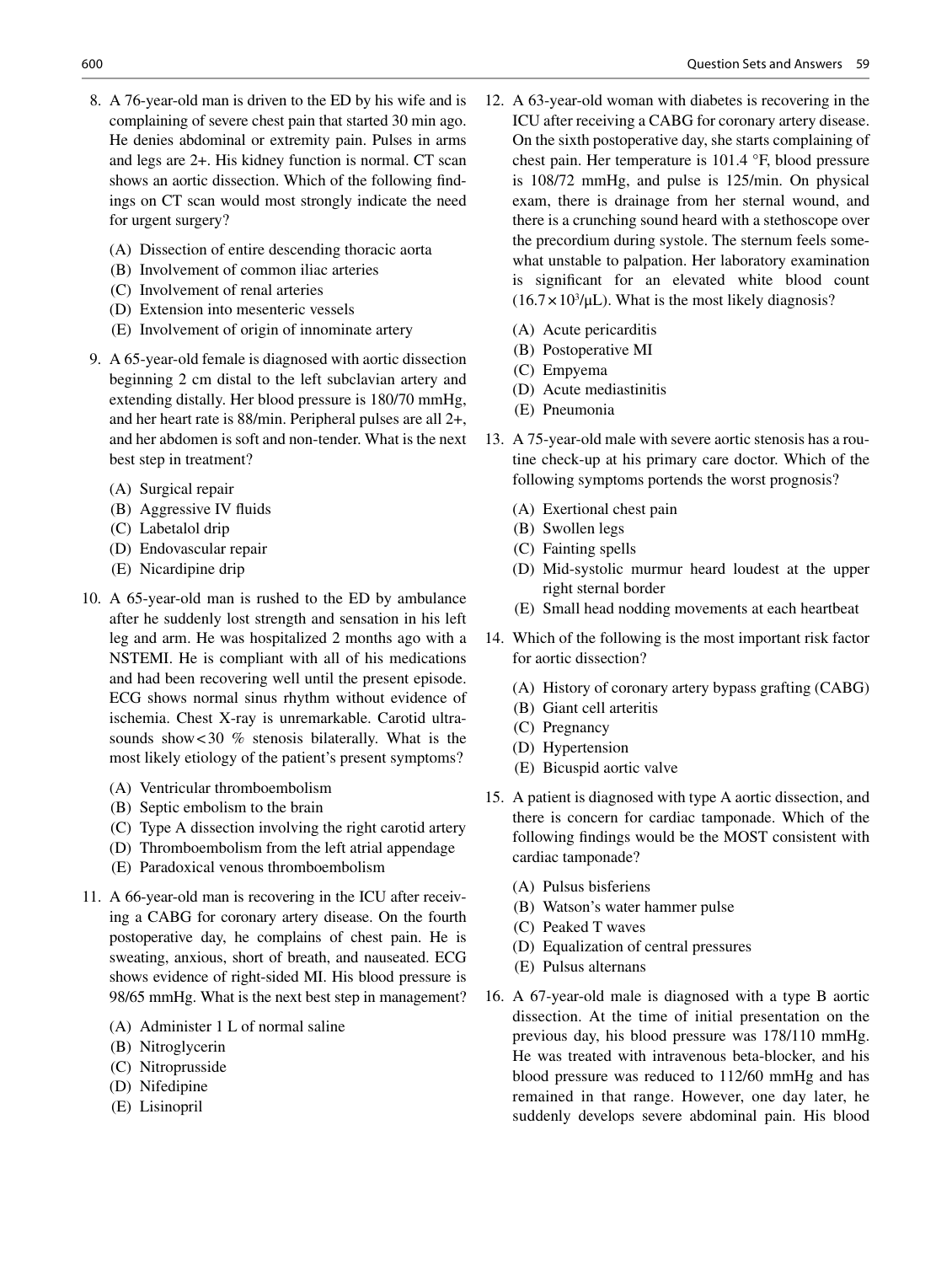pressure is measured to be 110/56 mmHg. Which of the following is the most likely explanation?

- (A) *C. difficile* infection
- (B) Occlusion of the superior mesenteric artery
- (C) Pancreatitis
- (D) Aortoenteric fistula
- (E) Diverticulitis
- 17. A 40-year-old male presents with acute chest pain and nausea. Serum troponin levels are elevated, and the ECG

demonstrates ST segment elevation. Which of the following would be the strongest contraindication to intravenous thrombolytic therapy?

- (A) Right knee arthroscopic surgery 1 month ago
- (B) Recently completed antibiotic course for *H. pylori* infection
- (C) Wide mediastinum on CXR
- (D) History of alcohol abuse
- (E) Endovascular aortic aneurysm repair 1 month ago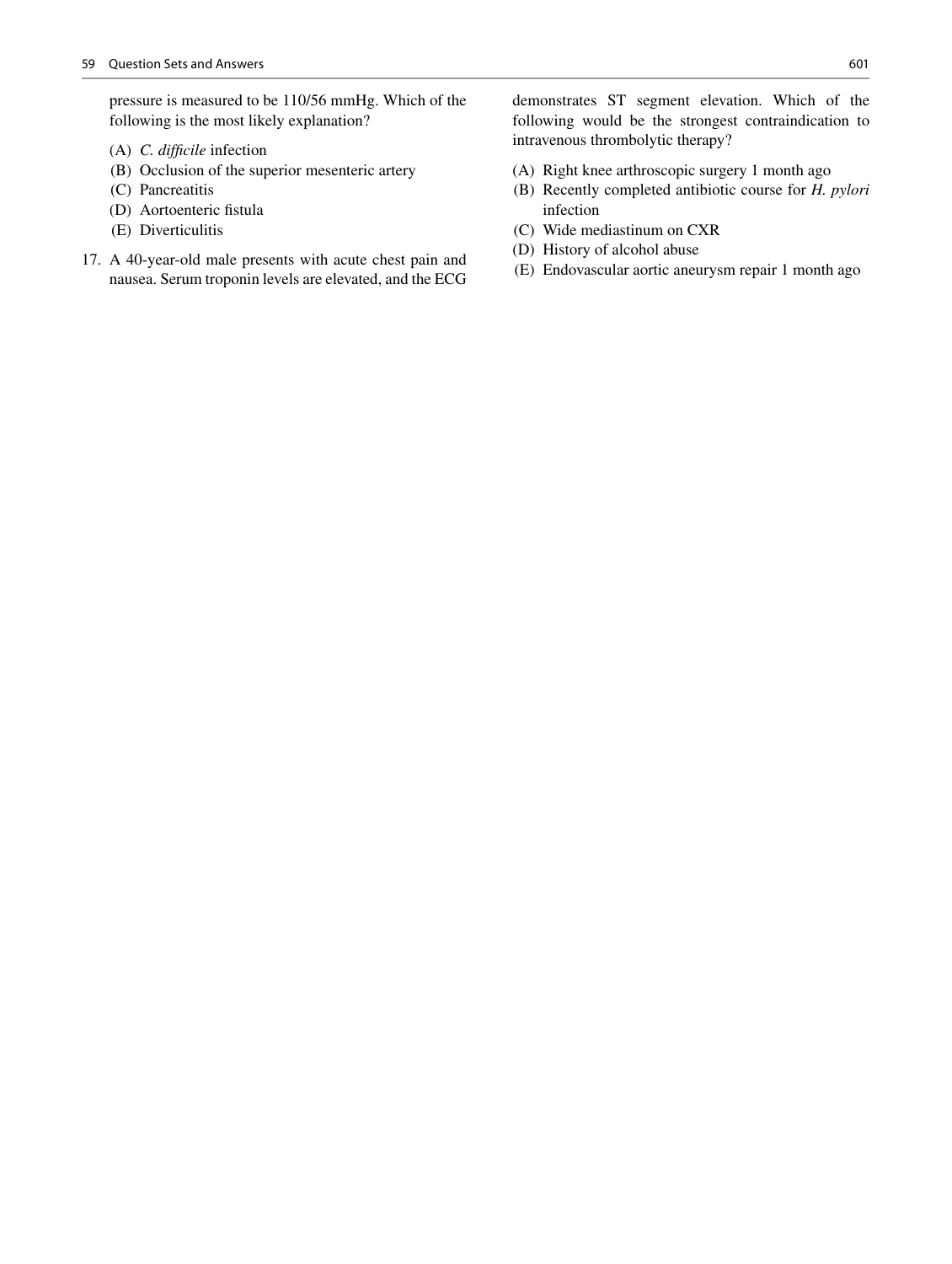### **Answers**

# **1. Answer E**

 Proceeding with elective surgery 1 week after an acute MI is inappropriate  $(A-D)$ . Patients with a recent MI are at significantly increased cardiac risk during noncardiac surgery, particularly within the first month after MI. Since the proposed operation is elective, options A–D would place the patient under unnecessary risk. Although performing the operation under local anesthesia with sedation (B) seems appealing, there is still considerable stress and cardiac risk with such an approach. The best recommendation for this patient is to postpone surgery for at least 4 weeks. At that point, consideration should still be given to cardiac stress testing prior to surgery or even further surgical delay, as the cardiac risk persists for at least 6 months after an MI.

# **2. Answer A**

 Major predictors of adverse postoperative cardiac events must be identified prior to elective noncardiac surgery. These include recent (within 1 month) MI, unstable or severe angina, decompensated CHF, and significant arrhythmias. Such cardiac conditions require postponing surgery and performing further cardiac workup. A systolic, crescendodecrescendo murmur at the sternal border of the right second intercostal space radiating into the neck is highly suggestive of aortic stenosis and would require an echocardiogram to rule out severe aortic stenosis. Aortic stenosis impairs coronary perfusion, which can become further exacerbated during induction of anesthesia. From all the choices listed, it portends the highest operative risk. Lee's revised cardiac risk index identifies intermediate risk factors; these include known coronary artery disease (B) history of CHF, history of stroke or TIA, insulin-dependent diabetes (C), creatinine > 2.0 mg/dl (possibly D), and high-risk surgery (i.e., aortic). Adding a point for each factor and a assigning a score (from 0 to 6) are highly effective in stratifying cardiac risk. Interestingly, smoking (E) has not been shown to be an independent risk factor for adverse perioperative cardiac events in most studies.

# **3. Answer E**

 The patient has suffered a postoperative NSTEMI. Most NSTEMI (as opposed to a STEMI) in the postoperative setting are managed without percutaneous coronary intervention (PCI) with a combination of oxygen, morphine for pain relief, aspirin, and a beta-blocker. Optimally, an additional antiplatelet agent (such as clopidogrel) and intravenous heparin are also given, but this depends on how recent the operation was and the potential for postoperative bleeding. Consideration should be given to stress testing at 4–6 weeks after surgery, and depending on the results, PCI is then considered. Urgent PCI (B,C) is indicated in the setting of a STEMI, and in certain high-risk NSTEMIs (continued rise in

troponins, ongoing chest pain), but will require clopidogrel (again may not be desirable so soon after surgery) if a stent is placed. The patient described has a down trend of troponins and relief of symptoms, further supporting medical management. Emergent CABG (D) would be considered if PCI fails or is not technically feasible with severe threevessel disease. Emergent operations for acute MI continue to have a high mortality despite many technological advances in myocardial protection. Thrombolytic therapy (A) is an alternative when PCI is not available but would be contraindicated within 2–3 weeks of major surgery.

#### **4. Answer D**

 The patient likely has hypertrophic obstructive cardiomyopathy, an asymmetric thickening of the ventricular septum that creates a narrowing of the left ventricular outflow tract. Vigorous exercise places him at increased risk of sudden cardiac death. T wave inversion (A) would be found in ischemic heart disease, very unlikely in an otherwise healthy 17-yearold. Laterally displaced PMI (B) would be found in patients with congestive heart failure, also very unlikely in this patient. Weak femoral pulses compared to brachial pulses  $(C)$  is a finding in coarctation of the aorta, and would not create the characteristic murmur. Murmurs due to aortic regurgitation, mitral regurgitation, and ventricular septal defect (VSD) increase in intensity with squatting (E).

#### **5. Answer D**

Acute pericarditis is inflammation in the pericardial sac accompanied by pericardial effusion. It can occur following post-MI (termed Dressler's syndrome), chest radiation, or recent heart surgery. Patients present with pleuritic chest pain that lessens when leaning forward, friction rub heard on auscultation, global ST elevation, and PR depression. Patients with myocarditis (A) usually present with signs and symptoms of acute decompensating heart failure (e.g., tachycardia, gallop, mitral regurgitation, and edema). Chest pain accompanied with MI (C) would not be expected to lessen with leaning forward. Furthermore, *global* ST elevation would not be expected. Cardiac tamponade (C) can occur once the effusion reaches a critical mass in which cardiac output is compromised. Pulmonary embolism (E) can present with pleuritic chest pain, but it will not be influenced by positioning and is more likely to have ECG findings suggestive of right heart failure.

# **6. Answer C**

 It is important to know the timing of causes of death after MI. In the first 48 h after MI, death is likely due to ventricular arrhythmia. If arrhythmia occurs after 48 h, an implantable defibrillator should be placed. Ruptures of the myocardium, either as a ventricular septal rupture or free wall rupture (A), usually do not occur until 4–5 days after MI,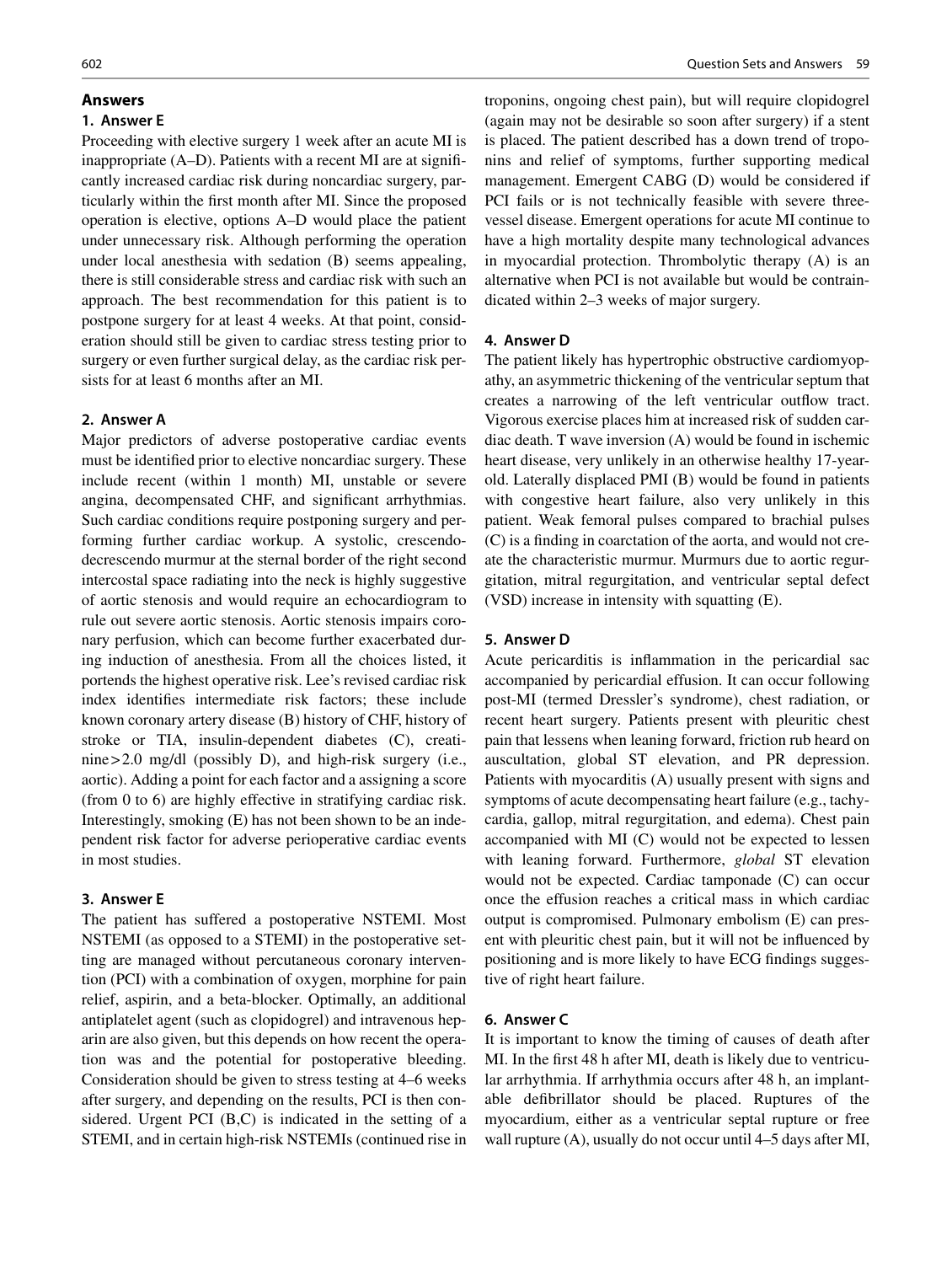at which point the dead myocardium has been weakened by the body's inflammatory response. Post-MI pericarditis, also known as Dressler's syndrome, (D) usually occurs weeks or months after MI or cardiac surgery. An embolic stroke (B) would present with sudden onset of numbness on one side of the body, cranial nerve deficits, and/or aphasia. It is unlikely to cause death so quickly. There is no reason to believe the patient has sustained an overwhelming infection (E).

# **7. Answer A**

 The MUGA scan is the most accurate test in measuring ejection fraction. It is a noninvasive nuclear test that uses a radioactive isotope called technetium to evaluate the function of the ventricles. Though not as accurate, an echocardiogram (B) is used more commonly because it is cheaper and more readily available and can look for valve function as well as focal areas of wall motion abnormality. Electrocardiogram (C) and exercise stress test are unable to measure a patient's ejection fraction. Coronary angiography (D) is considered the gold standard in identifying coronary artery disease and can estimate ejection fraction, but is not as accurate.

#### **8. Answer E**

 It is important to rapidly identify Stanford type A dissections, as they require urgent surgical intervention due to the fact that they can lead to cardiac tamponade, acute aortic valve insufficiency, acute MI, and stroke. A Stanford A dissection involves the ascending aorta and/or the aortic arch. Thus an aortic dissection involving the innominate artery is a Stanford type A. Stanford type B aortic dissection is more common. A Stanford type B dissection begins in the descending aorta, distal to the takeoff of the left subclavian artery (A–D). Stanford Type B dissections are much less likely to cause acute complications since the ascending aorta/aortic arch are not involved. A type B dissection may involve the mesenteric, renal, or iliac arteries, but not occlude them, as blood may continue to flow normally (either though the true or the false lumen). Most can be managed medically with blood pressure control (beta-blockers). Surgical intervention is needed if the involvement of these vessels leads to malperfusion (such as leg ischemia, bowel ischemia, or renal failure).

# **9. Answer C**

 Based on the description of the site of the dissection, this is a type B aortic dissection. These are usually managed medically (A) unless the patient has evidence of malperfusion. Since her peripheral pulses are all 2+ and her abdomen is soft and non- tender, there is no evidence of malperfusion. The goal is to maintain a relatively low blood pressure in order to minimize stress on the aorta. Aggressive IV fluids  $(B)$  will not reduce blood pressure and may actually raise it.

Nicardipine (E) will lower blood pressure, but intravenous beta-blocker is the treatment of choice because it also reduces the rate of pressure increase with each beat of the heart, which lowers the stress on the aortic wall. Endovascular therapy (D) is not routinely needed for most type B dissections.

# **10. Answer A**

 Patients with a recent history of myocardial infarction are at risk of thrombus formation on the scarred endocardium, which can then embolize to the brain and cause a stroke. Patients with a recent history of MI and evidence of thrombus on echocardiography should be treated with warfarin to maintain an INR of 2–3 and followed up within 3 months. Thromboembolism from the left atrial appendage (D) is a concern in patients with atrial fibrillation. Paradoxical venous thromboembolism (E) is a concern in patients with an atrial septal defect or patent foramen ovale, wherein a deep venous thrombus can travel through the defect into the left heart and ultimately to the brain. Septic embolism (B) is a concern in IV drug abusers and can lead to cerebral abscess. Type A dissection (C) would usually present with severe chest pain radiating to the back.

### **11. Answer A**

 This patient has a postoperative right-sided MI, resulting in compromised cardiac output secondary to decreased preload. One of the steps in management of right-sided MI is to administer fluids to help increase filling of the heart. Avoid nitrates (B, C) in these patients as it may further reduce preload. Acutely, patients with MI need oxygen, aspirin, analgesics, and beta-blockers. Dihydropyridine calcium channel blockers, such as nifedipine (D), are contraindicated in MI because of the associated peripheral vasodilation that may lead to reactive tachycardia and subsequently result in even more stress on the heart. ACE inhibitors (E) should be considered for long-term treatment after the acute episode has resolved.

### **12. Answer D**

 This patient's presentation is most concerning for acute mediastinitis. This is a life-threatening infection of the mediastinum with a very high mortality rate that is most commonly associated with cardiac surgery. The incidence rate is 1–2 % following CABG. The source of infection may be a sternal wound infection, combined with instability of the sternum that permits bacteria to enter the mediastinum. Hamman's sign is a crunching sound heard with a stethoscope over the precordium during systole and is suggestive of acute mediastinitis. Patients will frequently present with chest pain, increased drainage from sternal wound, fevers, and leukocytosis. Chest radiograph findings include pneumomediastinum and/or air-fluid levels within the mediastinum. A CT scan can also support the diagnosis by demonstrating dehiscence of the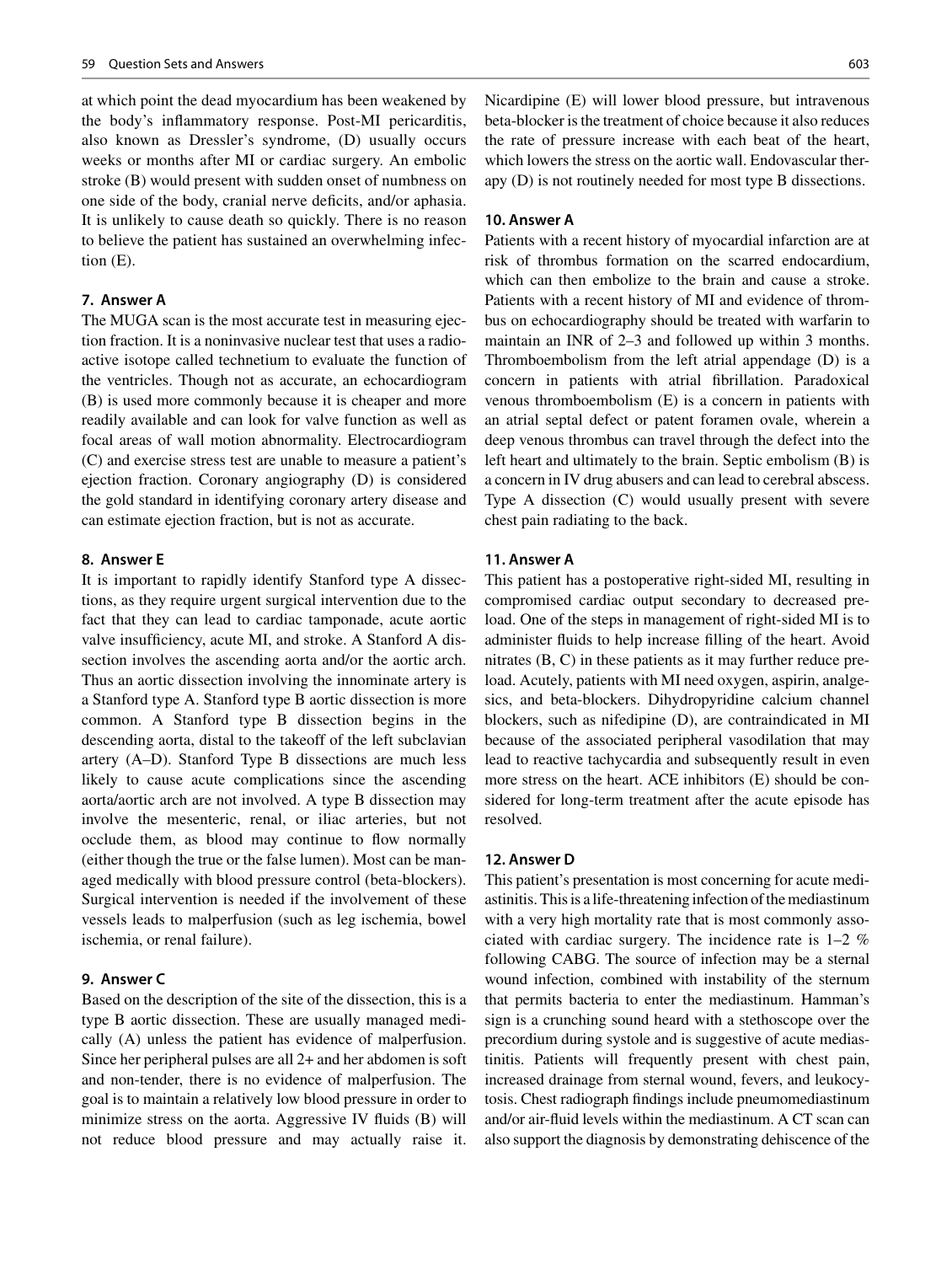sternum and stranding, fluid and air pockets within the anterior mediastinum. Management includes surgical debridement, drainage, antibiotics, and rewiring the sternum. Acute pericarditis (A) will present with pleuritic chest pain that lessens when leaning forward, friction rub heard on auscultation, and characteristic ECG findings (global ST elevation). Pneumonia (E) would present with shortness of breath, productive cough, and abnormal lung sounds. Postoperative MI (B) would not be expected to present with evidence of systemic inflammation. Empyema  $(C)$  is defined as pus in the pleural space, and would not explain the physical exam findings of sternal instability and Hamman's sign. CT scan would demonstrate a loculated fluid collection within the right or left pleural cavity.

# **13. Answer B**

 The classic signs of severe aortic stenosis are angina (A), syncope (C), and congestive heart failure (which may manifest as swollen legs). Of the three, congestive heart failure portends the worst prognosis, with median survival as low as 2 years. A loud mid-systolic murmur (D) indicates hemodynamically significant obstruction but is a better prognostic sign than an absent murmur, which indicates low blood flow across the valve. Small head nodding movements with each heartbeat (E) are known as de Musset's sign and is found in aortic regurgitation.

# **14. Answer D**

 All of the above are risk factors for aortic dissection  $(A-C, E)$ . However, the most significant risk factor for aortic dissection is systemic hypertension.

#### **15. Answer D**

In cardiac tamponade, fluid (blood or effusion) in the pericardial space externally compresses the heart, which limits diastolic filling and reduces stroke volume. Since pericardial fluid is free flowing, the pressure is distributed equally along the pericardium. As this continues the rising pressure in the pericardium is transmitted to all four cardiac chambers resulting in equalization of central pressures. Pulsus bisferiens (A), also known as a biphasic pulse, refers to two strong systolic pulses with a mid-systolic dip, in other words, two pulses during systole. It can be seen in aortic regurgitation with or

without aortic stenosis and hypertrophic cardiomyopathy. Watson's water hammer pulse (B) is a pulse with a rapid upstroke and descent seen in patients with aortic regurgitation. Peaked T waves (C) is most often associated with hyperkalemia. It is unlikely to be seen in patients with cardiac tamponade since their ECG findings are characteristically low voltage. Pulsus alternans  $(E)$  is a physical exam finding wherein the amplitude of a peripheral pulse changes from beat to beat associated with changing systolic blood pressure. It is most commonly caused by left ventricular failure.

# **16. Answer B**

 Sudden onset of severe abdominal pain in association with an aortic dissection should always raise suspicion for malperfusion of the bowel which can lead to bowel gangrene and death. This most likely would occur if the dissection extends into, and suddenly occludes, the superior mesenteric artery, which supplies blood to the bowel from the ligament of Treitz to the mid-transverse colon. It is also important to recognize that bowel ischemia early on causes excruciating pain in the absence of peritonitis ("pain out of proportion to physical exam"). He has not been on broad-spectrum antibiotics, and has no reason to have *C. difficile* infection (A), which most often presents with vague abdominal pain and diarrhea. Pancreatitis (C) presents with epigastric pain radiating to the back, nausea, vomiting, anorexia, fever, and tachycardia and is most commonly associated with cholelithiasis and alcohol abuse. Aortoenteric fistula (D) is a possible long-term sequela in patients who have had an intra-aortic synthetic graft placed. Diverticulitis (E) is a common cause of left lower quadrant abdominal pain in elderly patients, and does not typically cause such sudden severe pain.

# **17. Answer C**

 Wide mediastinum on chest X-ray is concerning for aortic dissection. Patients with type A aortic dissection can present with coronary artery malperfusion and thus have a similar presentation as an acute MI. Suspected aortic dissection is considered an absolute contraindication to thrombolysis in patients with myocardial infarction. The remaining choices (A–B, D–E) are all relative contraindications for intravenous thrombolytics.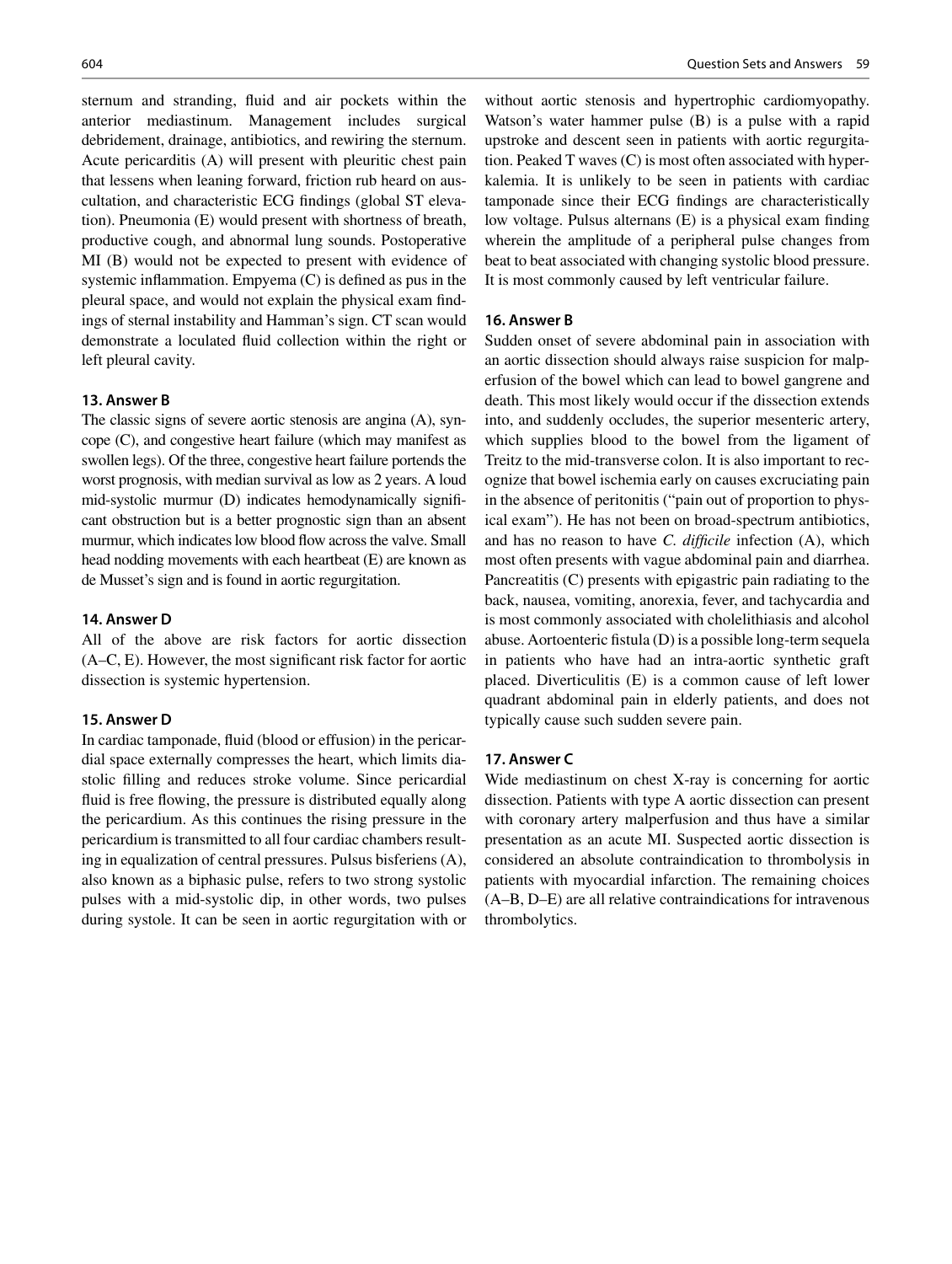# **Endocrine**

# Areg Grigorian, Masha J. Livhitz, Christopher M. Reid,  **Michael W. Yeh, and Christian de Virgilio**

# **Questions**

- 1. A 27-year-old woman has 3 months of intermittent spells of severe headache, heart palpitations, and sweating. A pregnancy test at her primary care doctor's office is positive. Further workup reveals that her plasma metanephrine level is 220 pg/ml (normal 12–60 pg/ml). What is the next step in establishing the diagnosis?
	- (A) CT abdomen
	- (B) Repeat plasma metanephrine level after the patient has delivered
	- (C) MRI abdomen
	- (D)  $I^{131}$ -MIBG scan
	- (E) Reassure patient that symptoms are related to pregnancy
- 2. Preoperative medical optimization for a patient with a pheochromocytoma routinely includes:
	- (A) Octreotide drip for 24 h before surgery
	- (B) Control of hypertension with beta-blockade as firstline agent
	- (C) Control of hypertension with alpha-blockade as first-line agent
	- (D) Metyrosine
	- (E) Diuretics for blood pressure management
- 3. A 55-year-old otherwise healthy patient undergoes a non-contrast CT abdomen to evaluate for possible kidney stones and is incidentally noted to have a 8 cm mass in the left adrenal gland. The mass has irregular borders and high attenuation, suggesting a lipid-poor lesion, and appears to be adherent to the kidney. How should this patient be managed?
	- (A) Observation with repeat CT scan in 3 months
	- (B) Open adrenalectomy
	- (C) Laparoscopic adrenalectomy
	- (D) Radiation therapy
	- (E) Percutaneous biopsy
- 4. A 50-year-old female has been recently diagnosed with primary hyperparathyroidism. She comes in to her doctor complaining of increased bone pain in her legs. She is found to have elevated serum calcium, alkaline phosphate, and PTH. Her doctor decides to order plain films of her lower extremities. The radiographs show very thin bones with a stress fracture and bowing of both femur bones. She also has characteristic cysts with a motheaten appearance. What is the most likely diagnosis?
	- (A) Osteoporosis
	- (B) Osteopetrosis
- (C) Osteomalacia
- (D) Osteitis fibrosa cystica
- (E) Paget's disease of the bone
- 5. A 60-year-old man is found to have a 3 cm right adrenal mass on CT scan which was obtained a month earlier following a MVC. He is asymptomatic, and does not report a history of hypertension or diabetes. What is the most appropriate next step in management?
	- (A) Repeat CT scan in 6 months
	- (B) Percutaneous needle biopsy
	- (C) Biochemical workup for hormone excess
	- (D) Laparoscopic adrenalectomy
	- (E) No further follow-up is necessary
- 6. An elderly nursing home patient has been bedridden for several months due to a series of debilitating strokes. Past medical history is significant for hypertension, controlled with a diuretic, and Paget's disease. Recently, the patient has been complaining of vague abdominal pain, constipation, and depressed mood. On physical examination, the patient is alert and oriented. Abdominal examination is unremarkable. Which of the following electrolyte abnormalities would most likely explanation her symptoms?
	- (A) Hyponatremia
	- (B) Hypernatremia
	- (C) Hyperphosphatemia
	- (D) Hypocalcemia
	- (E) Hypercalcemia
- 7. Which of the following is most consistent with an aldosterone-secreting adrenal adenoma?
	- (A) Hyperglycemia, hirsutism, and abdominal striae
	- (B) Hypertension and hyperkalemia
	- (C) Hypertension and hypokalemia
	- (D) Elevated plasma metanephrine and hypertension
	- (E) Increased vanillylmandelic acid excretion and hypertension
- 8. A 35-year-old patient presents for a follow-up visit for an elevated serum calcium level of 12.8 mg/dL and an elevated PTH. He is a thin man without a significant past medical history. He reports that for the past 2 weeks he has been experiencing loose stools, polydipsia, and polyuria. On physical exam he was found to have large erythematous erosions with blisters over the lower abdomen. Which tumor would best explain the patient's symptoms and rash?
	- (A) Insulinoma
	- (B) Prolactinoma
	- (C) VIPoma
	- (D) Glucagonoma
	- (E) Adrenal adenoma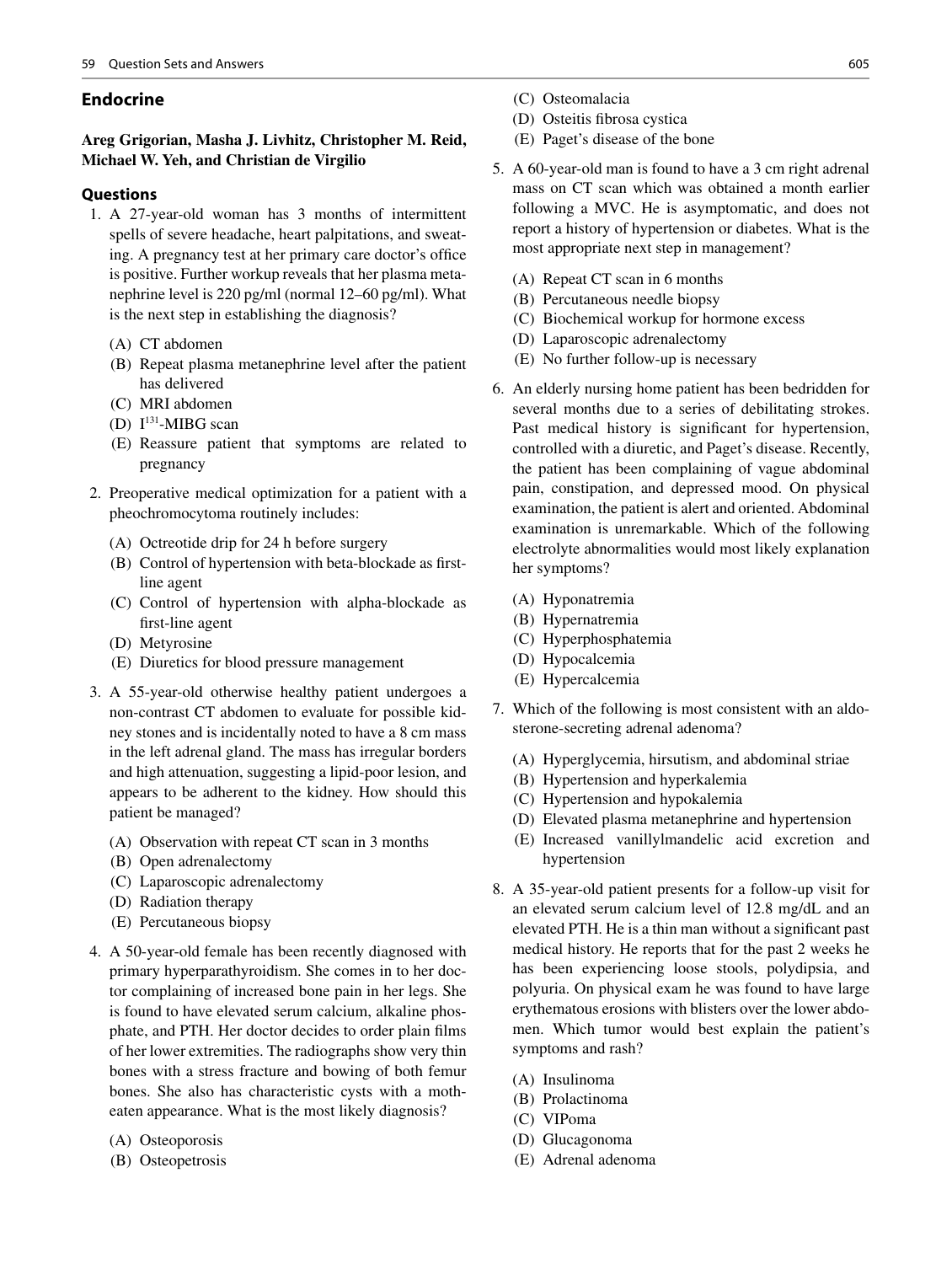- 9. A 32-year-old female patient arrives for follow-up for new-onset hypertension. She was started on hydrochlorothiazide 6 months ago. During her visit, she was found to have a blood pressure of 152/98 mmHg. She also complains of recent episodes where she experiences sudden palpitations, chest pain, diaphoresis, headache, and anxiety. Her laboratory exam demonstrates a calcium of 13.2 mg/dl (normal 8.5–10.2 mg/dl), PTH of 102 pg/ml (10–55 pg/ml), and an elevated plasma metanephrine. Which of the following would be an important additional component in the workup?
	- (A) Fasting blood glucose
	- (B) Prolactin level
	- (C) MRI of the sella turcica
	- (D) Serum calcitonin
	- (E) Serum gastrin level
- 10. A 45-year-old man has had hazy vision for the past month, particularly when he is driving at night. He also endorses small rubberlike nodules on the skin of his trunk, back, arms, and legs that are not painful and do not itch. After seeing his ophthalmologist, he is diagnosed with bilateral cataracts and is scheduled to receive elective cataract surgery. During induction of anesthesia, following intubation, the patient's pressure increases from  $110/70$  to  $200/90$  mmHg. PaCO<sub>2</sub> is normal as is his pH. His temperature is 101.5 °F. An esmolol drip is immediately instituted, after which BP increases to 220/90 mmHg and an ECG shows T wave inversion. What is the most likely underlying etiology?
	- (A) Intra-abdominal tumor
	- (B) Malignant hyperthermia
	- (C) Thyrotoxicosis
	- (D) Inadequate anesthetic agent
	- (E) Undiagnosed pituitary tumor
- 11. A 12-year-old boy presents to the doctor for a lump in his neck. He is healthy with no previous medical problems. On physical examination, he has a well-defined anterior neck mass, located in the midline and above the cricoid cartilage. The mother states that she has noted the lesion since he was about 2 years old. It does not bother him. On physical examination, the mass elevates with swallowing and is non-tender. He has no cervical adenopathy and no other complaints. The neck mass is described as a hypoechoic mass on ultrasonography. A subsequent thyroid scintogram is performed and confirms the thyroid gland is in its correct anatomic position. Which of the following would be recommended next for this mass?
- (A) FNA biopsy
- (B) Proceed to surgical excision
- (C) Reassurance and observation
- (D) TSH and free T4
- (E) CT scan
- 12. In addition to elevated plasma free metanephrine, a change in what other serum marker can help support the diagnosis of pheochromocytoma?
	- (A) Plasma chromogranin A
	- (B) Plasma superoxide dismutase
	- (C) Malondialdehyde
	- (D) CA 19–9
	- (E) 5-Hydroxyindoleacetic acid (HIAA)
- 13. A 42-year-old man with a family history of endocrine tumors is diagnosed with MEN-2A after presenting with uncontrolled hypertension and subsequent genetic workup. He was found to have a right adrenal pheochromocytoma and asymptomatic hyperparathyroidism. What is the recommended surgical management for this patient?
	- (A) Parathyroid surgery first, followed by adrenalectomy
	- (B) Adrenalectomy first, followed by parathyroid surgery
	- (C) Medical conditioning for 2 weeks prior to adrenalectomy, followed by parathyroid surgery
	- (D) Medical conditioning for 2 weeks prior to simultaneous parathyroid surgery and adrenalectomy
	- (E) Medical conditioning for 2 weeks followed by adrenalectomy only
- 14. A 39-year-old man is recovering from bilateral adrenalectomy for a pheochromocytoma. On his second postoperative day, he begins to complain of nausea, vomiting, weakness, blurry vision, and mild abdominal pain. His temperature is 102.9 °F, and blood pressure is 90/68 mmHg. His ECG shows sinus tachycardia. His laboratory examination from that morning showed:

 Sodium: 134 mEq/L (137–145 mEq/L) Potassium: 5.8 mEq/L (3.6–5.0 mEq/L) Calcium: 7.4 mg/dL (8.9–10.4 mg/dL) BUN: 12 mg/dL (7–21 mg/dL) Creatinine: 1.2 mg/dL (0.5–1.4 mg/dL) Glucose: 70 mg/dL (65–110 mg/dL) Albumin: 2.4 g/dL (3.5–4.8 g/dL) WBC 10.5 × 103/μL (4.1–10.9 × 103/μL) Which of the following can best explain this patient's current presentation?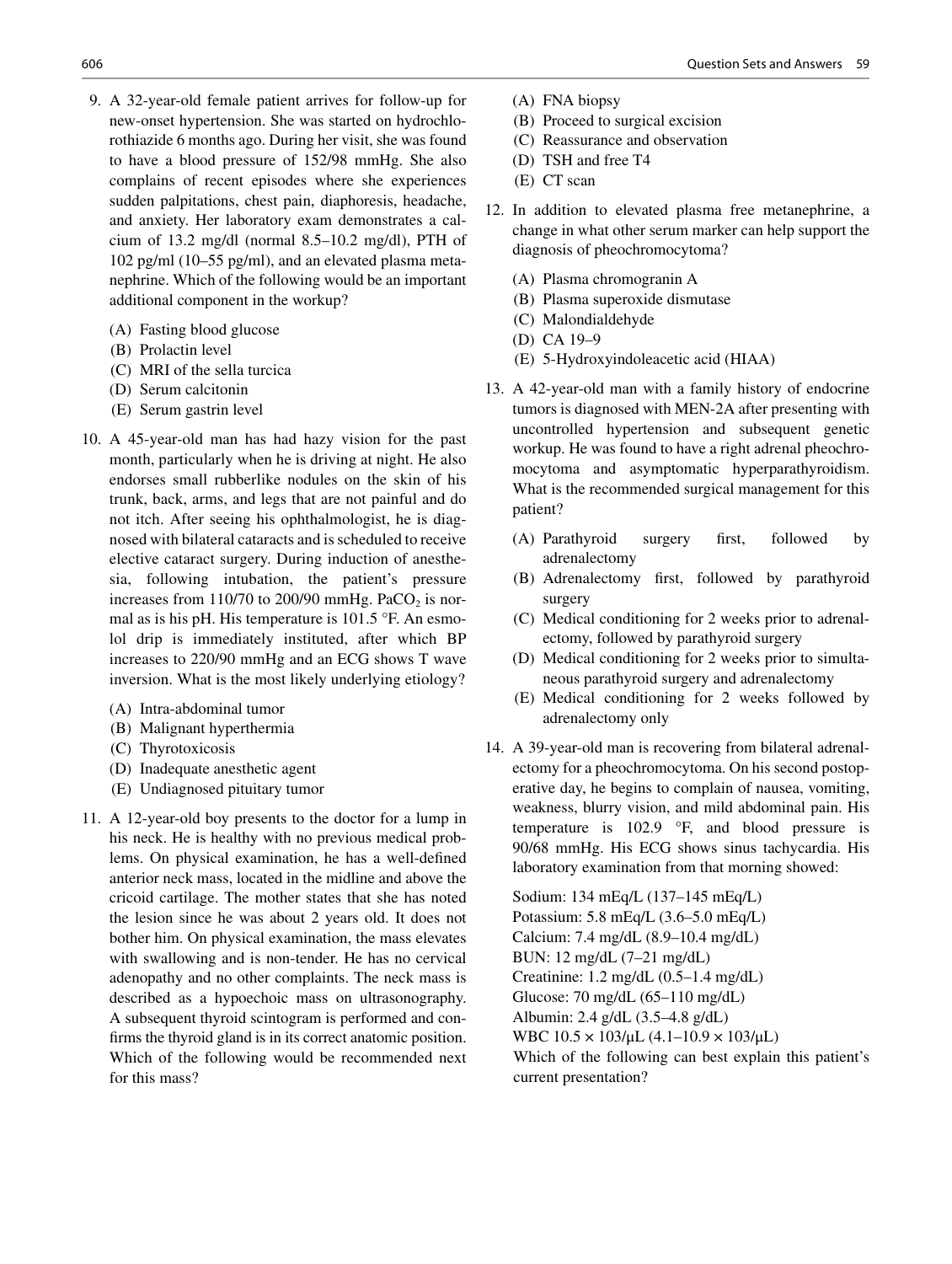- (A) Volume depletion
- (B) Sepsis
- (C) Hypocalcemia
- (D) Low cortisol
- (E) Loss of catecholamine production
- 15. A 56-year-old woman is recovering after undergoing total thyroidectomy for papillary carcinoma. Her temperature is 99.8 °F, blood pressure is 120/80 mmHg, and pulse is 90/min. During her postoperative examination by the intern, the patient complains of numbness and tingling around her mouth and in her hands and feet. What could have been done postoperatively to anticipate and potentially remedy these symptoms?
	- (A) Check magnesium
	- (B) Check parathyroid hormone
	- (C) Check potassium
	- (D) Check TSH and free T4
	- (E) Carotid ultrasound
- 16. A 42-year-old man presents with new-onset hypertension and elevated hemoglobin (19 mg/dL) and hematocrit (58 %) levels on subsequent laboratory examination. A CT scan demonstrates bilateral adrenal masses suspicious for pheochromocytoma. His elevated hemoglobin and hematocrit are believed to be secondary to a paraneoplastic syndrome. What other tumor is classically associated with this same paraneoplastic syndrome?
	- (A) Glioblastoma multiforme
	- (B) Hemangioblastoma
	- (C) Colorectal cancer
	- (D) Wilms' tumor
	- (E) Osteosarcoma
- 17. Which of the following is true regarding paragangliomas (extra-adrenal pheochromocytomas)?
	- (A) The most common location is within the kidney
	- (B) There is a decreased association with familial syndromes (e.g., MEN-2, Von Hippel–Lindau) compared to pheochromocytomas
	- (C) They are less likely to be malignant compared to pheochromocytomas
	- (D) Functional imaging (MIBG) is particularly useful to diagnose metastatic disease, particularly when CT/MRI are negative
	- (E) They are different on a cellular level from intraadrenal pheochromocytomas
- 18. A malignant pheochromocytoma is diagnosed by:
	- (A) Pathologic identification of high mitotic rate, cellular atypia, and capsular invasion
	- (B) Positive MIBG scan
- (C) Presence of metastasis at sites normally devoid of chromaffin tissue
- (D) Biomolecular markers
- (E) The presence of intractable hypertension
- 19. A 45-year-old female presents with a 2 cm painless mass in her right anterior neck that has been present for 3 months and slowly enlarging. On physical exam, the mass feels firm and moves up and down with swallowing. She denies weight loss, weight gain, heat intolerance, or anxiety. A serum TSH level is normal. The most important step in the workup is:
	- (A) CT scan of the neck
	- (B) MRI of the neck
	- (C) Fine-needle aspiration (FNA)
	- (D) Open biopsy
	- (E) Nuclear scan
- 20. Three hours after total thyroidectomy for thyroid cancer, the patient complains of difficulty breathing. On physical examination, the patient has stridor and appears to be in moderate respiratory distress. Examination of the wound demonstrates tense swelling. The next step in the management is:
	- (A) Immediately reopen wound at the bedside
	- (B) Intubation
	- (C) Emergent return to the operating room for wound exploration
	- (D) Check oxygen saturation
	- (E) Send arterial blood gas
- 21. During the course of a total thyroidectomy in a 40-yearold female, the surgeon divides the superior thyroid artery and vein in one large ligature. After dividing the vascular pedicle, the surgeon notices that it appears that a nerve was transected. The surgeon postoperatively should warn the patient that she will most likely have:
	- (A) Permanent hoarseness
	- (B) A droop in the corner of her mouth
	- (C) Difficulty swallowing
	- (D) Trouble hitting high notes when singing
	- (E) A need for a permanent tracheostomy
- 22. A 45-year-old female presents to her physician complaining of abdominal pain. She has a history of recurrent kidney stones and was recently discharged from the hospital after undergoing ureteroscopic laser lithotripsy. Her laboratory examination is significant for calcium of 13.6 mg/dL (normal 8.5–10.2 mg/dL) and PTH of 112 pg/mL (10–55 pg/mL). She is scheduled for operative management of her underlying condition. At surgery, all four parathyroid glands are identified. Only one appears to be abnormally enlarged and is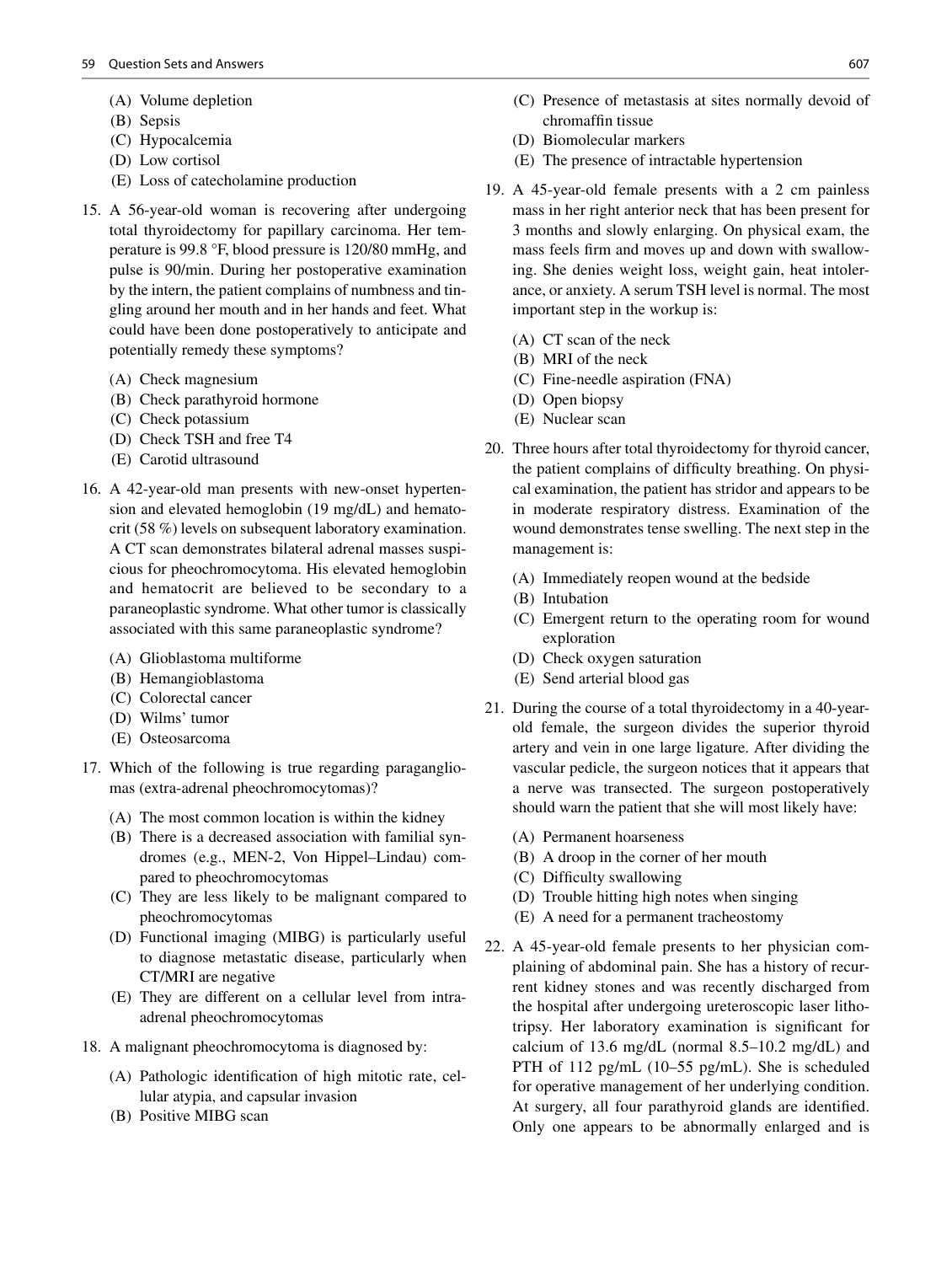removed. Confirmation of curative resection is best achieved via:

- (A) Intraoperative ultrasound
- (B) Intraoperative frozen section
- (C) Intraoperative PTH levels
- (D) Immediate postoperative serum calcium level
- (E) Postoperative sestamibi scan
- 23. A 35-year-old female presents with bone pain, abdominal pain, and depressed mood. Her laboratory examination is significant for calcium of 11.3 mg/dL (normal  $8.5-10.2$  mg/ dL) and PTH of 109 pg/ml (10–55 pg/mL). Localization of the enlarged gland or glands is best achieved by:
	- (A) Preoperative MRI
	- (B) Preoperative ultrasound
	- (C) Preoperative sestamibi scan
- (D) Preoperative FNA
- (E) Intraoperative exploration of all four glands
- 24. A 38-year-old female arrives for her yearly physical. She has no complaints but was incidentally found to have laboratory markers suggestive of primary hyperparathyroidism. Subsequent workup reveals involvement of all four parathyroid glands. She remains asymptomatic. What is the best recommendation for management of this patient?
	- (A) Observation
	- (B) Surgical removal of all four glands
	- (C) Surgical removal of 3.5 glands
	- (D) Biochemical monitoring of serum calcium and serum creatinine annually
	- (E) Cinacalcet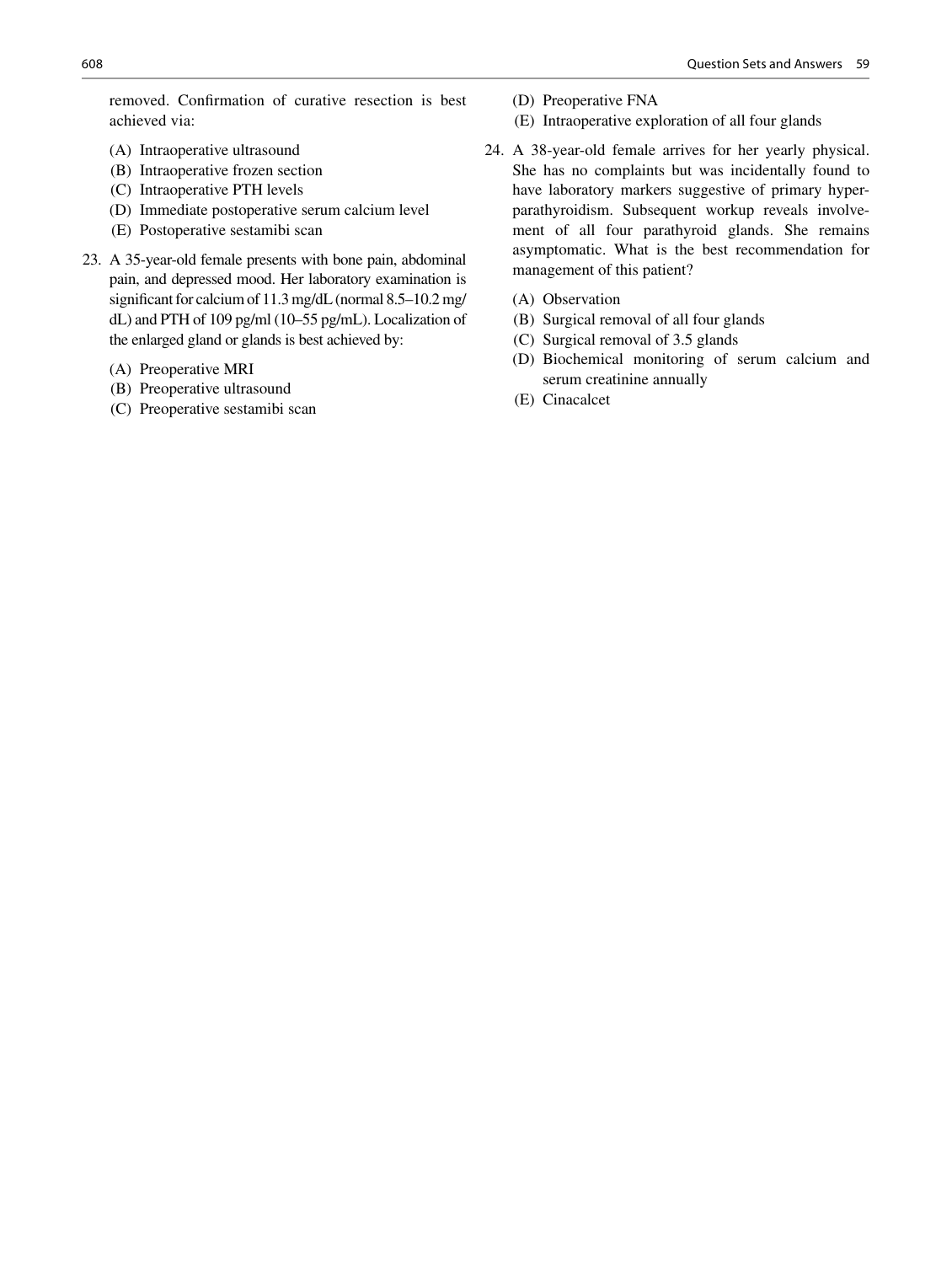#### **Answers**

# **1. Answer C**

 This patient presents with the rare but classic presentation of pheochromocytoma during pregnancy. The preferred imaging modality in pregnancy is an MRI, due to the risks of exposing the fetus to radiation with other types of imaging (A, D). In men and non-pregnant women, CT with contrast can also be considered a first line imaging study. Pheochromocytoma is usually hyperintense on T2-weighted images due to its high water content. Failing to work up and treat a potential pheochromocytoma in pregnancy exposes the fetus and mother to a very high risk of morality during the pregnancy and delivery (B, E).

# **2. Answer C**

 Patients with pheochromocytoma are volume depleted due to intense alpha-mediated vasoconstriction. Hypertension is controlled with alpha-blockade (e.g., phenoxybenzamine) for 10–14 days before surgery. This allows for volume expansion, and the patient is encouraged to liberally intake salt and fluids. The dose is titrated until hypertensive episodes are controlled, often resulting in mild orthostatic hypotension. Beta-blockers (B) can be used to decrease reflex tachycardia once appropriate alpha-blockade has been established. Initiating beta-blocker therapy prematurely can precipitate a hypertensive crisis due to unopposed alpha-adrenergic vasoconstriction. Octreotide (A) is a somatostatin analogue that may have minimal efficacy in the palliation of symptoms from malignant pheochromocytoma, but it has no role in preparing a patient for surgery. Metyrosine (D) inhibits catecholamine production and is a secondary agent for pheochromocytoma, though now rarely used. Diuresis (E) would be contraindicated as these patients are volume depleted.

### **3. Answer B**

 This patient was incidentally found to have an adrenal mass. Guidelines for surgical resection include tumors > 6 cm, features on CT suspicious for malignancy (high attenuation, irregular borders, inhomogeneous), and those that are hormonally active. Most adrenal carcinomas are hormonally active. Thus the patient described has several indications for adrenalectomy. Open adrenalectomy is preferred when malignancy is suspected, as this allows for a wider resection with en bloc resection if adjacent structures are involved and eliminates the possibility of seeding the port sites that may occur with laparoscopic adrenalectomy (C). Laparoscopic adrenalectomy is preferred for benign lesions. Radiation therapy (D) is not the mainstay of treatment for adrenal cortical carcinoma. Percutaneous biopsy (E) is not recommended as there are no histologic features that diagnose adrenal cortical carcinoma and a biopsy may risk seeding the biopsy tract.

### **4. Answer D**

Osteitis fibrosa cystica is a skeletal disorder that results from a surplus of parathyroid hormone. Patients experience increased bone pain, bone fractures, and skeletal deformities with bowing of the bones. Radiographs show thin bones, fractures, and cysts with a moth-eaten appearance. Osteoporosis (A) usually occurs in elderly patients and is characterized by decreased bone density with normal mineralization. It does not have any associated cyst-like features. Similarly, osteopetrosis (B) would not have any cysts seen on plain films. Paget's disease (E) results from overactive osteoclasts and osteoblasts leading to excessive bone turnover and is characterized by tibial bowing, kyphosis, increased cranial diameter, and deafness. Patients with Paget's disease and osteoporosis have normal serum calcium, while patients with osteomalacia (C) would be expected to have decreased serum calcium.

### **5. Answer C**

The first step in the evaluation of an incidentally discovered adrenal mass is to perform a biochemical workup to determine if the tumor is functional or nonfunctional (E). In practice, it is common to order a single battery of tests: serum aldosterone, plasma renin activity, and a 24-h urine collection to simultaneously measure catecholamines, metanephrines, and cortisol. Given that this patient is normotensive, the suspicion for pheochromocytoma and hyperaldosteronism is low. In addition, adrenal masses < 6 cm are unlikely to be malignant. If the mass is found to be a hormonally active adrenal adenoma, then laparoscopic adrenalectomy (D) would be recommended. If biochemical testing reveals a nonfunctioning mass, this small lesion may be observed with interval CT scanning (A). Percutaneous needle biopsy (B) cannot readily distinguish between benign and malignant primary adrenal tumors.

# **6. Answer E**

 Hypercalcemia can cause abdominal pain, constipation, mental status changes, and depressed mood (stones, bones, moans and groans). Prolonged immobilization is a known cause of hypercalcemia and is seen in adolescents and in other patients with increased bone turnover such as Paget's disease. Certain diuretics (thiazide) also cause hypercalcemia by increasing renal calcium resorption.

### **7. Answer C**

 Patients with hyperaldosteronism have hypertension and hypokalemia – not hyperkalemia (B). Aldosterone acts on the kidney to increase sodium reabsorption, and potassium is excreted to balance the positively charged sodium ions. Hyperglycemia, hirsutism, and abdominal striae (A) are more consistent with Cushing's syndrome. Elevated plasma metanephrine, hypertension, and increased vanillylmandelic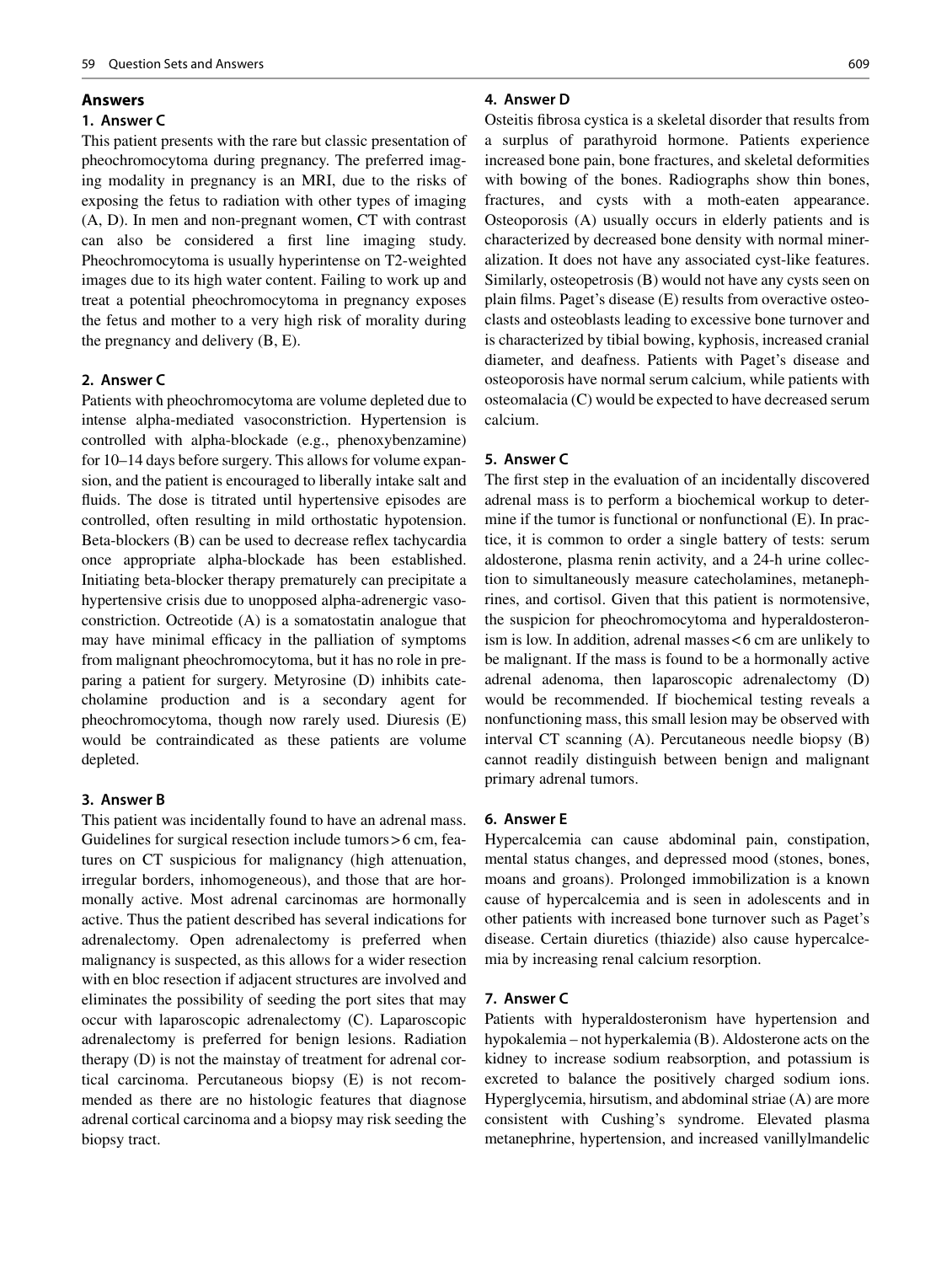acid excretion (D, E) are all consistent with pheochromocytoma.

# **8. Answer D**

 Elevated serum calcium combined with elevated PTH is consistent with primary hyperparathyroidism. Rarely, it can be associated with MEN-1 which includes parathyroid, pituitary, and pancreatic pathology (3Ps). Pancreatic tumors include gastrinoma, insulinoma, VIPoma, and glucagonoma. Glucagonoma should be suspected in a patient with newonset diabetes mellitus (even if thin), diarrhea, and the classic rash: annular, erythematous erosions with blisters over the lower abdomen (necrolytic migratory erythema). The patient's symptoms of polyuria and polydipsia are highly suggestive of diabetes mellitus. Insulinoma (A) is characterized by hypoglycemia, headache, visual changes, confusion, weakness, and diaphoresis. Prolactinomas (B) are excess prolactin-producing anterior pituitary tumors that may result in amenorrhea, galactorrhea, decreased libido, and gynecomastia. A VIPoma (C) (also called WDHA syndrome: watery diarrhea hypokalemia achlorhydria) presents with profuse diarrhea, but will not have any skin manifestations of the disease. An adrenal adenoma (E) is oftentimes benign, nonfunctional, and incidentally found on imaging (incidentalomas).

# **9. Answer D**

 Severe hypertension in a young patient should raise suspicion for surgically correctable causes such as aldosteronoma, Cushing's disease, coarctation of the aorta, fibromuscular dysplasia of the renal arteries, and pheochromocytoma. Her symptoms, combined with an elevated plasma metanephrine level, make pheochromocytoma the most likely cause. The addition of labs consistent with primary hyperparathyroidism (elevated calcium and PTH) suggests she has MEN-2A which is characterized by primary hyperparathyroidism, pheochromocytoma, and medullary thyroid cancer. Calcitonin is a reliable tumor marker for medullary thyroid cancer and should always be ordered to rule out this very aggressive cancer in this patient population. Fasting blood glucose (A) (insulinoma), prolactin levels (prolactinoma) (B), MRI of the sella turcica (C) (pituitary adenoma), and serum gastrin level (E) (gastrinoma) are all associated with MEN-1.

# **10. Answer A**

 A sudden rise in blood pressure after anesthetic induction raises concern for an undiagnosed pheochromocytoma, malignant hyperthermia, and thyrotoxicosis (thyroid storm). For each of these situations, cessation of anesthesia is recommended. There are several clues that point to pheochromocytoma as the cause. The administration of beta-blockers without alpha-blockade first leads to worsening hypertension due to unopposed alpha-mediated vasoconstriction as in the

case above. Pheochromocytoma is associated with neurofibromatosis-1 which may present with skin neurofibromas (rubberlike discolored skin lesions) and cataracts. Malignant hyperthermia (B) presents with muscle rigidity (most often the masseter), a rapid increase in core body temperature, a rise in end tidal  $CO<sub>2</sub>$ , arrhythmia, and a mixed metabolic and respiratory acidosis at anesthetic induction. Treatment is immediate cessation of surgery and dantrolene. Thyrotoxicosis (C) presents in a similar fashion to malignant hyperthermia (fever, hypertension, tachycardia); however, it is not associated with muscle rigidity or rising end tidal  $CO<sub>2</sub>$ . The associated hypertension and tachycardia respond to the administration of beta-blockade. It is due to a hypermetabolic state caused by excess thyroid hormone. Inadequate anesthetic agents (D) may lead to hypertension and tachycardia, but would not lead to high fevers. An undiagnosed pituitary tumor resulting in excess ACTH production can cause hypertension, but this will be accompanied with symptoms consistent with Cushing's disease (e.g., truncal obesity, abdominal striae, muscle wasting, hirsutism).

#### **11. Answer B**

 This patient has a thyroglossal duct cyst, which is the most common midline congenital malformation of the neck. Though present at birth, these do not often appear until age 2 as baby fat recedes. During embryological development, the thyroid originates at the base of the tongue and travels down the thyroglossal duct to the anterior neck, where it normally involutes. However, if a persistent duct remains, it may undergo cystic dilation later in life and present as a welldefined anterior neck mass, located midline and above the cricoid cartilage. Unlike a brachial cleft cyst, this elevates with tongue protrusion or swallowing. Ectopic thyroid gland may be associated with thyroglossal duct cysts so it's necessary to confirm the thyroid gland is in its correct anatomic location prior to surgical intervention. The definitive management involves thyroglossal duct cyst excision or the Sistrunk procedure. Reassurance and observation (C) are inappropriate as thyroglossal duct cysts have a high rate of recurrent infections and a small risk of progressing to malignancy. FNA biopsy (A) is appropriate for a thyroid nodule, but not for suspected thyroglossal duct cyst. He does not have symptoms suggestive of hyper- or hypothyroidism so a thyroid panel would not be indicated (D). CT scan (E) is unnecessary for the diagnosis, and additionally should not be performed in such a young patient secondary to significant radiation exposure.

# **12. Answer A**

 Plasma free metanephrine is highly sensitive for pheochromocytoma but is more prone to false-positive results. Plasma chromogranin A is released from neuroendocrine cells and is elevated in the majority of patients with pheochromocytoma. It is nonspecific (i.e., it is elevated in other neuroendocrine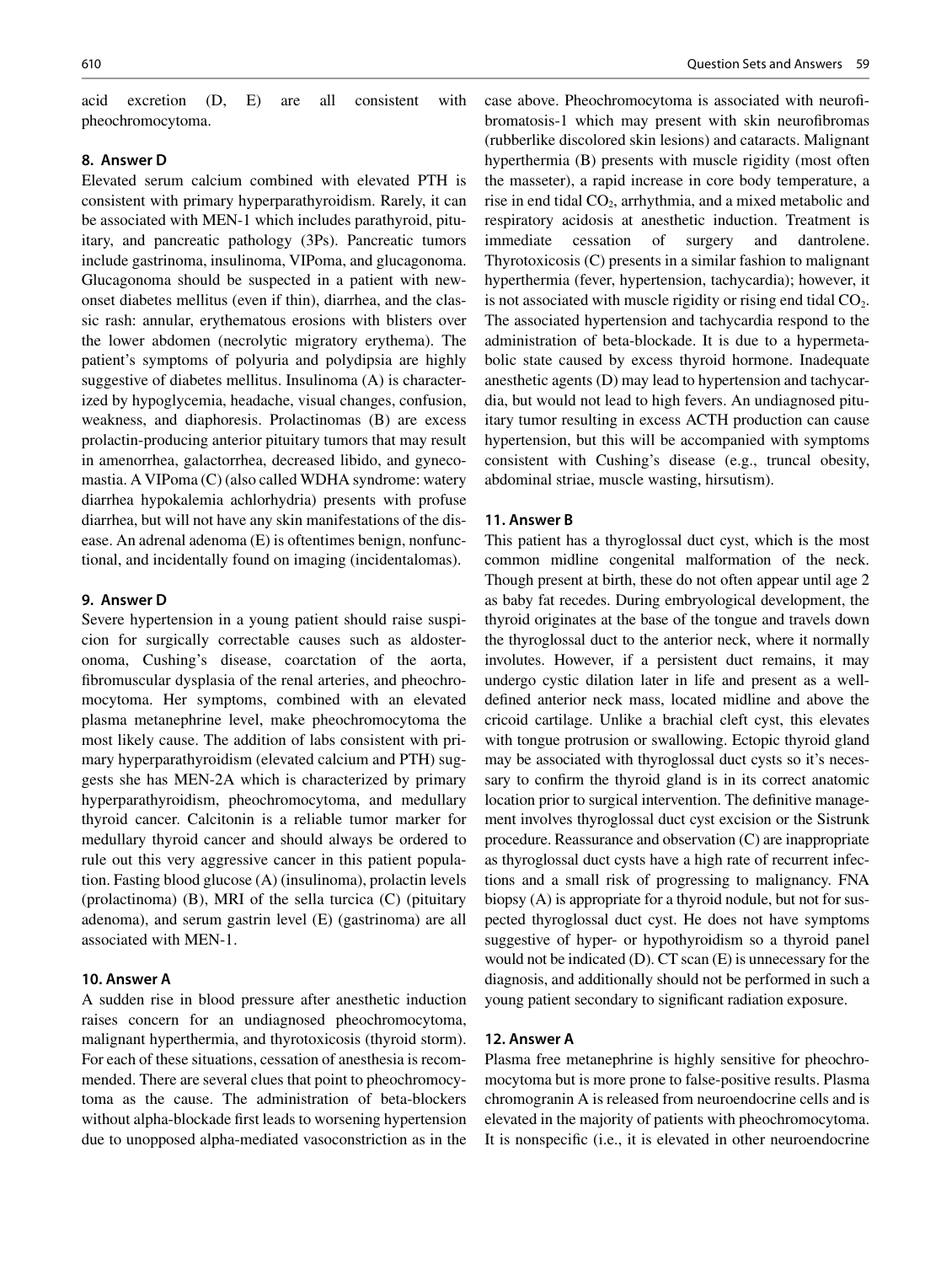tumors) but can help confirm the diagnosis. Superoxide dismutase and malondialdehyde (B, C) are both markers for oxidative stress, and neither has been shown to be associated with pheochromocytoma. CA 19–9 (D) may be elevated in some patients with pancreatic cancer. Increased level of 5-hydroxyindoleacetic acid (HIAA) (E) would be expected in a patient with carcinoid syndrome.

# **13. Answer C**

 Patients with MEN-2A can develop pheochromocytoma, hyperparathyroidism, and medullary thyroid cancer. The definitive management for pheochromocytoma consists of medical conditioning with alpha-blockade and sometimes beta-blockade for at least 2 weeks, followed by an adrenalectomy (B). This should be performed first  $(A, D-E)$  because a pheochromocytoma can increase the risk of complications during the surgical management of other endocrine tumors. Although he is asymptomatic with respect to his hyperparathyroidism, parathyroid surgery is generally recommended for most patients with inherited forms, as it tends to be more aggressive and presents at a much younger age. Age less than 50 is an indication for parathyroid surgery for sporadic forms as well, as the patient is more likely to suffer one of the sequelae of hyperparathyroidism.

# **14. Answer D**

 If a patient that has undergone bilateral adrenalectomy presents postoperatively with severe hypotension and hypoglycemia, suspect Addisonian crisis (acute adrenal insufficiency) and check a cortisol level. This is considered to be a lifethreatening condition caused by insufficient levels of cortisol, which is responsible for maintaining blood pressure and glucose homeostasis. Patients will present with nausea, vomiting, weakness, blurry vision, and mild abdominal pain. Laboratory exam would be expected to show hypoglycemia, hyperkalemia, and mild hyponatremia. Plasma ACTH levels will be low, and a Cortrosyn (synthetic ACTH) stimulation test will demonstrate a low cortisol response. This patient should receive immediate fluid resuscitation (normal saline) and intravenous corticosteroids. Acute adrenal insufficiency does not respond to vasopressors. Additionally, it can mimic sepsis. However, he does not meet SIRS criteria. Similarly, sepsis (B) is unlikely to present with this patient's lab abnormalities. Patients that have had major surgery should always be monitored for signs of internal hemorrhaging. Although his serum calcium is shown to be low (C), this should be corrected for hypoalbuminemia. His corrected serum calcium is 8.7 mg/dL, is within the normal range, and would not explain the hypotension (B). Although he may be volume depleted (A), this would not cause hypoglycemia or hyperkalemia. Loss of catecholamine production (E) may accompany Addisonian crisis and is also seen after removing a pheochromocytoma. It is associated with hypotension

and hypoglycemia; however, it will not cause hyperkalemia and hyponatremia.

### **15. Answer B**

 The patient most likely has hypocalcemia. Temporary hypoparathyroidism occurs in up to 30 % of patients after total thyroidectomy and generally lasts a few weeks. It is thought to be related to temporary ischemia to the adjacent parathyroid glands. Patients will complain of numbness and tingling in their hands and feet, as well as around the mouth. These patients should be managed with prompt oral calcium supplementation. Oral calcitriol may be added to increase calcium absorption from the gut. Some centers routinely check the postoperative PTH level for the purposes of anticipating hypocalcemia. Left untreated, hypocalcemic symptoms may progress to muscle twitching (including Chvostek's sign) and ultimately tetany, which is an emergency. IV calcium (gluconate or chloride) may be given in these circumstances, but its use can generally be avoided when patients are carefully monitored postoperatively. Symptoms of hypomagnesemia (A) are indistinguishable from hypocalcemia; however, low magnesium levels are not associated with thyroidectomy. Disturbances in potassium (C) and thyroid hormone (D) would not cause the symptoms described. Carotid ultrasound (E) would be indicated if the patient developed symptoms of a stroke or transient ischemic attack (one-sided arm and leg weakness/numbness).

# **16. Answer B**

 This patient most likely has an ectopic production of erythropoietin leading to high levels of hemoglobin and hematocrit. This paraneoplastic syndrome, termed polycythemia vera, is classically associated with pheochromocytoma, renal cell carcinoma, hepatocellular carcinoma, and hemangioblastoma (A, D–E).

# **17. Answer D**

Paragangliomas arise from extra-adrenal chromaffin tissue, with the most common location being in the abdomen (organ of Zuckerkandl). They are essentially identical on a cellular level to intra-adrenal pheochromocytomas. However, they are more likely to have a hereditary basis (30–50% of cases) and to be malignant (15–35%). The diagnosis is made by biochemical analysis followed by imaging localization. It is particularly important to consider a whole body functional scan due to the higher propensity for multifocal and metastatic disease.

#### **18. Answer C**

 There is currently no way to establish the diagnosis of malignancy in pheochromocytoma based on histopathologic evaluation (A). However, there are tumor characteristics that are associated with higher risk (e.g., larger size, extra-adrenal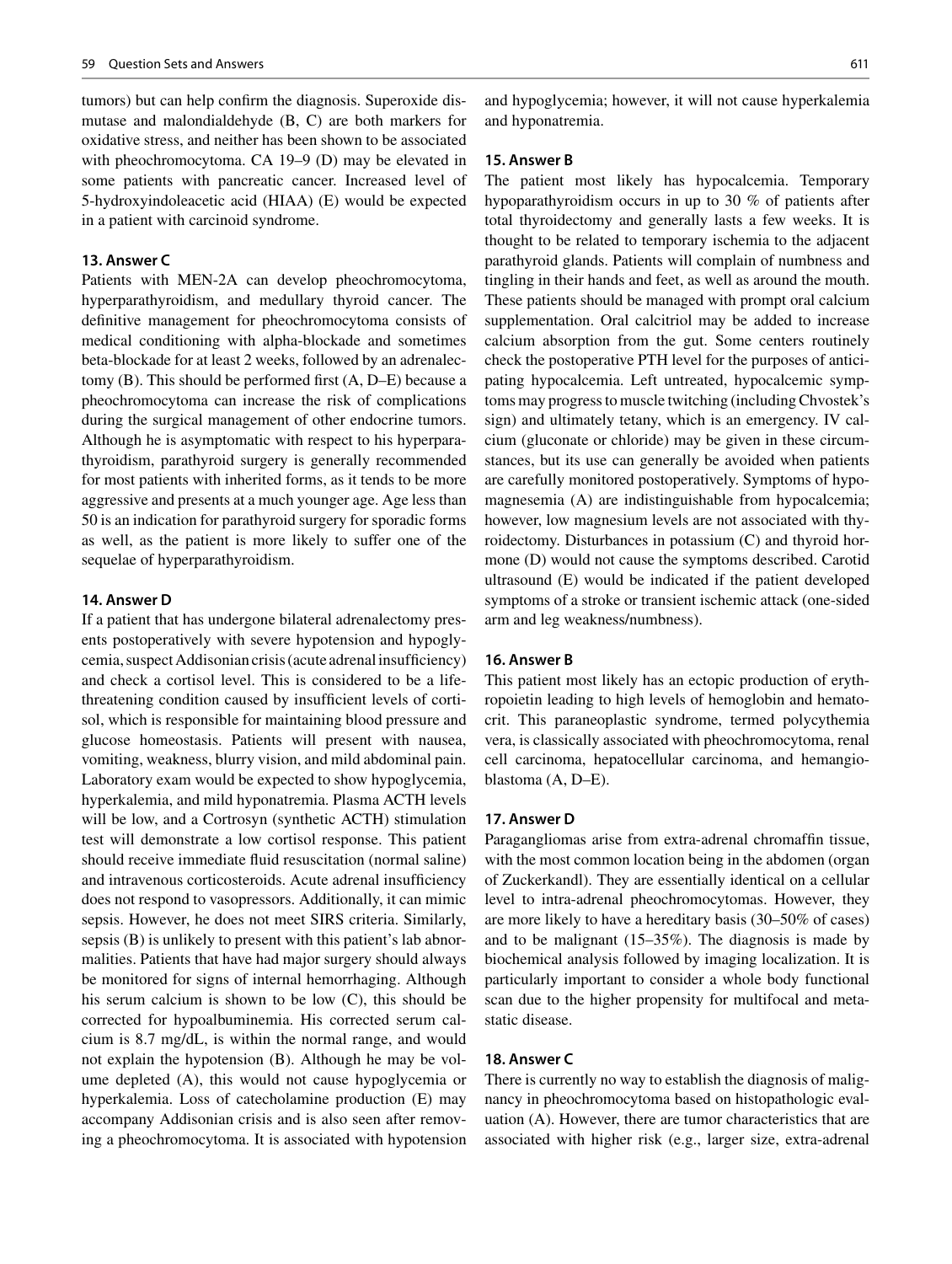location, certain genetic mutations, and a high tumor proliferative index). Malignancy is determined by the development of metastatic disease, defined by a recurrence in an area that normally does not have any chromaffin tissue (lymph nodes or a distant site such as the liver or lungs). MIBG scanning (B) can be useful to identify metastatic disease, but positivity of the primary tumor on MIBG does not determine whether it is malignant. Biomolecular markers (D) can differentiate a functional tumor from nonfunctional, but is unable to rule out malignancy. Similarly, intractable hypertension (E) is not a characteristic of malignancy.

# **19. Answer C**

 The most important step in the diagnostic workup of a thyroid nodule is to obtain a tissue sample. This is best obtained via fine-needle aspiration and is best done under ultrasound guidance. Thyroid nodules greater than 1 cm in size, nodules with ultrasound characteristics suggestive of malignancy  $(internal microcalculations, e.g.), or those with a history of$ growth should undergo ultrasound guided FNA. CT (A) or MRI (B) would be appropriate for patients found to have clinical or sonographic evidence of locally advanced thyroid cancer that may extend into the aerodigestive tract or substernal region. Open biopsy (D), done by removing an entire thyroid lobe, should be done next if FNA results are suspicious for a follicular neoplasm. Nuclear scanning (E) has a very limited role in the preoperative setting. It is more beneficial in the postoperative setting to look for recurrent or metastatic malignancy.

### **20. Answer A**

 Don't forget the ABCs. This patient has a compromised airway and is in moderate respiratory distress. Normally, the first step to ensure an airway is via endotracheal intubation (B). However, a neck hematoma is in a closed space that leads to compression of the airway that may render safe intubation difficult or impossible. As such, the first step is to immediately open the neck wound at the bedside to decompress the hematoma. This will typically relieve the airway obstruction. The patient can then be transported emergently to the operating room for intubation, wound exploration, adequate hemostasis, and subsequent wound closure (C). Although thyroidectomy is considered a safe procedure, one well-known complication is airway obstruction following bleeding and hematoma formation which occurs within the first 24 h after thyroidectomy. Checking oxygen saturation (D) or waiting for labs (E) is never appropriate for a patient with a compromised airway.

# **21. Answer D**

 The superior laryngeal nerve lies adjacent to the superior thyroid artery and is thus at high risk of being injured during mobilization of the thyroid, particularly the superior pole. The external branch of the superior laryngeal nerve permits singing in a high pitch. This nerve may be injured in up to 25 % of cases but is usually asymptomatic unless the patient is a singer or voice professional. Damage to the recurrent laryngeal nerve on one side results in a paralyzed vocal cord in a median or paramedian position. This manifests as hoarseness (A) and sometimes aspiration. The rate of permanent unilateral recurrent laryngeal nerve injury during thyroidectomy should be less than 2 % in expert hands. If both recurrent laryngeal nerves were injured during a total thyroidectomy, then both vocal cords could be paralyzed, and this may lead to a compromised airway which may necessitate a permanent tracheostomy (E). A droop in the corner of the mouth results from injury to the marginal mandibular branch of the facial nerve. Swallowing is controlled by multiple nerves (C) including the glossopharyngeal, vagus, and/ or hypoglossal nerves.

# **22. Answer C**

 The surgical treatment of hyperparathyroidism depends on whether the pathology is a single adenoma (most common, remove single gland), more than one adenoma (remove abnormal ones), or four gland hyperplasia (remove 3.5 glands ). Distinguishing these entities is not always obvious. Because of the short half-life of PTH (about 4 min), intraoperative rapid PTH testing aids in determining the completeness of parathyroid resection. The most commonly used protocol involves drawing PTH levels at the time of gland excision and again 10 min post-excision. A fall of >50 % in the PTH level is associated with a 98 % long-term cure rate. Given the small size of the parathyroid glands, it is generally not recommended to biopsy all of them for frozen section (B), as such a biopsy may render all the glands ischemic. Transient hypocalcemia is expected following parathyroidectomy so postoperative serum calcium level (D) is not indicative of cure. Oral calcium supplementation can help alleviate minor symptoms. Intraoperative ultrasound (A) is sometimes used when the abnormally enlarged gland cannot be found. Sestamibi (E) may be used if recurrent or persistent hyperparathyroidism develops, but is not routinely used for confirmation of successful surgery.

# **23. Answer C**

 Sestamibi scanning involves using a radioisotope, technetium-99 m, which is taken up by cells with high mitochondrial activity. It is more accurate for single adenomas than for four gland hyperplasia. Sestamibi scanning and to a lesser extent ultrasound (B) are the most frequently used imaging tests to localize the involved gland(s) in primary hyperparathyroidism. Localizing studies are generally not indicated in secondary or tertiary hyperparathyroidism, since multiplegland hyperplasia is the expected underlying pathology. Preoperative FNA (D) is not helpful in the workup of primary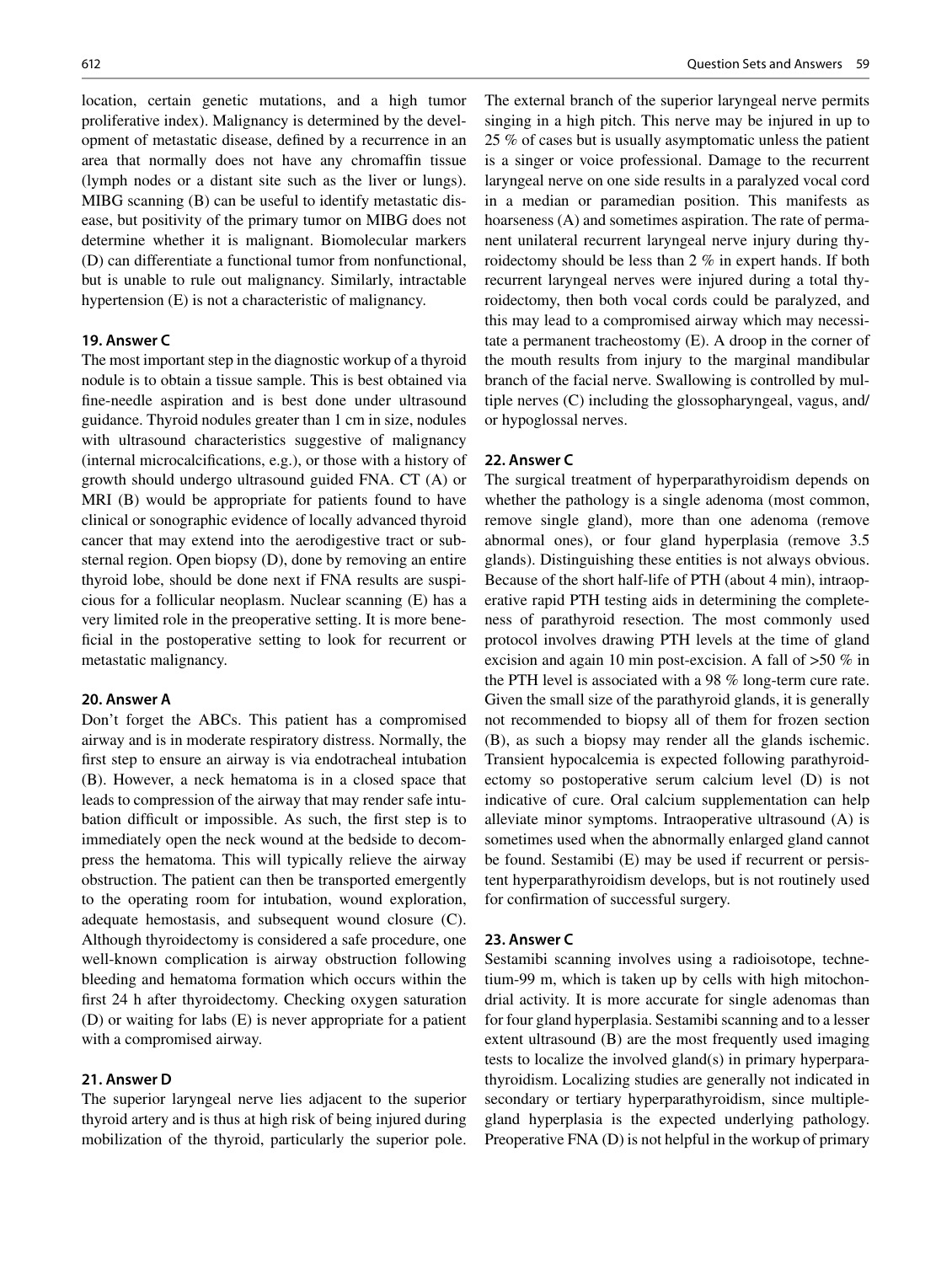hyperparathyroidism. In about 85 % of patients, imaging will localize the abnormal parathyroid gland, and a great majority will have a single parathyroid adenoma. If localizing scans are negative, yet the diagnosis of primary hyperparathyroidism is clearly established, surgery is still performed at which time intraoperative exploration of all four glands (E) is performed.

# **24. Answer C**

 With the increasing use of routine laboratory testing, most patients with primary hyperparathyroidism are currently discovered incidentally in asymptomatic patients. Although the patients may be asymptomatic, long-standing hyperparathyroidism can lead to kidney injury and osteoporosis. Evidence of such should be sought out via bone mineral density testing as well as calculation of creatinine clearance. For patients with asymptomatic hyperparathyroidism diagnosed through laboratory screening, a 2008 consensus statement recommended the following indications for surgery:

- 1. Serum calcium 1.0 mg/dL greater than the upper limit of normal
- 2. Creatinine clearance reduced to <60 mL/min
- 3. Bone mineral density with T-score less than −2.5 at any site

 5. Patients that do not desire or cannot undergo routine surveillance

 The patient described meets the age criterion for surgical intervention. The surgical treatment of primary hyperparathyroidism due to four gland hyperplasia is to remove 3.5 glands. An acceptable alternative is to remove all four glands and to reimplant half of a gland within the muscles of the forearm. That way if the patient develops recurrent hyperparathyroidism, additional parathyroid tissue can be removed from the forearm under local anesthesia as opposed to reoperative neck surgery with the attendant risk of cranial nerve injury. Removal of all four glands (B) is not recommended as it will render the patient permanently hypocalcemic with a lifelong need for calcium supplementation. Observation (A) would not be appropriate for patients meeting criteria for surgery. Patients not selected for surgical therapy require biochemical monitoring of serum calcium and serum creatinine annually (D). Bone mineral density should be measured every 1–2 years. Cinacalcet (E), a calcimimetic, is mainly used to treat secondary hyperparathyroidism (seen in patients with renal failure). It may be considered to reduce the serum calcium in patients who are not candidates for surgery.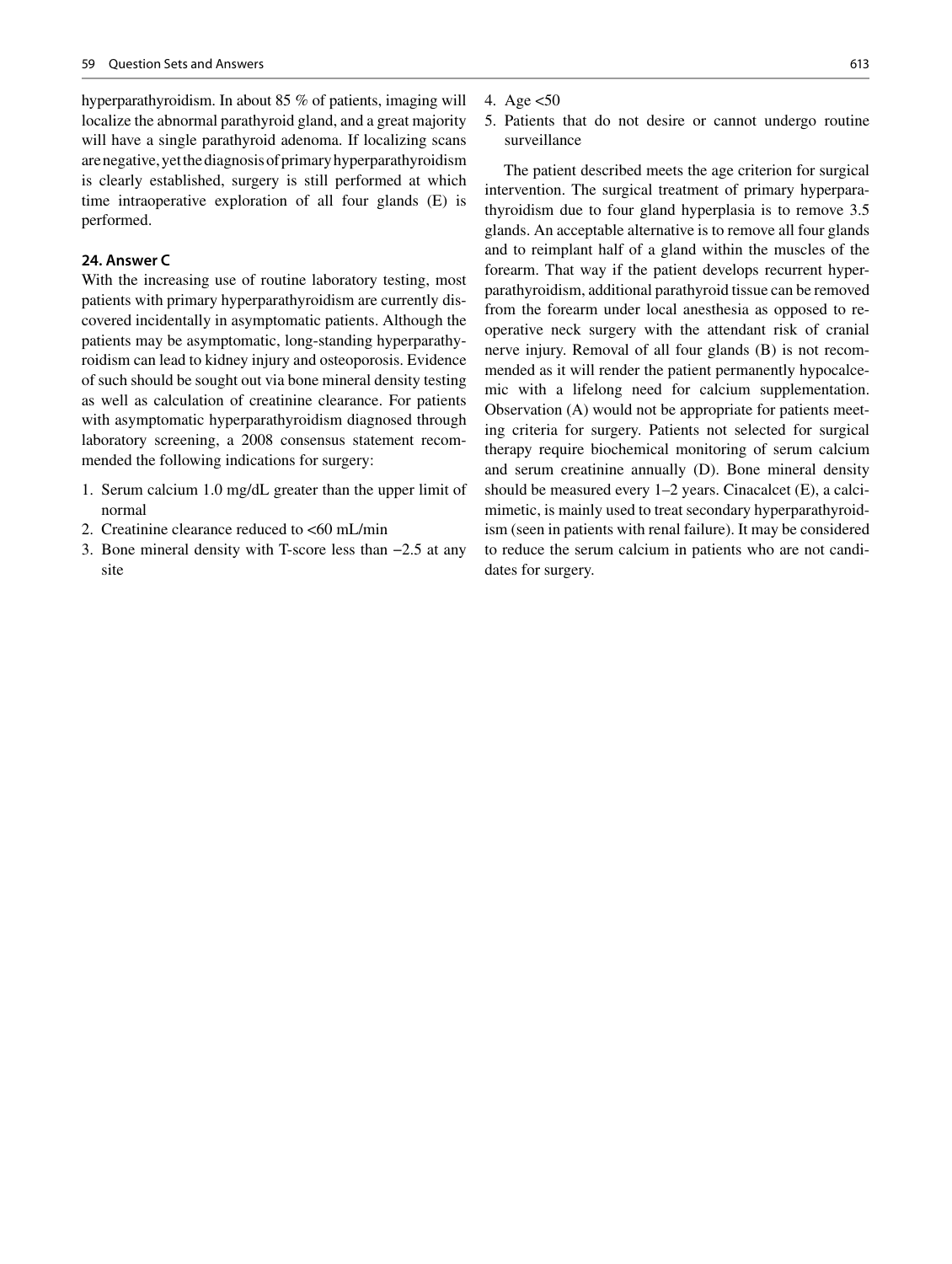# **Head and Neck**

# **Areg Grigorian and Christian de Virgilio**

# **Questions**

- 1. A 65-year-old male is diagnosed with squamous cell laryngeal cancer. Examination of the neck reveals no adenopathy. At the time of biopsy, the cancer is determined to be small, and the vocal cord is still moving. It is determined that the laryngeal cancer is likely an early stage. Which of the following would be recommended next?
	- (A) Chest X-ray
	- (B) MRI
	- (C) PET scan
	- (D) Bronchoscopy
	- (E) No additional imaging needed
- 2. A 9-year-old male with a past medical history of Acute myeloid leukemia (AML) status post with bone marrow transplant presents with right ear pain and a headache. His vaccination history is not available. His mother reports that the pain started 3 days ago and is accompanied by pruritus and a sensation of fullness in the ear. His headache began suddenly and has gotten worse over the past 2 h. Otoscopic examination reveals a green/gray discharge, an erythematous ear canal, and a normal-appearing tympanic membrane. What is the most likely organism responsible for this patient's presentation?
	- (A) *Streptococcus pneumoniae*
	- (B) *Haemophilus infl uenza*
	- (C) *Moraxella catarrhalis*
	- (D) *Mycoplasma*
	- (E) *Aspergillus niger*
- 3. A 60-year-old homeless man arrives to the ED complaining of fevers, neck pain, extreme thirst, and difficulty breathing. He has several rotted teeth extracted recently. On physical examination, his temperature is 102.7 °F, heart rate is 120/min, respiratory rate is 24/min, and blood pressure is 120/70 mmHg. He has a strong smell of alcohol on his breath. He appears agitated, and his breathing is labored. His voice sounds brassy. He is leaning forward and spitting up his saliva. On physical exam his neck is markedly swollen on the left side just below his mandible. The overlying skin is red. No fluctuance is palpated. He is unable to open his mouth. What is the best next step in management?
	- (A) Immediate incision and drainage at bedside
	- (B) Laryngoscopy
	- (C) Broad-spectrum antibiotics
- (D) Vigorous fluid hydration
- (E) Establish airway
- 4. A 50-year-old male smoker presents with a 2 cm lymph node in his left mid neck that he states has been present for 8 weeks. He denies any symptoms. Flexible nasopharyngoscopy in the office is negative. CT of the neck and chest is negative. FNA of the node confirms metastatic squamous cell carcinoma. What is the next best step in the management?
	- (A) Excision of lymph node
	- (B) Modified radical neck dissection
	- (C) Laryngoscopy
	- (D) Radiation and chemotherapy
	- (E) Laryngoscopy, esophagoscopy, bronchoscopy (or panendoscopy) with random biopsies
- 5. A 6-year-old boy presents to the ED with fevers, hearing loss, and ear pain. He finished a 10-day course of amoxicillin 1 day ago to treat an episode of acute otitis media. His ear pain initially resolved after starting antibiotics but came back 2 days ago and is now localized behind the ear. His temperature is 101.3 °F, blood pressure is 110/82 mmHg, and pulse is 105/min. On physical examination, his ear is superiorly displaced. What is the best next step in management?
	- (A) Observation with follow-up in 2 weeks
	- (B) Oral corticosteroids
	- (C) CT scan
	- (D) Augmentin (amoxicillin with clavulanic acid)
	- (E) Operating room
- 6. A 30-year-old Asian woman arrives for her yearly physical. During examination of her mouth, you notice a bony, immobile mass in the midline of her hard palate. She has no complaints and reports that the mass has been there for the past year. What is the best next step in management?
	- (A) Operative management
	- (B) Medical management
	- (C) Biopsy
	- (D) Observation
	- (E) Epstein-Barr virus-related serologic antibody test
- 7. A 6-year-old girl arrives to the ED by paramedics after a follow-up visit to her doctor for acute otitis media. She was witnessed having two generalized tonic-clonic seizures over 15 min without recovering consciousness between seizures. Her mother reports that she has had recurrent fevers, headaches, and weakness of her right arm over the past 2 weeks. She has no seizure history. She went to Mexico over the weekend to visit her family. CT scan of the head shows a single rim-enhancing lesion with a thickened capsule and diminished hypodense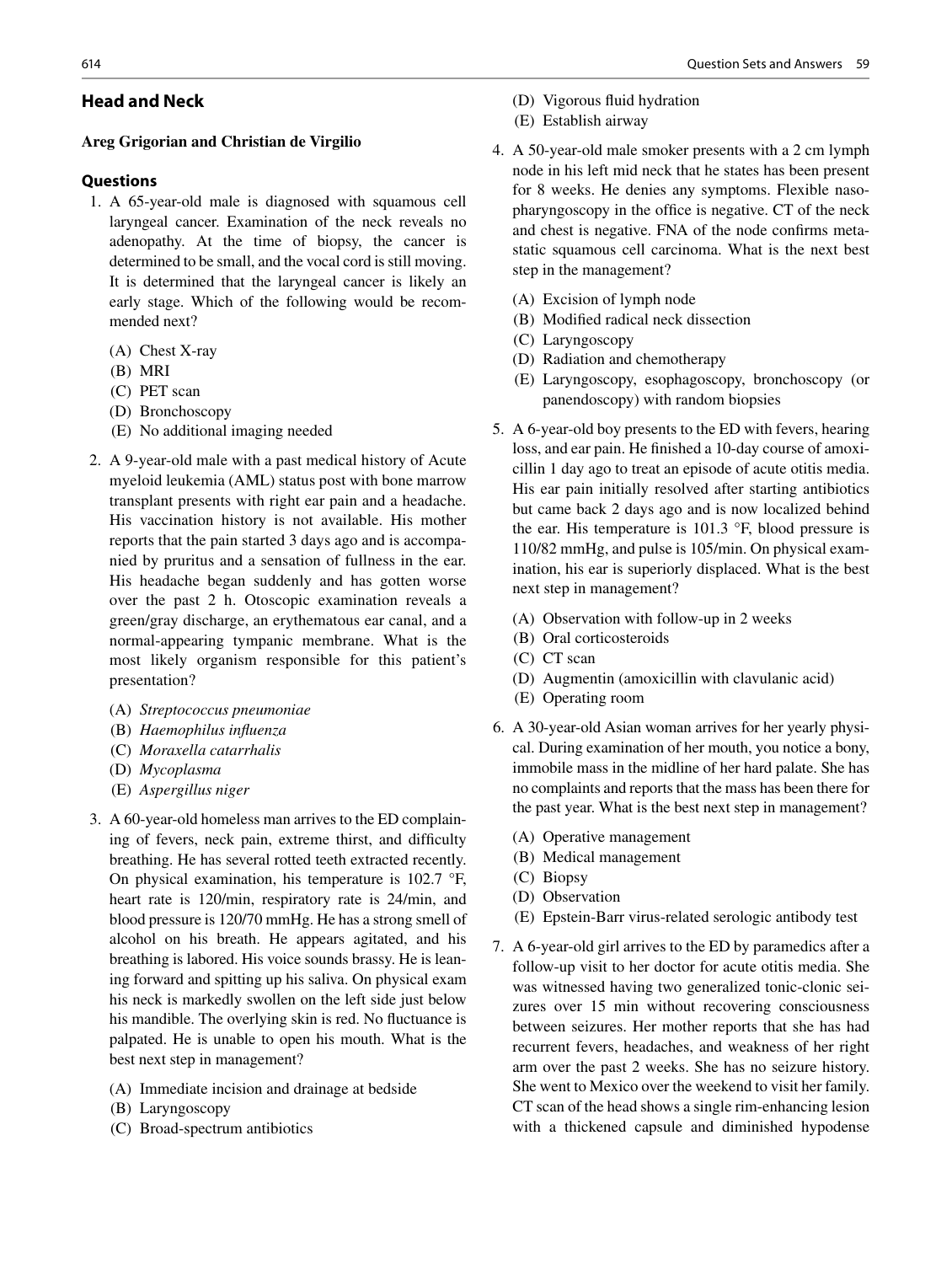central cavity. After stabilization, what is the most appropriate next step in management?

- (A) Pyrimethamine and sulfadiazine
- (B) Albendazole with steroids
- (C) Surgical drainage
- (D) Phenytoin and valproate for at least 2 years
- (E) Chemotherapy and radiation
- 8. A 45-year-old female presents with persistent hoarseness. Laryngoscopy reveals multiple cauliflower-like growths around her vocal cords bilaterally. Biopsy reveals an exophytic growth of keratinized squamous epithelium without malignancy. Which of the following is the most appropriate initial management?
	- (A) Testing for HPV and laser fulguration
	- (B) Testing for HIV and laser fulguration
	- (C) Testing for EBV and radiation therapy
	- (D) Laryngectomy
	- (E) Antiviral medication
- 9. A 70-year-old woman presents with complaints of mouth pain while chewing and night sweats. She has had many past episodes of sialolithiasis in her parotid gland, but they often resolve spontaneously after a few days of sucking on lemon drops. Physical examination reveals a swollen right parotid gland which is later confirmed to be a pleomorphic adenoma. She undergoes a parotidectomy. Shortly after the procedure, she complains of numbness over her right earlobe. Which nerve was most likely injured?
	- (A) Branch of the facial nerve
	- (B) Branch of the cervical plexus
	- (C) Branch of the trigeminal nerve
	- (D) Spinal accessory nerve
	- (E) Branch of the vagus nerve
- 10. A 28-year-old man presents for a routine annual physical exam. He has no significant past medical history. His temperature and vitals are stable, and his laboratory examination is benign. He smokes one pack per day. On physical examination, he has a freely moving 2 cm cervical lymph node. What is the best next step in management?
	- (A) FNA
	- (B) CT scan of the head and neck with contrast
	- (C) CT scan of the head and neck without contrast
	- (D) Observation and follow-up in 3 weeks
	- (E) Panendoscopy
- 11. A 4-year-old boy is brought to the ED by his parents for difficulty breathing. His mother reports that he developed nasal congestion and malaise 2 days ago, but over the past 12 h, he has had continuous low-pitched coughs. His temperature is 101 °F. On physical exam, he has

pharyngeal erythema, cervical lymphadenopathy, and inspiratory stridor. Neck radiograph shows subglottic narrowing of the airway. He appears to be in respiratory distress and subsequently requires rapid sequence intubation. What is the most likely diagnosis?

- (A) Respiratory distress syndrome
- (B) Epiglottitis
- (C) Laryngotracheobronchitis
- (D) Bronchiolitis
- (E) Laryngomalacia
- 12. Foreign body aspiration is a common occurrence in children. It can be potentially life threatening as it may obstruct the airway, preventing adequate oxygenation and ventilation. Where is the most likely location of obstruction in a patient younger than one?
	- (A) Right mainstem bronchus
	- (B) Left mainstem bronchus
	- (C) Upper trachea
	- (D) Carina (cartilaginous ridge in the lower trachea)
	- (E) Larynx
- 13. A 45-year-old male presents with a mass in his face, just below his ear. He denies any symptoms. On physical exam, the mass appears to be within the parotid gland. The mass feels firm, non-tender, and somewhat mobile. The facial nerve is intact. There is no additional mass inside the mouth. The mass most likely represents a:
	- (A) Pleomorphic adenomas (mixed tumor)
	- (B) Papillary cystadenoma (Warthin's tumor)
	- (C) Mucoepidermoid carcinoma
	- (D) Adenoid cystic carcinoma
	- (E) Oncocytoma
- 14. A 40-year-old female presents with soreness and chronic inflammation of her tongue and difficulty swallowing, stating that she feels like she is choking, particularly when eating solid foods. Laboratory examination is significant for a hemoglobin of  $10.5$  g/dL (normal 12–15.2 g/dL), hematocrit of 31 (37–46%), and MCV of 75 fL (80–100 fL). Which of the following is the best initial test to work up this condition?
	- (A) Direct laryngoscopy
	- (B) Indirect laryngoscopy
	- (C) Bronchoscopy
	- (D) Esophagoscopy
	- (E) Esophagram
- 15. A 56-year-old male presents with chronic laryngitis that has persisted for 6 weeks. Prior to that, he acquired a cold, after which he first noticed a voice change. He also states that he is a teacher and thinks he may be wearing out his voice. He was evaluated by his primary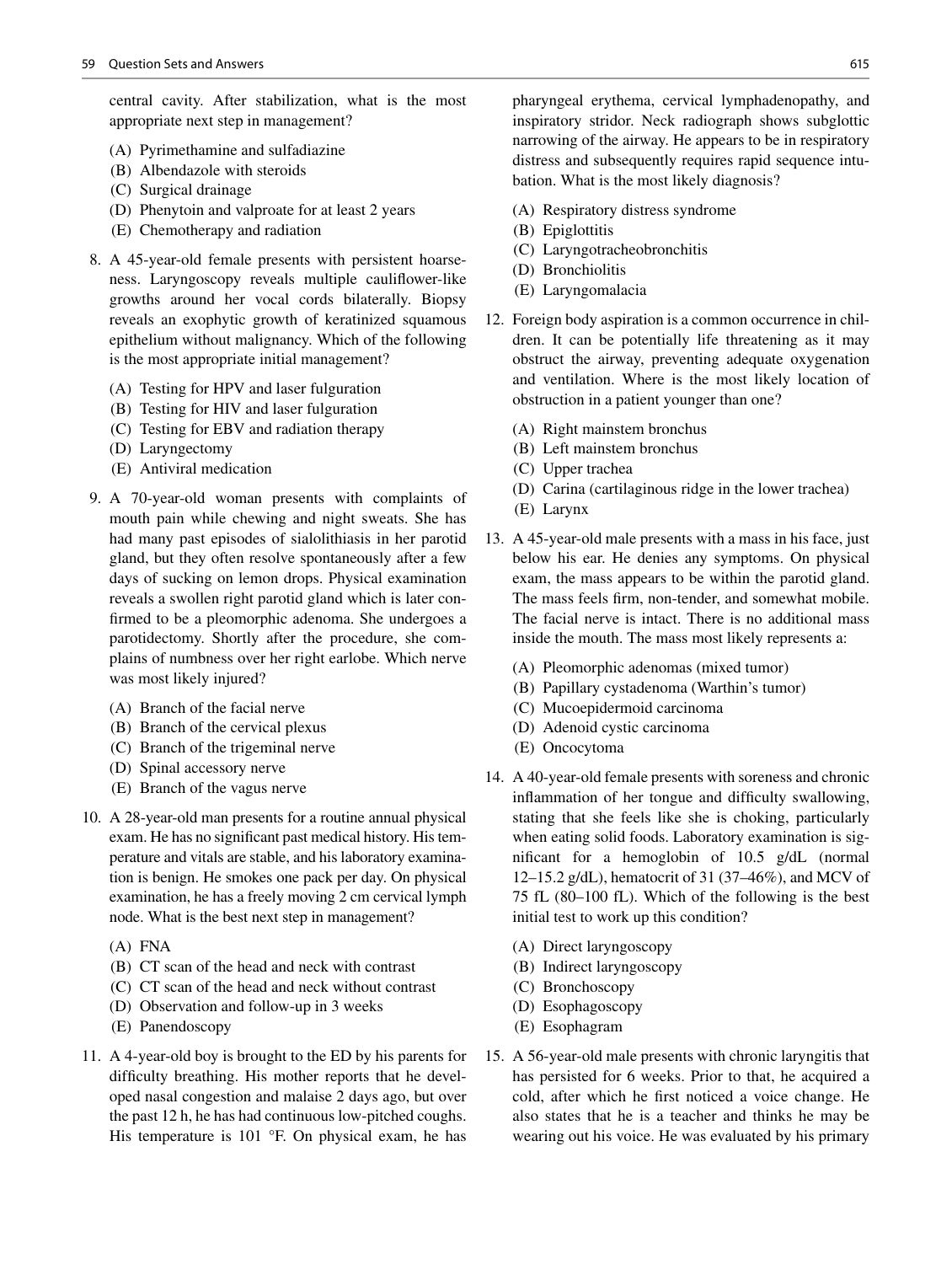care doctor and was told it was likely due to a viral illness. Past medical history is otherwise negative. He quit smoking about 5 years ago. What is the next step in the management?

- (A) Five-day course of oral corticosteroids
- (B) Oral antibiotics
- (C) Offer reassurance and reassess in 4–6 weeks
- (D) Indirect laryngoscopy in the office
- (E) Direct laryngoscopy in the office
- 16. A 60-year-old male with poorly controlled diabetes presents to the ED with a 2-day history of fevers, nasal stuffiness, facial pain, and right retro-orbital headache.

On physical exam his temperature is 102.7 °F. The right side of his face is erythematous. There is a black eschar on his nose, as well as black discharge from his right nares. The skin on the right side of his face is numb to pin prick. Treatment consists of:

- (A) Broad-spectrum antibiotics and urgent wide surgical debridement
- (B) Liposomal amphotericin B and urgent wide surgical debridement
- (C) Broad-spectrum antibiotics alone
- (D) Liposomal amphotericin B alone
- (E) Hyperbaric oxygen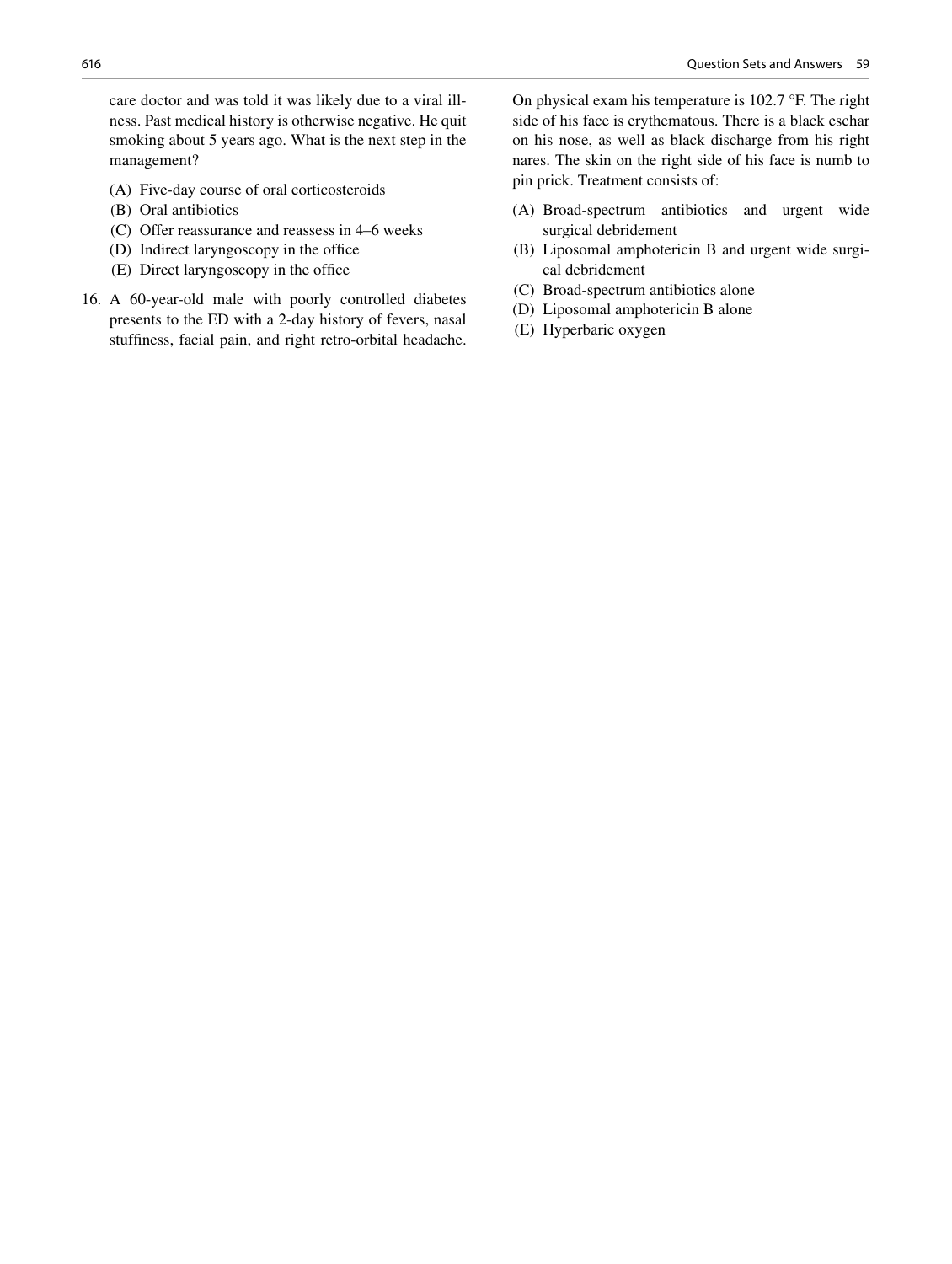#### **Answers**

# **1. Answer A**

 A chest X-ray is routinely performed to rule out a concurrent primary lung cancer or pulmonary metastases. This is important as a majority of laryngeal and lung cancers are attributed to smoking. In addition, the most common location for distant metastasis of head and neck squamous cell carcinoma is the lungs. Additional imaging such as MRI (B), PET (C), or bronchoscopy (D) is not considered necessary for early stage laryngeal cancer.

# **2. Answer E**

 This patient most likely has malignant otitis externa secondary to otomycosis. *Aspergillus niger* is the most common cause of otomycosis and can present very similarly to otitis externa. However, patients with otomycosis will complain of an intense fullness in the ear and pruritus, and physical exam will be significant for a gray exudate from the affected ear. Unlike otitis media, patients with otomycosis will have a normal-appearing tympanic membrane as this typically affects the external ear canal. The two high-risk populations for malignant otitis externa secondary to otomycosis include patients with acute myeloid leukemia and/or diabetic ketoacidosis. Depending on the extent of local spread, patients can present with a myriad of symptoms including blindness, headache, seizure, and coma. CT scan of the head will help evaluate the extent of damage and infiltration and help guide surgical management (e.g., debridement, washout). Answer choices A–C are all common causes of otitis media with *Streptococcus pneumoniae* being the most common organism. *Mycoplasma* (D) has been associated with bullous myringitis, which is characterized by vesicular inflammation of the tympanic membrane and is seen most commonly with untreated otitis media. Patients will present with very tender ear canals, and otoscopy shows large red vesicles on the tympanic membrane.

### **3. Answer E**

 Ludwig's angina is characterized by a progressive cellulitis in the floor of the mouth and often involves the submandibular space (which is divided by the mylohyoid muscle). It can present with fevers, neck pain, neck swelling, dental pain, dysphagia, and drooling. This can be life threatening as it can lead to airway obstruction. The majority of cases follow dental procedures which allow bacteria from a tooth infection to migrate into the submandibular space. Patients with labored breathing and marked swelling require an immediate airway. This may be achieved via endotracheal intubation or alternatively via a surgical airway (cricothyroidotomy or tracheostomy). The neck infection will then need immediate surgical drainage, (A) but this is best accomplished in the operating room. Broad-spectrum antibiotics  $(C)$  and IV fluids  $(D)$  are also necessary, but should not be prioritized over the airway.

Laryngoscopy (B) is not recommended as it will only delay establishment of the airway and any potential trauma/gagging may further compromise the airway.

# **4. Answer E**

 A solitary enlarged lymph node that persists beyond 3 weeks particularly in a middle-aged male smoker should be considered a metastatic lymph node until proven otherwise. Oftentimes, the patient will have symptoms (such as hoarseness, persistent sore throat, ulcerative lesions) that will guide the workup. But if no symptoms are present, a flexible nasopharyngoscopy is used initially to evaluate the nasal cavities, nasopharynx, oropharynx, hypopharynx, and glottis to look for a site of primary tumor. FNA is subsequently performed for to confirm that the solitary neck mass is a metastatic lymph node. Once FNA confirms this, CT scan of the neck may identify the primary. If the primary is still not evident, the next step is to try to identify the location of the primary tumor using a panendoscopy (also termed triple endoscopy) with random biopsies. This involves a complete endoscopic evaluation of the upper aerodigestive track, including laryngoscopy (C), esophagoscopy, and bronchoscopy under general anesthesia in the operating room. A neck dissection (B) would not be considered until after panendoscopy. Radiation and chemotherapy (D) may be used as adjuncts depending on the stage and grade of the primary tumor.

#### **5. Answer C**

 Mastoiditis usually occurs days to weeks after an episode of acute otitis media. Patients present with fevers and complaints of a red, swollen, and tender area behind the ear (mastoid process). Physical exam may reveal a displaced ear on the affected side. The diagnosis can be confirmed with a CT scan of the mastoid process and is recommended for patients suspected of having mastoiditis. Patients with CT-confirmed acute surgical mastoiditis are candidates for mastoidectomy with insertion of a tympanostomy tube (E). Observation (A) is not an appropriate management for patients with mastoiditis. Oral corticosteroids (B) are not considered part of the management of acute mastoiditis. Augmentin (D) would be an appropriate choice for patients with acute otitis media suspected of having a resistant strain.

#### **6. Answer D**

 This patient most likely has torus palatinus, a bony benign mass located on the hard palate of the mouth. The cause is unknown. It occurs more frequently in women and those of Asian descent. There is no associated malignant transformation. Biopsy (C) is not warranted and patients only need reassurance. Operative management (A) with surgical removal would be indicated only for symptomatic patients (e.g., interference with denture placements, pain, trouble swallowing). There is no medical management (B) available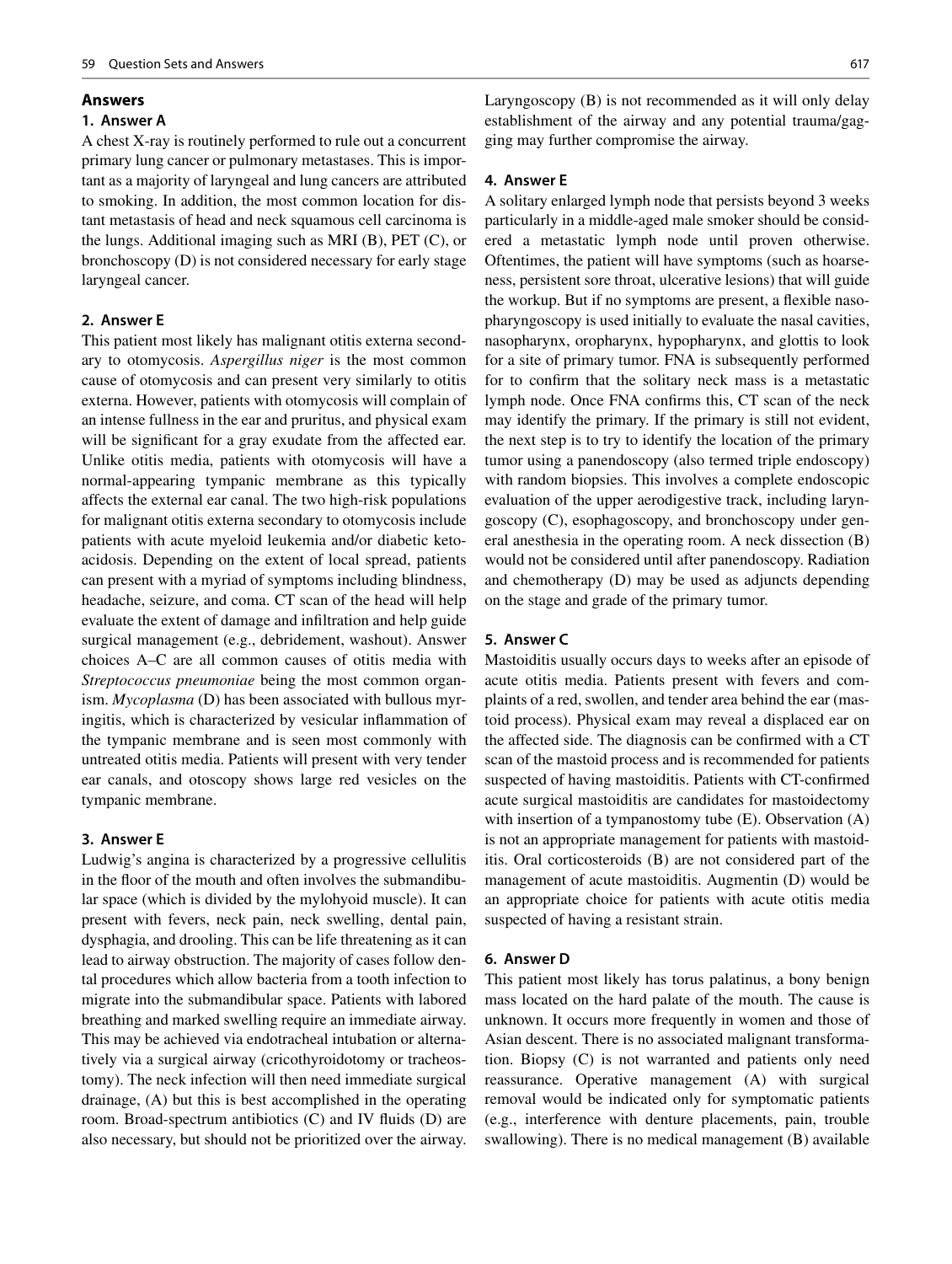for torus palatinus. Nasopharyngeal carcinoma, a rare tumor arising from the epithelium of the nasopharynx, occurs more frequently in patients of Asian descent and those infected with EBV (E). However, a bony outgrowth of the hard palate would not be expected in these patients.

# **7. Answer C**

 Although it occurs infrequently, brain abscesses are a complication of acute otitis media. It shows many of same manifestations as a brain tumor (space occupying) but with a much shorter timetable (week or two). Patients typically have a fever, acute onset of headache, focal neurologic findings (e.g., weakness in the right arm), seizure, and an obvious source, such as otitis media or mastoiditis. A MRI or CT of the head will find ring enhancing lesions. Treatment is open drainage (by a neurosurgeon). All these patients should also be started on empiric antibiotics. Although controversial, some clinicians also administer corticosteroids as it may have some benefit in decreasing the growth of the abscess and preventing cerebral edema. Ring-enhancing lesions and seizures can also be found in patients with CNS lymphoma, toxoplasmosis, or neurocysticercosis. CNS lymphoma primarily occurs in patients with AIDS. Pyrimethamine and sulfadiazine (A) would be the appropriate choice to treat patients with toxoplasmosis. Seizures secondary to neurocysticercosis (*Taenia solium*) can occur in patients with a recent travel history to Mexico, but this patient's temporal relation of her acute condition and a recent episode of otitis media make this less likely. Patients with neurocysticercosis should be started on antiparasitics, such as albendazole, and corticosteroids (B). Antiepileptics (D) can be used to manage her acute condition, but it is unlikely that she also has a concurrent seizure disorder obviating the need for long-term antiepileptic therapy. Chemotherapy and radiation (E) would be considered in patients with brain malignancies.

#### **8. Answer A**

 Laryngeal papillomas or recurrent respiratory papillomatosis is a condition caused by human papilloma virus (HPV) types 6 and 11. Infection with the virus can lead to benign papillary tumors of the larynx (cauliflower-like growths) and presents primarily with hoarseness. It rarely gives rise to laryngeal carcinoma. Laser fulguration can be performed to destroy the papillary growths. Laryngectomy (D) would not be appropriate. HIV (B) can present with various AIDSdefining malignancies including Kaposi's sarcoma, non-Hodgkin's lymphoma, and cervical cancer. EBV (C) has been associated with nasopharyngeal carcinoma and Burkitt's lymphoma. Antiviral agents (e.g., cidofovir) are used as an adjunct to laser ablation to prevent recurrence, but they are not the primary treatment modality.

#### **9. Answer B**

 Sialolithiasis (salivary ductal stones) can increase the risk of developing a tumor of the gland. Lemon drops will stimulate saliva production and help facilitate passage of the stone. Pleomorphic adenoma is benign and considered the most common neoplasm of the parotid gland. The greater auricular nerve is a branch of the cervical plexus (C2–C3) and provides cutaneous sensation to the lower portion of the ear, including the earlobe. The facial nerve (A), which traverses through the two lobes of the parotid gland, can also be injured and will present with facial droop. Injury to the trigeminal nerve (C) can cause widespread numbness in the face. However, this type of injury occurs rarely because of the deep location, immediate branching, and redundancy of these nerves. An injured spinal accessory nerve (D) will present with partial paralysis of the trapezius and sternocleidomastoid muscles. The auricular branch of the vagus nerve (E) provides cutaneous sensation to the ear canal, not the earlobe.

# **10. Answer D**

 The most appropriate recommendation for a young patient presenting with a newly discovered, isolated, and enlarged cervical node is observation with follow-up and reexamination in 3 weeks. If the node disappears, it most likely was inflammatory in nature. However, if this patient presented with any red-flag symptoms (e.g., dysphagia, odynophagia, dysphonia, hoarseness, and weight loss), additional workup would be required to rule out malignancy. CT scan (B, C) with contrast is the initial preferred imaging modality for a solitary neck mass that is concerning for malignancy (following a careful head and neck examination). FNA (A) is indicated for neck masses that are persistent, enlarging, or suspicious for malignancy. Panendoscopy (E) is performed in the operating room in the setting of a metastatic neck lymph node (when the primary is occult).

# **11. Answer C**

 Croup, also known as laryngotracheobronchitis, is caused by the parainfluenza virus and primarily affects young children. The cough associated with this condition is described as a low-pitched seal-like bark. The diagnosis can be confirmed by looking for the classic "steeple sign" on posteroanterior X-ray of the neck, which is indicative of subglottic narrowing. Patients are at risk for airway obstruction and will require intubation if they appear to be in respiratory distress. Management includes steroids and aerosolized racemic epinephrine. Respiratory distress syndrome of the newborn (A) is caused by surfactant deficiency. It occurs within 2 days of birth and presents with cyanosis, nasal flaring, crackles, and expiratory grunting. Epiglottitis (C) is a rapidly progressive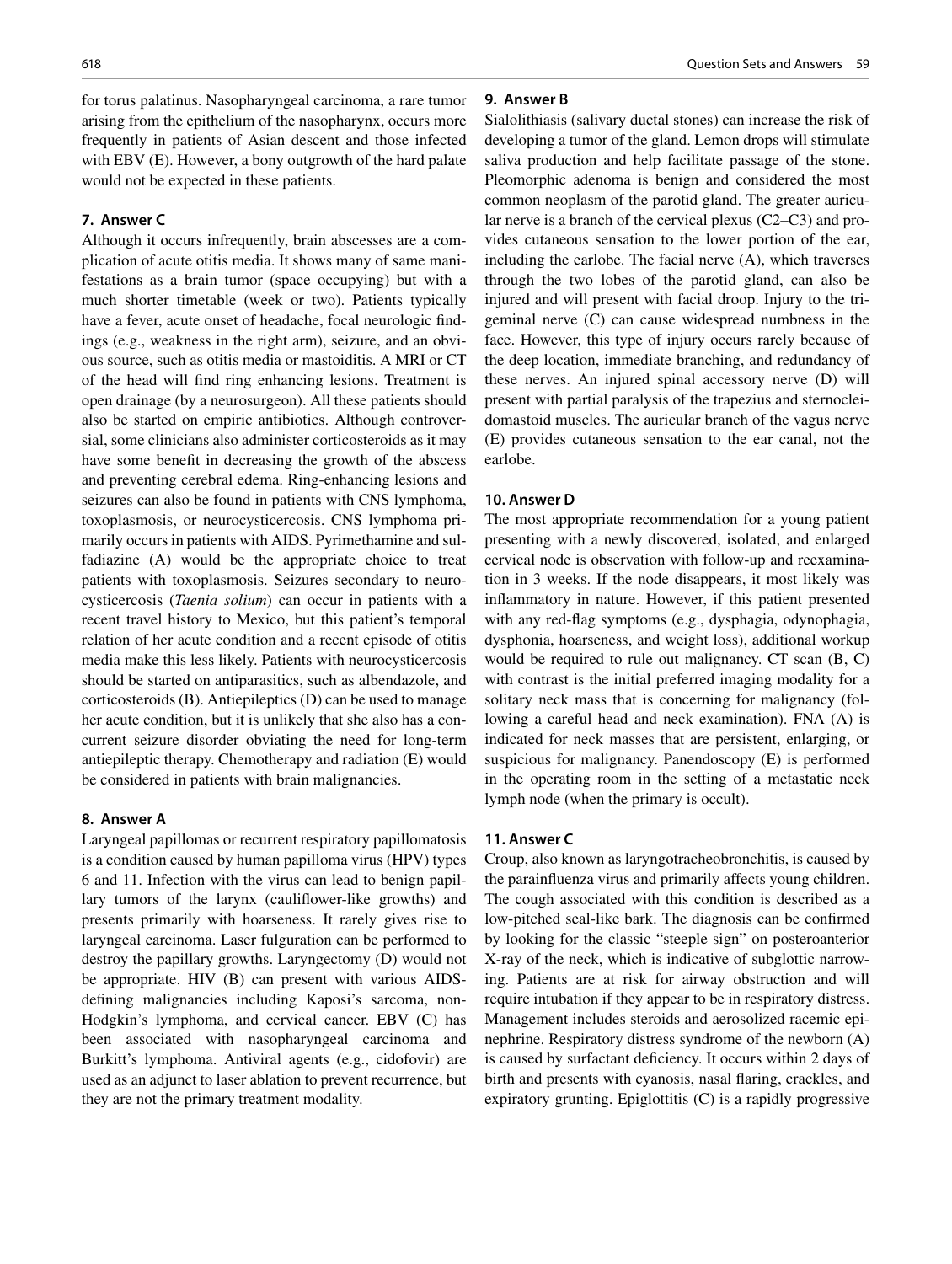infection of the epiglottis, most commonly due to *Haemophilus influenzae type B*. Patients with epiglottitis may require intubation or even tracheostomy due to airway compromise from the swollen epiglottis. Bronchiolitis (D) is characterized by a viral infection of the bronchioles and occurs most commonly in patients < 2 years old. Laryngomalacia (E) is a congenital abnormality of the laryngeal cartilage and can result in collapse of the supraglottic structures in newborns, leading to airway obstruction. Infants with laryngomalacia should be fed upright and remain in this position for at least 30 min after each feed.

# **12. Answer E**

 The larynx is the most common site for foreign body aspiration in children younger than 1, while the trachea (C, D) and right mainstem bronchus (A) are the most common sites in older children. The left mainstem bronchus (B) is a less frequent site for foreign body aspiration owing to its acute angle as it enters the lung versus an obtuse angle in the right. Patients with foreign body aspiration may have wheezing, but using a bronchodilator increases the risk of further pushing the foreign body down the airway. Order a chest X-ray if there is a suspicion for a foreign body obstruction. Bronchoscopy is recommended for definitive diagnosis. Extracting the foreign body requires a *rigid* bronchoscopy.

### **13. Answer A**

 Most salivary gland tumors are in the parotid gland, and the majority are benign (80 %). The most common type of parotid gland tumor is a pleomorphic adenoma. Although benign, it does have a known risk of malignant transformation that becomes as high as 10–25 % when present beyond 15 years. Warthin's tumor (B) is the second most common benign salivary tumor and is strongly related to smoking. Mucoepidermoid carcinoma (C) is the most common malignant salivary gland tumor. Facial nerve involvement is more suggestive of malignant transformation. The second most common malignancy is adenoid cystic carcinoma (D). Oncocytoma  $(E)$  is a rare  $(1-2\%)$  salivary gland tumor and most often involves the parotid gland.

# **14. Answer E**

 The triad of dysphagia, esophageal webs (e.g., feeling of choking with solid foods), and iron-deficiency anemia is highly suggestive of Plummer-Vinson syndrome. The

pathophysiology still remains unclear but is most likely multifactorial. Barium esophagram is one of the most sensitive methods and diagnostic tests of choice to confirm the presence of esophageal webs, which appears as a thin projection off the postcricoid, anterior esophageal wall. If esophagram is equivocal, esophagoscopy (D) can be used next. Laryngoscopy (A–B) or bronchoscopy (C) is not typically required in the workup for Plummer-Vinson syndrome. However, if there is any concern for head and neck cancer (e.g., neck mass in patient with smoking history), a panendoscopy can be considered in the workup.

# **15. Answer D**

 In an older (>50) male patient with a history of smoking, presenting with persistent laryngitis and recent difficulty in projecting his voice, laryngeal cancer must be ruled out. The initial test is to evaluate the larynx and vocal cords with indirect laryngoscopy in the office (with administration of local anesthetic spray to the back of the throat). It is termed indirect, as it has a mirror that permits indirect visualization of the vocal cords. Structural abnormalities, such as masses, ulcers, or mucosal irregularities, may be noted, as well as motion of the vocal cords. Direct laryngoscopy (E) is done in the OR under general anesthesia. It involves insertion of a rigid metal tube directly into the larynx and allows for biopsies to be taken. Given the high likelihood of cancer, antibiotics (B) or reassurance (C) would be inappropriate.

# **16. Answer B**

 This patient's presentation is concerning for mucormycosis, most commonly caused by *Rhizopus* or *Mucor* fungi. Patients with poorly controlled diabetes and/or neutropenia are the most common groups affected with mucormycosis. They most often present with local invasion of the fungi into the facial sinuses and eventually the brain (e.g., sudden onset or worsening of headache), as in this patient. Black eschar on the nose and discharge from the nares is characteristic of mucormycosis. Management consists of immediate antifungal therapy with liposomal amphotericin B and surgical debridement. Antifungal therapy alone would be inappropriate, as well as antibiotics (A,C–D). Hyperbaric oxygen (E) is currently being investigated as an adjunctive therapy for select patients with mucormycosis. Mortality for mucormycosis ranges from 50 % to 75%.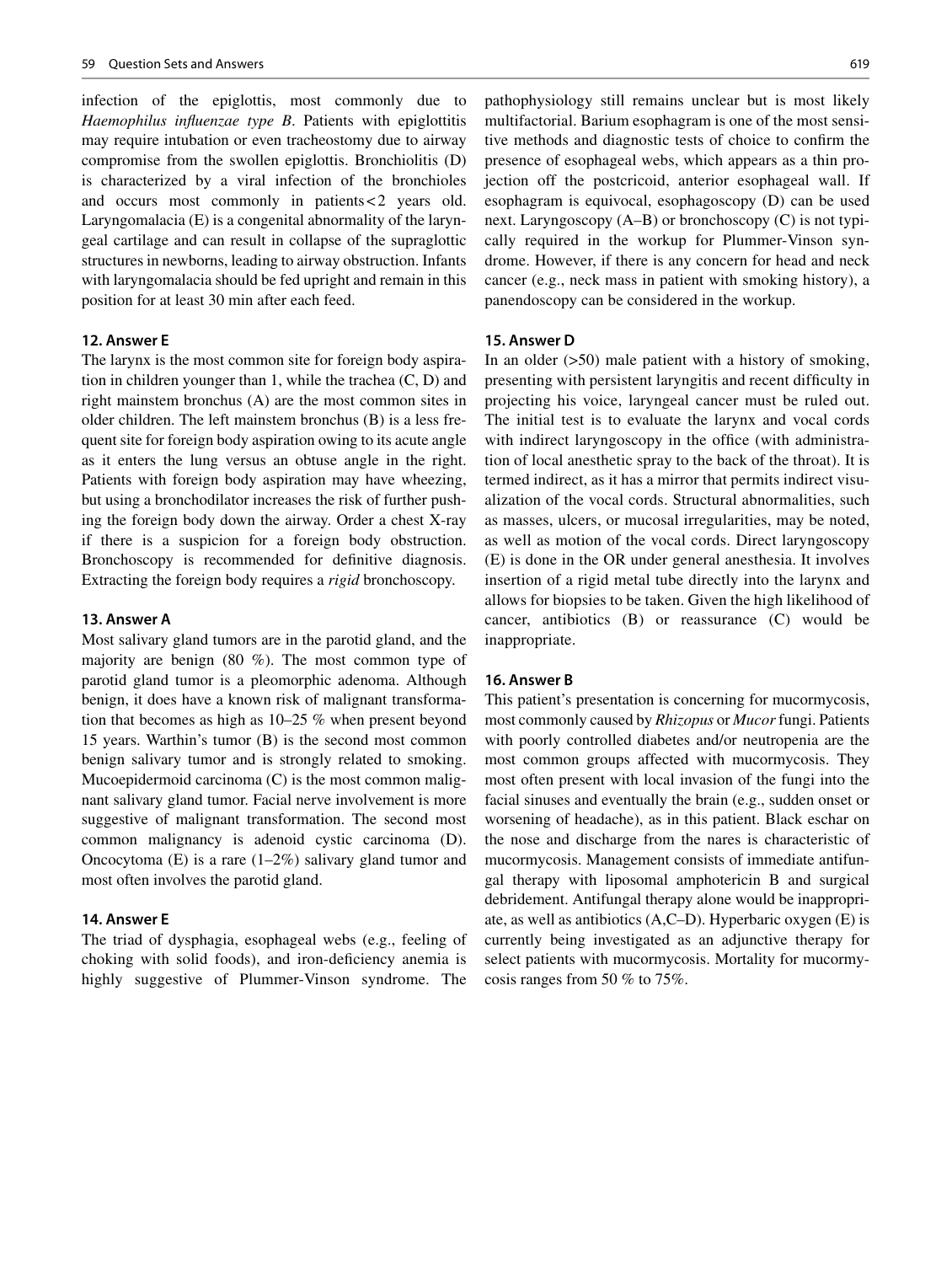# **Hepatopancreaticobiliary**

# **Areg Grigorian, Paul N. Frank, Danielle M. Hari, and Christian de Virgilio**

### **Questions**

- 1. A 55-year-old male arrives to the ED with 40 % total body surface area second and third degree burns over his arms and legs after hot tar spilled on him at a jobsite where he was working as a roofer. He is in critical condition and intubated in the ICU. On the fifth hospital day, he spikes a temperature of 102 °F, blood pressure is 110/80 mmHg, and pulse is 92/min. On physical exam he has tenderness on palpation of the RUQ and epigastrium, absent bowel sounds, and multiple healing burn wounds that appear to be clean. Laboratory exam demonstrates a WBC of  $16 \times 10^3/\mu L$  (normal  $4.1-10.9 \times 10^3/\mu L$ ) with 12 % bands, amylase of 180 μ/L (normal 30–110 μ/L), lipase of 55  $\mu$ /L (7–60  $\mu$ /L), alkaline phosphatase of 70 μ/L (33–131 μ/L), and total bilirubin of 1.2 (0.1– 1.2 mg/dl). An abdominal X-ray series reveals distended loops of small bowel and large bowel without air fluid levels and no free air under the diaphragm. An abdominal ultrasound demonstrates a distended gallbladder with pericholecystic fluid and no stones. What is the most likely underlying etiology?
	- (A) Acute pancreatitis
	- (B) Cholecystitis
	- (C) Cholangiohepatitis
	- (D) Perforated duodenal ulcer
	- (E) Acute cholangitis
- 2. A 55-year-old woman is evaluated in the emergency department for a 2-day history of severe epigastric abdominal pain, nausea, and vomiting. In reviewing her past medical history, she states she was evaluated 6 months ago for mild, but similar intermittent abdominal pain and was lost to follow-up. She does not take any medications. She has 1-2 drinks of alcohol on social occasions. On physical examination, temperature is 99.2 °F, blood pressure is 132/82 mmHg, pulse is 101/min, and respirations are 20/min. There is epigastric tenderness and RUQ tenderness. Labs are drawn and shown below. What is the most likely diagnosis?

 AST: 523 μ/L (normal 5–35 μ/L) ALT: 622 μ/L (7–56 μ/L) TBilli: 2.0 mg/dL (0.1–1.2 mg/dL) Alkaline phosphatase: 450 μ/L (33–131 μ/L) Amylase: 1300 μ/L (30–110 μ/L) Lipase: 1000 μ/L (7–60 μ/L)

- (A) Acute pancreatitis secondary to alcohol
- (B) Acute pancreatitis secondary to gallstones
- (C) Acute pancreatitis secondary to hypertriglyceridemia
- (D) Acute pancreatitis secondary to hypercalcemia
- (E) Chronic pancreatitis
- 3. A 60-year-old man presents with yellowing of his skin. He reports that he has unintentionally lost 10 lb over the last 5 months. He denies abdominal pain or fevers. He has also developed pruritus, dark urine, and clay-colored stools. He has smoked two packs per day for the past 40 years. On physical exam, his temperature is 98.6 °F, blood pressure is 110/86 mmHg, and pulse is 94/min. On physical examination, he appears jaundiced and has scleral icterus. He has fullness, suggestive of a mass in his RUQ that is not tender to palpation. What is the best term to describe this constellation of findings?
	- (A) Cullen's sign
	- (B) Charcot's triad
	- (C) Reynold's pentad
	- (D) Courvoisier's sign
	- (E) Murphy's sign
- 4. A 46-year-old man is admitted to the hospital for severe epigastric pain of 12-h duration, nausea, two episodes of vomiting, and anorexia. His past medical history is significant for alcoholism and several admissions for alcohol withdrawal. On physical exam temperature is 99.6 °F, blood pressure is 137/84 mmHg, pulse is 99/ min, and respirations are 16/min. There is moderate tenderness in the epigastrium to palpation, but the abdomen is soft and no masses are felt. There is no scleral icterus and no jaundice of the skin. Laboratory examination is shown below. What is the next step in management?

 AST: 123 μ/L (normal 5–35 μ/L) ALT: 99 μ/L (7–56 μ/L) TBilli: 0.7 mg/dL (0.1–1.2 mg/dL) Lipase: 709 μ/L (7–60 μ/L) Alkaline phosphatase: 709 μ/L (33–131 μ/L) WBC:  $11 \times 10^3/\mu L$  (normal  $4.1 - 10.9 \times 10^3/\mu L$ ) Hgb: 12.9 mg/dL (13.2–16.2 mg/dL)

- (A) Start intravenous antibiotics
- (B) CT scan
- (C) ERCP with sphincterotomy
- (D) NPO, IV hydration, and analgesics
- (E) Chlordiazepoxide (Librium) for alcohol withdrawal
- 5. A 45-year-old healthy woman arrives for follow-up after her primary care physician discovered gallstones incidentally while performing imaging studies for an unrelated event. She has no complaints and has a healthy diet but is worried about the stones. An abdominal ultrasound is repeated and demonstrates several stones in her gallbladder without any wall thickening. What is the recommended management for this patient?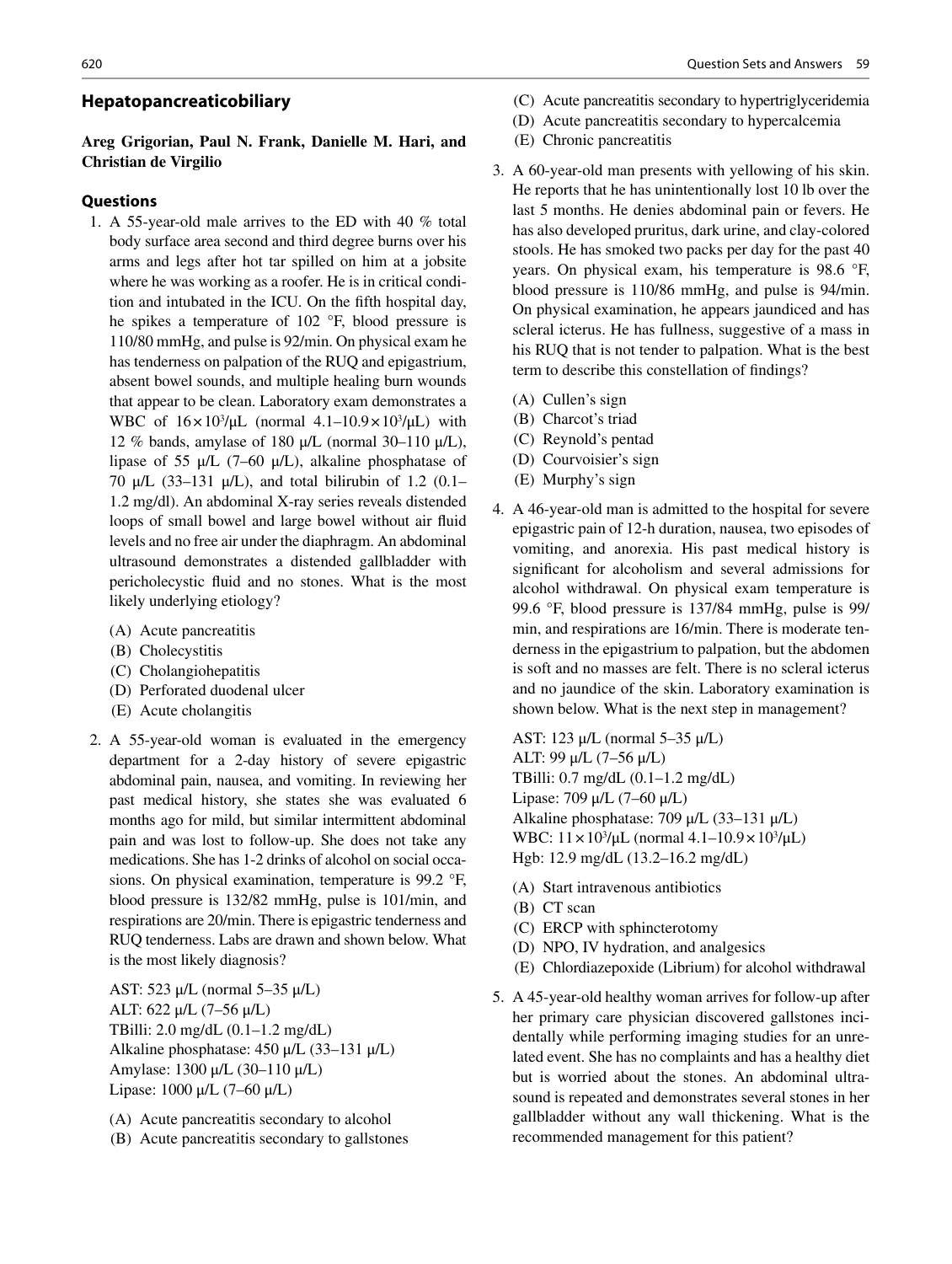- (A) Prophylactic cholecystectomy
- (B) Ursodeoxycholic acid
- (C) Endoscopic retrograde cholangiography (ERCP)
- (D) Observation
- (E) Extracorporeal shock wave lithotripsy
- 6. A 30-year-old man is admitted to the hospital for severe acute pancreatitis due to alcohol abuse. His hospital course is complicated by transient renal insufficiency. On hospital day 20, the patient complains of increasing epigastric abdominal pain, nausea, and vomiting. On physical examination, he has a fever of 102 °F and a heart rate of 110/min. Abdominal examination reveals marked epigastric tenderness. His lungs are clear bilaterally. WBC count is  $14.5 \times 10 \sqrt{\mu L}$  (normal  $4.1-10.9 \times 10<sub>3</sub>/\mu L$ ) with 10 % bands. Blood cultures are sent, and fluid bolus is given. What is the next step in management?
	- (A) Start intravenous antibiotics
	- (B) CT scan of the abdomen with contrast
	- (C) ERCP with sphincterotomy
	- (D) Exploratory laparotomy for pancreatic debridement
	- (E) Laparoscopy
- 7. A 65-year-old man presents to the ED with RUQ pain. He is diagnosed with acute cholecystitis and undergoes a cholecystectomy the following day. He is discharged shortly after his procedure. Five days later, he arrives back to the ED with abdominal pain and low-grade fevers. On physical examination, his blood pressure is 120/70 mmHg, heart rate is 90/min, and temperature is 99.0 °F. He has diffuse mild abdominal tenderness to palpation. His laboratory examination is significant for white blood count of  $16.9 \times 10^3/\mu$ L (normal 4.1–  $10.9 \times 10^{3}$ /µL). What is the next best step?
	- A) Endoscopic ultrasound
	- (B) Exploratory laparotomy
	- (C) CT scan of abdomen
	- (D) ERCP with stenting
	- (E) HIDA scan
- 8. A 63-year-old man is admitted to the hospital for alcohol pancreatitis. At 48 h after admission, he manifested four of Ranson's criteria. On hospital day 6 he is reevaluated on rounds for increasing epigastric abdominal pain. He denies any vomiting. On physical exam temperature is 100.3 °F, blood pressure is 134/74 mmHg, pulse is 89/min, and respirations are 16/min. The belly is distended but soft, and there is still significant epigastric tenderness. CT scan is obtained and shows diffuse edema surrounding the pancreas with a pancreatic phlegmon, but no evidence of necrosis. What is most appropriate approach to his nutritional management?
- (A) Continue NPO and intravenous normal saline
- (B) Clear liquid diet
- (C) Enteral nutrition via feeding tube
- (D) Parenteral nutrition via central line
- (E) Parenteral nutrition via peripheral line
- 9. A 52-year-old insulin-dependent diabetic man is evaluated for vague epigastric pain, is diagnosed with GERD, and is treated with proton pump inhibitors with resolution of symptoms. In the course of the workup, however, an abdominal ultrasound was performed. No gallstones were seen, but an incidental 12 mm polyp was found within the gallbladder. What is the next best step in management?
	- (A) Laparoscopic cholecystectomy
	- (B) Open cholecystectomy
	- (C) Percutaneous gallbladder drainage
	- (D) Endoscopic ultrasound
	- (E) Repeat ultrasound in 6 months
- 10. A 41-year-old man with alcoholism is admitted to the ICU with a diagnosis of acute pancreatitis. He has three Ranson's criteria on admission and two more at 48 h. He requires aggressive fluid resuscitation to maintain his blood pressure in the first 24 h, but over the next 3 days, his blood pressure stabilizes. On the third day of admission, he develops tachypnea, tachycardia, and hypoxia with oxygen saturation to 89 %. Central venous pressure is 8 mmHg. The patient is placed on nasal cannula, but the oxygen saturation remains the same. His temperature is 98.9 °F, pulse is 104/min, and blood pressure is 129/73 mmHg. A chest X-ray is obtained and shows bilateral infiltrates. Labs are drawn and shown below. What is the most likely diagnosis?

 AST: 75 μ/L (normal 5–35 μ/L) ALT: 92 μ/L (7–56 μ/L) WBC:  $11 \times 10^3/\mu L$  (normal  $4.1 - 10.9 \times 10^3/\mu L$ ) Arterial blood gas: pH 7.44,  $PaO<sub>2</sub>$  66 mmHg,  $PaCO<sub>2</sub>$ 36 mmHg

- (A) Adult respiratory distress syndrome (ARDS)
- (B) Pulmonary embolism
- (C) Hospital-acquired pneumonia
- (D) Fluid overload (pulmonary edema)
- (E) Atelectasis
- 11. Which laboratory finding is consistent with obstructive jaundice?
	- (A) Increased urine urobilinogen
	- (B) Increased urine conjugated bilirubin
	- (C) Increased stool stercobilin
	- (D) Indirect > direct hyperbilirubinemia
	- (E) Elevation of transaminases out of proportion to alkaline phosphatase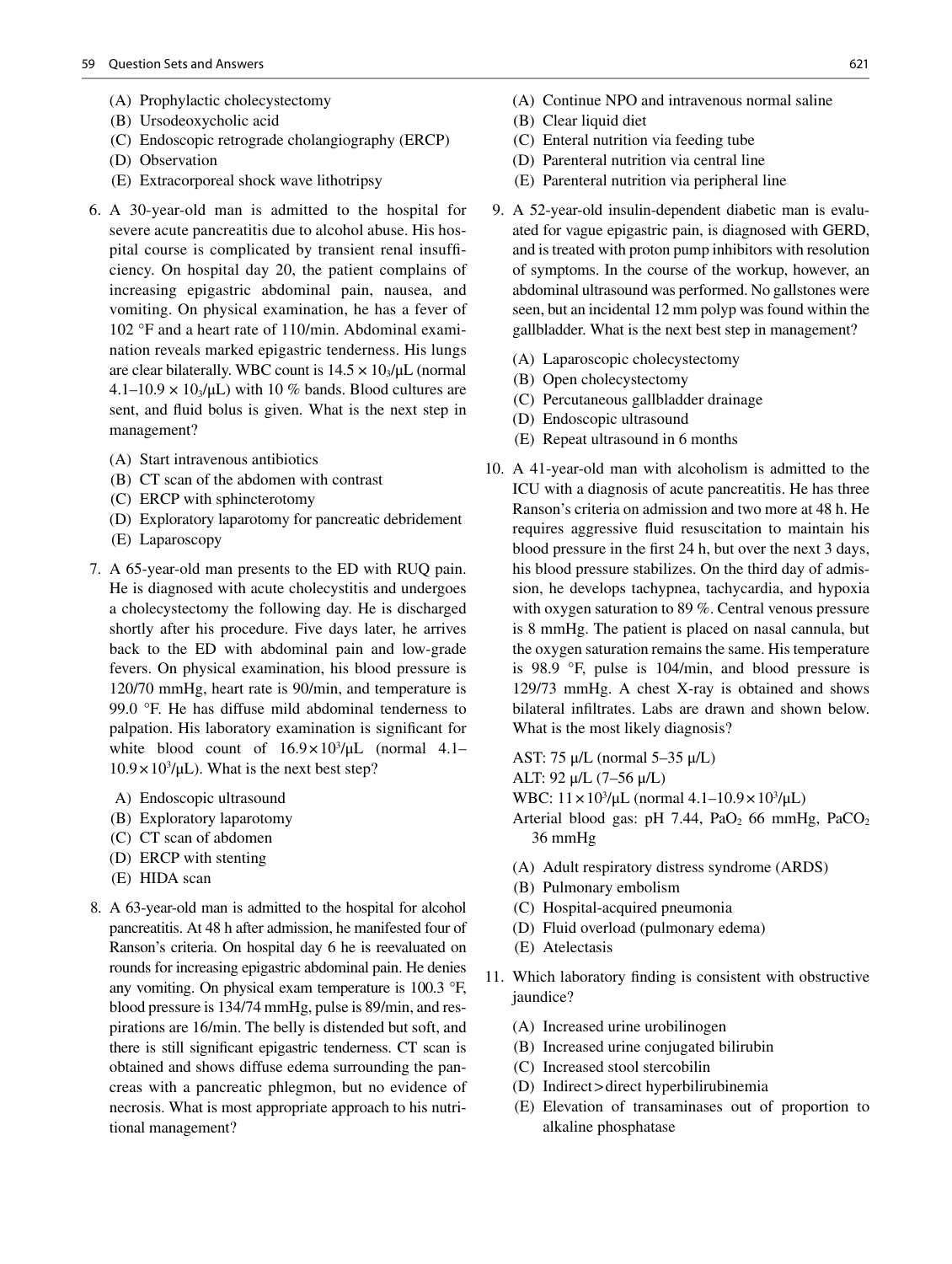- 12. Which of the following is a risk factor for pancreatic cancer?
	- (A) Alcohol
	- (B) Smoking
	- (C) Prostate cancer in the family
	- (D) Malabsorption
	- (E) Pancreatic enzyme supplementation
- 13. A 60-year-old woman arrives to the emergency department with bloody emesis. She has a past medical history significant for hypertension and an episode of severe pancreatitis due to alcohol abuse 1 year ago and has since developed chronic pancreatitis. Her temperature is 98.6 °F, blood pressure 110/88 mmHg, and pulse of 88/ min. Esophagogastroduodenoscopy shows bleeding coming from isolated gastric varices. Which of the following is most likely to successfully treat the bleeding?
	- (A) Liver transplantation
	- (B) Endoscopic banding of the varices
	- (C) Endoscopic sclerotherapy
	- (D) TIPS (transjugular portosystemic shunt)
	- (E) Splenectomy
- 14. A 56-year-old male undergoes a Whipple procedure for pancreatic adenocarcinoma. Two days later, there is about 30  $\text{cm}^3$  of white/opal opaque drainage emanating from the patient's drain. What is the most appropriate next step?
	- (A) Obtain abdominal CT scan
	- (B) Obtain abdominal ultrasound
	- (C) Send fluid for amylase level
	- (D) Start octreotide
	- (E) Initiate total parenteral nutrition (TPN)
- 15. Which of the following is an appropriate use of CA 19–9?
	- (A) Screening normal, healthy patients for pancreatic cancer
	- (B) Screening at-risk patients for pancreatic cancer
	- (C) Confirming diagnosis of pancreatic cancer in patients with periampullary mass on CT
	- (D) Monitor for progression of disease following resection and/or adjuvant therapy
	- (E) None of the above
- 16. A 45-year-old presents with a 1 day history of RUQ pain and tenderness, nausea, and vomiting. Physical examination is significant for marked RUQ tenderness and guarding. Laboratory values are significant for a WBC of  $12 \times 10^3$ /μL (normal 4.1–10.9 × 10<sup>3</sup>/μL) with 10 % bands, total bilirubin of 1.2 mg/dL (0.1–1.2 mg/dL), AST of 110 μ/L (normal 5–35 μ/L), ALT of 120 μ/L (7–56 μ/L),

and alkaline phosphatase of 90 μ/L (33–131 μ/L). RUQ ultrasound reveals several gallstones, a thickened gallbladder wall, and a normal common bile duct. Optimal management consists of:

- (A) Schedule for elective outpatient laparoscopic cholecystectomy
- (B) Admit, IV antibiotics, laparoscopic cholecystectomy within 48 h of admission
- (C) Admit, IV antibiotics for 4–5 days followed by laparoscopic cholecystectomy
- (D) Admit, IV antibiotics until WBC normalizes, followed by outpatient laparoscopic cholecystectomy
- (E) Admit, IV antibiotics, ERCP, followed by laparoscopic cholecystectomy
- 17. A 40-year-old female presents with moderate epigastric abdominal pain. She has a history of intermittent RUQ pain after eating fatty foods. On physical examination she is afebrile with a heart rate of 100/min and blood pressure of 110/70 mmHg. She has moderate epigastric tenderness to palpation. Laboratory values are significant for a WBC of  $11 \times 10^3/\mu$ L (normal  $4.1-10.9 \times 10^3/\mu$ L) with 3 % bands, total bilirubin of 1.2 mg/dL  $(0.1 -$ 1.2 mg/dL), AST of 250 μ/L (5–35 μ/L), ALT of 300 μ/L (7–56  $\mu$ /L), alkaline phosphatase of 150  $\mu$ /L (33– 131 μ/L), amylase of 1,300 μ/L (30–110 μ/L), and lipase of 1,100 μ/L (7–60 μ/L). RUQ ultrasound shows numerous small gallstones, normal gallbladder wall, and a normal common bile duct diameter of 0.4 mm. On the second hospital day, her pain has resolved; she is afebrile and has a normal heart rate, and her WBC count has normalized. The amylase has decreased to 350 μ/L. Optimal management consists of:
	- (A) Proceed with laparoscopic cholecystectomy (LC) with intraoperative cholangiogram (IOC)
	- (B) Wait 4–5 more days until amylase has completely normalized, and then proceed to LC with IOC
	- (C) ERCP followed by LC during same hospitalization
	- (D) Schedule for elective outpatient LC with IOC
	- (E) ERCP only
- 18. A 50-year-old diabetic male presents with severe RUQ pain and fevers. On physical examination, his temperature is 103.5 °F, BP is 100/60 mmHg, and heart rate is 120/min. He has severe tenderness to palpation in the RUQ. WBC is  $20 \times 10^3/\mu$ L (normal  $4.1 - 10.9 \times 10^3/\mu$ L) with 10 % bands, total bilirubin is 1.0 mg/dL (0.1– 1.2 mg/dL), amylase is 90 μ/L (30–110 μ/L), alkaline phosphatase is 90  $\mu$ /L (33–131  $\mu$ /L), AST is 110  $\mu$ /L (normal 5–35  $\mu$ /L), and ALT is 140  $\mu$ /L (7–56  $\mu$ /L). RUQ ultrasound shows gallstones, a normal common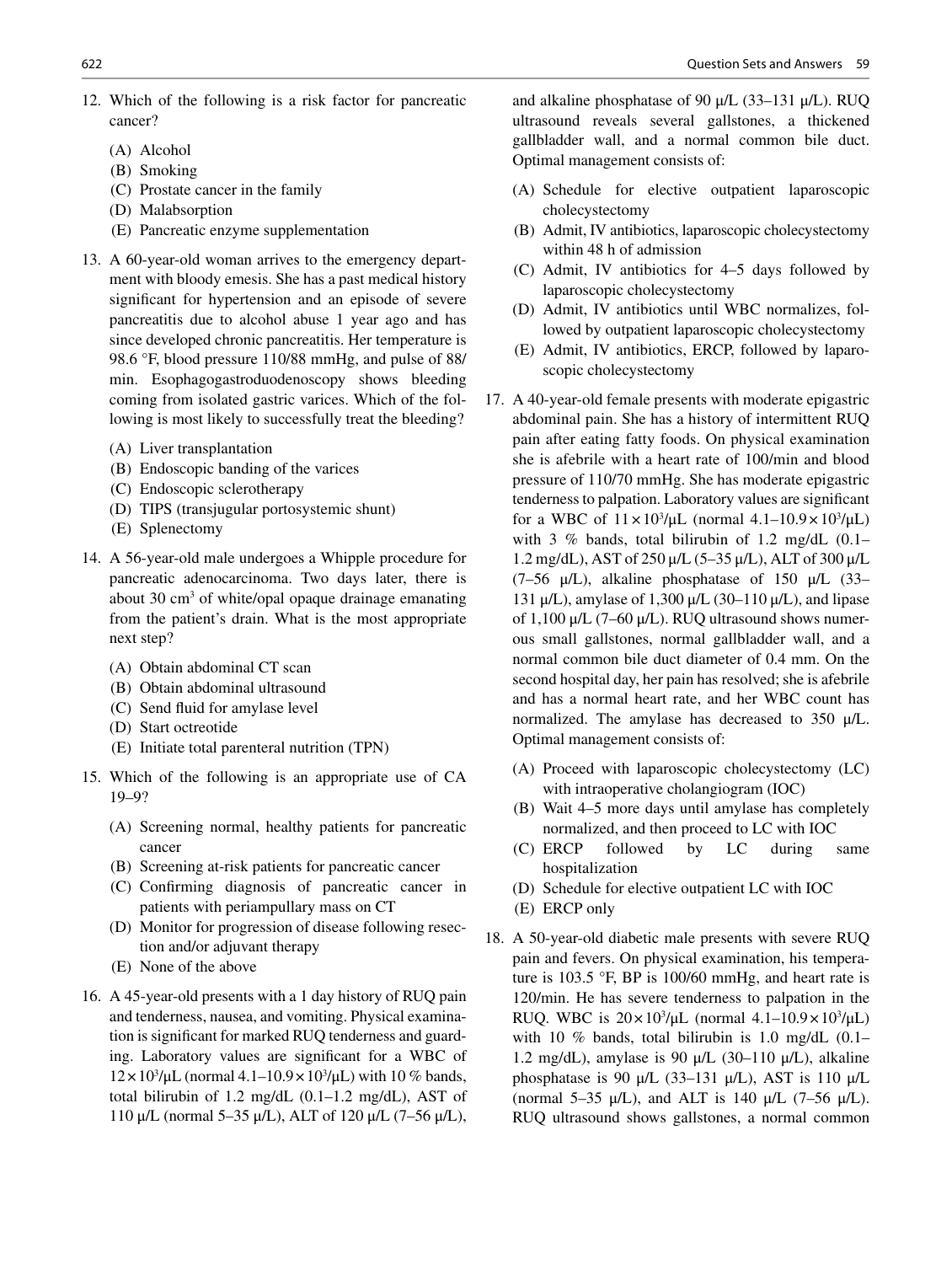bile duct diameter, and a few gas bubbles within the wall of the gallbladder. IV fluids and antibiotics are administered. The next step in the management consists of:

- (A) Immediate cholecystectomy
- (B) Admit to ICU for 24–48 h of IV antibiotics and careful monitoring
- (C) Cholecystostomy
- (D) CT scan of abdomen
- (E) ERCP
- 19. A 58-year-old female underwent a CT scan of her abdomen and pelvis following a motor vehicle collision

1 month ago. She has no intra-abdominal injuries and was discharged from the ED. However, her gallbladder was incidentally noted to be heavily calcified. She is otherwise in good health and denies any abdominal pain. Her past history is significant for mild hypertension. Which of the following is the best recommendation?

- (A) Reassure patient that no follow-up is needed
- (B) Repeat CT scan in 1 year
- (C) Laparoscopic cholecystectomy
- (D) Check serum calcium and PTH levels
- (E) Obtain ERCP with brushings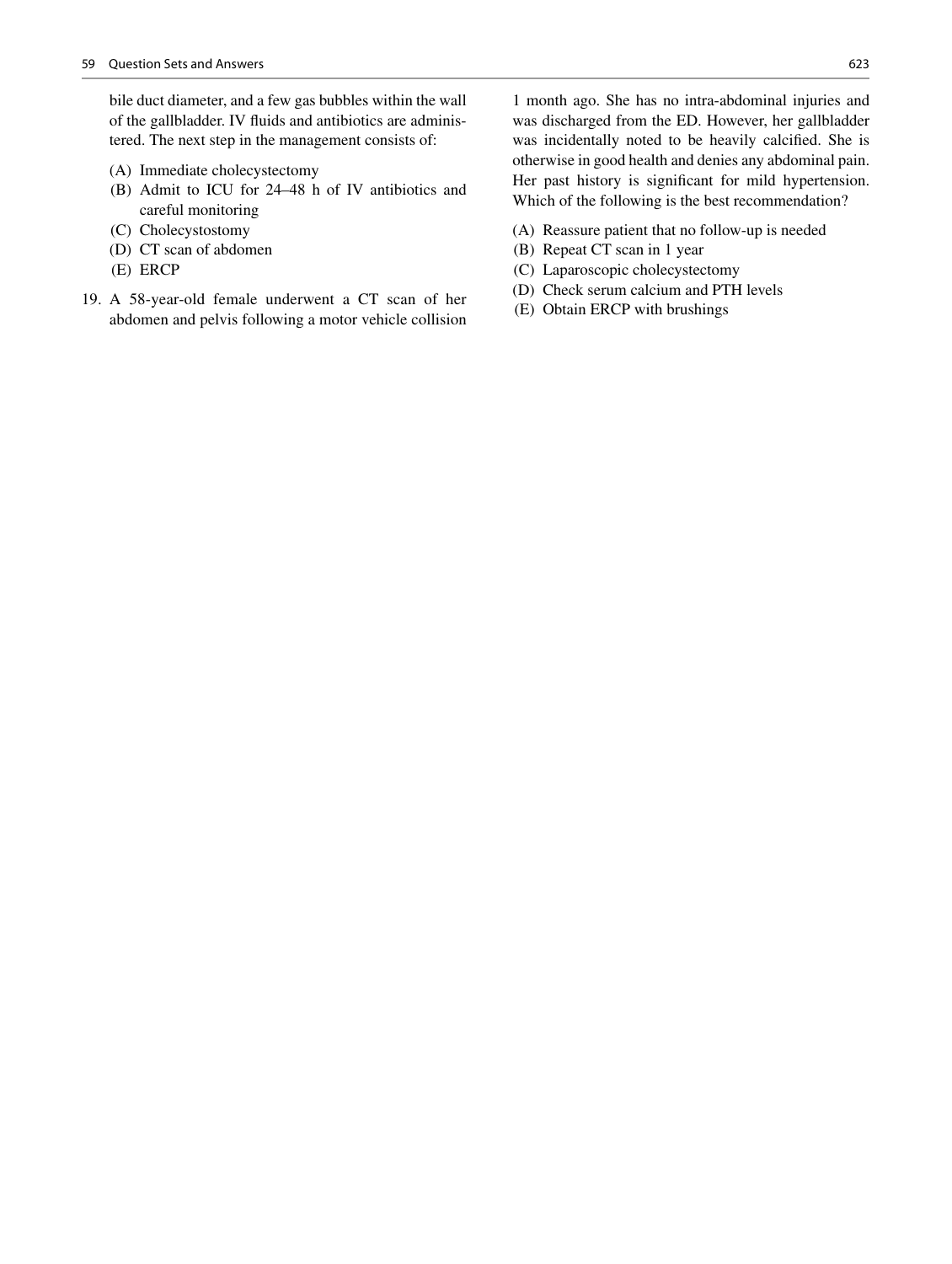#### **Answers**

# **1. Answer B**

 Acalculous cholecystitis is a condition seen in patients that are critically ill such as those with multiorgan trauma, burns, or recent major surgery. The exact mechanism is unclear, but it is thought to be secondary to a combination of biliary stasis (from being NPO) and gallbladder ischemia as a result of hypovolemic and/or septic shock. The diagnosis can be difficult for several reasons. Patients are critically ill so a history may be unobtainable and physical exam may be unreliable. The imaging test of choice is ultrasound (US). Findings suggestive of acalculous cholecystitis include gallbladder wall thickening and pericholecystic fluid; however, such findings are not consistent. If US is not definitive, HIDA scan is the next test and is considered positive if the gallbladder is not visualized. However, false positives are seen in patients who have been NPO for a prolonged period (which many of these critically ill patients have). Gallstones are not implicated in this condition, and will not be seen on ultrasonography. Treatment of acalculous cholecystitis includes broad-spectrum antibiotics followed by urgent percutaneous cholecystostomy (if the patient is critically ill) or cholecystectomy (laparoscopic vs. open cholecystectomy) if the patient is stable enough to undergo general anesthesia. Acute pancreatitis (A) is in the differential; however, the patient's lipase is normal (more specific than amylase), and the amylase is only mildly elevated (acute pancreatitis requires an elevation 3x above normal). Mild hyperamylasemia can be seen with many intra-abdominal conditions including cholecystitis or bowel ischemia. Burn victims are at risk for stress-related mucosal damage (Curling ulcer) secondary to an inability to maintain the integrity of the gastrointestinal mucosal barrier. This may subsequently lead to perforated viscus (D) which will present with an acute abdomen and a plain film demonstrating free air under the diaphragm. Cholangiohepatitis (C) is associated with biliary parasites such as *Clonorchis sinensis* and is characterized by brown pigment stones that result from biliary sludge and dead bacterial cell bodies. Acute cholangitis (E) would present with evidence of cholestasis (jaundice and/or elevated liver enzymes) and biliary obstruction (dilated bile ducts on ultrasound).

### **2. Answer B**

 The most likely diagnosis is acute pancreatitis secondary to gallstones. More than half of all cases of pancreatitis are associated with either gallstones or alcohol. Patients with gallstone pancreatitis have extremely high serum amylase (sometimes in the thousands) and ALT (greater than 3x the upper limit of normal) as compared to other etiologies. A biliary etiology of pancreatitis is further supported by the elevated bilirubin and alkaline phosphatase which suggest at least a temporary obstruction of the common bile duct by a

gallstone. Most gallstones only transiently obstruct the common bile duct and pass on their own. Pancreatitis due to alcohol is seen in patients with long-standing heavy alcohol abuse (which is not suggested by the history in this patient), and not following a onetime binge. Chronic pancreatitis is rare with gallstones. It is most often seen in association with long-standing alcohol abuse. Patients present with chronic epigastric pain, steatorrhea, and/or diabetes. Amylase and lipase levels are often not elevated.

# **3. Answer D**

 The patient is presenting with painless jaundice, which should be considered as due to malignancy until proven otherwise. Courvoisier's sign is a term used to describe a palpable non-tender gallbladder that markedly distends as a result of a gradual common bile duct obstruction, most often by a pancreatic adenocarcinoma at the head of the pancreas (distal common bile duct and ampullary cancer are also in the differential). Gallstones typically cause sudden obstruction of the biliary tree and often harbor bacteria. They are almost always associated with pain and often trigger an inflammatory response. Charcot's triad (B) (RUQ pain, fever, and jaundice) and Reynold's pentad (C) (the triad plus hypotension and altered mental status) are associated with acute cholangitis most often secondary to a gallstone obstructing the distal common bile duct. Murphy's sign (E) (RUQ tenderness on palpation that stops inspiration) is associated with acute cholecystitis due to a gallstone obstructing the cystic duct. Cullen's sign (A) is a blue-red discoloration at the umbilicus, and the appearance is a result of digested blood products in the retroperitoneum, forming methemalbumin, that then travel towards the anterior abdominal wall. It is associated with retroperitoneal bleeding, as seen with hemorrhagic pancreatitis.

### **4. Answer D**

 The presentation is most consistent with pancreatitis secondary to alcohol. Lipase is more specific for pancreatitis than amylase. The vast majority of acute pancreatitis cases are due to peripancreatic inflammation, not infection. Antibiotics  $(A)$  are therefore not beneficial. CT scan  $(B)$  is not necessary to establish the diagnosis and should be reserved for situations where the diagnosis is in question or if the patient clinically deteriorates during the subsequent hospitalization. The most appropriate management is to make the patient NPO, aggressively hydrate, and administer analgesics. Routine use of an NG tube is unnecessary. ERCP (C) is utilized in gallstone pancreatitis, specifically if the patient demonstrates evidence of concomitant cholangitis or obstructive jaundice. Librium (E) may be utilized for alcohol withdrawal, but should not be prioritized ahead of aggressive hydration. The majority of patients resolve the episode of pancreatitis within 3–5 days using conservative management.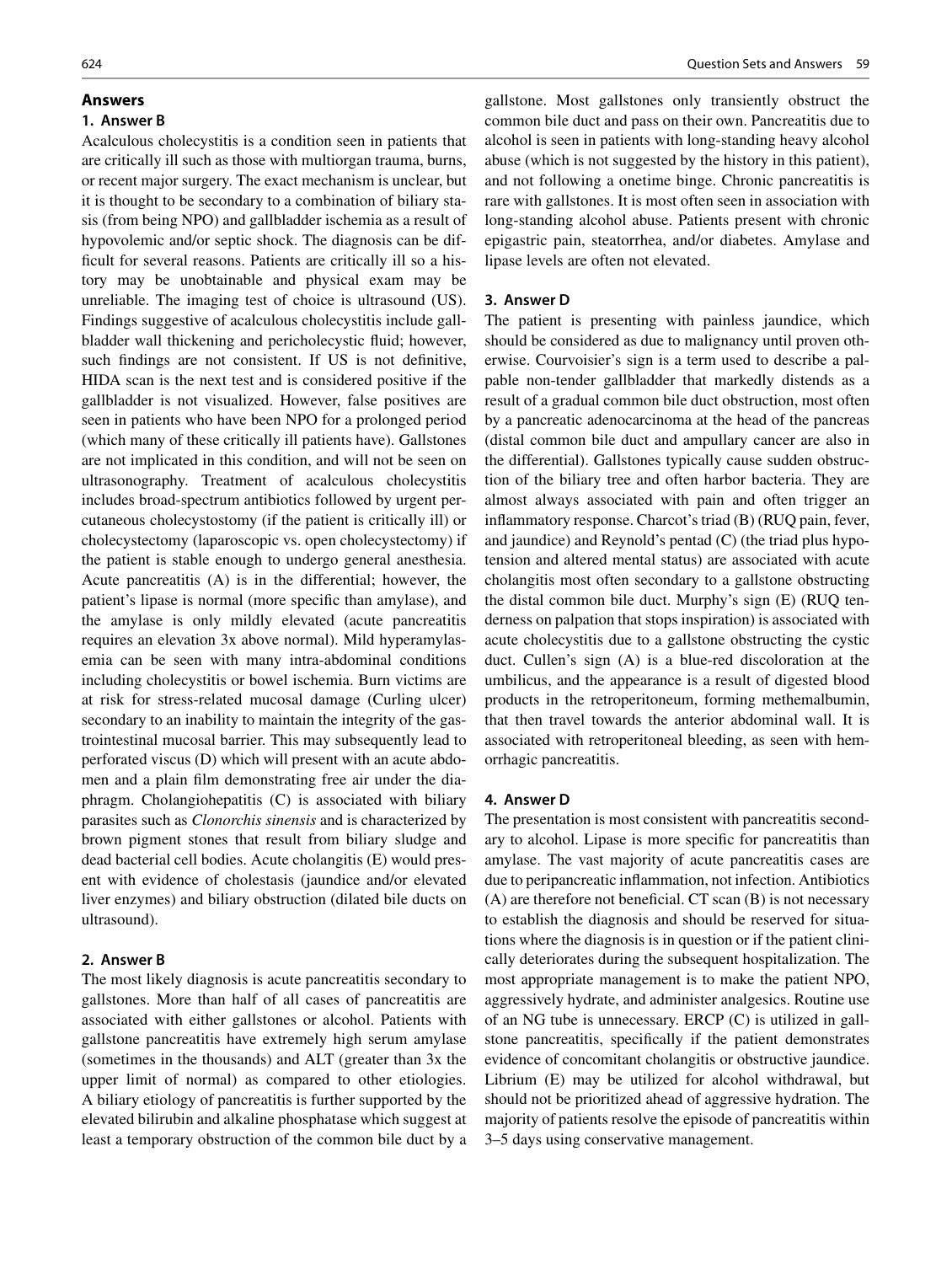#### **5. Answer D**

 Gallstones are commonly discovered incidentally in asymptomatic patients after imaging studies that are performed for unrelated reasons. Only 2–3% of asymptomatic patients develop biliary colic per year, and only a small fraction of those patients progress to complications from gallstones (such as acute cholecystitis, pancreatitis, acute cholangitis). For this reason, the vast majority of asymptomatic gallstones should not receive prophylactic cholecystectomy (A). Prophylactic cholecystectomy might be considered in patients who are planning extended travel to areas without healthcare access (Antarctica in the winter). Because patients with diabetes are at greater risk of developing complications from gallstones, some authors have recommended prophylactic cholecystectomy in diabetics. However, even in the diabetic population, it is reasonable to wait to see if symptoms develop. Ursodeoxycholic acid (B) can dissolve gallstones. However, it is completely successful in only about 1/3 of cases, only for cholesterol stones, is associated with side effects (diarrhea), and is costly. In addition, the stones may recur once the medication is stopped. ERCP (C) is an invasive procedure utilized for choledocholithiasis and acute cholangitis. Extracorporeal shock wave lithotripsy (E) is effective in breaking stones into small particles, but does not prevent stone recurrence.

### **6. Answer A**

The patient is manifesting evidence of systemic inflammatory response syndrome (SIRS); the presentation is most concerning for a pancreatic abscess. When SIRS is diagnosed, the first steps include fluid administration, blood cultures, and prompt institution of intravenous antibiotics (within 1 h), preferably imipenem. This should be followed by a CT scan (B) with contrast looking for necrotic tissue (non-enhancing areas) and a possible pancreatic abscess. In the past, such a finding on CT would warrant immediate exploration for pancreatic debridement (D). However the current approach is termed a "step-up" approach, which consists of a series of increasingly more invasive interventions. This begins with a percutaneous attempt at drainage of any infected pancreatic collections. If that fails, the next step is laparoscopic drainage (E). Finally open surgical pancreatic debridement is recommended. ERCP (C) would be indicated for suspected acute cholangitis, usually in association with gallstones.

# **7. Answer C**

 Persistent abdominal pain, fevers, and nausea beyond a few days following laparoscopic cholecystectomy should raise suspicion of a bile duct injury or a bile leak from the cystic duct stump (due to the surgical clip inadvertently coming off). Imaging by CT scan should be obtained to look for a

fluid collection. Abdominal ultrasound is also an acceptable imaging modality, but CT provides more information about the amount of fluid and its location. Additionally, findings on CT will guide subsequent management. Endoscopic ultrasound (A) is primarily used in the setting of pancreatic or bile duct cancer to help determine resectability and look for adjacent enlarged lymph nodes. If the patient has evidence of infection, and a large fluid collection is found, a percutaneous drain should be placed. Bilious output suggests that bile has leaked (from the stump of the ligated cystic duct or worse from an injury to the common hepatic/bile duct). A HIDA scan (E) should be obtained next. If the common bile duct or common hepatic duct were inadvertently transected, the HIDA will show extravasation of tracer in the RUQ without tracer filling the small bowel. Such a finding would mandate exploratory laparotomy (B), and a loop of small bowel would need to be anastomosed to the proximal bile duct (hepaticojejunostomy). If on the other hand, the HIDA scan shows extravasation of tracer in the RUQ but tracer is seen in the small bowel, this confirms that the integrity of the main bile ducts. The most common cause for this latter finding is a cystic duct stump leak (as in the present case). Management is to perform ERCP with stenting (D) of the ampulla. This lowers the pressure in the biliary tree, creating a path of least resistance for the bile, thus permitting the cystic duct stump to seal.

### **8. Answer C**

 Patients with mild pancreatitis can often be managed being NPO along with intravenous hydration alone since recovery occurs rapidly, within 5–7 days, at which time oral intake can resume. However, patients with moderate-severe pancreatitis are unlikely to resume oral intake within 5–7 days, prompting the need for nutritional support. The most appropriate management is enteral nutrition. Enteral nutrition is provided through a nasojejunal tube, ideally placed past the ligament of Treitz as to not stimulate and irritate the pancreas. Enteral nutrition is preferred for those with a prolonged course of pancreatitis because it helps maintain the intestinal barrier and prevents bacterial translocation from the gut. In addition, enteral nutrition avoids the complications associated with parenteral nutrition including those secondary to venous access and blood stream infections. A 2010 meta-analysis of eight trials demonstrated that enteral nutrition significantly reduced mortality, multiorgan failure, infections, and the need for surgery as compared with those who received parenteral nutrition. Parental nutrition should only be initiated in patients who do not tolerate enteral feeding. In moderate-severe pancreatitis, oral feeding is not tolerated due to pain, nausea, or vomiting related to inflammation and edema causing gastric outlet obstruction, and should not be used.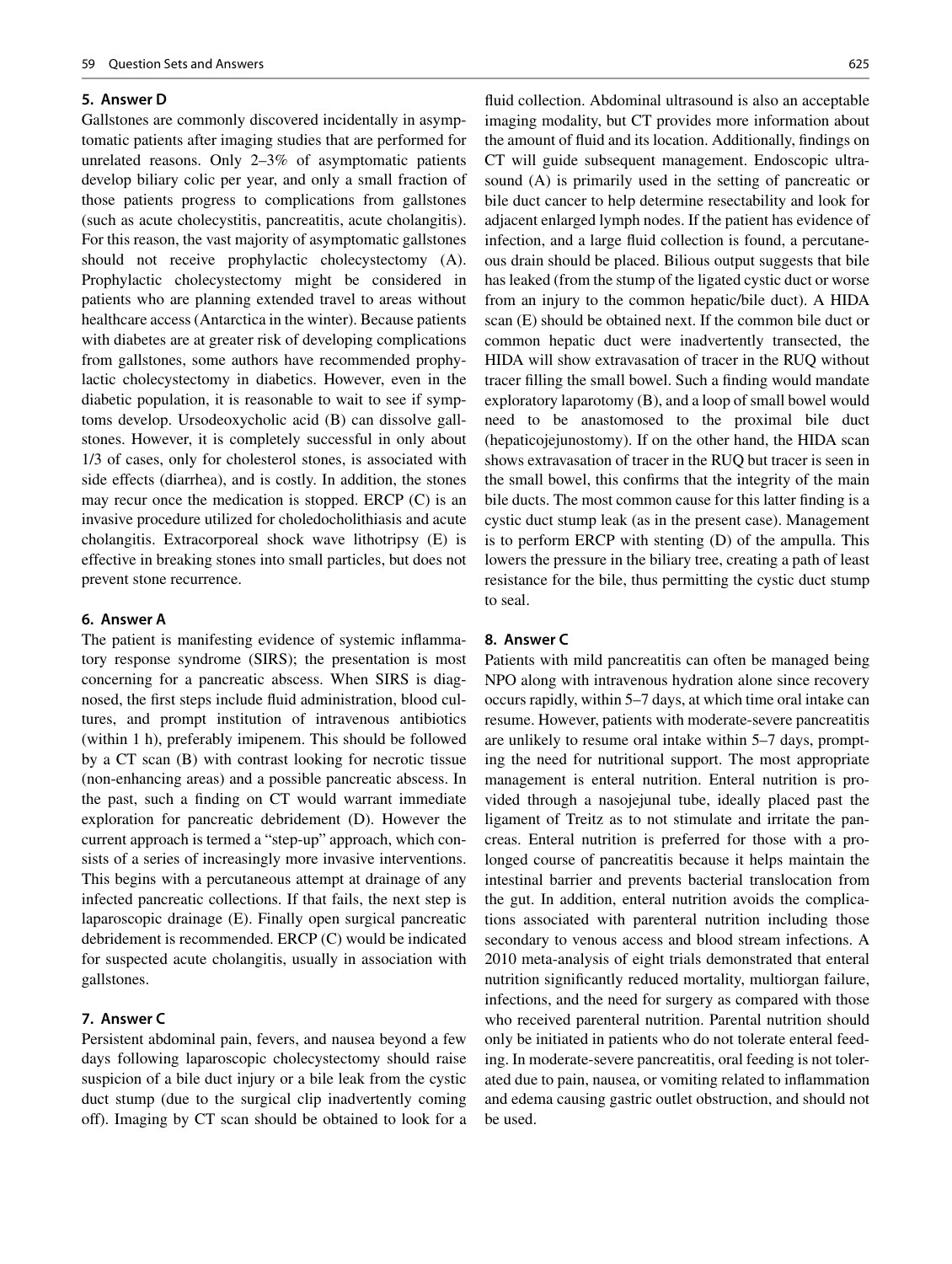### **9. Answer A**

Gallbladder polyps are usually incidental findings, most are asymptomatic, and the vast majority are benign. Risk of malignancy is related to polyp size. Polyps <10 mm can be observed, whereas laparoscopic cholecystectomy is recommended for those  $\geq 10$  mm. Open cholecy stectomy (B) is not necessary for a polyp. Percutaneous gallbladder drainage (C) is indicated for the management of acalculous cholecystitis. Endoscopic ultrasound (D) would not provide any additional information. A follow-up ultrasound (E) would be appropriate for small polyps.

# **10. Answer A**

 The patient has severe pancreatitis as evidenced by having five Ranson's criteria. Mortality is markedly increased with three or more such criteria. Mortality in the first week is due to multisystem organ failure (pulmonary, renal, cardiac). ARDS occurs in a variety of settings, including severe pancreatitis. The classic presentation is severe hypoxia, with an associated respiratory alkalosis and a CXR that shows bilateral infiltrates that is often symmetrical. Therapy includes starting mechanical ventilation with positive end-expiratory pressure (PEEP). The overall mortality is very high (>50 %). Although a pulmonary embolism (B) may also present with hypoxia and a respiratory alkalosis, it is unlikely to present with bilateral infiltrates (the CXR is usually negative). Hospital-acquired pneumonia (C) would present with a productive cough, dyspnea, chills, pleuritic chest pain, decreased breath sounds, wheezing, and a CXR showing lobar consolidation. A patient with pulmonary edema (D) would have a CXR showing cephalization of vessels and Kerley B lines (i.e., prominent horizontal interstitial markings in lower lung fields), as well as an elevated CVP (>18 mmHg). Atelectasis (E) would appear as a white out of a lobe.

#### **11. Answer B**

 Obstructive jaundice is an elevation of serum conjugated bilirubin due to inability to excrete it into the intestines via the biliary system. Thus there would be decreased available bilirubin in the intestine for intestinal bacteria to convert to urobilinogen and subsequently stercobilin. Although indirect and direct bilirubin are both elevated in obstructive jaundice, the direct component should be higher. Unconjugated bilirubin is bound to protein, and not filtered by the kidney. In patients with jaundice, conjugated bilirubin is elevated in the urine. The elevation in urine conjugated bilirubin gives it the brown ("tea-colored") discoloration. Elevation of transaminases out of proportion to alkaline phosphatase (E) would suggest hepatocellular injury.

### **12. Answer B**

 Smoking is a risk factor for pancreatic cancer. Pancreatic cancer is also more common in men, advanced age, in the

obese, and in African Americans. Chronic pancreatitis is the strongest risk factor pancreatic cancer, although alcohol consumption (A) per se is not. A family history of prostate cancer (C) is not a risk factor for pancreatic cancer. Although malabsorption (D) and pancreatic enzyme supplementation (E) is frequently associated with patients that have chronic pancreatitis, they are not themselves directly linked to an increased risk for pancreatic cancer.

### **13. Answer E**

 UGI bleeding from varices most often are the result of alcohol-related liver cirrhosis with subsequent portal hypertension. This leads primarily to esophageal varices and less commonly to concomitant gastric varices. Isolated gastric varices are uncommon. They often arise in association with splenic vein thrombosis (SVT), which forces all the venous drainage of the spleen to travel through the short gastric veins resulting in large gastric varices that are at risk for rupture and bleeding. The most common cause of SVT is pancreatitis (acute and chronic). The most common cause of chronic pancreatitis is alcohol abuse. Peripancreatic inflammation can lead to occlusion of the splenic vein, which is posterior to the pancreas. SVT does not lead to esophageal varices because the collaterals do not involve the esophageal vasculature. Diagnosis of SVT can be made by duplex ultrasound of the splenic vein. It can also be detected on a venous phase CT scan. Splenectomy effectively eliminates the enlarged short gastric veins and thus cures the gastric varices. Gastric varices are particularly dangerous as they tend to cause massive bleeding. In addition, they do not respond well to standard treatment for esophageal varices such as banding (B) or sclerotherapy (C). Both liver transplantation (A) and TIPS (D) would reduce portal hypertension and thus help remedy esophageal varices but would be ineffective for isolated gastric varices in the setting of SVT.

# **14. Answer C**

The first step in working up a pancreatic leak is to test the drained fluid for amylase. In addition, serum amylase level should be checked as well. If fluid amylase level is high and output levels are high  $(50 \text{ cm}^3/\text{day})$ , patient can be made NPO to decrease secretion of pancreatic fluid that accompanies oral intake. Imaging (A–B) can be done at a later time to evaluate adequacy of drainage. Octreotide (D) can be given to decrease pancreatic secretions, but it is not used routinely, and there is no evidence-based data that demonstrate costeffective efficacy of octreotide use in this setting. TPN  $(E)$  is not routinely needed in this setting.

### **15. Answer D**

 At this time CA 19–9 is not recommended for screening pancreatic cancer, and is also not a diagnostic test. However,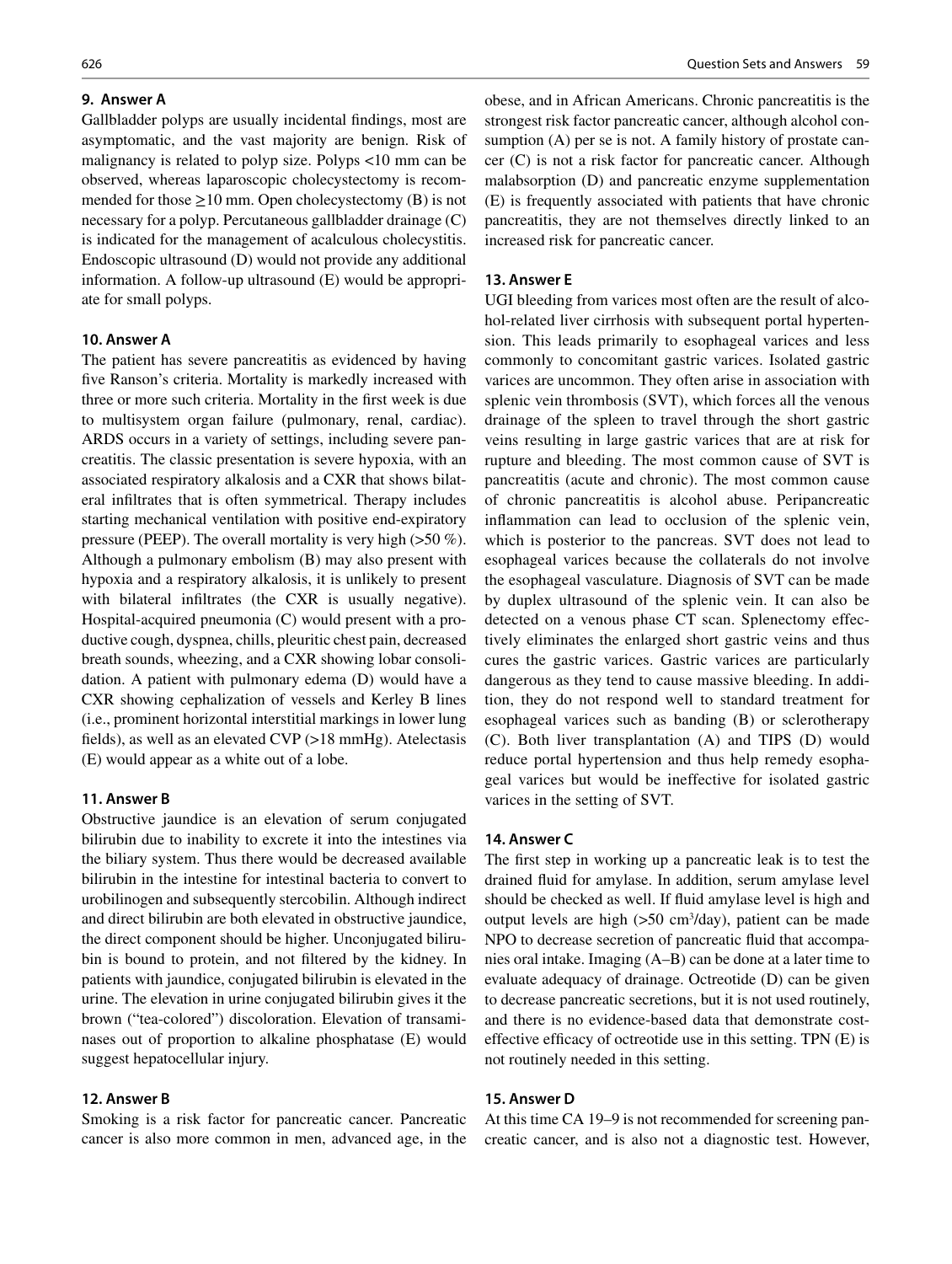many surgeons use CA 19–9 to monitor for recurrence following surgery.

### **16. Answer B**

 The patient presented has RUQ pain and tenderness, nausea, and an ultrasound demonstrating gallstones with a thickened gallbladder wall suggestive of acute cholecystitis. Mild elevations in ALT and AST can be expected with acute cholecystitis, as well as leukocytosis with a left shift. The patient should be admitted to the hospital, made NPO, given IV fluids, and IV antibiotics with gram negative, enterococcus, and anaerobic coverage. She should undergo laparoscopic cholecystectomy, ideally within 48 h (C–E). Multiple studies have shown that delaying surgery is of no benefit and, in fact, makes the operation technically more challenging due to more scarring. Elective outpatient laparoscopic cholecystectomy is appropriate for patients with biliary colic (A).

### **17. Answer A**

 This patient has acute pancreatitis, most likely secondary to gallstones (most common cause). She has had prior episodes of pain after eating fatty food, which is characteristic of symptomatic gallstones. In addition, the lipase and amylase are elevated (3× greater than the upper limit of normal). Cholecystectomy is considered the standard of care in patients with gallstone pancreatitis because there is a high risk of recurrent pancreatitis. Although most centers have traditionally waited until all laboratory values have normalized for patients with mild disease (may take 5–7 days) (B), recent randomized studies have demonstrated that cholecystectomy can be safely performed within 48 h of admission (in patients with mild pancreatitis) regardless of whether laboratory values have normalized (D). Thus this patient should proceed with LC with IOC since she demonstrates no evidence of severe pancreatitis. On the other hand, with severe pancreatitis, such as necrotizing pancreatitis, delaying gallbladder removal until complete resolution of the pancreatitis is recommended. The gallstones that cause pancreatitis are usually small, and as such, in the majority of cases, the stone remains impacted very briefly, only transiently

obstructing the ampulla of Vater, and soon after passes into the duodenum. As such persistent of a CBD stone is uncommon, and therefore ERCP is not usually needed (C, E).

## **18. Answer A**

 A diabetic patient presenting with symptoms suggestive of acute cholecystitis with high fevers, high WBC with left shift, and RUQ ultrasound demonstrating gas bubbles within the wall of the gallbladder should be suspected of having emphysematous cholecystitis, which is generally considered a surgical emergency. It is generally caused by gas-forming organisms, such as *Clostridia* and *E. coli* . Compared to acute cholecystitis, emphysematous cholecystitis is associated with a much higher mortality due to severe sepsis as the gallbladder becomes gangrenous. Broad-spectrum antibiotics (include high-dose penicillin or clindamycin to cover *Clostridia*) and fluid replacement are started immediately to stabilize the patient (B), but because of the risk of gangrene, these patients should undergo an immediate cholecystectomy. The diagnosis can be supported with CT scan of the abdomen (D) which will also demonstrate gas within the gallbladder wall. ERCP (E) is not indicated. Cholecystostomy (C) would not be an appropriate intervention for emphysematous cholecystitis as the necrotizing tissue infection would not be removed.

# **19. Answer C**

A heavy calcified gallbladder is termed a porcelain gallbladder and is most commonly found incidentally on imaging for unrelated reasons. Patients are often asymptomatic. However, it is important to recognize that a porcelain gallbladder is associated with an increased risk of gallbladder adenocarcinoma. As such, the recommendation is that patients should undergo surgical management with laparoscopic cholecystectomy. Reassurance (A) or "watchful waiting" with annual CT scan (B) is not appropriate, even for asymptomatic patients, because of the risk for malignancy. There is no reason to suspect hyperparathyroidism, and so a serum calcium and PTH level would not be appropriate (D). ERCP with brushings is useful for suspected bile duct cancer, but not for suspected gallbladder cancer (E).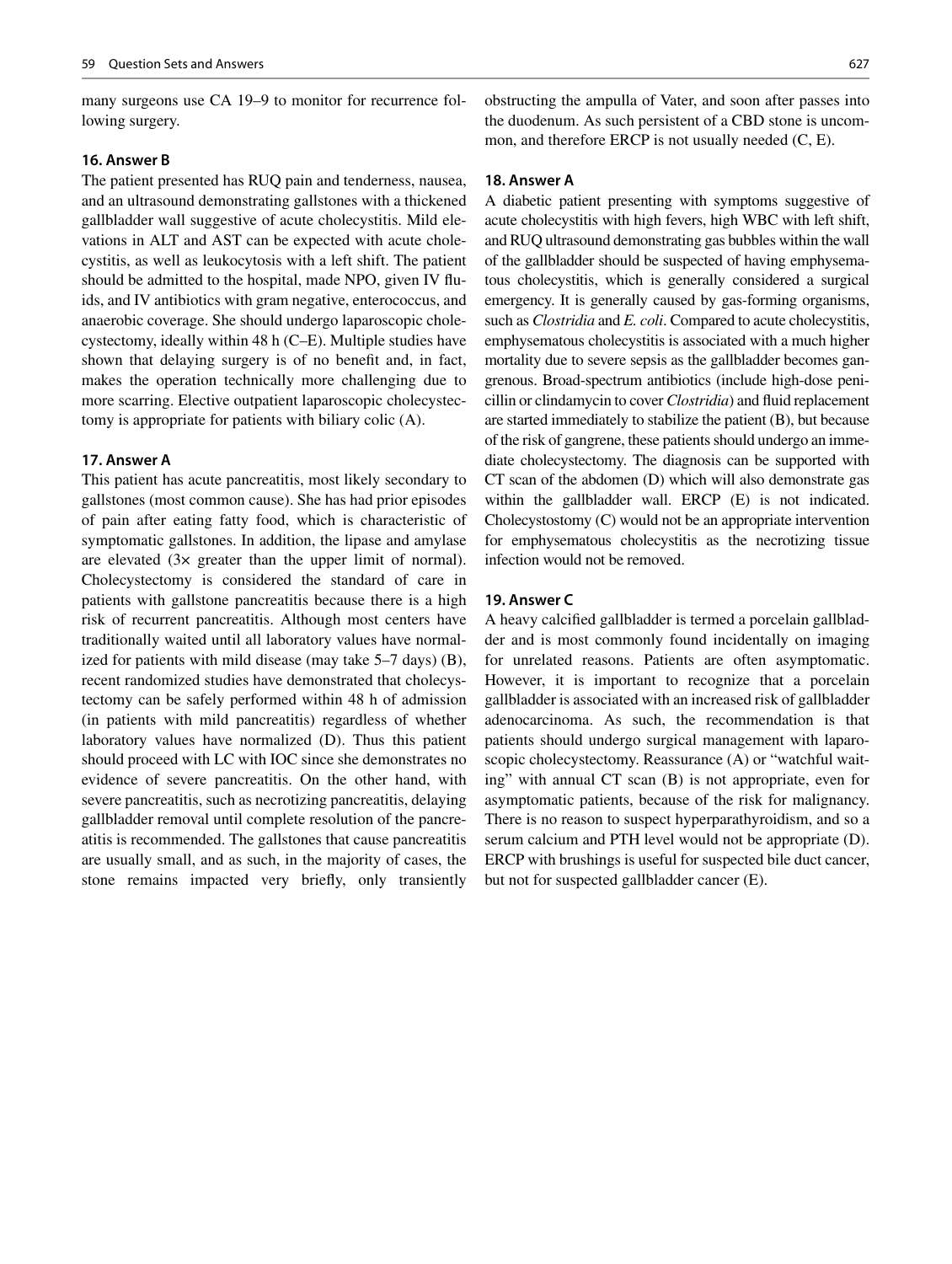# **Lower Gastrointestinal**

### **Areg Grigorian and Christian de Virgilio**

## **Questions**

- 1. A 55-year-old male has been receiving serial ultrasound examinations to follow his abdominal aortic aneurysm (AAA). Over the past year, the aneurysm has rapidly enlarged to 5.8 cm, and he undergoes endovascular abdominal aortic aneurysm repair (EVAR). The operation itself is uneventful. However, on postoperative day 1, the patient develops a low-grade fever, left lower quadrant pain, and diarrhea that appears to be blood tinged. On physical examination, he has mild to moderate tenderness in the left lower quadrant without rebound or guarding. What is the next step in the workup?
	- (A) CT scan of the abdomen and pelvis with oral and IV contrast
	- (B) Exploratory laparotomy
	- (C) Formal mesenteric arteriography
	- (D) Flexible sigmoidoscopy
	- (E) Abdominal ultrasound
- 2. A 30-year-old man with colon cancer secondary to familial adenomatous polyposis (FAP) arrives for follow-up after receiving a total proctocolectomy with end ileostomy. He was found to have colon cancer after presenting at the age of 27 with unexplained rectal bleeding, diarrhea, and abdominal pain. Subsequent colonoscopy found multiple adenomatous polyps in his colon. He has a 5-year-old son, who is screened and is positive for the APC gene. What is the recommended screening for his son?
	- (A) Colonoscopy starting at age 20
	- (B) Flexible sigmoidoscopy starting at age 10
	- (C) Colonoscopy starting at age 50
	- (D) Annual fecal occult blood test
	- (E) Annual barium enema
- 3. A 66-year-old male presents with a large volume of maroon-colored stools combined with red blood. In the ED his blood pressure is 100/60 mmHg, and heart rate is 120/min. Physical examination is unremarkable. Two large bore IVs are inserted, and 2 liters of normal saline are given, after which the patient's vital signs normalize. Laboratory tests are sent, including a type and cross. What is the next step in the management?
	- (A) Administer two units of O negative blood
	- (B) Place NG tube for aspiration
	- (C) Colonoscopy
	- (D) Exploratory laparotomy
	- (E) Place central line
- 4. A 27-year-old man arrives to the emergency department complaining of bloody diarrhea and rectal urgency. He reports a normal appetite, and has not lost any significant weight. After initial workup yields no findings, he is referred to a gastroenterologist for a colonoscopy. He is found to have pseudopolyps in his colon, and subsequent biopsy results confirm ulcerative colitis. He is started on corticosteroids and sulfasalazine, which is able to control his symptoms. Which of the following is true regarding colon cancer and screening in patients with ulcerative colitis?
	- (A) Screening for colon cancer is not necessary
	- (B) Screening colonoscopy with random biopsies 8 years after disease onset
	- (C) Screening colonoscopy with biopsy only if a suspicious polyp is seen
	- (D) Screening colonoscopy annually once diagnosis is established
	- (E) The risk of colon cancer is much less than with Crohn's disease
- 5. A 50-year-old man comes to the doctor complaining of painful defecation. On occasion, blood is found on the toilet paper after wiping. He has been experiencing this problem for months but felt too embarrassed to seek medical attention. He has a history of constipation and has tried multiple stool softeners but to no avail. Rectal examination shows enlarged anal papillae with an edematous and hypertrophic skin tag in the posterior anal midline, most suggestive of a chronic fissure. He is referred to a surgeon and scheduled to undergo a lateral internal sphincterotomy. What is the most common complication of this procedure?
	- (A) Bleeding
	- (B) Anorectal sepsis
	- (C) Fecal incontinence
	- (D) Fistula formation
	- (E) Nonhealing of fissure
- 6. An 88-year-old woman with multi-infarct dementia undergoes a coronary artery bypass with the left internal mammary artery used as a conduit for three-vessel disease. Her operation is a success, and she is transferred to the ICU to recover. She is receiving opioids for pain relief. Over the next few days, she develops a markedly distended abdomen with no bowel sounds, pain, or rigidity. She has also not had a bowel movement for the past 48 h. Rectal examination does not demonstrate any retained stool. KUB demonstrates markedly distended colon with gas in the rectum, without air fluid levels. What part of the large bowel is the most likely to perforate?
	- (A) Cecum
	- (B) Transverse colon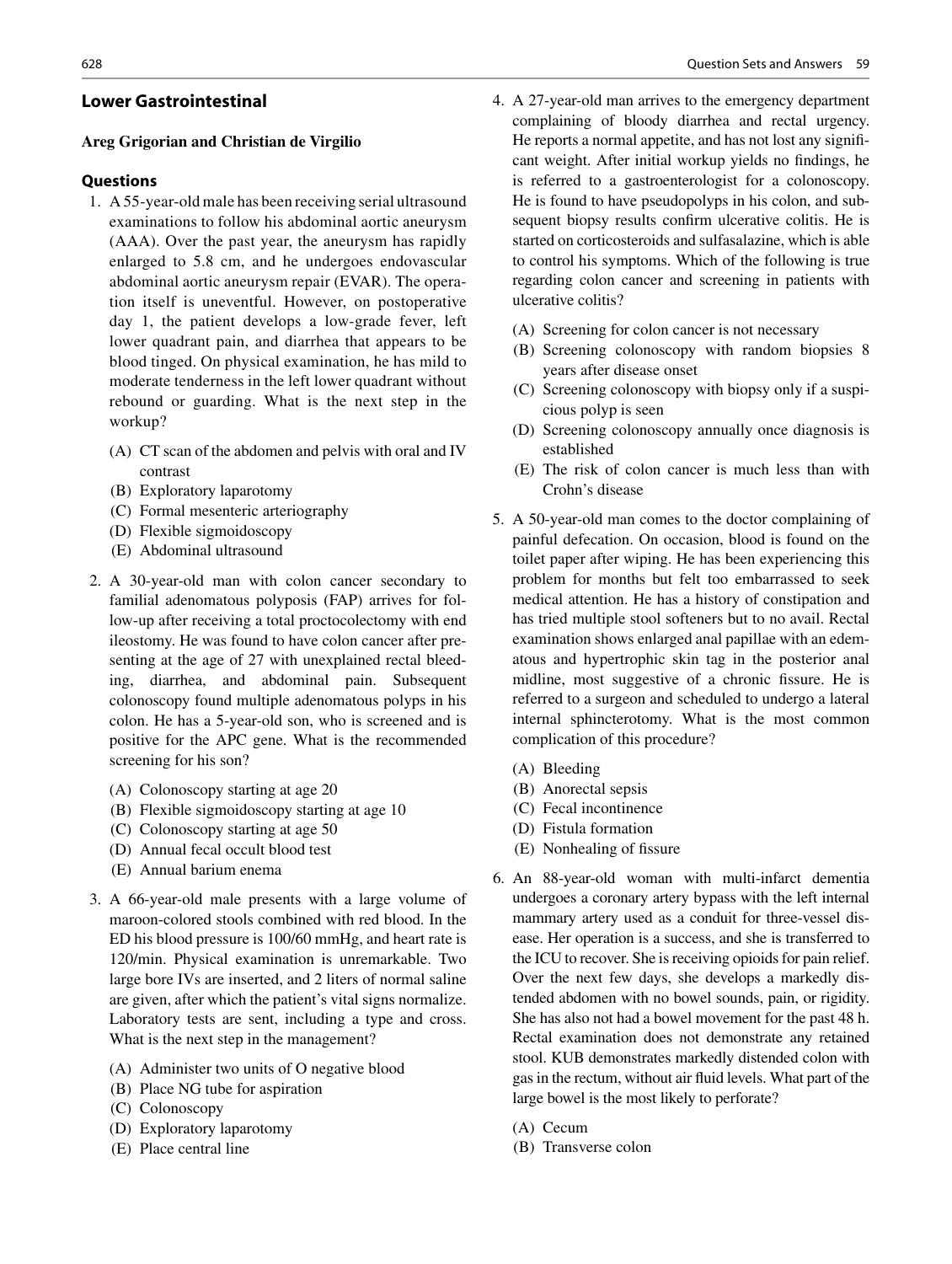- (C) Sigmoid colon
- (D) Rectum
- (E) There is very little risk of perforation
- 7. A 75-year-old man arrives to the ED with abdominal pain. He has never experienced this before but reports having left-sided abdominal pain over the last 2 days that is relieved temporarily after defecation. He has a temperature of 101.2 °F with a blood pressure of 142/88 mmHg and pulse of 88/min. His laboratory examination is significant for a WBC of  $14 \times 10^3/\mu L$ (normal  $4.1-10.9 \times 10^3/\mu L$ ) with 10 % bands. CT imaging reveals focal sigmoidal wall thickening with significant paracolic inflammation. He was treated as an in-patient for 3 days and discharged home without complications. Which of the following is the most appropriate follow-up option?
	- (A) High-fiber diet alone
	- (B) CT scan 2 weeks after resolution
	- (C) Elective sigmoid colectomy
	- (D) Barium enema
	- (E) Colonoscopy
- 8. A 28-year-old woman presents to the ED because of abdominal pain that started 2 h ago. She has nausea and vomited twice in the last hour. She reports that the pain is predominantly in the right lower quadrant. On physical exam, her blood pressure is 120/60 mmHg, heart rate is 100/min, and she is afebrile. She is very tender in the RLQ on palpation at McBurney's point and has pain on passive extension of the right hip. Her WBC is  $14 \times 10^{3}$ / μL (normal  $4.1-10.9 \times 10^3$ /μL), hemoglobin is 12 g/dL (12–15.2 g/dL), hematocrit is 36 % (37–46%), and platelet count is 250,000 (140–450,000). Her urinalysis shows 1+ white blood cells. Which of the following is the best next step in management?
	- (A) Admit for observation
	- (B) CT scan of the abdomen
	- (C) Laparoscopic appendectomy
	- (D) B-hCG
	- (E) Broad-spectrum antibiotics
- 9. A 38-year-old presents with symptoms and signs of acute appendicitis and undergoes laparoscopic appendectomy. At surgery the terminal ileum and cecum appear to be red and inflamed. The appendix is removed uneventfully. Final pathology of the appendix demonstrates no evidence of acute appendicitis. Two weeks later, he presents back to the ED with feces draining from his right lower quadrant wound. Which of the following is the most likely explanation for why the drainage may not spontaneously stop?
	- (A) A distal colonic obstruction
	- (B) Chronic inflammation
- (C) An occult intra-abdominal abscess
- (D) A retained sponge in the abdomen
- (E) A missed malignancy
- 10. Which of the following is most likely to require *urgent* colectomy?
	- (A) Cecal volvulus
	- (B) Sigmoid volvulus
	- (C) Acute diverticulitis
	- (D) Cecal adenocarcinoma
	- (E) Pseudomembranous colitis
- 11. A 55-year-old man starts a new security job that requires a physical exam by a doctor. He has no past medical history, and everyone in his family is healthy. He has a well-balanced diet and exercises every day. He is evaluated during a routine examination which includes a discussion of health maintenance issues. He is surprised to hear that it is recommended for a man of his age to get a colonoscopy. He asks if there are any other options available. Which of the following is an appropriate recommendation with respect to this health maintenance screening strategy?
	- (A) Fecal occult blood test (FOBT) every 5 years
	- (B) Annual rectal examination
	- (C) Flexible sigmoidoscopy every 5 years + FOBT every 3 years
	- (D) Annual CT colonography
	- (E) Annual CEA levels
- 12. A 90-year-old man with Alzheimer's disease arrives from a nursing home with abdominal distention and pain for the past 12 h. He takes hydrochlorothiazide, donepezil, aspirin, and docusate. His physical exam reveals a temperature of 102 °F, blood pressure 90/70 mmHg, and pulse 112/min. His abdomen is rigid and diffusely tender with rebound and guarding. Laboratory examination is significant for WBC of  $15 \times 10^3/\mu$ L (normal 4.1–  $10.9 \times 10^{3}$ /µL), BUN of 25 mg/dL (7–21 mg/dL), and creatinine of 1.8 mg/dL (0.5–1.4 mg/dL). X-ray shows a markedly distended colon with a bent-inner tube sign. Following IV fluids and antibiotics, what is the best next step in management?
	- (A) Decompression with colonoscopy
	- (B) CT scan of the abdomen and pelvis
	- (C) Exploratory laparotomy
	- (D) Placement of a rectal tube
	- (E) Admit to hospital for close observation
- 13. A 44-year-old man presents with right lower quadrant pain without rebound, nausea, and vomiting. CT scan shows bowel wall thickening near the ileocecal valve. He is scheduled for an appendectomy. Final pathology confirms acute appendicitis. In addition, an incidental 2.5 cm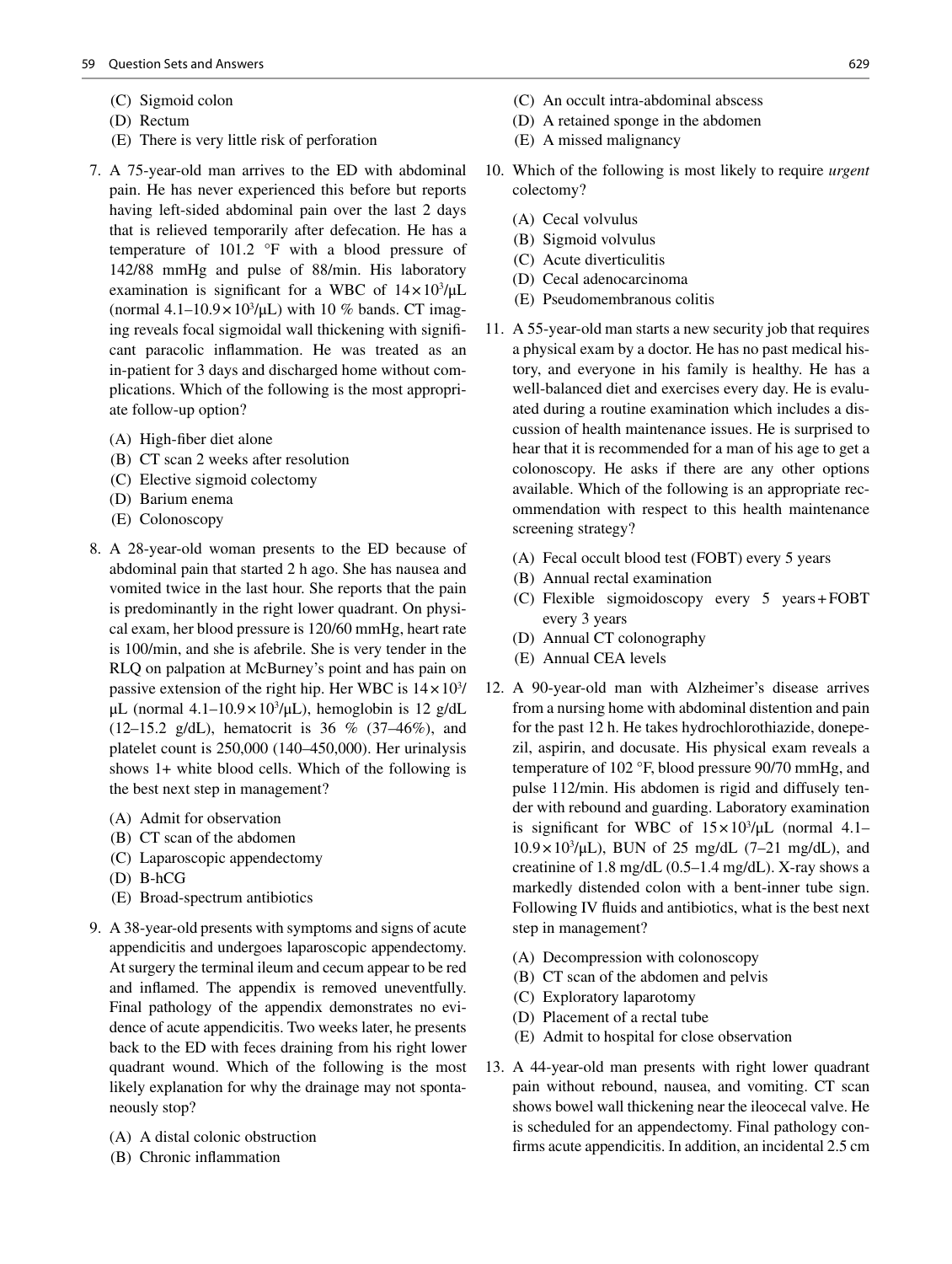carcinoid tumor is found at the tip of the appendix. What is the most appropriate next step in management?

- (A) Observation
- (B) Colonoscopy within the next 6 months
- (C) UGI with small bowel follow through
- (D) Chest X-ray
- (E) Right hemicolectomy
- 14. A 64-year-old male returns for follow-up six months after successful sigmoid colectomy for colon cancer. Which of the following can lead to a falsely elevated serum CEA level?
	- (A) Chronic wound infection
	- (B) Smoking
	- (C) Hyperglycemia
	- (D) Age
	- (E) Postoperative chemotherapy
- 15. A 4-year-old boy presents to the emergency department with right lower quadrant pain, nausea, and anorexia. On physical examination, his bowel sounds are absent, and he has marked tenderness in the right lower quadrant with guarding. The remainder of the abdominal exam is negative. Laboratory values reveal a leukocytosis with a left shift. What is the most likely initiating event for his acute condition?
	- (A) Lymphoid hyperplasia
	- (B) Fecalith
	- (C) Parasitic infection
	- (D) Enlarged mesenteric lymph nodes
	- (E) Foreign body ingestion
- 16. A 50-year-old woman undergoes screening colonoscopy. During the procedure, she is found to have a dark discoloration of the entire colon with lymph follicles shining through as pale patches. What is the most likely underlying etiology?
	- (A) Drinking lots of prune juice
	- (B) Colon cancer
	- (C) Laxative abuse
	- (D) Normal anatomic variation
	- (E) Inflammatory bowel disease

 17. A 88-year-old man with Parkinson's disease and COPD is brought to the ED from a skilled nursing facility because his nurse noticed bright red blood in his adult diapers. His medications include hydrochlorothiazide, metformin, levodopa, salmeterol, and docusate. On admission, he is afebrile with normal blood pressure and pulse. Nasogastric tube (NGT) aspiration returns yellow bile. Colonoscopy shows bright red blood within the colon, multiple diverticula, but due to the large amount of stool and blood clots, no active bleeding sources are able to be seen. He continues to have blood per rectum over the next hour. Blood pressure is 120/70 mmHg and heart rate is 90/min. Which of the following is the most appropriate next step in management?

- (A) Exploratory laparotomy
- (B) Transfuse two units of packed red blood cells
- (C) 99mTc red blood cell (RBC) scintigraphy
- (D) Esophagogastroduodenoscopy (EGD)
- (E) Omeprazole and antibiotics
- 18. A 62-year-old female arrives to the ER with acute abdominal pain. She has a past medical history significant for diverticulitis. She is diagnosed with uncomplicated diverticulitis and managed with bowel rest and antibiotics. A year later, she has another episode of diverticulitis that was again successfully managed on an outpatient basis. Which of the following is this patient at higher risk for developing?
	- (A) Crohn's disease
	- (B) Ulcerative colitis
	- (C) Colon cancer
	- (D) Anal cancer
	- (E) Stricture formation
- 19. Endocarditis secondary to which of the following organisms is associated with colon cancer?
	- (A) *Streptococcus bovis*
	- (B) *Clostridia septicum*
	- (C) *Steptococcus bovis and Clostridia septicum*
	- (D) *Diphyllobothrium latum*
	- (E) *Cryptococcus neoformans*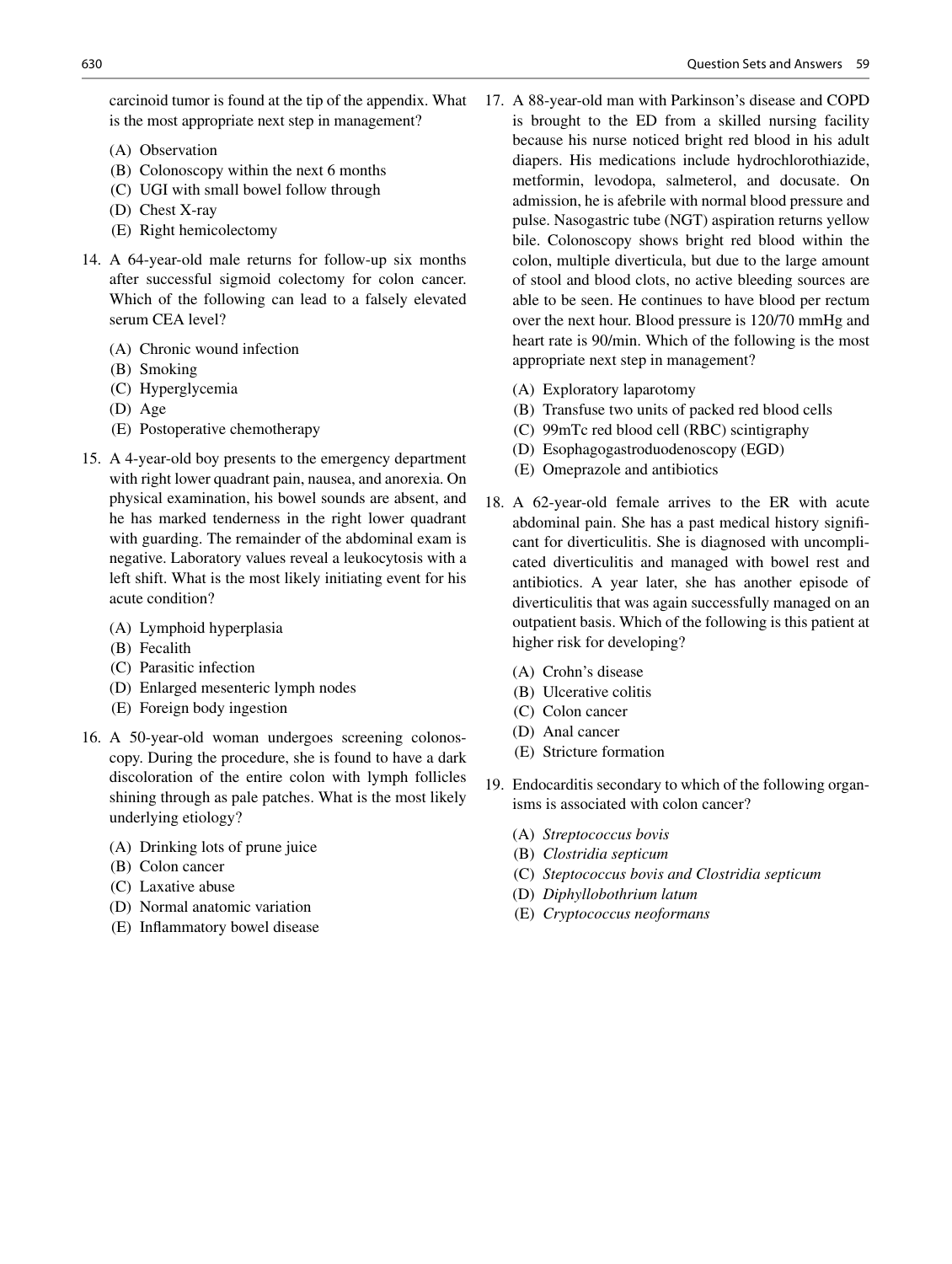#### **Answers**

### **1. Answer D**

 Ischemic colitis is one of the complications that can occur after AAA repair. The etiology is thought to be due to the fact that the inferior mesenteric artery (IMA) is ligated (with open repair) or occluded (with endovascular repair). In the majority of patients, there is no consequence from ligating the IMA. Depending on collateral blood supply, the left colon may develop mucosal or full-thickness ischemia. Patients present with varying degrees of left lower quadrant pain, fever, diarrhea, or frankly bloody stool. Ischemic colitis is confirmed by flexible sigmoidoscopy that will demonstrate inflamed, friable mucosa, or full-thickness necrosis (bear in mind that a scope within the lumen cannot necessarily determine full-thickness necrosis). Treatment of ischemic colitis begins with placing the patient NPO and administering IV fluids and broad-spectrum antibiotics. If there is evidence of sepsis and/or peritonitis, the patient will require exploratory laparotomy (B), colonic resection, and a proximal colostomy. Since the cause of the ischemic colitis (ligation of the IMA) is known, and cannot be reversed, CT (A), formal mesenteric arteriography (C), and ultrasound (E) are not helpful.

#### **2. Answer B**

 Familial adenomatous polyposis (FAP) is an autosomal dominant condition in which patients develop hundreds to thousands of polyps in the colon, which if left untreated, has a 100 % chance of developing into cancer by age 50. The mutation is in the adenomatous polyposis coli (APC) gene on chromosome 5. A child who has a parent with the mutation has a 50 % chance of inheriting the syndrome. Thus APC gene testing is recommended. If the child tests positive, screening with flexible sigmoidoscopy should begin at age 10 (as polyps can develop even in the teen years). Once a polyp is seen, surgery is recommended to remove the colon. Since the polyps begin on the left side of the colon, a full colonoscopy (A, C) is not required for screening. Annual fecal occult blood test (D) or barium enema (E) are not adequate screening tools in FAP.

#### **3. Answer B**

 Prior to initiating a workup for GI bleeding, it is important to determine if the source is the upper or lower GI tract. If the patient is vomiting blood or has coffee ground emesis, then the source is clearly an UGI one. Since a massive UGI bleed can cause bleeding per rectum, it is imperative that an UGI source is ruled out first. This is achieved by placing an NG tube and aspirating for blood or coffee grounds. If it returns blood, an upper endoscopy should be performed first. If the aspirate returns bile, then an UGI bleed is ruled out. Since the patient responded to a fluid challenge, a blood transfusion (A) is not necessary. Colonoscopy (C) is not yet indicated

nor is surgery (D). A central line (E) should be considered if ongoing massive fluids/blood are needed.

#### **4. Answer B**

 Patients with IBD are at increased risk of colon cancer. The risk is much greater for ulcerative colitis (UC) than with Crohn's and is related to the duration of illness and the extent of disease. For UC, the risk is low in the first 10 years of the disease (2–3%) but grows to 1–2% per year afterwards. UC patients should begin getting screened 8 years after disease onset and continue getting screened every 1–2 years after. *Random biopsies* are necessary in patients with UC undergoing screening with colonoscopy because in these patients, cancers do not follow the typical progression from polyp to cancer. A proctocolectomy removes the entire rectum and colon, which prevents patients with UC from developing cancer and no further surveillance is required.

#### **5. Answer C**

Anal fissure is the most common cause of minor painful rectal bleeding (hemorrhoids usually cause minor painless bleeding). To get an anal fissure, one needs two things: anal trauma (from hard stools) and a hypertonic/hypertrophied internal sphincter. The hard stool tears the anoderm, most often in the posterior midline (most vulnerable to damage due to a relatively diminished blood supply). Patients typically present with painful defecation and blood found on tissue after wiping. Chronic fissures become deeper and will have enlarged anal papillae with hypertrophic and edematous skin tags (sentinel pile). Medical management includes sitz baths (relaxes sphincter), fiber, and stool softeners. If this treatment fails, nitroglycerine ointment (limited by side effect of headaches) and botulinum toxin (injected into the internal sphincter) are the next steps in management. Patients that fail medical therapy can be considered for surgical treatment with lateral internal sphincterotomy, which is able to cure 95 % of cases. The risk of incontinence ranges from 5 % to 15 %. The other complications listed are uncommon (A–B, D–E).

### **6. Answer A**

 Ogilvie's syndrome is a pseudo-obstruction of the colon that is associated with bedridden, neurologically impaired or older patients, opiate use, recent surgery, trauma, or infection. The mechanism for this colon dysfunction is unknown. X-ray films will predominantly show a markedly colon without evidence of a bowel obstruction. Management consists of removing any drugs that may interfere with gut motility (e.g., opiates) and replacement of electrolytes (especially potassium). A colon larger than 10 cm is at risk for perforation and requires decompression with colonoscopy and neostigmine. Due to the law of Laplace (tension=pressure  $x$  radius), the cecum, being the part of the colon with the largest diameter, is the most common site for perforation (B–E).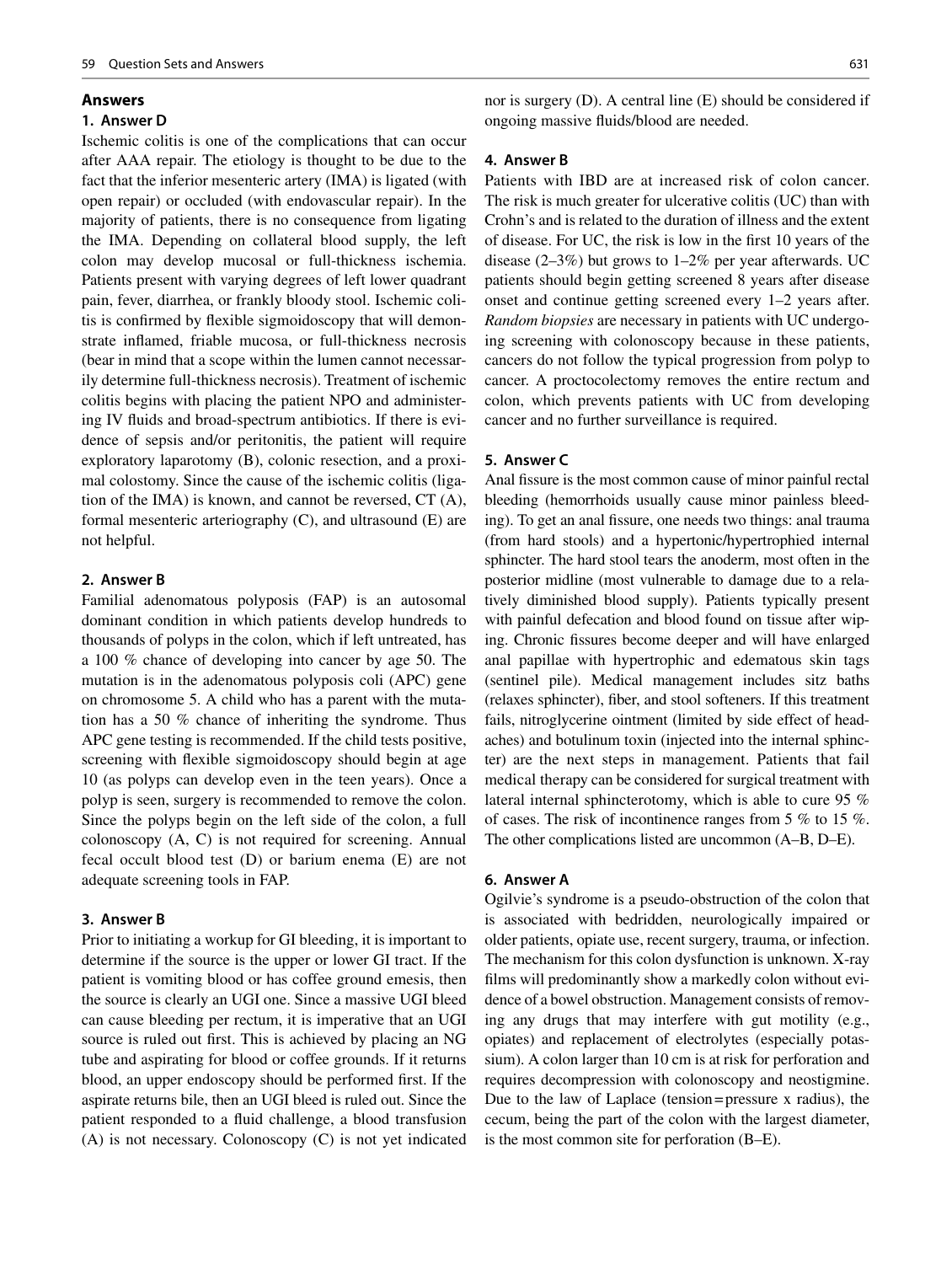#### **7. Answer E**

 Diverticula occur as a result of herniation of mucosa through the colonic wall at sites where arteries enter the muscular layer. The incidence of diverticula increases with age, and it is believed to be present in 35 % of the population. When diverticula get infected (diverticulitis), often on the left side, patients can present with fever, leukocytosis, and LLQ pain that may be temporarily relieved following defecation. This patient has a moderate case of diverticulitis given the CT findings of significant inflammation in the sigmoid colon, fever, and leukocytosis. Treatment initially consists of bowel rest and IV antibiotics. Patients with acute diverticulitis should receive a follow-up colonoscopy to rule out malignancy (as the CT cannot readily distinguish diverticulitis from colon cancer). Colonoscopy should not be performed during the same hospitalization as the insufflation of air may lead to free perforation. Barium enema (with or without sigmoidoscopy) (D) is not a recommended screening tool for colon cancer. In addition to a colonoscopy, a fiber-rich diet (A) should be encouraged for all patients with diverticulitis to reduce the incidence of diverticula. Follow-up CT scan (B) is unlikely to provide any additional information other than confirming diverticula. Surgery  $(C)$  is recommended for cases with significant complications (e.g., complete obstruction, free perforation with diffuse peritonitis) and those that have failed medical management.

### **8. Answer D**

 The differential diagnosis of RLQ pain in women is more extensive than for men and should include ruptured ectopic pregnancy, ruptured cyst, ovarian torsion, and pelvic inflammatory disease. A B-hCG test should always be ordered in a woman of child-bearing age with abdominal pain to rule out pregnancy. If positive, a ruptured ectopic pregnancy should be high on the differential. Although the patient presented has McBurney's point tenderness and an elevated WBC, laparoscopic appendectomy (C) would not be recommended as of yet until the B-hCG is obtained. In addition, in women, ultrasonography is highly useful to rule out the aforementioned differential.  $CT$  scan  $(B)$  is not necessary to confirm the diagnosis of acute appendicitis. Rather it is used if the diagnosis is in question. Admission for observation (A) would not be appropriate. Do not assume that pyuria rules out appendicitis (an inflamed appendix can cause sterile pyuria).

## **9. Answer B**

A rare complication after appendectomy is a cecal fistula. The findings on laparoscopy (inflamed terminal ileum and cecum) combined with a normal appendix indicate that the patient's actual diagnosis is likely Crohn's disease which can mimic appendicitis (in this setting, it is termed regional enteritis). If regional enteritis is found instead of appendicitis

at the time of laparoscopy, the appendix is removed even if it looks normal, provided the cecum is not involved in the inflammation. This prevents confusion in case the patient presents again with RLQ pain in the future. However, if the cecum is also inflamed in the setting of regional enteritis, the appendix should not be removed, as there is a risk that the stump of the appendix will blow out and form a fistula (as in the present case). Conditions that prevent fistulas from spontaneously closing can be remembered by the acronym " **HIS FRIEND**": high fistula output (>500 cm<sup>3</sup>/day), inflammatory bowel disease, short fistula (<2.5 cm), foreign body, **r** adiation, **i** nfection, **e** pithelialization, **n** eoplasm, and **d** istal obstruction. Although all the choices above can all contribute to non-closure of a fistula, chronic inflammation (from inflammatory bowel disease) is the most likely one.

## **10. Answer A**

Cecal volvulus is due to a failure of fixation of the right colon (due to a congenital malrotation). Once diagnosed, treatment is to perform an urgent right colectomy, as it does not respond well to nonoperative management (it cannot effectively be detorsed with colonoscopy). Provided there is no evidence of ischemic bowel, sigmoid volvulus (B) is most often managed with initial endoscopic decompression, followed by a semielective sigmoid colectomy after performing a bowel prep. Most patients with diverticulitis (C) can be managed via a combination of antibiotics, bowel rest, and subsequent dietary modification (high fiber). Due to the large diameter of the cecum and the liquid nature of stool at that location, cecal adenocarcinoma (D) rarely presents with a large bowel obstruction (which would be the main indication for urgent surgery with colon cancer). Rather, it presents most commonly with iron deficiency anemia. Pseudomembranous colitis (E), due to *Clostridia difficile*, is successfully managed in most patients with oral metronidazole (and stopping the offending antibiotics). Other antibiotic choices include vancomycin and fidaxomicin. In rare cases, the colitis can progress to life-threatening sepsis (termed toxic colitis) that requires emergency total colectomy.

## **11. Answer C**

 A colonoscopy is considered the gold standard because it can visualize the entire colon, identify small polyps/adenomas, and take biopsies. However, not all patients are comfortable with this test and could benefit from learning about other options. Flexible sigmoidoscopy every 5 years with FOBT every 3 years is an alternative screening modality recommended by the American College of Radiology Joint Task Force. An annual FOBT (not every 5 years) is another appropriate alternative (A), but abnormal results should always be followed up with a colonoscopy. Annual rectal examination (B) is not considered adequate screening because of poor sensitivity (9 %). CT colonography done every 5 years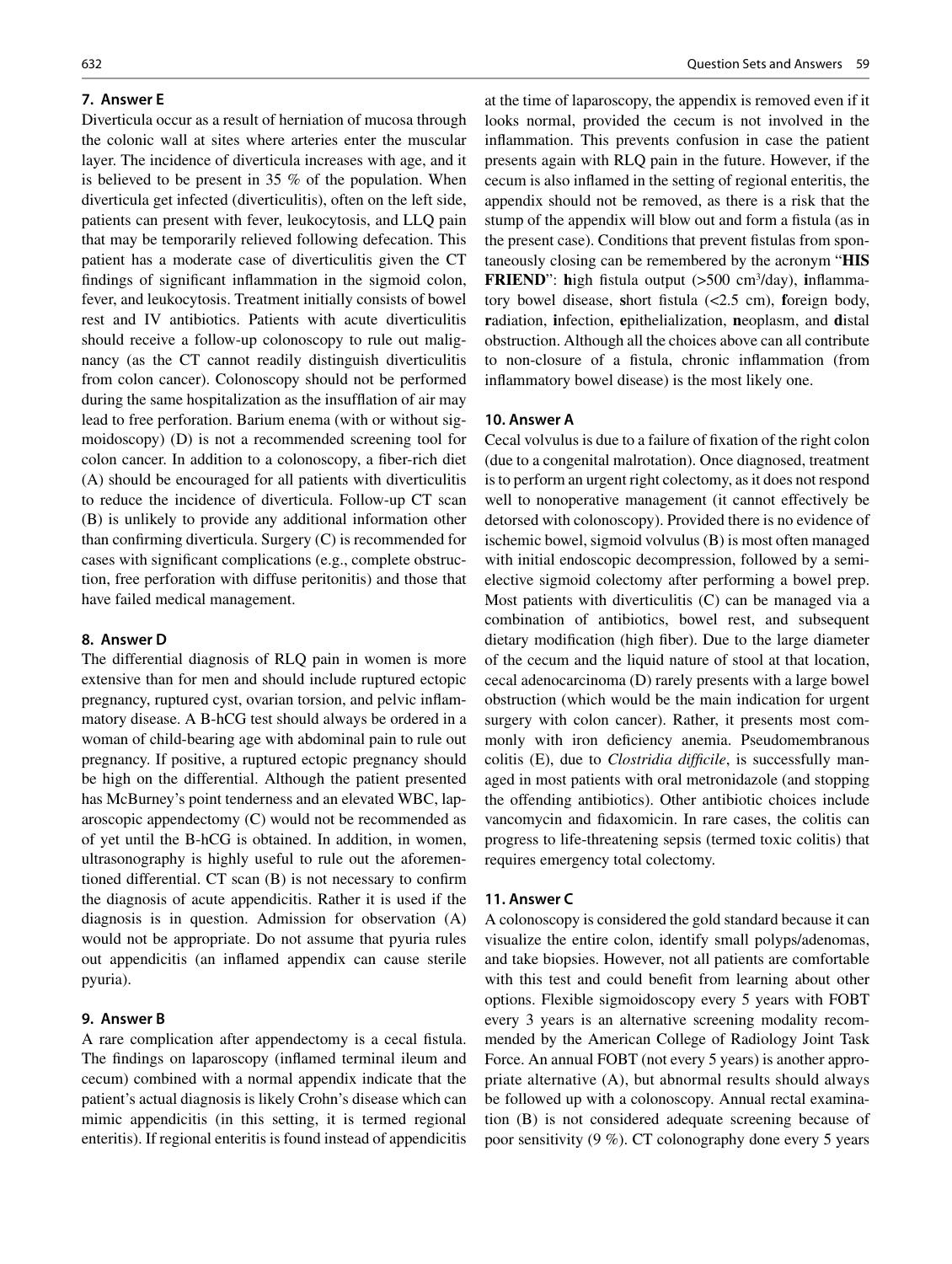(not annually) (D) is as likely as colonoscopy to detect lesions 10 mm or larger but may be less sensitive for smaller adenomas. Serum CEA level (E) is used as a marker for colon cancer recurrence following surgery; however, CEA level lacks both sensitivity and specificity (it is elevated with other cancers and with benign conditions), such that it should never be used for colon cancer screening.

## **12. Answer C**

 Sigmoid volvulus occurs in debilitated and/or psychiatric patients. The twist in the colon leads to a closed loop obstruction which, if left untreated, leads to colonic ischemia, sepsis, and eventual colonic gangrene and perforation. Patients present with abdominal distention, pain, constipation, and vomiting. X-ray films may show an air filled closed loop of massively distended colon, referred to as a "bent-inner tube" or "coffee-bean" sign. Most patients can be managed by decompression with colonoscopy. However, this patient demonstrates evidence that the colon is already ischemic/ gangrenous (fever, tachycardia, hypotension, peritonitis, leukocytosis). Thus colonic decompression (A) is contraindicated. Following fluid resuscitation and antibiotics, the patient requires urgent exploratory laparotomy with likely sigmoid colon resection and proximal colostomy. Similarly, with peritonitis and the classic plain  $X$ -ray finding,  $CT$  scan is unnecessary (B) and in fact may cause renal injury given his pre-renal azotemia. Placing a rectal tube (D) and admitting to the hospital (E) without surgery would not be appropriate.

#### **13. Answer E**

 It is imperative that following appendectomy, the appendix is inspected and histologically examined by a pathologist as an appendiceal tumor is sometimes discovered incidentally. The most common appendiceal tumor is mucinous adenocarcinoma (it was previously thought to be carcinoid) with the majority of these tumors located at the tip of the appendix. If the tumor is  $\leq 1$  cm, an appendectomy is considered appropriate definitive management. For tumors larger than 1 cm and located at the base of the appendix or tumors  $\geq$  2 cm and located at the tip of the appendix, a right hemicolectomy is indicated. The other choices would not be appropriate (A–D).

#### **14. Answer B**

 Carcinoembryonic antigen (CEA) is a glycoprotein, which is present in normal mucosal cells, but increased amounts are associated with adenocarcinoma, especially colorectal cancer. The major role of CEA in colon cancer patients is to allow clinicians to monitor for recurrence after intended curative treatment. Typically, patients achieve normal levels about 4–6 weeks after surgical intervention. Smoking up to 4 h prior to checking serum CEA can falsely elevate levels. CEA levels are also elevated with other cancers (e.g., medullary carcinoma of the thyroid, pancreatic, gastric cancer) as well as benign conditions (IBD, pancreatitis, cirrhosis, and smoking), but not with the other choices provided (A, C, D, E). It is recommended to counsel all patients to quit smoking as it can affect postoperative monitoring and improves overall health.

### **15. Answer A**

 Acute appendicitis is triggered by an obstruction of the appendiceal lumen. In adults the obstruction is most commonly caused by a fecalith (B). However, in children the obstruction is most often due to lymphoid hyperplasia within the appendix that may be triggered by an antecedent viral infection. Thus patients may have a history of a recent viral infection prior to the acute appendicitis. Parasites (C), such as pinworm, and foreign body ingestion (E) can rarely obstruct the appendiceal lumen and cause appendicitis. Acute mesenteric adenitis (D) can mimic acute appendicitis. However, this is less common, and the vast majority present with mild diffuse abdominal pain as opposed to localized pain and tenderness at McBurney's point.

#### **16. Answer C**

 This patient most likely has melanosis coli, also known as pseudomelanosis coli, secondary to laxative abuse. This benign condition is often discovered incidentally during colonoscopy and is considered a disorder of pigmentation of the colonic wall. The dark discoloration is a result of lipofuscin in macrophages, and not melanin. Patients can be asymptomatic or sometimes present with watery or nocturnal diarrhea. The other options (A, B, D) are not consistent with the colonoscopic findings. Inflammatory bowel disease (IBD) (E) may show cobblestone mucosa, strictures, and/or pseudopolyps and a colon devoid of haustra.

#### **17. Answer C**

 This patient is suffering from a lower GI bleed (LGIB). The risk of LGIB increases with age, a trend that is driven by the age-associated increase in the incidence of diverticular hemorrhage, which is the most common cause of LGIB. Colonoscopy is indicated, but in the acute bleed setting may not demonstrate the source of bleeding. Since the bleeding has not stopped and has not been localized, additional studies are indicated. Options include radiolabeled RBC scintigraphy or angiography. Scintigraphy has the advantage of being noninvasive, is more sensitive (it detects less brisk bleeding), and can be easily repeated. It is utilized when the patient is actively bleeding (provided they are stable) when colonoscopy cannot identify the source. Exploratory laparotomy (A) would be indicated if the patient is hemodynamically unstable from a massive LGIB as there is no time to identify the exact source. Transfusion (B) is not indicated give that the patient responded to IV fluids. EGD would be the first-line study for an upper GI bleed (D). Omeprazole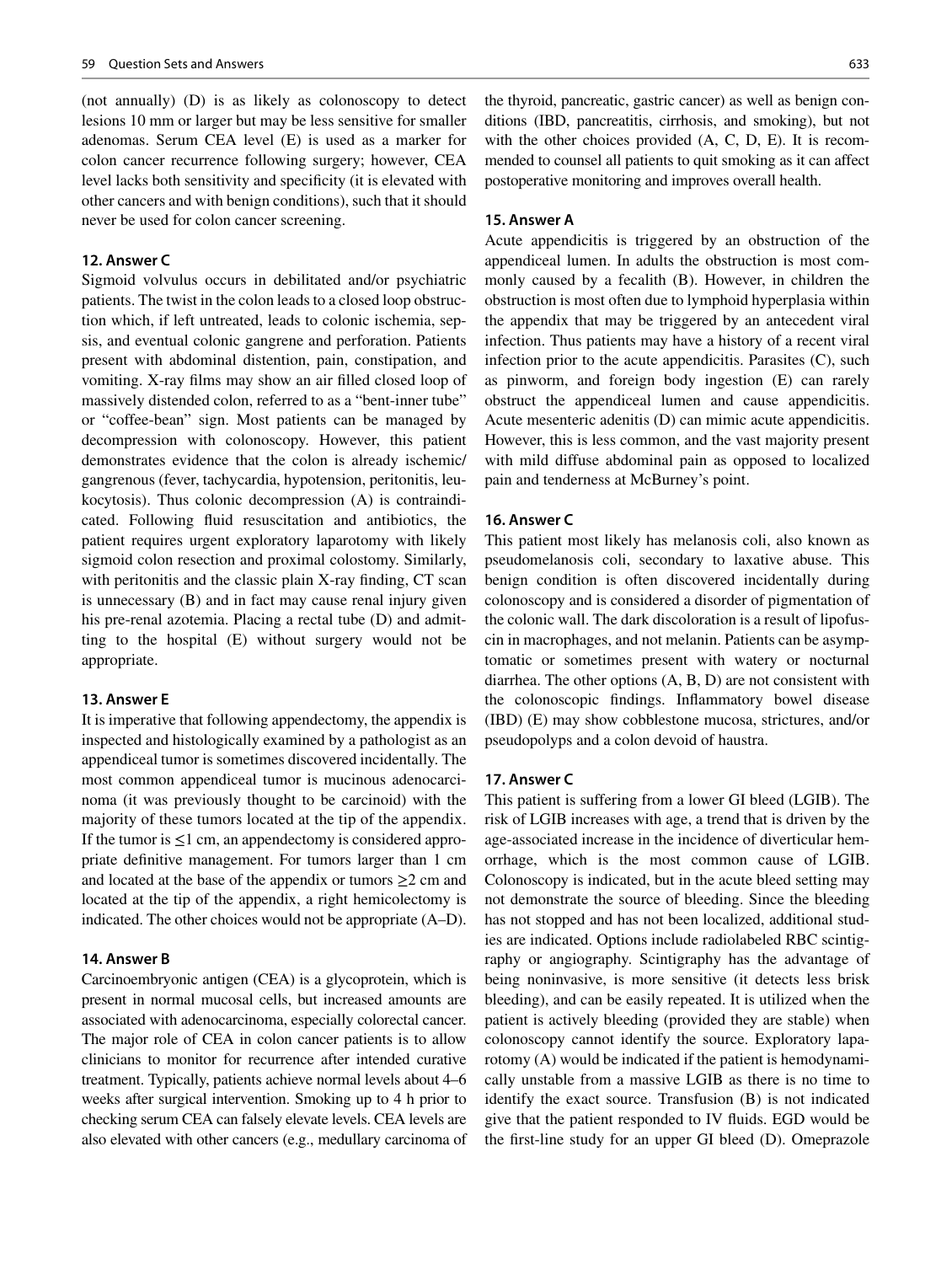and antibiotics (E) would be indicated in a patient suspected of having ulcers secondary to *H. pylori* .

## **18. Answer E**

 One of the complications that may develop from recurrent bouts of diverticulitis includes stricture formation. In response to repeated inflammatory insults to the colon, a portion may become scarred and subsequently narrowed. These patients can present with a decreased caliber of stool, ileus, or bowel obstruction. Barium enema or colonoscopy is often used to diagnose patients. Diverticulitis does not increase the risk of developing IBD, colon cancer, or anal cancer (A–D).

#### **19. Answer C**

*Streptococcus bovis* and *Clostridia septicum* are both associated with colon cancer. The clinical context *S. bovis* comes up in most often is in that of patients suffering from endocarditis. *C. septicum* can spread hematogenously to muscle tissue and is also associated with the concomitant presence of hematologic malignancy. All patients found to be infected with these organisms should be scheduled for a colonoscopy to rule out colorectal malignancy. *Diphyllobothrium latum* (fish tapeworm) (D) and *Cryptococcus neoformans* (E) have not been linked to an increased risk of developing colon cancer.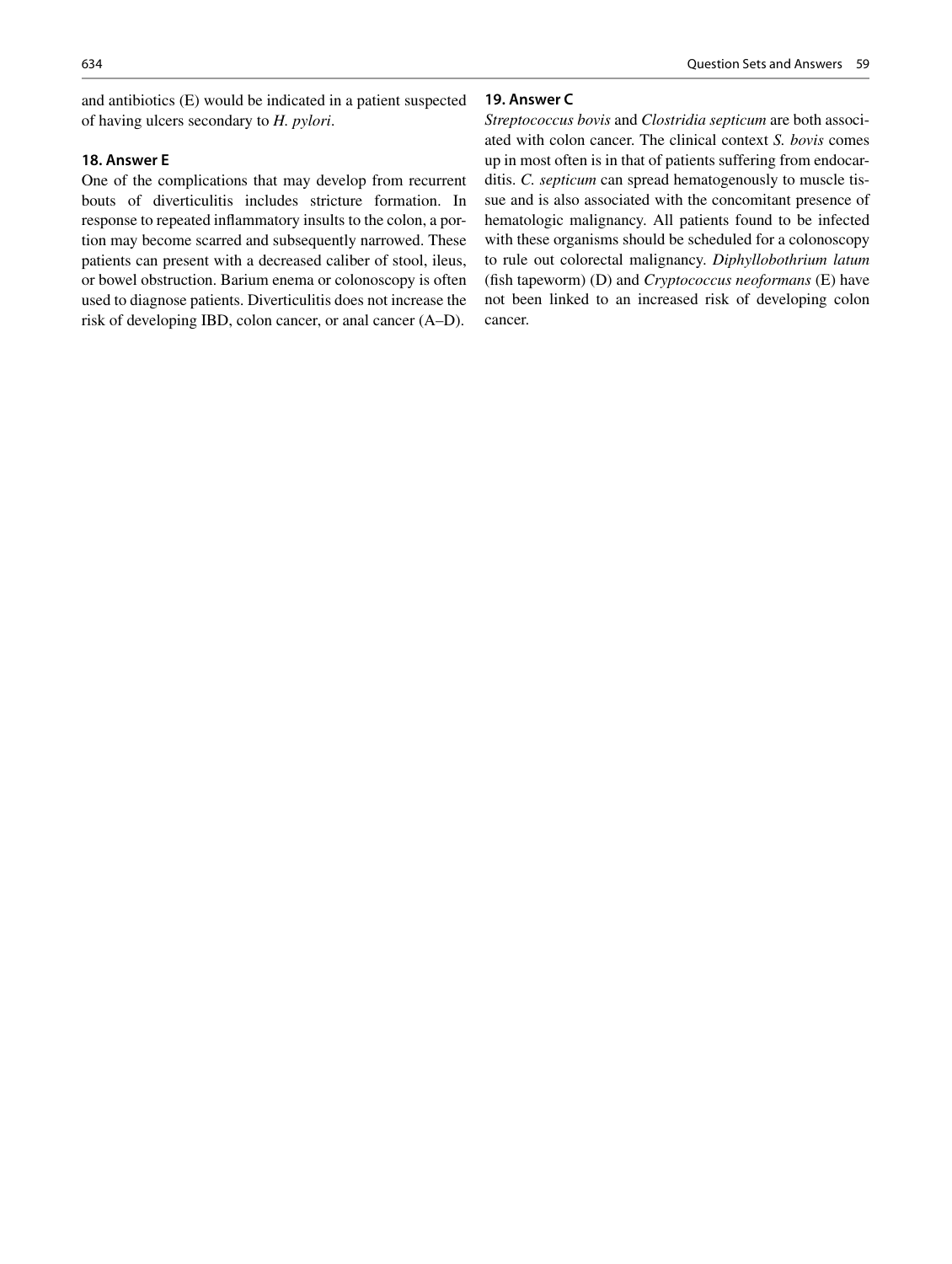### **Neurosurgery**

### **Areg Grigorian and Christian de Virgilio**

#### **Questions**

- 1. A 32-year-old man presents with progressive frontal headaches. His symptoms started 2 months ago and often wake him up from his sleep. His vital signs are stable, and neurologic examination reveals no focal deficits. MRI brain imaging reveals a mass lesion, and subsequent biopsy is consistent with a type IV astrocytoma. Which of the following is true regarding this patient's illness?
	- (A) It is considered the most common primary malignant brain tumor
	- (B) Prognosis is good since the tumor is slow growing
	- (C) The biopsy should demonstrate psammoma bodies
	- (D) This tumor does not cross the corpus callosum
	- (E) Interferon beta and glatiramer acetate are used in the management of this tumor
- 2. Which of the following is true regarding diffuse axonal injury?
	- (A) It is often associated with a lucid interval
	- (B) Blurring of gray-white junctions is commonly found on imaging
	- (C) It occurs following a tensile force
	- (D) Persistent vegetative state is rare
	- (E) Patients often have hyperdense fluid in the ventricles, sulci, and cisterns
- 3. A 55-year-old female restrained driver arrives to the ED following a MVC. She sustained hyperextension of the cervical spine and hit her chest on the steering wheel. Neurologic examination shows spastic paraplegia and loss of pain sensation in both upper extremities. She is able to move both her legs and can differentiate vibratory sensation and light touch in both feet. What is the most likely etiology for her acute condition?
	- (A) Central cord syndrome
	- (B) Anterior spinal artery syndrome
	- (C) Brown-Sequard syndrome
	- (D) Cauda equina syndrome
	- (E) Subacute combined degeneration of the spinal cord
- 4. Which of the following findings would be expected in a patient presenting with a transtentorial (uncal) herniation?
	- $(A)$  Loss of gag reflex
	- (B) Diplopia on attempted lateral gaze
	- (C) Medial rectus palsy on attempted lateral gaze
	- (D) Ptosis and a "down and out" eye
	- (E) Paralysis of the sternocleidomastoid muscle
- 5. Which of the following is the most common brain cancer?
	- (A) Lung metastasis
	- (B) Glioblastoma multiforme
	- (C) Colon metastasis
	- (D) Breast metastasis
	- (E) Astrocytoma
- 6. A 64-year-old homeless man is brought to the ED by paramedics after being found confused on the street. He has bruises on his head and arms with a few that appear to be new. He has alcohol on his breath. He is awake in the ED but unable to follow commands or answer questions. CT scan of the head without contrast demonstrates a crescent-shaped lesion. Which of the following is most associated with this patient's condition?
	- (A) Family member with polycystic kidney disease
	- (B) Congenital malformation
	- (C) Torn bridging veins
	- (D) Injured middle meningeal artery
	- (E) Temporal bone fracture
- 7. In a patient with an isolated head injury and concerns for increased intracranial pressure, which of the following would have the most potential to benefit the patient?
	- (A) Hypertonic (3 %) saline solution
	- (B) Ventilation with permissive hypercapnia
	- (C) Trendelenburg position of bed
	- (D) Intermittent D50 (dextrose) boluses
	- (E) Nitroprusside drip
- 8. A 20-year-old female arrives to the ED after slipping and hitting her head on ice and briefly losing consciousness. In the ED, she vomits twice. She denies amnesia. Her temperature is 98.9°F, blood pressure is 110/80 mmHg, and pulse is 80/min. Her GCS is 15. Her physical exam is normal with no papilledema. What is the most appropriate next step in management?
	- (A) Admit for observation and order CT scan of the head only if she develops a neurologic deficit
	- (B) Admit for observation and start corticosteroids
	- (C) Order CT scan of the head without contrast now
	- (D) Discharge home now
	- (E) Discharge home with a tapered dose of corticosteroids
- 9. A 48-year-old woman arrives for her 6-month follow-up after undergoing breast-conserving therapy to treat stage IIA breast cancer. Her only postoperative complication has been red patches of skin on her chest following radiation therapy. She does not complain of any pain or pruritus but does report having intense headaches in the mornings when she wakes up. Her temperature is 99.1°F,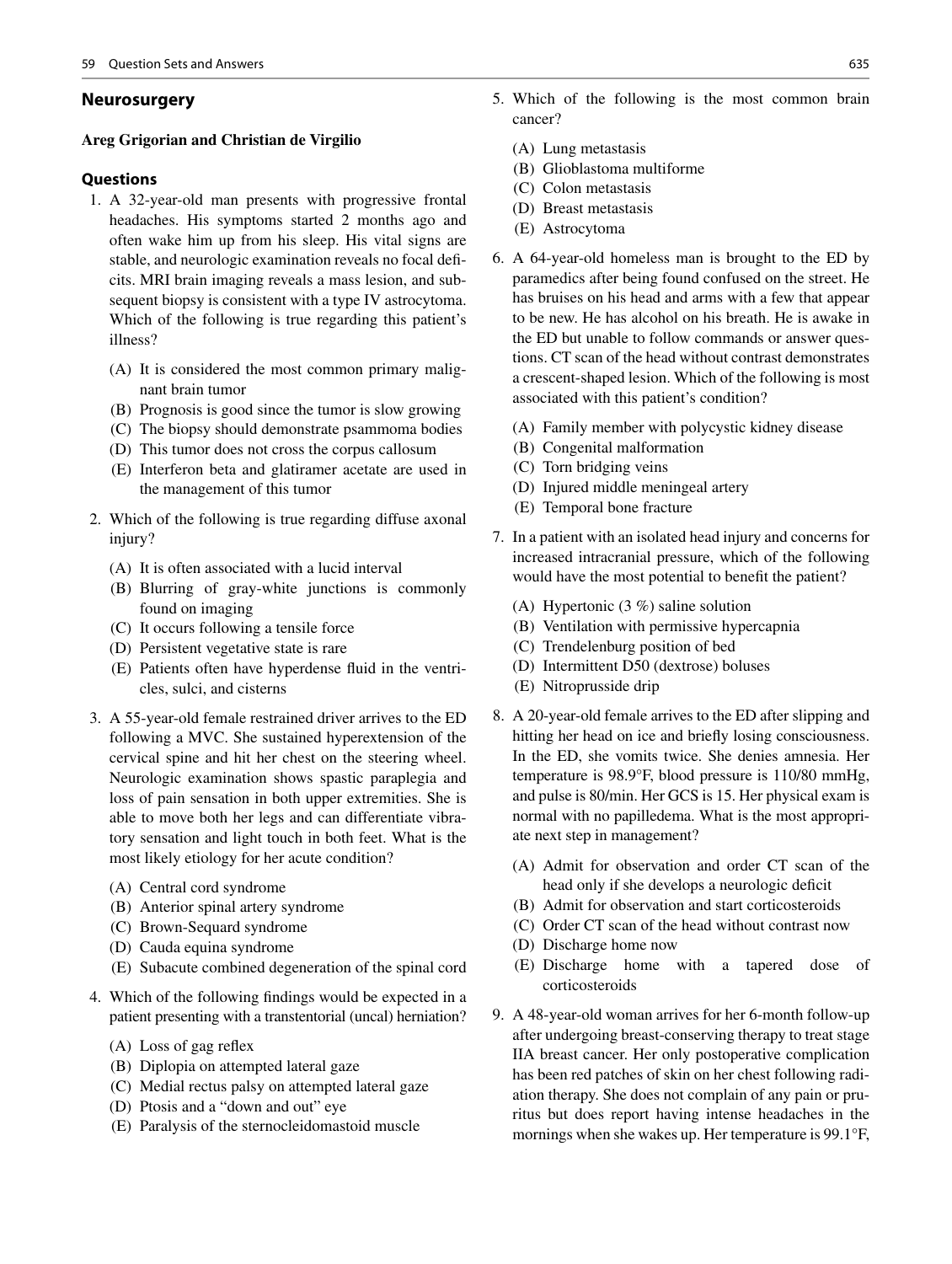blood pressure is 110/80 mmHg, and pulse is 90/min. Her physical examination is normal. She is worried that the red patches on her chest are suggestive of something more serious. Which of the following studies would be the most appropriate next step in management?

- (A) PET
- (B) Cerebral angiogram
- (C) Skin biopsy
- (D) Carotid duplex
- (E) CT scan of the head
- 10. A 29-year-old woman arrives to the ED following a jet ski accident. She has multiple bruises on her head, torso, and legs. She did not lose consciousness. Her temperature is 99.8°F, blood pressure is 108/78 mmHg, and pulse is 102/min. She only opens her eyes when you speak loudly to her. She is confused and screams in pain and withdraws when you palpate her left lower leg. Her imaging is pending. What is her calculated Glasgow Coma Scale?
	- (A) 6
	- (B) 8
	- (C) 10
	- (D) 12
	- (E) 14
- 11. A 22-year-old patient arrives to the ED after falling off his bicycle and hitting his head. In the ED, he is clearly intoxicated and his speech is slurred. He denies any neck pain but is not cooperative during the exam. He is placed in a cervical spine collar. What is the optimal method for clearance of the cervical spine in this patient?
	- (A) CT scan of the neck only
	- (B) MRI of the neck only
	- (C) MRI of the neck followed by a CT only if the MRI is negative
	- (D) CT scan of the neck followed by MRI only if the CT is negative
	- (E) The C-spine can be cleared using physical examination
- 12. A 50-year-old woman arrives to the ED after she was witnessed having two generalized tonic-clonic seizures over 15 min without recovering consciousness between episodes. Her seizures are resolved by the time she gets to the hospital. She had a toe removed for a skin tumor 10 years ago but does not remember any details. Review of systems reveals a loss of nearly 15 lb over the last 2 months. She has no other complaints. CT scan of the head reveals a solitary mass in the gray-white junction of the left temporal lobe with some surrounding edema. After further imaging and work-up is done, no other lesions are identified. Which of the following most likely represents the mass?
- (A) Type IV astrocytoma
- (B) Metastasis
- (C) Oligodendroglioma
- (D) Meningioma
- (E) Ependymoma
- 13. A 29-year-old male with no past medical history presents to the ED with the worst headache of his life. He was watching television when the headache started and is unlike any headache he has experienced before. It is located near the back of his head. He reports that his father had a kidney transplant at a young age. He is managed appropriately for his acute condition. His recovery is complicated by progressive lethargy, agitation, and eventual coma. Which of the following would most likely explain this complication?
	- (A) Nephrogenic diabetes insipidus
	- (B) Central (neurogenic) diabetes insipidus
	- (C) Poor oral intake
	- (D) Cerebral salt-wasting syndrome
	- (E) Thyroid dysfunction
- 14. A 31-year-old male with HIV presents with headaches and night sweats. He is poorly compliant with his medications. His headaches are severe in the morning but subside throughout the day. He has no other complaints. His last CD-4 count was 95/mm<sup>3</sup>. His temperature is 98.9°F, blood pressure is 110/76 mmHg, and pulse is 88/min. His physical exam is normal. CT scan of the head shows a ringenhancing lesion near his right primary motor cortex. What is the best next step in management?
	- (A) Radiation
	- (B) Chemotherapy and radiation
	- (C) Pyrimethamine and sulfadiazine
	- (D) Stereotactic brain biopsy
	- (E) Restart highly active antiretroviral therapy (HAART)
- 15. A 61-year-old man with a past medical history of opioid dependence and diabetes presents with focal back pain and right leg weakness. He does not recall any recent trauma. He reports having "back surgery" nearly 20 years ago but does not remember why. He also reports helping his friend move furniture last week. His temperature is 101.4°F, blood pressure is 104/76 mmHg, and pulse is 102/min. Physical examination is significant for focal pain on palpation of his lower lumbar spine. Laboratory examination is significant for elevated ESR. Imaging is obtained. What is the best management approach for this condition?
	- (A) Nonsteroidal anti-inflammatory drugs (NSAID)
	- (B) High-dose intravenous corticosteroids
	- (C) Long-term antibiotics alone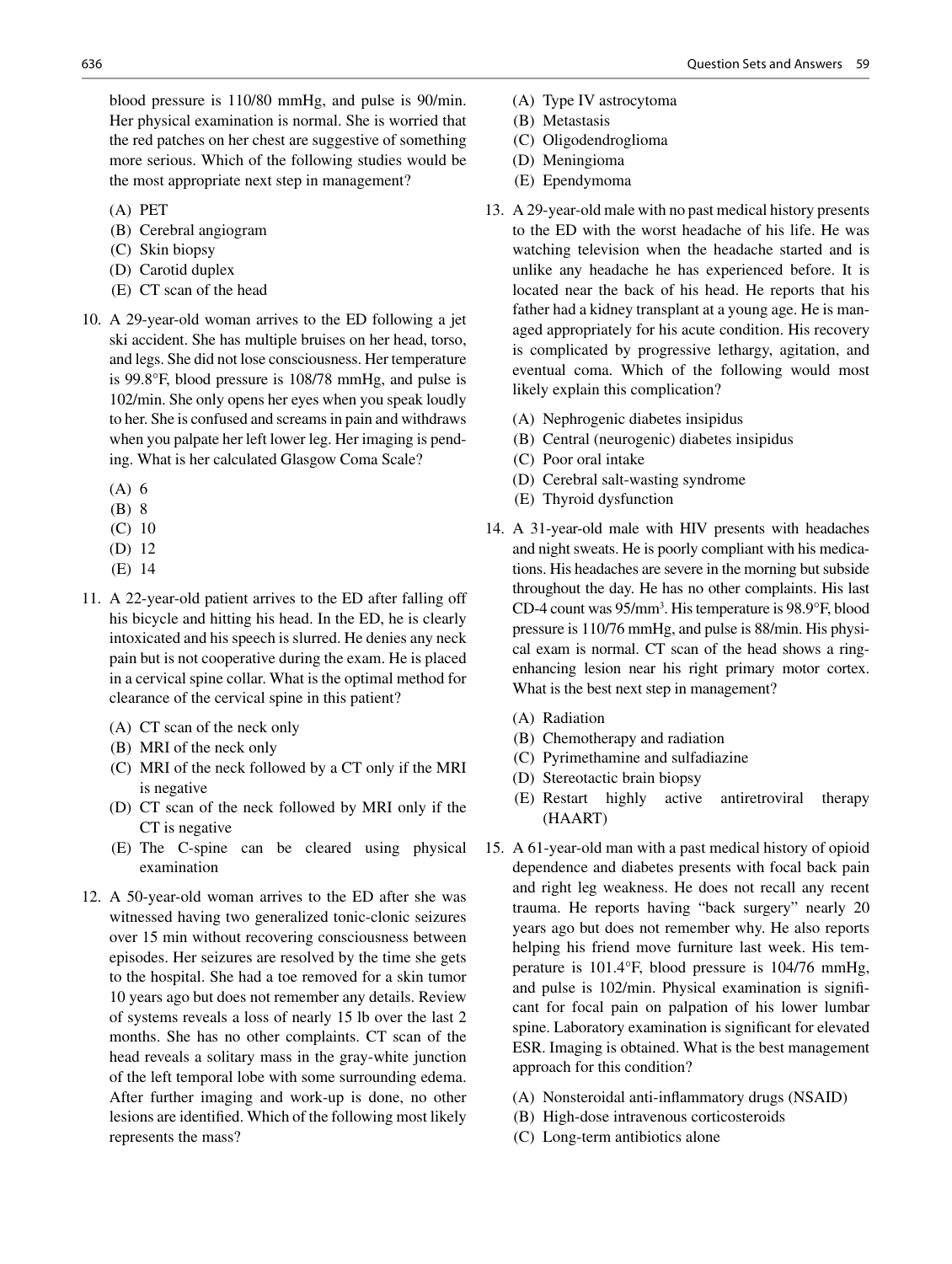- (D) Physical therapy and education
- (E) Long-term antibiotics with surgical drainage
- 16. A 40-year-old female presents to the doctor with progressive weakness in both her arms for the past year. She is healthy and does not take any medications but reports being hospitalized 5 years ago for 2 days following a MVC in which she sustained severe and sudden whiplash injury. On physical examination, she has atrophy of the intrinsic muscles of both hands

and an inability to differentiate between hot and cold in bilateral upper extremities. All other sensations are intact. What is the most likely underlying etiology?

- (A) Spinal spondylosis
- (B) Brachial plexus injury
- (C) Syringomyelia
- (D) Autoimmune condition
- (E) Herniated disk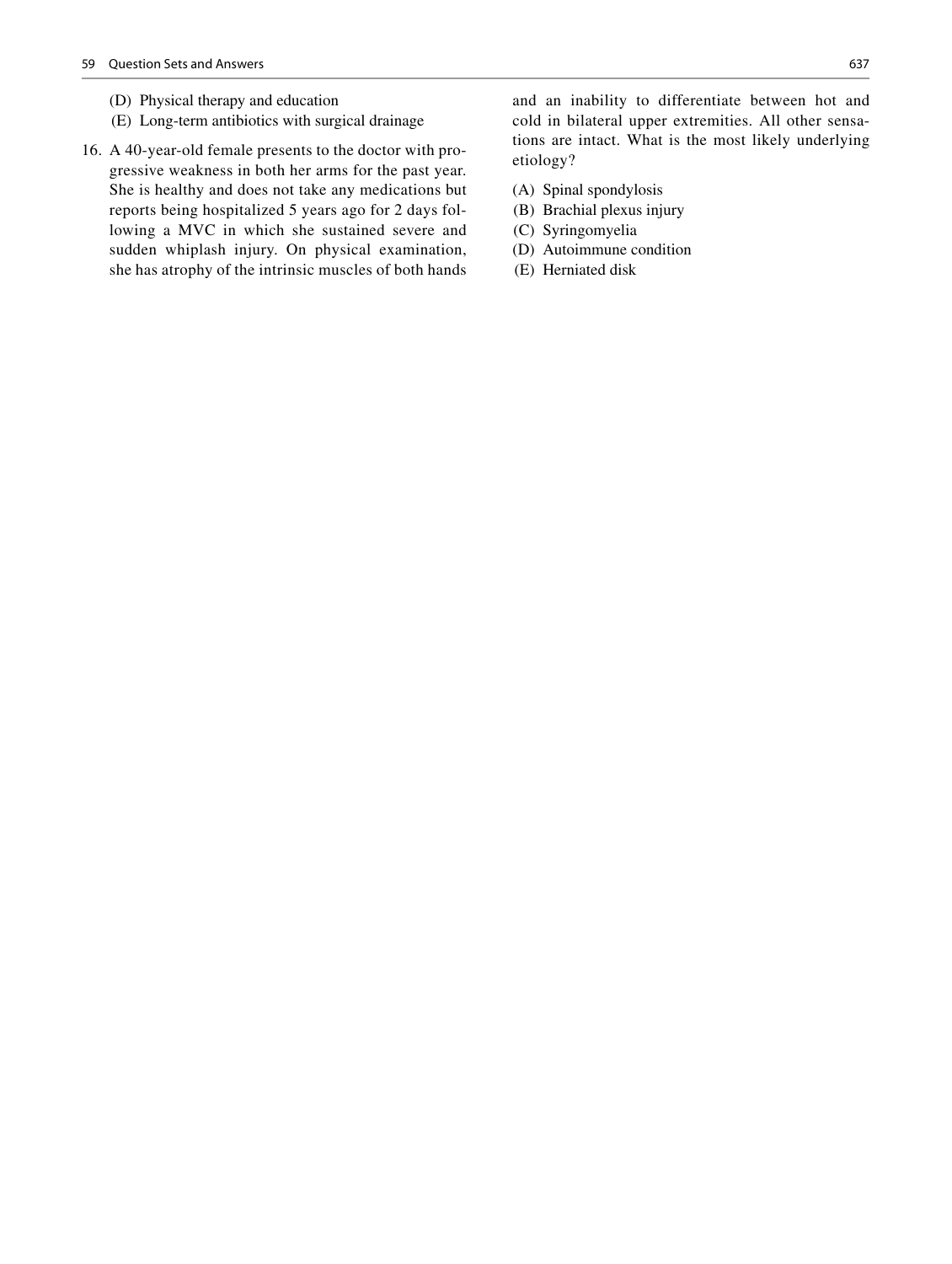### **Answers**

## **1. Answer A**

 Glioblastoma multiforme is a type IV astrocytoma and considered to be the most common primary malignant brain tumor in the United States. This tumor has a grave prognosis with life expectancy estimated to be <1 year from the time of diagnosis (B). On gross appearance, it can cross the corpus callosum (butterfly glioma) (D). On histologic appearance, it will stain with GFAP. Psammoma bodies are spindle cells concentrically arranged in a whorled pattern and are characteristic of a meningioma (C). Interferon beta and glatiramer acetate have been shown to decrease the frequency of future attacks in patients with multiple sclerosis (E).

### **2. Answer B**

 Patients with diffuse axonal injury following rapid deceleration trauma typically suffer instantaneous loss of consciousness followed by a persistent vegetative state (D). Prognosis is very poor. It occurs as a result of shearing forces (C). A CT scan of the head will show numerous minute punctate hemorrhages with blurring of gray-white junctions. A lucid interval (A) is often associated with an epidural hematoma. Hyperdense fluid in the ventricles, sulci, and cisterns (E) would be suggestive of a subarachnoid hemorrhage.

# **3. Answer A**

 This patient has central cord syndrome which classically occurs following hyperextension of the cervical spine but may also result from hyperflexion. The lateral corticospinal fasciculus is home to the motor tracts of the lower extremities and is often spared in central cord syndrome. The medial aspect hosts the motor tracts for the upper extremities and is disproportionately affected, often with profound hand weakness. Most patients regain functional recovery in a predictable fashion starting first with the lower extremities (if affected), then bladder/bowel function, and finally the upper extremities. Anterior spinal artery syndrome (B) results from a compressed anterior spinal artery. This presents with bilateral loss of motor, pain, and temperature below the lesion with partial sensory sparing (e.g., proprioception, vibration) since the posterior dorsal columns remain viable. Brown-Sequard syndrome presents with ipsilateral motor weakness with associated upper motor neuron signs (spasticity, hyperreflexia, clonus, and positive Babinski sign) and touch/ proprioception loss below the level of the injury, also contralateral loss of pain and temperature sensation beginning one or two dermatome levels below the level of the injury. Cauda equina syndrome (D) may occur in a traumatic setting following compression of the lumbar nerve roots by a spinal fracture. Patients will present with perineal sensory deficit (saddle anesthesia), bowel/bladder incontinence, and pain/ weakness in the lower extremities. Subacute combined degeneration of the spinal cord (E) is the term used to

describe the neurologic deficits (e.g., peripheral sensory deficits, loss of deep tendon reflexes) seen in patients with B12 deficiency.

### **4. Answer D**

 The uncus is a part of the medial temporal lobe and can herniate through the tentorium and compress the midbrain and brainstem during significant brain swelling. This will present with features that can be explained by local compression of nearby structures by the herniated uncus (e.g., mydriasis or "blown pupil," ipsilateral ptosis, and "down and out" eye). Loss of gag reflex  $(A)$  would be expected in patients with an injured glossopharyngeal nerve (CN IX). This can occur in a patient with a posterior fossa tumor. Diplopia on attempted lateral gaze (B) is expected in patients with injury to the abducens nerve (CN VI), as in those patients with cavernous sinus malignancy. Medial rectus palsy on attempted lateral gaze (C) is commonly seen in patients with multiple sclerosis that have medial longitudinal fasciculus (MLF) syndrome. Paralysis of the sternocleidomastoid muscle would be expected in patients with a spinal accessory nerve injury.

### **5. Answer A**

 Malignant brain tumors are more commonly metastatic than primary (B, E). An estimated 24–45 % of all patients with cancer have metastatic lesions to the CNS. Nearly half of all brain metastasis are attributed to lung cancer. The second most common cancer to metastasize to the brain is breast (15 %) (D), followed by genitourinary (11 %), melanoma (9 %), and head and neck cancers (6 %). Prostate and colon cancers (C) do not commonly metastasize to the brain.

# **6. Answer C**

This patient's history and CT findings are most consistent with a subdural hematoma which is caused by torn bridging veins. Patients will experience progressive neurologic deficits which if left untreated can be fatal. CT scan of the head will demonstrate a crescent-shaped lesion that may extend across the entire hemisphere. This typically occurs in older or alcoholic patients with recent head trauma, often due to a fall. Elderly patients are at increased risk due to age-related cerebral atrophy which can exert tension on the bridging veins. A family member with polycystic kidney disease (A) is often seen in patients with subarachnoid hemorrhage due to the disease's association with berry aneurysms in the Circle of Willis that are prone to rupture. Cerebral arteriovenous malformations (B) can spontaneously bleed and result in a sudden intense headache and/or loss of consciousness. A temporal bone fracture (E) and subsequent injury to the middle meningeal artery (D) can result in an epidural hematoma. This classically presents with a loss of consciousness in patients with head trauma, followed by a lucid interval,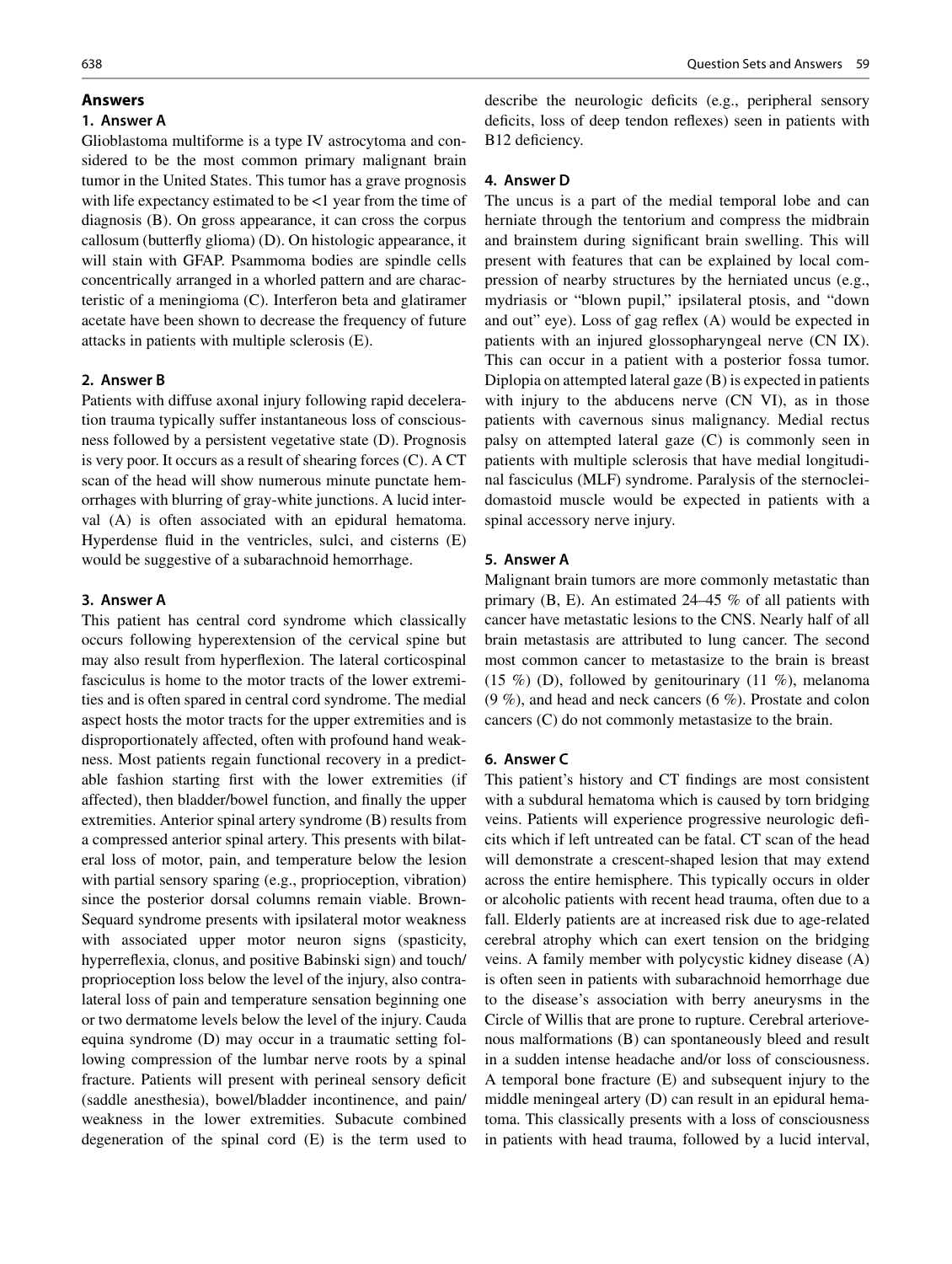and then a loss of consciousness again. The hematoma is lenticular (lens shaped) or convex in shape.

## **7. Answer A**

 Patients with increased intracranial pressure (ICP) will benefit with therapy aimed at decreasing ICP. Hypertonic saline solution will decrease cerebral edema by acting as an osmotic force, drawing fluid out of the tissues and into the blood and thus decrease ICP. Fluids that contain hypotonic saline (such as dextrose 5 % water) would have a deleterious effect (D). Mild hyperventilation to create hypocapnia is also beneficial as it induces mild vasoconstriction  $(CO<sub>2</sub>)$  is the most potent cerebral vasodilator). Excessive hyperventilation can be deleterious as it will decrease overall perfusion. Ventilation with permissive hypercapnia (B) is a technique used in ARDS that helps prevent barotrauma. However, hypercapnia (high  $CO<sub>2</sub>$ ) would lead to cerebral vasodilation and worsen ICP. Patients with head injury should be placed in reverse Trendelenburg (head up) position. Trendelenburg position (C) will also increase ICP by using gravity to increase cerebral blood flow. Hyperglycemia (injured brain metabolizes glucose, leading to an increase in cerebral lactate with subsequent acidosis) and nitroprusside drip (vasodilation) (E) have also been associated with increased ICP.

# **8. Answer C**

 Numerous guidelines exist for when to perform a non-contrast CT in the setting of head trauma. The Canadian guidelines state that a head CT is indicated following minor head trauma and more than one episode of emesis, GCS <15 at 2 h after injury, evidence of basilar skull fracture (Battle's sign, raccoon eyes), focal neurologic deficit, age  $>65$ , dangerous mechanism of injury (e.g., ejected out of car), and suspected open or depressed skull fracture. Although she has a normal GCS, since she has vomited twice, a CT scan is indicated. Discharging the patient (D) would be inappropriate because she meets the criteria for getting a head CT. A patient with a minor, isolated head injury and a negative CT could be safely discharged (D) with instructions given to the patient and/or family/caregiver to look for signs of increased intracranial pressure (e.g., lethargy, vomiting, intense headaches, deficits in short-term memory, seizures, or focal neurologic deficits). Patients with these signs should return to the hospital immediately. Administration of corticosteroids (B, E) is not indicated in patients with head injury.

## **9. Answer E**

 Any postoperative breast cancer patient with a severe headache should be evaluated for metastasis to the brain with a CT scan of the head (A). Postoperative radiation therapy is offered in conjunction with breast-conserving therapy (e.g., lumpectomy) to appropriate patients. Complications of radiation therapy include pneumonitis, ulceration, sarcoma, contralateral breast cancer, and red patches of skin or "radiation burns." Skin biopsy  $(C)$  is not needed to confirm this. These can be severe and very painful or, in this patient's case, can only be a cosmetic burden. Options A and B are not typically needed to evaluate for brain metastasis. Carotid disease does not typically present with headaches so duplex scan (D) would not be indicated.

### **10. Answer D**

 Once the ABCs have been addressed in a patient presenting with traumatic brain injury, one can assess a patient's level of consciousness by using the Glasgow Coma Scale (GCS) as part of the primary neurologic survey. GCS is composed of three components: eye opening, verbal response, and motor response. The sum total of the three components is the GCS score, which ranges from 3 to 15. This patient has an eye score of 3, verbal score of 4, and a motor score of 5. Thus, her GCS is 12 and classified as a moderate head injury.

### **11. Answer D**

 Missing cervical spine injuries can have catastrophic consequences for patients. The risk of neurologic sequelae is 10 times higher in patients with missed cervical injuries during initial screening versus those with injuries identified early on. CT imaging alone  $(A)$  may be sufficient to detect all clinically meaningful injuries in patients with normal mentation. However, obtunded or unexaminable patients may have higher rates of occult ligamentous injuries with this modality alone. Obtunded patients with a negative CT scan of the neck should be further evaluated with an MRI of the neck to optimally clear them of any cervical spine injury. CT scan of the neck should always be done first  $(B, C)$  in all patients being cleared from cervical spine injury, regardless of mentation. The C-spine can sometimes be cleared using physical examination (without imaging) (E). However, this is only true for patients that are awake, alert, cooperative, and without any distracting injuries.

#### **12. Answer B**

 A solitary brain mass in the gray-white junction with surrounding edema is most consistent with a metastatic tumor. Although the most common source would be lung cancer, the history of a toe amputation highly suggests a subungual melanoma. This may occur even in patients with a remote history of melanoma. Type IV astrocytoma (glioblastoma multiforme) (A) is considered to be the most common primary malignant brain tumor in the United States. It can cross the corpus callosum, giving it a "butterfly" appearance. Oligodendroglioma (C) is a rare, slow-growing tumor often found in the frontal lobes. Meningioma (D) is the second most common primary tumor in adults. It arises from arachnoid cells and is characterized by psammoma bodies on histologic examination. Ependymoma (E) primarily affects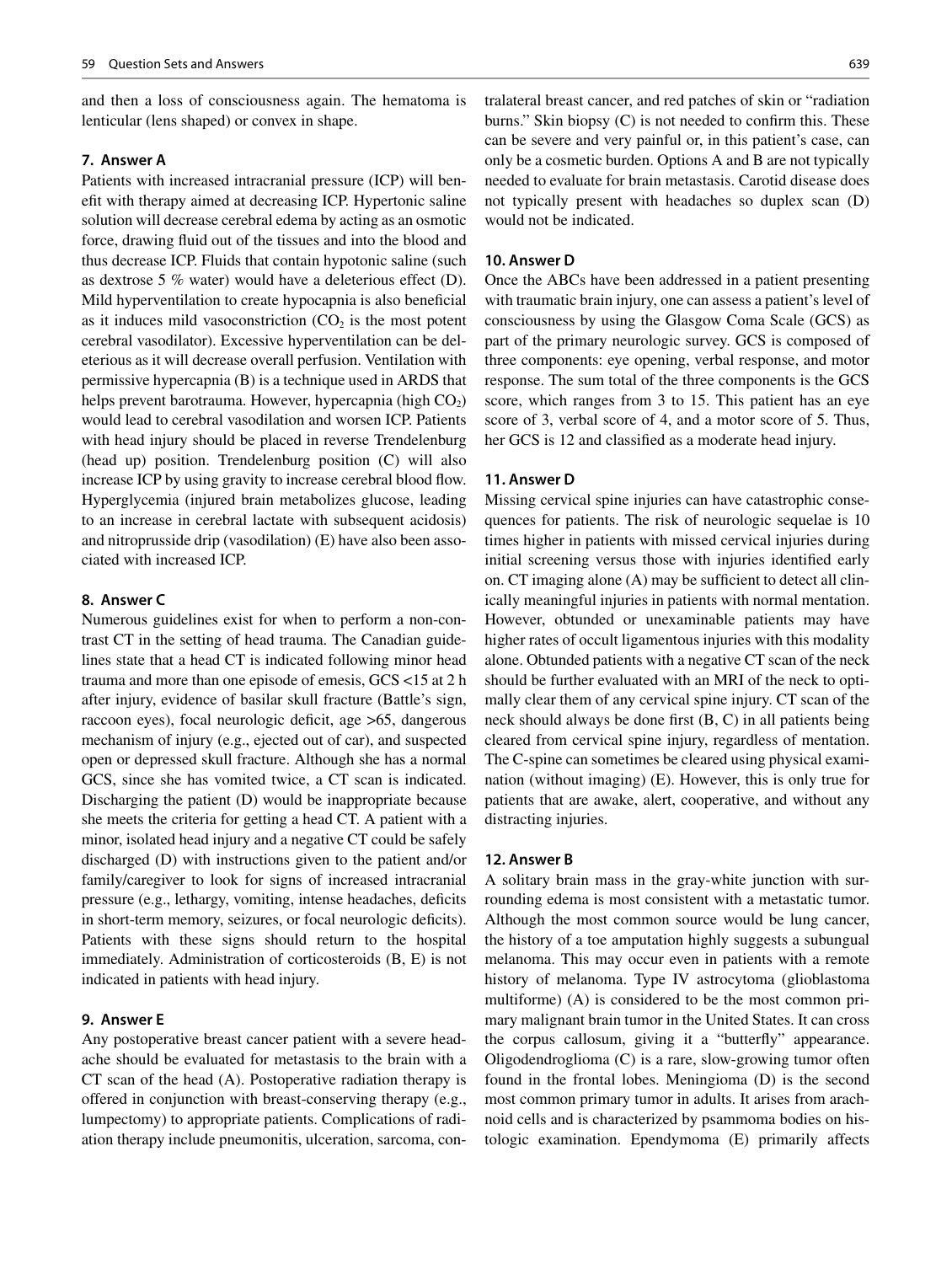children and commonly occurs in the fourth ventricle leading to hydrocephalus. Patients have a poor prognosis.

## **13. Answer D**

 Patients with subarachnoid hemorrhage can have multiple complications after their initial presentation including rebleeding, hyperglycemia, acute hypoxia, and electrolyte abnormalities. Patients are at risk for symptomatic hyponatremia secondary to *cerebral salt-wasting syndrome*. This is thought to occur because of the inappropriate secretion of vasopressin resulting in water retention. In addition, these patients have increased levels of atrial natriuretic peptide and brain natriuretic peptide which contribute to salt wasting. Patients with hyponatremia may present with seizures, lethargy, agitation, confusion, and nausea, and if untreated, patients can eventually fall into a coma. Nephrogenic diabetes insipidus (A) is a renal dysfunction in which the collecting ducts are unresponsive to ADH, while central diabetes insipidus (B) is associated with decreased levels of ADH released from the posterior pituitary. Both of these conditions are associated with hypernatremia. Thyroid dysfunction (E) can rarely lead to loss of sodium. However, there is no evidence to believe the presented patient has any thyroid problems.

## **14. Answer C**

 HIV+ patients that present with CD-4 counts between 50 and 100 per mm<sup>3</sup>, and ring-enhancing lesions found on CT scan of the head should be suspected of having either toxoplasmosis or CNS lymphoma. These are clinically indistinguishable and occur in similar frequencies. Patients should always be started first on an empiric therapeutic trial of pyrimethamine and sulfadiazine to treat a presumed toxoplasmosis infection. If this does not resolve the patient's symptoms and/or findings (e.g., ring-enhancing lesions on CT), the next best step is to perform a stereotactic brain biopsy  $(D)$  to confirm CNS lymphoma. Additionally, HIV+ patients with CNS lymphoma almost always exhibit evidence of Epstein-Barr virus (EBV) in their cerebrospinal fluid (CSF). Although no consensus exists on treatment for HIV-related CNS lymphoma, few studies have looked at treatment with radiation therapy (A) or chemotherapy (B) and have reported only modest gains. Restarting HAART in a patient suspected of having toxoplasmosis or CNS lymphoma increases the risk of developing immune reconstitution inflammatory syndrome (IRIS) (E).

#### **15. Answer E**

 This patient is most likely presenting with an epidural abscess. Patients with previous spinal surgeries (even if remote) or a history of IV drug abuse are at higher risk. The clinical triad of epidural abscesses includes focal back pain (or headache, if abscess is located intracranial), abnormal inflammatory parameters (fever, leukocytosis, elevated ESR), and neurologic deficits (e.g., right leg weakness). MRI is the imaging modality of choice to confirm the diagnosis. Patients should be started on long-term intravenous antibiotics and undergo surgical drainage of the abscess. NSAIDs, physical therapy, and education (A, D) would be appropriate recommendations for patients with lumbar strain. These patients would not be expected to have fevers or focal neurologic deficits. Current guidelines do not recommend corticosteroids (B) after acute spinal cord injury.

## **16. Answer C**

 This patient's arm weakness and inability to differentiate between hot and cold in the bilateral upper extremities are most likely due to syringomyelia, which is the presence of a cystic structure in the central cervical spinal cord. This most commonly occurs from congenital conditions (e.g., Arnold Chiari malformations) but may also occur months or years after a cervical spinal injury, such as whiplash (e.g., sudden distortion of the neck associated with extension). Traumainduced syringomyelia typically involves the cervical spinal cord and results from impaired CSF drainage in the central canal of the spinal cord which may lead to a fluid-filled cavity that compresses the surrounding spinal cord. Patients will present with weakness and decreased pain and temperature sensation in bilateral upper extremities with no other sensory deficits. Spinal spondylosis occurs as a result of degenerative joint disease (e.g., osteoarthritis) and presents with radiculopathy secondary to affected nerve roots. Trauma-induced brachial plexus injuries (B) are more likely to occur immediately following the traumatic incident and will not present with an inability to differentiate between hot and cold in the upper extremities. An autoimmune condition (D), such as multiple sclerosis, will more than likely have two lesions and present in a relapsing-remitting course. A herniated disk (E) is likely but will present with radiculopathy in the affected nerve roots. Decreased sensation to hot and cold would not be expected.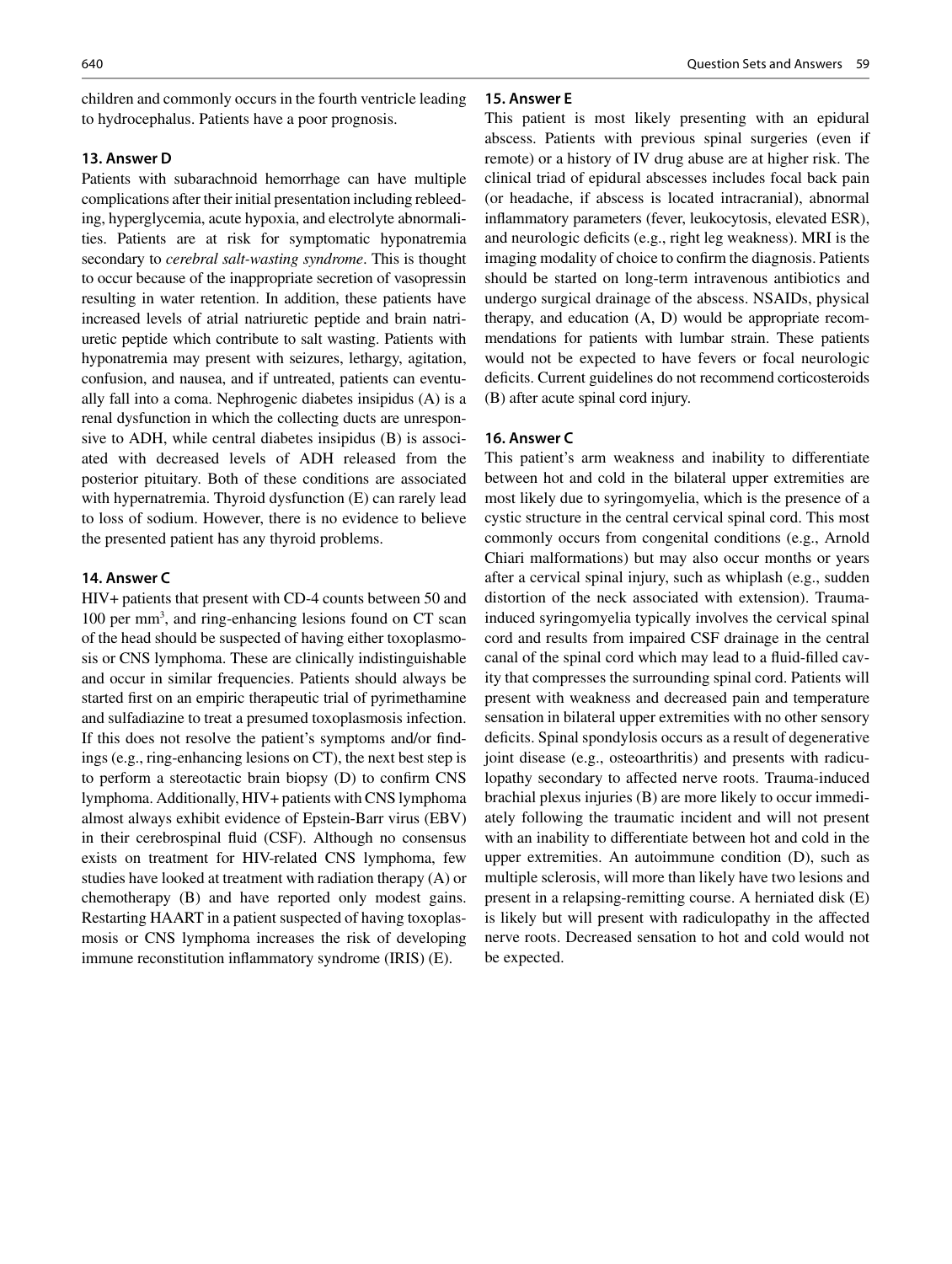## **Orthopedic**

### **Areg Grigorian and Christian de Virgilio**

# **Questions**

- 1. A 35-year-old female telemarketer presents with complaints of pain in her right wrist for the past 6 months. She also reports having numbness in her right hand that occurs with wrist flexion or extension. For the past month, she has been receiving corticosteroid injections after her doctor diagnosed her with carpal tunnel syndrome. However, her pain has dramatically increased over the past week and has started to affect her job performance. Her mother has rheumatoid arthritis. Her hand appears to be swollen and is tender to palpation. She is scheduled for a synovial fluid aspiration. Which of the following findings in the aspirate would indicate surgical intervention?
	- (A) Glucose of 90 mg/dL
	- (B)  $1.8 \times 10^3/\mu L$  white blood cells/mcl
	- (C) High abundance of rheumatoid factor
	- (D) Negatively birefringent crystals
	- (E) Thick yellow-green fluid
- 2. An 11-year-old boy presents to his pediatrician because his mother is concerned that he has been limping for the past 3 days. He states that he is limping because of a dull, aching pain in the right groin and thigh that extends down to his right knee. He has no history of preceding trauma. The pain is increased by physical activity. On physical exam, there is a shift of the torso over the affected hip with standing. Which of the following explains this physical exam finding?
	- (A) Weakness in hip abduction
	- $(B)$  Weakness in hip flexion
	- (C) Weakness in hip extension
	- (D) Weakness in knee extension
	- (E) Weakness in knee flexion
- 3. A 24-year-old woman presents to the ED with shoulder pain after a sports injury. She is found to have an anterior dislocation of the humeral head from the glenoid fossa. Which of the following is most likely to be injured in association with this type of dislocation?
	- (A) Musculocutaneous nerve
	- (B) Radial nerve
	- (C) Axillary nerve
	- (D) Brachial arterial
	- (E) Medial clavicle
- 4. A young man is doing some woodworking in his backyard when the saw blade falls off the harness and on to his hand, severing his right thumb. After raising the right arm and applying direct pressure to control bleeding,

which of the following is the best recommendation to keep his digit viable for potential replantation?

- (A) Immediately place the digit directly in a small bag filled with cold water
- (B) Immediately place the digit directly on top of ice
- (C) Remove any dirt from the digit first, and then place directly on top of ice
- (D) Remove any dirt from the digit first with a clean damp cloth, and then place digit directly in cup of cold water
- (E) Remove any dirt from the digit first, wrap in a clean damp cloth, put in a plastic bag, and then place bag directly in cup of cold water
- 5. A 20-year-old college football player sustained a knee injury following a tackle. In the ED, his knee is very swollen, and a proper examination is not possible due to pain. Plain X-rays of the knee are negative. He is discharged home with a knee brace and crutches. During follow-up 2 weeks later, the pain and swelling are significantly improved. Which of the following findings would be most consistent with a tear to the posterior cruciate ligament?
	- $(A)$  The lower leg sags on passive flexion of the knee at 90° while the patient is supine
	- (B) The lower leg moves forward relative to the knee with forward traction
	- (C) The foot moves laterally when the knee is pushed medially
	- (D) The foot moves medially when the knee is pushed laterally
	- (E) A clicking sensation is appreciated when the knee is flexed and the leg is rotated externally
- 6. A 16-year-old boy arrives for his 1 month follow-up after straining his back and fracturing his tibia during a snowboarding accident. He has a long leg cast and uses crutches to get around. He reports that he lost the crutches given to him upon discharge but has been using an old pair that belonged to his older brother. His only complaint is a weak left hand that sometimes "falls" when he stretches out his arm. On physical exam, he has sensory deficits on the lateral dorsal side of his left hand. His leg is not bothering him and appears to be healing well. What is the most likely explanation for his upper extremity abnormalities?
	- (A) Missed midshaft humerus fracture
	- (B) Radial nerve injury
	- (C) Long thoracic nerve injury
	- (D) Ulnar nerve injury
	- (E) Musculocutaneous nerve injury
- 7. A 45-year-old alcoholic male presents with fevers and right-hand pain. He cannot recall what happened but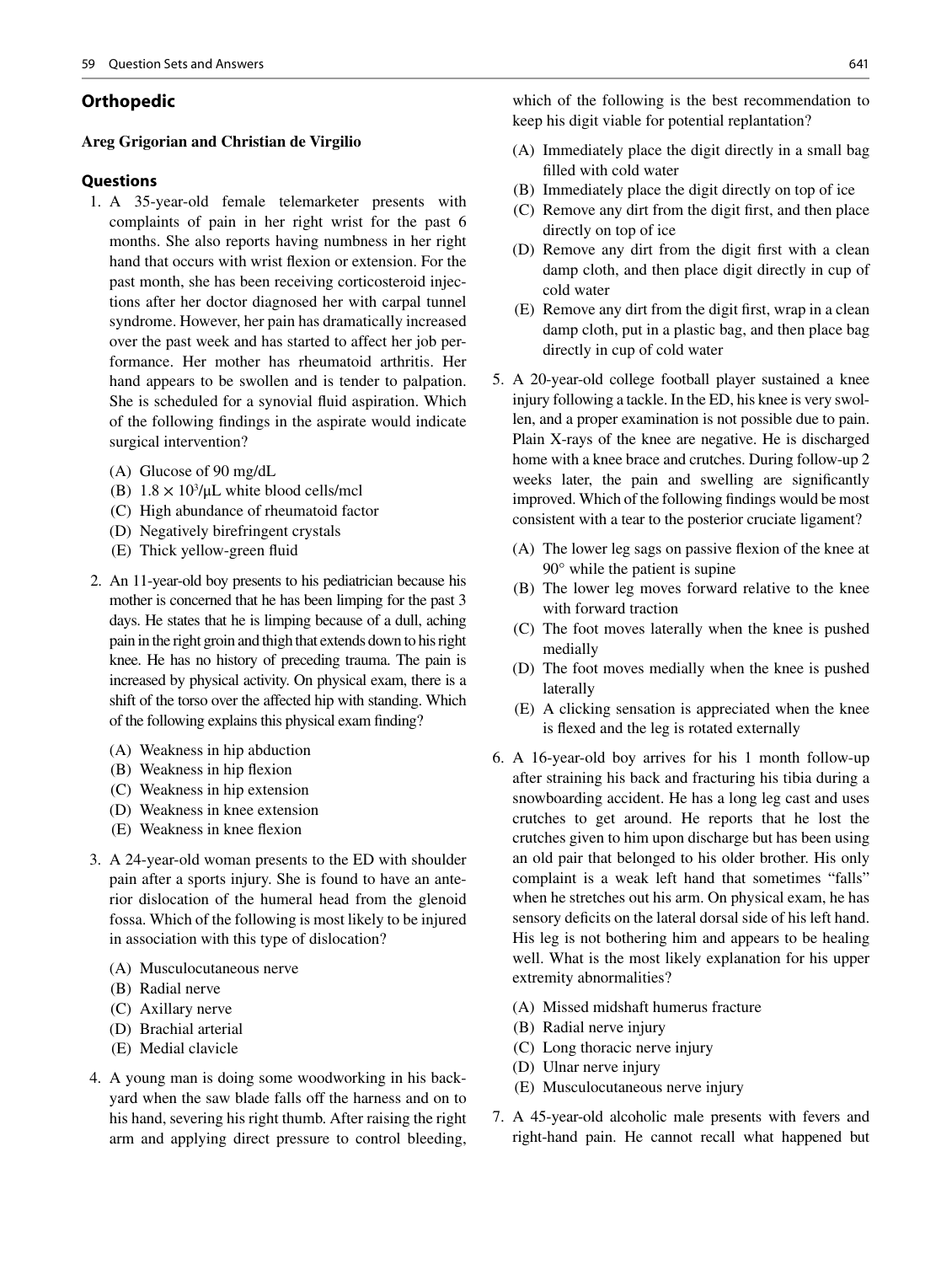thinks he may have punched someone in the face in a bar fight two nights earlier. He has tried over-the-counter antiinflammatory agents, but they have not helped decrease the pain. His temperature is 100.8°F, blood pressure is 132/88 mmHg, and pulse is 78/min. On physical exam, he has a skin break over his second phalanx-metacarpal region. He is holding his second finger in slight flexion. He has a sausage-shaped swelling of the finger, as well as flexor tendon sheath tenderness that extends the entire length of the tendon. His pain increases with passive motion of the finger. What is the most likely diagnosis?

- (A) Suppurative tenosynovitis due to *Eikenella corrodens*
- (B) Gout
- (C) Dupuytren's contracture
- (D) Suppurative tenosynovitis due to *Pasteurella multocida*
- (E) Felon
- 8. A 5-year-old boy is brought to the pediatrician because of left knee pain that is causing him to limp. His PMH is significant for severe asthma. He was recently hospitalized for a severe exacerbation requiring a prolonged steroid taper. On physical exam, his temperature is 98.7°F, blood pressure is 88/56 mm Hg, pulse is 76/min, and respirations are 16/min. He has a normal knee exam. Labs are drawn and show WBC of  $7.4 \times 10^3/\mu L$  (normal  $4.1-10.9 \times 10^3/\mu L$ ) and Hgb of 12.7 g/dL (12–15 g/dL). ESR and CRP are within normal limits. Which of the following is the most likely diagnosis?
	- (A) Septic arthritis
	- (B) Osteomyelitis
	- (C) Slipped capital femoral epiphysis
	- (D) Torn ACL
	- (E) Osteonecrosis of the hip
- 9. A college athlete presents with shoulder pain. He reports that he was injured during basketball practice 2 days ago when his teammate ran into his shoulder. On physical examination, he has an edematous left shoulder. The clinician passively abducts the patient's shoulders to 90° and flexes to  $30^{\circ}$  while asking the patient to point his thumbs down. What muscle is the clinician trying to evaluate?
	- (A) Supraspinatus
	- (B) Infraspinatus
	- (C) Teres minor
	- (D) Teres major
	- (E) Subscapularis
- 10. A 45-year-old Internet insurance salesman presents to his doctor with progressive pain in his left hand for 1 year. His pain is primarily limited to the left thumb and index finger. After finishing the physical examination,

his doctor believes he has carpal tunnel syndrome (CTS). Which of the following did the doctor most likely find on physical examination to support this diagnosis?

- $(A)$  Percussing the wrist elicits pain in all five fingers and the palmar surface
- (B) Pain felt along the left thumb, index, middle finger when placing the elbow on a table and flexing the wrist for 60 s
- $(C)$  Pain felt along the left thumb, index, middle finger, and palmar surface when placing the elbow on a table and flexing the wrist for  $60 s$
- (D) Radial deviation of the wrist upon wrist flexion
- (E) Posterior and lateral forearm sensory deficit
- 11. A 2-week-old female born at 39 weeks gestation to a 36-year-old G2P1 female via normal spontaneous vaginal delivery comes to her pediatrician for her 2-week well-baby exam. The birth was unremarkable, and the baby went home with her mother after 2 days. She received prenatal care starting at 10 weeks gestation and had a normal, healthy pregnancy with no issues. On physical exam, as the hip is gently adducted and posterior pressure is applied, there is a palpable clunk. Which of the following is the next step in management?
	- (A) Reexamine at 1-month exam
	- (B) CT scan of the hips
	- (C) X-ray of the hips
	- (D) Reassurance
	- (E) Ultrasound of the hips
- 12. A 45-year-old woman presents with pain in her right hand for 2 days. She reports falling down and attempting to break her fall with an outstretched hand. Physical examination is significant only for pain in the anatomic snuffbox of her right hand. She has no motor weakness or sensory deficits. What is the most appropriate next step in management?
	- (A) Radiograph of hand and, if normal, recommend supportive care with follow-up
	- (B) Radiograph of hand and, if normal, recommend thumb spica cast with follow-up
	- (C) Thumb spica cast without radiograph
	- (D) Supportive care without radiograph
	- (E) CT scan of hand
- 13. An 88-year-old woman is brought in by ambulance after falling in her house. She complains of right hip pain. On physical exam, her temperature is 99.1°F, blood pressure is 110/75 mmHg, pulse is 110/min, and respirations are 20/min. The leg appears externally rotated and shortened. X-ray shows femoral neck fracture. Which of the following is a complication of femoral neck fracture?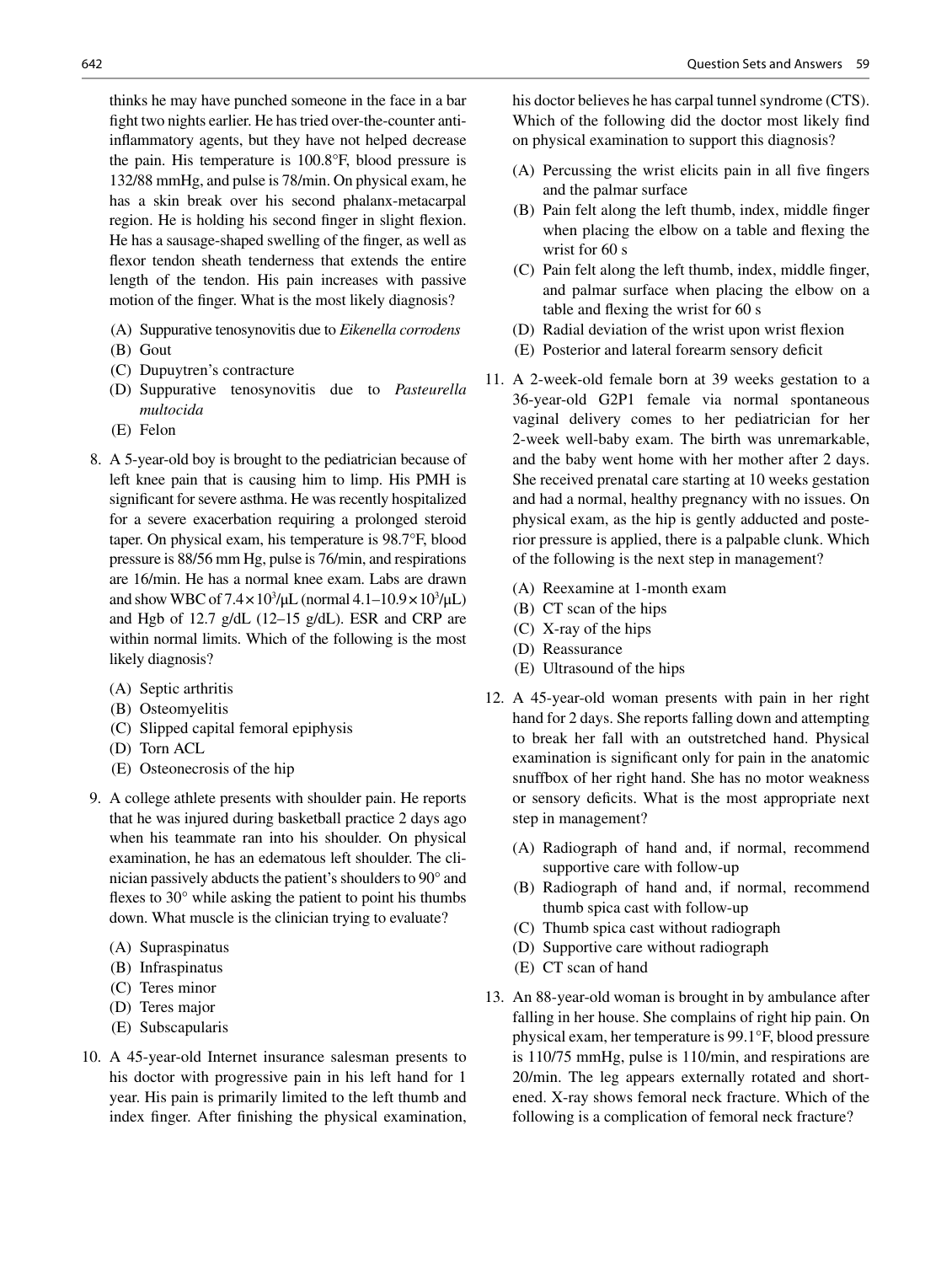- (A) Avascular necrosis
- (B) Lumbar radiculopathy
- (C) Long-term loss of hip abduction
- (D) Long-term loss of hip adduction
- (E) Osteosarcoma
- 14. A 28-year-old man presents to the ED with an inability to move his right arm. After his initial work-up and imaging is completed, he is found to have a posterior dislocation of the right shoulder. Which of the following are most commonly associated with this type of injury?
	- (A) Fall on outstretched hand
	- (B) Weight lifting
	- (C) While walking dog, it suddenly tugs on leash
	- (D) Electrocution
	- (E) Surfing
- 15. An obese 11-year-old presents to his pediatrician because his mother is concerned that he has been limping for the past day. He states that he is limping because of dull pain in his right knee. He has no history of preceding trauma. The pain is increased by physical activity. On physical exam, there is tenderness to palpation at the anterior hip along with limitation in internal rotation of the hip. Knee exam is normal. Plain films show subluxation of the right femoral head. Which of the following is the most appropriate definitive treatment?
	- (A) Supportive therapy with rest and ibuprofen
	- (B) Aspiration of the synovial fluid along with appropriate antibiotic therapy
	- (C) Weight loss program
	- (D) Operative stabilization
	- (E) Pavlik harness
- 16. An 18-year-old soccer player presents to her doctor 2 days after getting kicked in the knee during her championship game. She reports hearing a snap immediately after the injury, but her knee looked normal. The next day, she had a swollen kneecap with progressive pain. On physical exam, she has medial joint line tenderness and effusion. Her doctor notices an audible snap occurring when extending the knee from a fully flexed position while applying tibial torsion. What is the most likely diagnosis?
	- (A) Collateral ligament tear
	- (B) Anterior cruciate ligament tear
	- (C) Stress fracture
	- (D) Tendon displacement
	- (E) Meniscus tear
- 17. A 32-year-old housekeeper comes to the physician for hip pain localized to the lateral aspect of the hip. The hip pain is interrupting her sleep. She denies any muscle weakness or numbness and tingling. The pain is not

worse with physical activity. On physical exam, there is tenderness to palpation on the lateral aspect of her hip while in the lateral decubitus position. Which of the following is the most likely etiology of the hip pain?

- (A) Hip osteoarthritis
- (B) Meralgia paresthetica
- (C) Trochanteric bursitis
- (D) Osteonecrosis
- (E) Hip fracture
- 18. A 17-year-old male comes to the emergency department for the third time over the last month due to pain in his right thigh above his knee that is particularly bothersome at night. He was previously diagnosed with growing pains. Now he has developed swelling above his right knee and states his pain is worse. On physical exam, there is a soft tissue mass that is tender to palpation. The skin overlying the mass is erythematous. An X-ray is obtained and shows a "sunburst" pattern in the distal femur. What is the most likely diagnosis?
	- (A) Ewing's sarcoma
	- (B) Osteosarcoma
	- (C) Osteomyelitis
	- (D) Osteochondroma
	- (E) Osteoid osteoma
- 19. Football players are subjected to multiple sports injuries including valgus stressing of the knee, particularly when they get tackled in the lower extremities subjecting the knee joint to increased abduction. Determining injury to the soft tissue structures of the knee may prove to be difficult for non-orthopedic or sports medicine physicians. After a physical exam, what is the most appropriate study to order to help work-up a patient with pain following valgus stressing of the knee?
	- (A) MRI
	- (B) CT
	- (C) Radiograph
	- (D) Arthroscopy
	- (E) Nerve conductions studies
- 20. An ambitious young surgeon decided to travel to Somaliland with an international medical team to provide services for patients that have not had any previous medical attention. His work involved traveling long distances by foot and standing up for many hours while performing minor and major surgeries for an intense 3-week period. After returning from the trip, he experiences fatigue and increasing pain upon palpation at the midpoint of his right leg that wakes him up at night. On physical exam, he has point tenderness in his proximal tibia with some surrounding edema of the skin. Plain X-ray of the tibia is negative. What is the most likely etiology for his pain?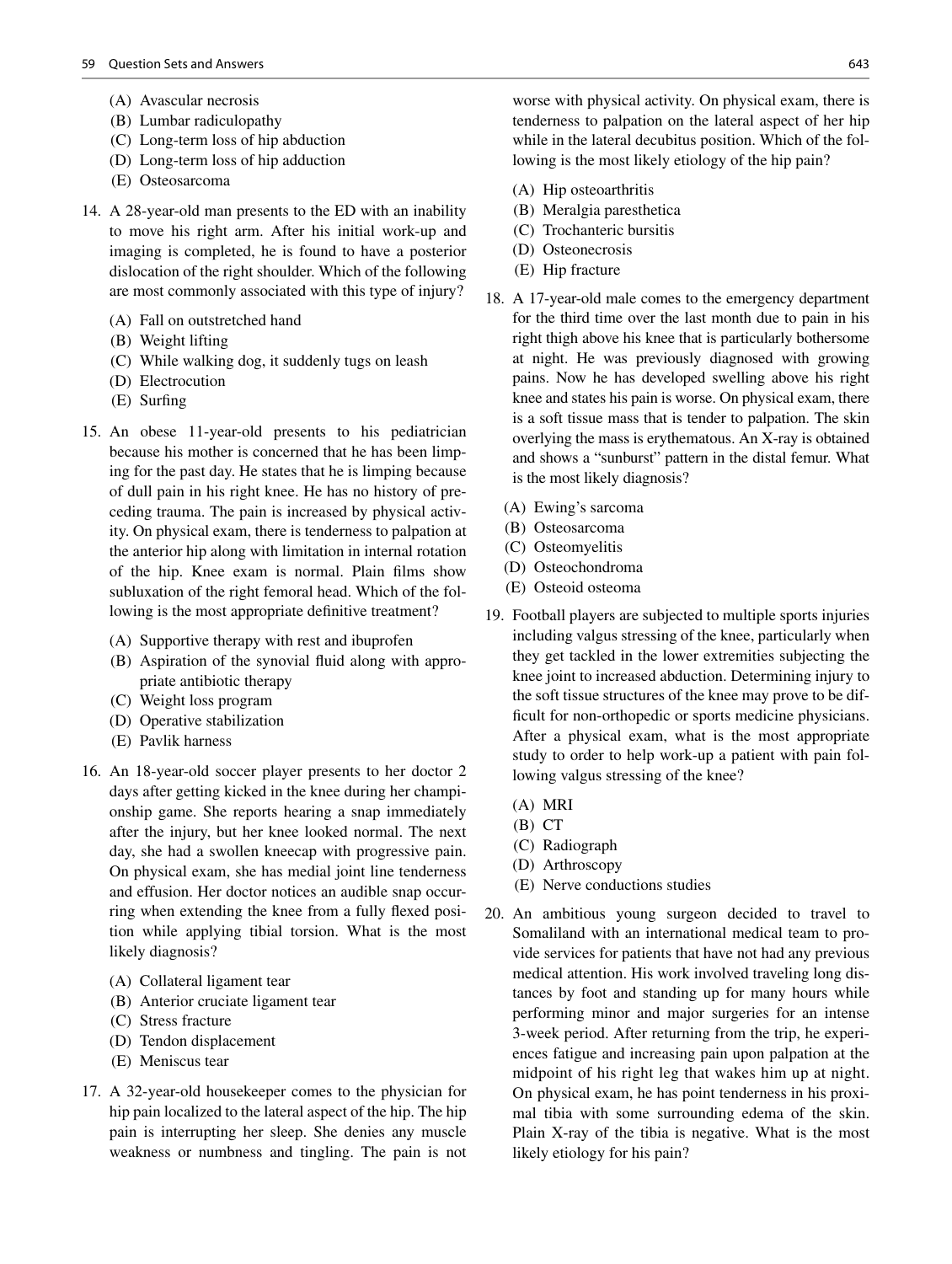- (A) Medial tibial stress syndrome (MTSS)
- (B) Osgood-Schlatter
- (C) Stress fracture
- (D) Exertional compartment syndrome
- (E) Osteomyelitis
- 21. A 25-year-old man arrives to the ED after a MVC. After primary survey and secondary survey are completed, he was found to have a right-sided pneumothorax, a fracture in the right clavicle, and a fracture of the left midshaft humerus. A bruit is heard over the right upper chest. What is the most appropriate next step after placing a chest tube and subsequent chest X-ray to confirm placement of the tube?
	- (A) CT angiogram of the chest and arm
	- (B) Non-contrast CT of the shoulder and clavicle
	- (C) MRI study
- (D) Nerve conduction test to assess for radial nerve injury (E) Echocardiogram
- 22. A 28-year-old pregnant woman suffering from preeclampsia is being monitored in the hospital the night before her elective induction when she experiences a generalized seizure. After the successful delivery of a healthy baby boy the next morning, her doctor notices that she is unable to move her right arm. An upper extremity anteroposterior radiograph is taken but does not reveal any abnormalities. What is the most appropriate next step in management?
	- (A) Repeat radiographic studies of the upper extremity
	- (B) MRI of the upper extremity
	- (C) CT scan of the upper extremity
	- (D) Operating room
	- (E) Reassurance and observation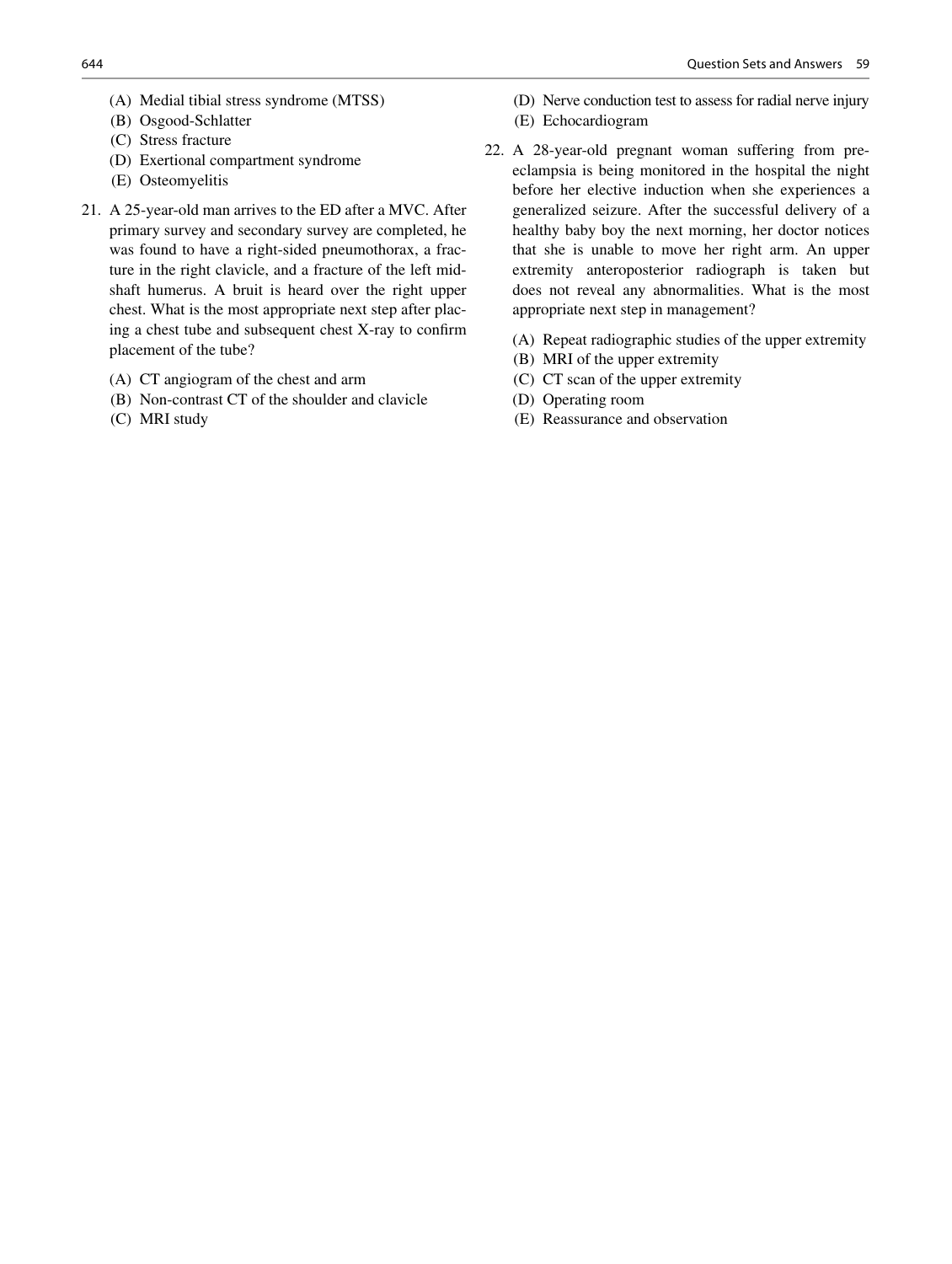#### **Answers**

#### **1. Answer E**

 This patient was recently diagnosed with carpal tunnel syndrome but presents with an acute episode of septic arthritis which can be managed with surgical washout. Any patient with an inflammatory condition that has a sudden and dramatic increase in pain should always be suspected of this and appropriately worked up with synovial fluid analysis. Surgical washout would be indicated in this patient if she had thick purulent (e.g., yellow-green) material. Furthermore, she was getting local injections of corticosteroid which is a relative indication for surgical washout given the potential immunocompromised state. Glucose <25 mg/dL and WBC >  $2 \times 10$ <sub>3</sub>/μL (often greater than  $50 \times 10$ <sub>3</sub>/μL), >2,000 (often  $>50,000$ ) would be suggestive of septic arthritis  $(A, B)$ . Rheumatoid factor  $(C)$  found in synovial fluid would be supportive of a diagnosis of rheumatoid arthritis, which is treated systemically. Finally, negative birefringent crystals (D) are the hallmark of gouty arthritis, which is not treated surgically.

#### **2. Answer A**

 The patient is most likely exhibiting slipped capital femoral epiphysis (SCFE), which affects obese adolescent males. The physical exam finding being described is the Trendelenburg sign, which is a shift of the torso over the affected hip due to gluteus muscle weakness. In addition, physical exam may reveal that the patient's gait is altered with the patient taking a short step on the affected side to minimize weight bearing due to pain. The anterior hip may be tender to palpation. Despite a complaint of pain in the knee area, the knee examination is normal (D, E).

### **3. Answer C**

 Anterior dislocations of the humeral head increase the patient's risk for concurrent axillary nerve injury. All these patients should be evaluated for axillary nerve damage. This can cause paralysis of the deltoid and teres minor muscles as well as a loss of sensation over the upper lateral arm. Musculocutaneous nerve injuries (A) are not common in patients that have sports injuries. These patients will present with paralysis or weakness in the biceps and brachialis muscles. Radial nerve injuries (B) are associated with fractures of the humeral midshaft. Brachial arterial injury (D) is a concern for patients with a supracondylar fracture. Medial clavicle injury  $(E)$  is difficult to attain and is not expected to occur concurrently in patients that have an anterior dislocation of the humeral head.

## **4. Answer E**

 Severed body parts can sometimes be reattached if the proper steps to ensure tissue viability are taken. There are new and promising replantation techniques available. However, nerve regeneration continues to be a major limiting factor. Young

patients with sharp amputations and no crush injury are the best candidates for replantation. The best recommendation to keep an amputated digit viable is to remove any dirt from the digit first, wrap it in a clean damp cloth, put it in a plastic bag, and then place the bag directly in a cup of cold water. This will ensure viability for up to 18 h.

#### **5. Answer A**

The most consistent finding with a tear in the posterior cruciate ligament would be a lower leg that sags on passive flexion of the knee at 90° while the patient is supine. An ACL tear would present with the lower leg moving forward relative to the knee with forward traction (B). A tear in the MCL would present with a foot that moves laterally when the knee is pushed medially (C). A tear in the LCL would present with a foot moving medially when the knee is pushed laterally (D). A clicking sensation that is heard when the knee is flexed and the leg is rotated externally is known as McMurray's sign and is positive with a meniscal tear (E).

### **6. Answer B**

 Radial nerve injuries present with wrist drop and sensory loss to the posterior arm and lateral dorsal aspect of the hand. This most commonly occurs in patients that have had fractures to the humeral midshaft and those that use improperly fitted crutches. This patient is using crutches that belonged to his older brother and is likely responsible for his upper extremity abnormalities. If a fracture in the midshaft of the humerus (A) did not present clinically during the time of his snowboarding accident, it is unlikely to cause significant problems a month later. Long thoracic nerve injuries (C) can occur in women with breast cancer that receive axillary lymphadenectomy. This will present with scapular winging. Ulnar nerve injury (D) presents with sensory changes in the 4th and 5th digits. Musculocutaneous nerve injuries (E) will present with paralysis or weakness in the biceps and brachialis muscles.

#### **7. Answer A**

 This patient has suppurative tenosynovitis with the characteristic four cardinal signs (Kanavel signs): flexor tendon sheath tenderness, fusiform swelling (sausage-shaped digits), pain with passive extension, and a semi-flexed posture of the involved digit. It is a closed space infection, and some may be associated with past penetrating injuries to the hand. The most likely organism is *Eikenella corrodens* which is often associated with human bites (e.g., punch in the mouth/face). *Pasteurella multocida* (D) can also cause suppurative tenosynovitis but is associated with cat scratches. Management of suppurative tenosynovitis involves mid-axial longitudinal incision and drainage. Gout (B) is a crystalinduced arthropathy that commonly first presents in the big toe (podagra). Dupuytren's contracture (C) is associated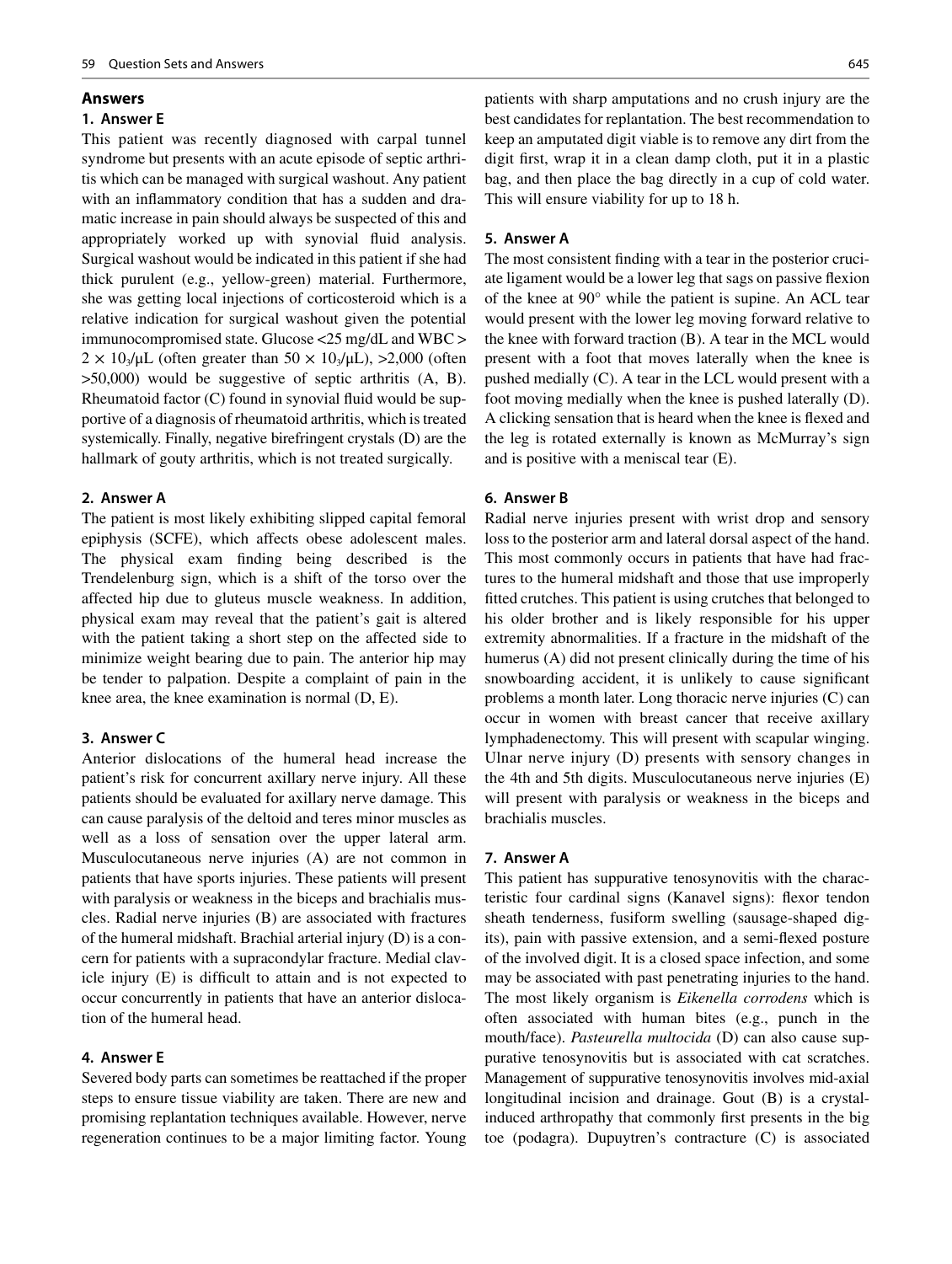with diabetes, smoking, and alcohol abuse. It presents with contractures in the fourth and fifth digits secondary to proliferation of the palmar fascia of the hand. Felon (E) is a term used to describe infection in the terminal joint space of the finger.

# **8. Answer E**

 This patient is most likely exhibiting avascular necrosis of the proximal femoral head (hip) (Legg-Calvé-Perthes disease). Avascular necrosis of the hip typically presents as hip pain, anterior thigh pain, or referred knee pain as well as a limp (which may be painless) in children between the ages of 4 and 10 years with a male-to-female ratio of 4:1. Often, children are unable to localize hip pain and may state they have knee pain, confusing the picture. Avascular necrosis is usually idiopathic but may occur secondary to an underlying condition such as glucocorticoid use. Clinical features include insidious onset of hip pain and limp. Physical exam shows limitation in internal rotation of the hip. Initial radiographs are often normal. Later in the course, radiographs show fragmentation of the femoral head. Septic arthritis presents with acute onset of refusal to bear weight, pain, swelling, warmth, with fever, and leukocytosis (A). Osteomyelitis is spread hematogenously in children and affects the metaphysis of long bones. It presents with localized pain and fever along with leukocytosis and elevated ESR and CRP (B). Slipped capitol femoral epiphysis (SCFE) affects obese adolescent males and presents with altered gait (C). Torn ACL affects adolescent girls more often and would present with a history of trauma, swelling at the knee joint, and increased anterior translation of the knee on physical exam (D).

## **9. Answer A**

 This maneuver is called the drop arm test and is used to evaluate for a tear in the supraspinatus muscle, a rotator cuff injury. This is performed by passively abducting the patient's shoulders to  $90^\circ$  and flexing to  $30^\circ$  while asking the patient to point his thumbs down. The test is positive if the patient is unable to keep arms elevated after the examiner releases. The supraspinatus is part of the rotator cuff, along with the infraspinatus (B), teres minor (C), and the subscapularis muscles. Teres major (D) is not part of the rotator cuff.

## **10. Answer B**

 Carpal tunnel syndrome is a clinical diagnosis and can be supported with a positive Tinel's and/or Phalen's sign. Tinel's sign is elicited by gently percussing over the median nerve at the carpal tunnel. A positive sign is present if the patient described an electrical shock sensation in the median nerve distribution (A). Phalen's test is performed by having the patient place their elbow on a table and flexing the wrist for 60 s. The test is considered positive if the patient reports

paresthesias in the median nerve distribution. The median nerve controls sensation to the thumb, index, middle, and half of the ring finger. Palmar sensation is not affected by carpal tunnel syndrome  $(C)$  because the superficial palmar cutaneous branch of the median nerve passes superficially to the carpal tunnel. Radial deviation of the wrist upon wrist flexion (D) would be expected with ulnar nerve injuries. Posterior and lateral forearm sensory deficit (E) would be expected with musculocutaneous nerve injuries.

# **11. Answer E**

 This infant is exhibiting developmental dysplasia of the hip (DDH), which describes a spectrum of conditions that cause the abnormal development of the acetabulum and proximal femur in infants and children. In young infants, it is important to routinely evaluate for DDH using the Barlow and Ortolani maneuvers, which are physical examination techniques to detect hip instability that use adduction and posterior pressure to feel for dislocatability and abduction to feel for reducibility, respectively. If a sensation of a "clunk" is found on physical exam, further work-up is warranted including immediate referral to an orthopedic surgeon. Reassurance and reexamination would be inappropriate (A, D). Ultrasound is the primary imaging technique for assessing abnormalities of the hip until 4–6 months of age because plain X-rays have limited value in the first 6 months of life when the femoral head and acetabulum are not yet ossified (C). CT scan is not useful is the diagnosis of DDH (B). Treatment involves splinting, casting, and/or surgery.

#### **12. Answer B**

 This patient has a classic history for a scaphoid fracture. This injury usually occurs in patients that fall on an outstretched hand with the wrist extended and presents with tenderness in the anatomic snuffbox. Plain films are typically unrevealing of scaphoid fractures if taken soon after injury. If clinical suspicion is high, all patients should be immobilized with a thumb spica cast and reimaged 7–10 days later. Supportive care with or without radiographs is not appropriate for classic cases of scaphoid fractures (A, D). Radiographs are recommended for all patients (C) to look for more serious injuries that may be associated with scaphoid fractures. If patients are found to have signs suggestive of wide displacement or ligament disruption, then more advanced imaging studies should be done (E).

## **13. Answer A**

 Femoral neck fractures are most commonly seen in elderly patients after a fall. Women sustain hip fractures more often due to their higher rates of osteoporosis. Femoral neck fractures have a relatively high rate of complications compared with extracapsular hip fractures because they are intracapsular. The risk for compromise in the blood supply to the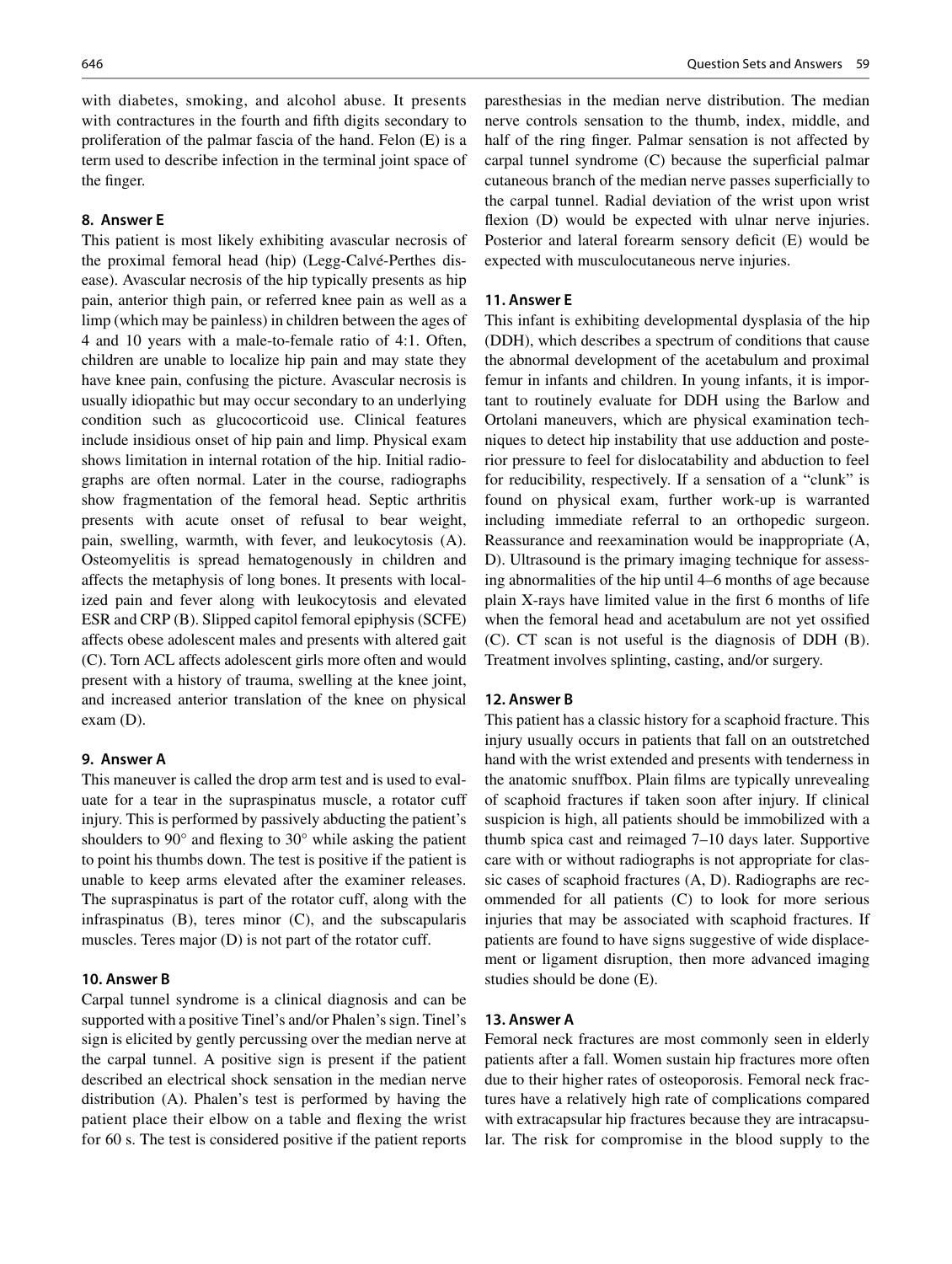femoral neck as a result of the fracture increases the risk of complications, in particular avascular necrosis (AVN). Long-term loss of hip abduction/adduction is prevented with physical rehabilitation (C–D). Osteosarcoma (E) or lumbar radiculopathy (B) are not complications of a femoral neck fracture.

### **14. Answer D**

 An anterior dislocation of the shoulder joint is the most common form of shoulder dislocation. Posterior dislocations are rare and occur most often in patients that have had generalized seizures or have been electrocuted. Patients with posterior shoulder dislocations will present with an adducted arm that is internally rotated, while anterior dislocations present with an externally rotated arm. Sport injuries (A) are more likely to cause anterior dislocations of the shoulder joint. Similarly, a sudden forceful subluxation of the shoulder that may occur from a dog tugging at the chain (C) can lead to an anterior shoulder dislocation. Weight lifters are at increased risk for thoracic outlet obstruction which presents with symptoms caused by obstruction of nerves and vessels passing from the thoracocervical region to the axilla (e.g., upper extremity paresthesia, weakness, and edema). Swimmers and surfers (E) are more likely to present with symptoms consistent with nerve impingement secondary to repetitive paddling.

#### **15. Answer D**

 The patient is most likely exhibiting slipped capital femoral epiphysis (SCFE), which affects obese adolescent males. In SCFE, the femoral head separates from the neck and slips posteriorly, resulting in a limp and impaired internal rotation. Patients often present with knee pain, so a high index of suspicion is necessary to diagnose SCFE. The physical exam finding includes altered gait such that the patient takes a short step on the affected side to minimize weight bearing due to pain and tenderness to palpation at the anterior hip. The diagnosis of SCFE is made with X-rays, which show the classic "ice cream slipping off the cone" suggesting posterior displacement of the femoral head. Obesity seems to be the strongest risk factor for SCFE, likely due to excessive mechanical stress on the physis (growth plate). Weight loss (C) can be beneficial to the overall health of the child and will decrease the risk of SCFE in the contralateral hip, but is not considered a definitive management for SCFE. Treatment involves operative stabilization using pinning of the hip joint. Supportive therapy with rest and ibuprofen would be the appropriate treatment for transient synovitis (A). Aspiration of the synovial fluid along with appropriate antibiotic therapy would be the treatment for septic arthritis (B). Pavlik harness (E) is used in the management of developmental dysplasia of the hip (DDH) to keep the hip in a flexed and abducted position.

#### **16. Answer E**

 This patient has a meniscal tear with a positive McMurray's sign. This maneuver helps identify a meniscal tear and is positive if there is a palpable or audible snap occurring when extending the knee from a fully flexed position while applying tibial torsion. Meniscal tears can also present concurrently with other injuries. A medially directed blow to the lateral knee (valgus stress) results in the "unhappy triad": medial meniscus tear, medial collateral ligament tear, and anterior cruciate ligament tear. Both ligamentous (A, B) and meniscal tears can produce popping sounds during the injury, but ligamentous tears have rapid swelling occurring immediately, while meniscal tears have delayed swelling occurring the next day. Stress fractures (C) do not typically occur in the patella following trauma. Instead, they occur more commonly in long bones (e.g., tibia) that are subjected to repeat stress. A patellar tendon displacement (D) will present with a patient unable to resume weight bearing, an indentation at the bottom of the kneecap, a proximally displaced patella, and hemarthrosis.

# **17. Answer C**

 The most common cause of unilateral hip pain in the adult is inflammation of the trochanteric bursa. It is caused by friction of the gluteus medius tendon and the tensor fascia lata over the outer femur as a result of gait impairment, trauma, or infection. Untreated, the bursal wall thickens, fibroses, and gradually loses its ability to lubricate the outer hip. Hip osteoarthritis (A) most commonly presents in patients over 40 years of age. The principal symptom associated with osteoarthritis is hip pain, which is localized in the groin and exacerbated by activity and relieved by rest. Meralgia paresthetica is compression of the lateral femoral cutaneous nerve. The nerve is susceptible to compression. The principle symptom is numbness and tingling and/or burning pain localized in the upper outer thigh (B). Osteonecrosis presents with groin pain (D). Hip fracture would present with severe pain, inability to bear weight, and intolerance to movement of the hip (E).

#### **18. Answer B**

 Osteosarcomas are primary malignant tumors of bone. The primary presenting symptoms of osteosarcoma is localized pain that is typically present for an extended period of time and may be worse at night. On physical exam, there may be a soft tissue mass, which is frequently large and tender to palpation. Osteosarcomas have a predilection for the metaphysis of long bones and are most commonly found in the distal femur, proximal tibia, and proximal humerus. The first diagnostic test to work-up bone pain is an X-ray, which shows periosteal bone formation, lifting of the cortex, and the classic "sunburst pattern." Growing pains present with recurrent, self-limited extremity pain. In contrast to bone pain, which is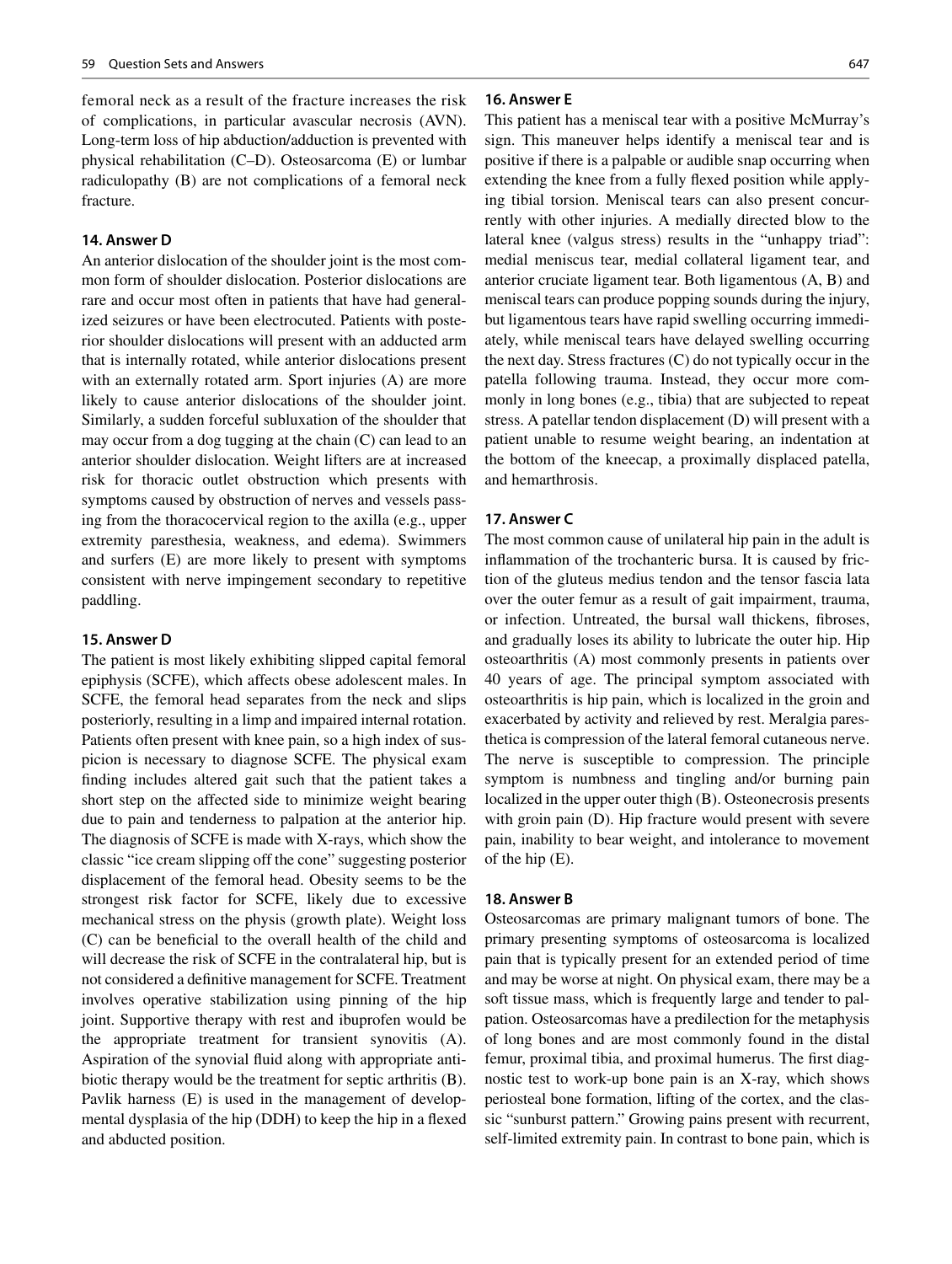unilateral, growing pains are bilateral. Ewing's sarcoma presents in a similar manner, but the radiographic appearance is described as "onion peel" appearance due to the periosteum being displaced by the underlying tumor causing the characteristic periosteal reaction that produces layers of reactive bone (A). Osteomyelitis presents with localized pain, fever, and leukocytosis of acute onset (C). Osteochondroma (exostosis)  $(D)$  is a benign, firm solitary bone tumor commonly occurring in teenage males. Osteoid osteoma (E) is a benign, painful growth of the diaphysis in long bones (e.g., femur, tibia). It also occurs in teenage males. The pain is characteristically worse at night but better with aspirin. On plain film, there is a central radiolucency surrounded by a sclerotic rim.

### **19. Answer A**

 A medially directed blow to the lateral knee (valgus stress) results in the "unhappy triad": medial meniscus tear, medial collateral ligament tear, and anterior cruciate ligament tear. The most appropriate test to order in soft tissue injuries of the knee is a MRI. This study is the most appropriate study to investigate soft tissue injuries of the knee. It is superior to CT (B) as it is better able to demonstrate ligamentous and meniscal lesions. However, its use should only be limited for patients in which the diagnosis is in question. MRI is no more accurate than the physical examination of an experienced clinician, and so referral to a sport medicine physician or orthopedic surgeon should be considered prior to ordering a MRI. Radiographic studies (C) are not typically helpful or performed for sports injuries, but they are useful in traumatic knee injuries. Arthroscopy can be used for diagnostic purposes if the MRI is equivocal or if it is abnormal and warrants subsequent surgical intervention. Although nerve injuries may accompany knee injuries, nerve conduction studies (E) are not typically ordered in work-up of soft tissue injuries of the knee.

### **20. Answer C**

 This surgeon most likely has a tibial stress fracture. This injury is common in patients that have a sudden change in physical activity and/or long periods of standing. His fatigue could be explained by jet lag and returning from an intense medical mission trip. Stress fractures present with pain upon palpation and some surrounding edema of the skin. After physical exam, the first step in evaluating a possible stress fracture is a plain film. It is unlikely to show up on plain films, and so clinical judgment should dictate weather to start appropriate therapy. MRI or bone scintigraphy can be considered next to further evaluate the injury. Most patients with stress fractures could be managed with supportive therapy: reduce activity to the level of pain-free functioning, over-thecounter analgesics, stretching exercises, and/or biomechanical stress-relieving measures. MTSS (A), also known as shin splints, is a common cause of exertional leg pain in athletes.

Patients with MTSS complain of vague, diffuse pain of the lower extremity, along the middle-distal tibia associated with exertion. Conversely, patients with exertional compartment syndrome (C) will present with exercise induced pain in the *lower* legs that quickly disappears with rest. This occurs in college athletes and long distance runners. The exact cause is not well understood, but several leading theories exist. During exercise, blood flow to the muscle increases, and in patients with constricted compartments (e.g., hypertrophic leg muscles in college athletes), this increased blood flow may result in increased pressures that can cause pain. Osgood-Schlatter disease (B) occurs in adolescence during a time when there is increased strain on the tibial tubercle (from repetitive quadriceps contraction via the patellar tendon). Exertional pain at the knees that resolves with rest is the most common complaint. Osteomyelitis (E) is a possibility and can be ruled out with a serum ESR. However, a stress fracture is far more likely.

#### **21. Answer A**

 Most clavicle fractures can be managed conservatively with a shoulder string or brace for 6–8 weeks. However, all patients with fractures to the clavicle should receive a careful neurovascular examination since these patients are at risk for brachial plexus and axillary/subclavian arterial injury. CT angiogram is not routinely necessary, but is indicated in the presence of a thrill or bruit around the clavicle, diminished or absent radial/brachial pulse, fracture of the first rib, large hematoma in the supraclavicular region, or mediastinum widening on plain films. A CT scan  $(B)$  of the shoulder can help estimate the intra-articular extension of the clavicular fracture in the acromioclavicular joint; however, contrast should be given to look for arterial injury. MRI (C) can help diagnose coexistent injuries of rotator cuff or intra-articular disk of the acromioclavicular joint. Although radial nerve injuries can commonly accompany midshaft humeral fractures, they are more likely to present clinically with wrist drop and sensory loss to the posterior arm and lateral dorsal aspect of the hand. Nerve conduction studies (D) are typically not needed, particularly when there are no physical exam findings suggestive of nerve damage. Blunt cardiac injury can occur in patients following MVC. This should be considered if the patient presents with chest pain and/or hemodynamic instability. Given his age, the bruit heard in his chest is unlikely to be related to underlying cardiovascular disease. For these reasons, an echocardiogram is not indicated (E).

#### **22. Answer A**

 Pregnant patients with preeclampsia or eclampsia that present with an inability to move the arm following a seizure are most likely suffering from a posterior shoulder dislocation. These are rare and occur most often in patients that have had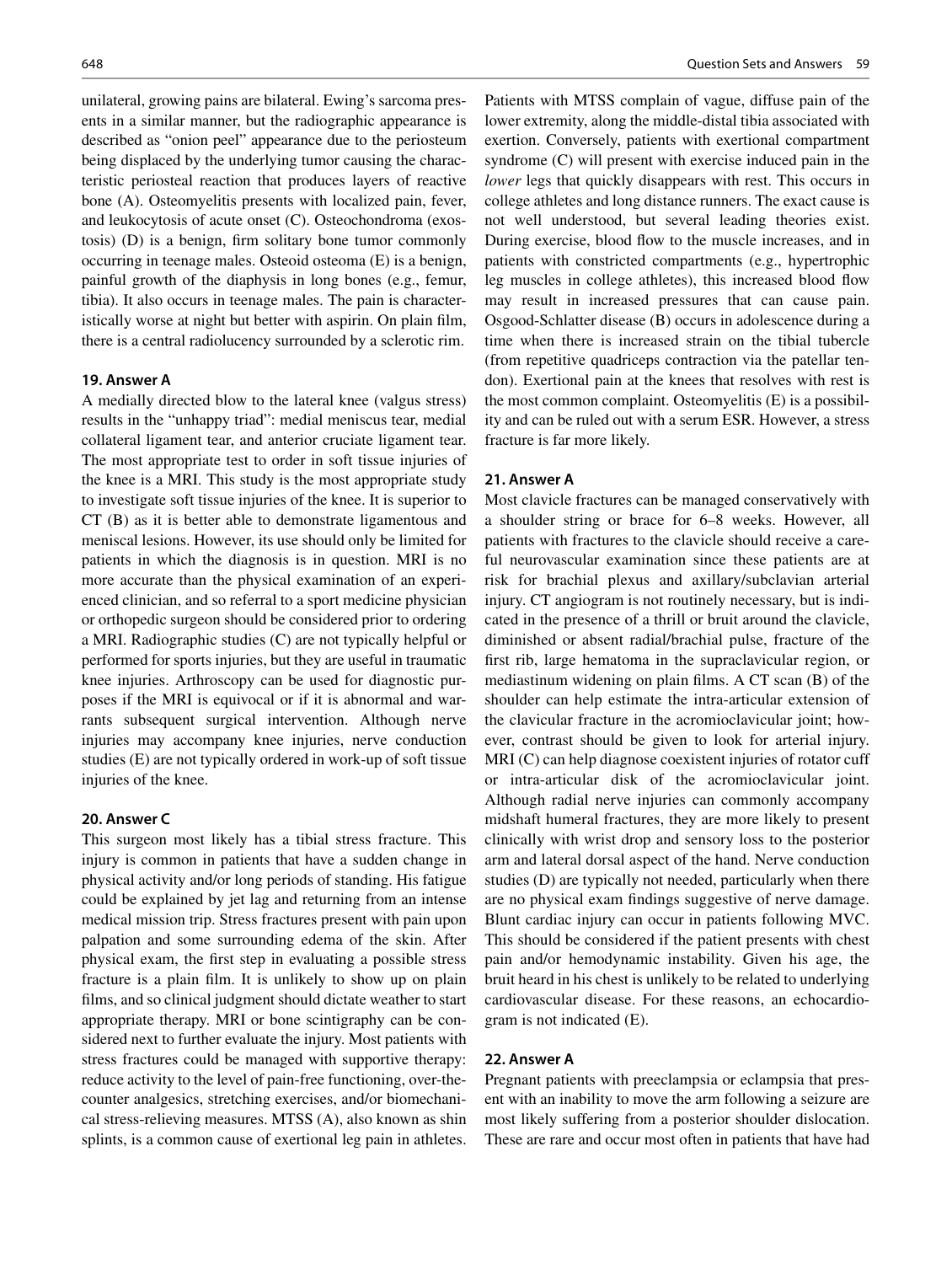generalized seizures or have been electrocuted. Pregnant patients suffering from eclampsia are also at risk because of its association with seizures. Regular anteroposterior radiographs will often miss the diagnosis, and so patients suspected of having a posterior dislocation should receive axillary and lateral view radiographs. The axillary view is essential for diagnosis as it can help estimate the size of the defect in the humeral head. If radiographs are equivocal, a CT scan (C) can be ordered next. MRI (B) is considered for older patients with shoulder dislocation as they are more likely to have concurrent rotator cuff injury. Reassurance is not appropriate for shoulder dislocation (E). Most patients are able to manage a shoulder dislocation with nonoperative therapy (D).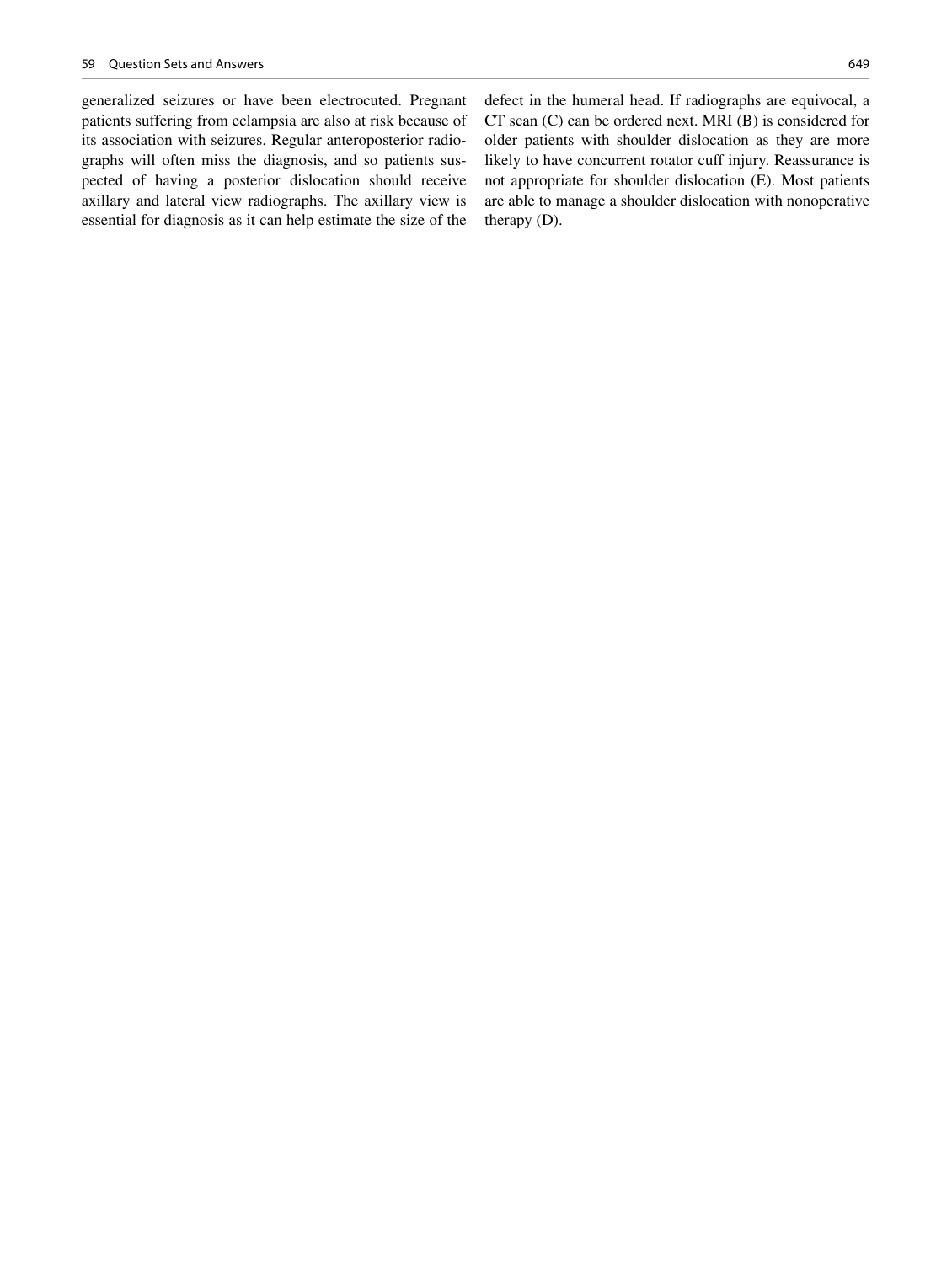# **Pediatric Surgery**

## **Paul N. Frank , Areg Grigorian, and Christian de Virgilio**

# **Questions**

- 1. A 4-week-old boy presents with a 3-day history of forceful vomiting. The mother states that the vomitus only contains partially digested milk. She notes that the infant seems very hungry between feedings and drinks vigorously. Past history is significant for a skin infection for which the infant received oral erythromycin. On examination, the infant appears to be healthy appearing and in no acute distress. The physician feels there may be a small palpable mass in the right upper quadrant, but is not certain. Electrolytes are normal. What is the best way to establish the most likely diagnosis?
	- (A) Plain abdominal x-rays
	- (B) Laparoscopy
	- (C) CT of the abdomen
	- (D) Upper GI study with contrast
	- (E) Ultrasound
- 2. A 2-day-old male infant was diagnosed prenatally with Down syndrome. Delivery was uneventful, but pregnancy was complicated by polyhydramnios. The infant has had several episodes of bilious vomiting after breast feeding but is otherwise stable. Which of the following would be the most likely finding on further work-up?
	- (A) Dilated loops of small bowel with air-fluid levels on abdominal x-ray
	- (B) Inability to pass a nasogastric tube
	- (C) Abdominal distention with erythema of the overlying skin
	- (D) Two large air bubbles on abdominal x-ray
	- (E) Narrowing of the distal rectum on GI contrast study
- 3. A 12-day-old male born at 33 weeks becomes lethargic and hypothermic over the course of 24 h. He is not tolerating his formula feeds, has two episodes of bilious emesis, and has three episodes of bloody diarrhea. Physical exam reveals abdominal distention, visible loops of bowel, abdominal wall erythema, and absent bowel sounds. What is the most likely diagnosis?
	- (A) Hirschsprung's disease
	- (B) Duodenal atresia
	- (C) Esophageal atresia with tracheoesophageal fistula
	- (D) Necrotizing enterocolitis
	- (E) Meconium ileus
- 4. A newborn female infant is born to a 19-year-old G1P0 mother who smokes. On physical exam, the small bowel is eviscerated through an abdominal wall defect to the right of the umbilicus. The small bowel appears matted

and dilated. The infant appears to otherwise be healthy. Which of the following would have been expected in prenatal screening?

- (A) Elevated b-hCG levels
- (B) Decreased estradiol levels
- (C) Elevated alpha-fetoprotein levels
- (D) Oligohydramnios
- (E) None of the above
- 5. A 4-month-old baby girl is seen at her pediatrician's office for her well-child check. The parents raise a concern that she has been vomiting approximately 1/3 of her meals since 2 weeks of age. The emesis is the color of milk and is not bile- stained. There has been no change in the frequency or amount of emesis. She is exclusively breast-fed. On physical exam, mucous membranes are moist and the anterior fontanelle is open and flat. Her growth is at the 75th percentile for height and weight and has not changed significantly since birth. She is otherwise asymptomatic and without findings on physical examination. Which of the following is the most likely diagnosis?
	- (A) Tracheoesophageal fistula
	- (B) Duodenal atresia
	- (C) Pyloric stenosis
	- (D) Gastroesophageal reflux
	- (E) Malrotation
- 6. A 6-h-old male infant is noted to be dyspneic with an oxygen saturation of 86 %. Physical exam reveals subcostal retractions and moderate perioral cyanosis. Which finding on chest x-ray would be most suggestive of a nonsurgical diagnosis?
	- (A) Loops of bowel in the left chest
	- (B) Tip of orogastric tube located above carina
	- (C) Diffuse pulmonary interstitial edema
	- (D) Boot-shaped heart with upturned apex
	- (E) Double-bubble sign just beneath the diaphragm
- 7. A newborn full-term infant is noted to have several episodes of bilious emesis. He is otherwise stable. Which of the following is the LEAST likely diagnosis?
	- (A) Pyloric stenosis
	- (B) Duodenal atresia
	- (C) Midgut volvulus
	- (D) Hirschsprung's disease
	- (E) Jejunal atresia
- 8. A 5-week-old boy presents with a 6-day history of vomiting. The parents report that his vomiting is more forceful than his usual spit ups and contain significantly more volume. The mother describes the vomit as partially digested milk. Between episodes of vomiting, the baby feeds vigorously. The parents report that he has made only one wet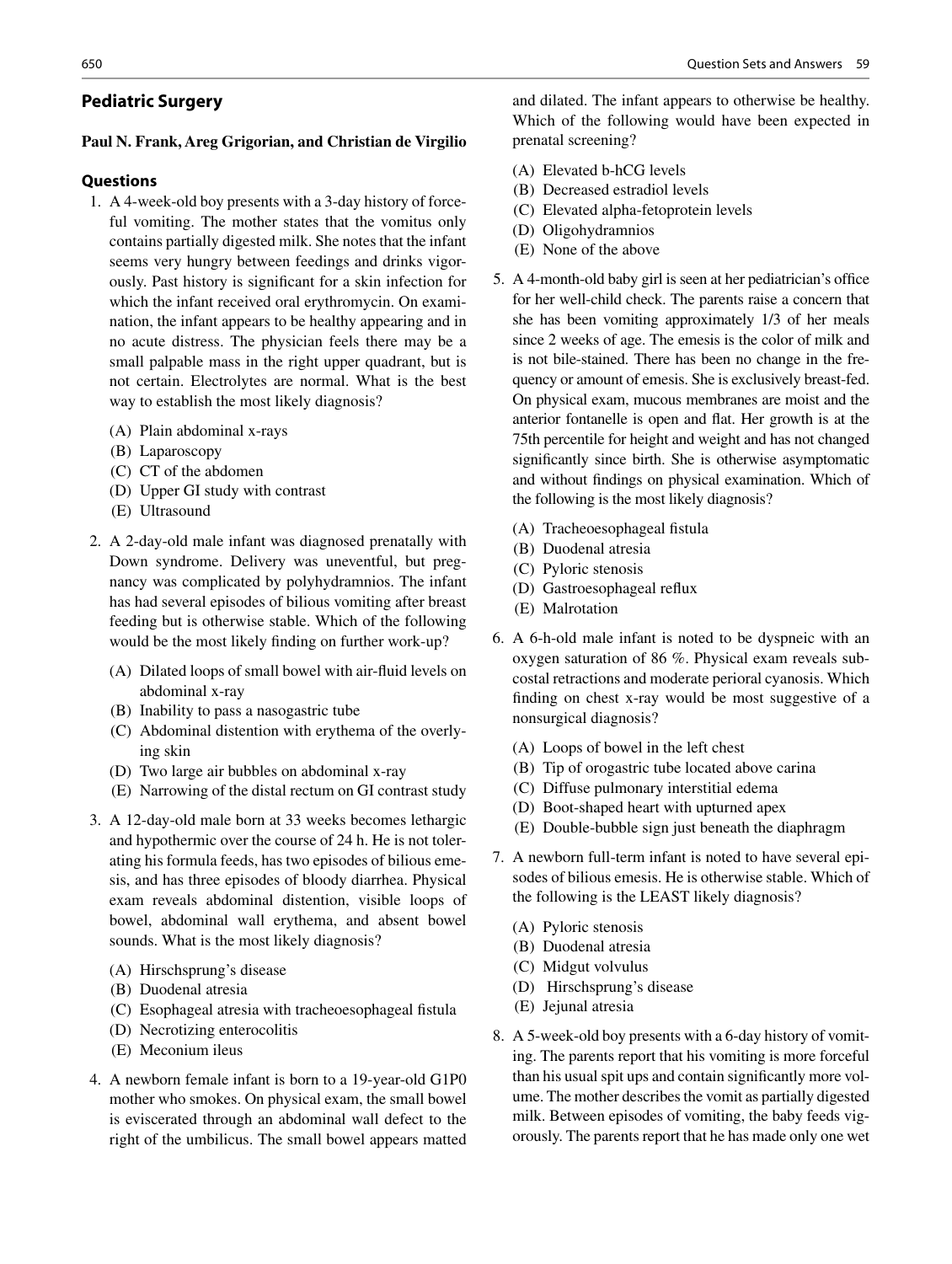diaper today. On physical exam, the baby appears lethargic. Mucous membranes are dry and the anterior fontanelle is open and sunken. Capillary refill is 2 s. The growth chart reveals a 0.5-lb weight loss since his clinic visit 7 days ago. What is the next step in management?

- (A) Surgical intervention
- (B) CT of the abdomen
- (C) Upper GI contrast study
- (D) Fluid resuscitation
- (E) Ultrasound
- 9. A 2-h-old male infant born at 39 weeks gestation is noted to be drooling. Prenatal ultrasound demonstrated polyhydramnios. Attempts at placement of an orogastric tube are unsuccessful as the tube only passes about 10 cm from the lips. What is the most important immediate concern for an infant with this condition?
	- (A) Prevention of aspiration
	- (B) Nutrition
	- (C) Urgent surgical exploration
	- (D) Establishing positive pressure ventilation
	- (E) Confirmatory contrast esophagram
- 10. Which of the following is the next best step in the management of a 1-week-old infant born at full term with bilious emesis?
	- (A) Abdominal ultrasound
	- (B) Broad-spectrum antibiotics and blood cultures
	- (C) Immediate operative repair
	- (D) Contrast enema
	- (E) IV fluids and nasogastric tube placement
- 11. A newborn male is found to have the majority of his small bowel eviscerated through an abdominal wall defect. The umbilicus appears to be intact. There is no membrane covering the bowel. The most important immediate risk to an infant with this condition is related to:
	- (A) Sepsis
	- (B) Respiratory compromise
	- (C) Cardiac anomalies
	- (D) Dehydration
	- (E) Urinary obstruction
- 12. A 6-week-old boy presents with a 6-day history of nonbilious, forceful vomiting. Between episodes of vomiting, the baby feeds vigorously. On physical exam, the baby has dry mucous membranes with a sunken anterior fontanelle. Capillary refill is  $2 s$ . He is otherwise asymptomatic without findings on physical exam. Ultrasound is obtained and is shown below. What electrolyte abnormality would you expect?
	- (A) Hypochloric metabolic alkalosis
	- (B) Hyperkalemic metabolic acidosis
- (C) Hyponatremic metabolism acidosis
- (D) Hyperkalemic metabolic alkalosis
- (E) Hyponatremic metabolic alkalosis
- 13. A 2-h-old male born at 39 weeks gestation is noted to have diffi culty breathing. Which of the following would most strongly suggest a diagnosis of esophageal atresia with a tracheoesophageal fi stula?
	- (A) Worsening respiratory status with feeding
	- (B) Olive-shaped mass palpable in the epigastric region
	- (C) Improvement of respiratory status over the 24 h after birth
	- (D) Chest x-ray showing dilated loops of small bowel in the left hemithorax
	- (E) Scaphoid abdomen
- 14. A 2-h-old male born at 39 weeks gestation with difficulty breathing is diagnosed with esophageal atresia with a tracheoesophageal fistula and undergoes surgical repair, which was uncomplicated. Ten years later, the patient develops difficulty swallowing and often vomits undigested food shortly after eating. Which of the following is the most likely explanation for this?
	- (A) Scleroderma
	- (B) Gastroesophageal reflux
	- (C) Esophageal cancer
	- (D) Esophageal leak
	- (E) Esophageal stricture
- 15. A 2-week-old male infant born at 26 weeks gestation is in the neonatal ICU when he becomes hypotensive and begins passing bloody stools. Which of the following is the most likely finding?
	- (A) Palpable olive-shaped mass in the epigastric region
	- (B) Double-bubble sign on abdominal x-ray
	- (C) Loops of intestine in the left hemithorax on chest x-ray
	- (D) Gas in the walls of the intestine
	- (E) Donut sign on abdominal ultrasound
- 16. Which of the following ventilator settings or respiratory measurements would be LEAST acceptable for a newborn with congenital diaphragmatic hernia (CDH)?
	- (A)  $100\%$  FiO<sub>2</sub>
	- (B) PEEP of 20 cm  $H<sub>2</sub>O$
	- (C) Inhaled nitric oxide (NO)
	- (D) PaCO<sub>2</sub> of 55 mmHg
	- (E) PaO<sub>2</sub> of 65 mmHg
- 17. A male infant is born via normal spontaneous vaginal delivery at 39 weeks gestation to a 32-year-old G1P1. She had good prenatal care. The infant is heard grunting while trying to breathe, and he shows bilateral subcostal and intercostal retractions. The patient is observed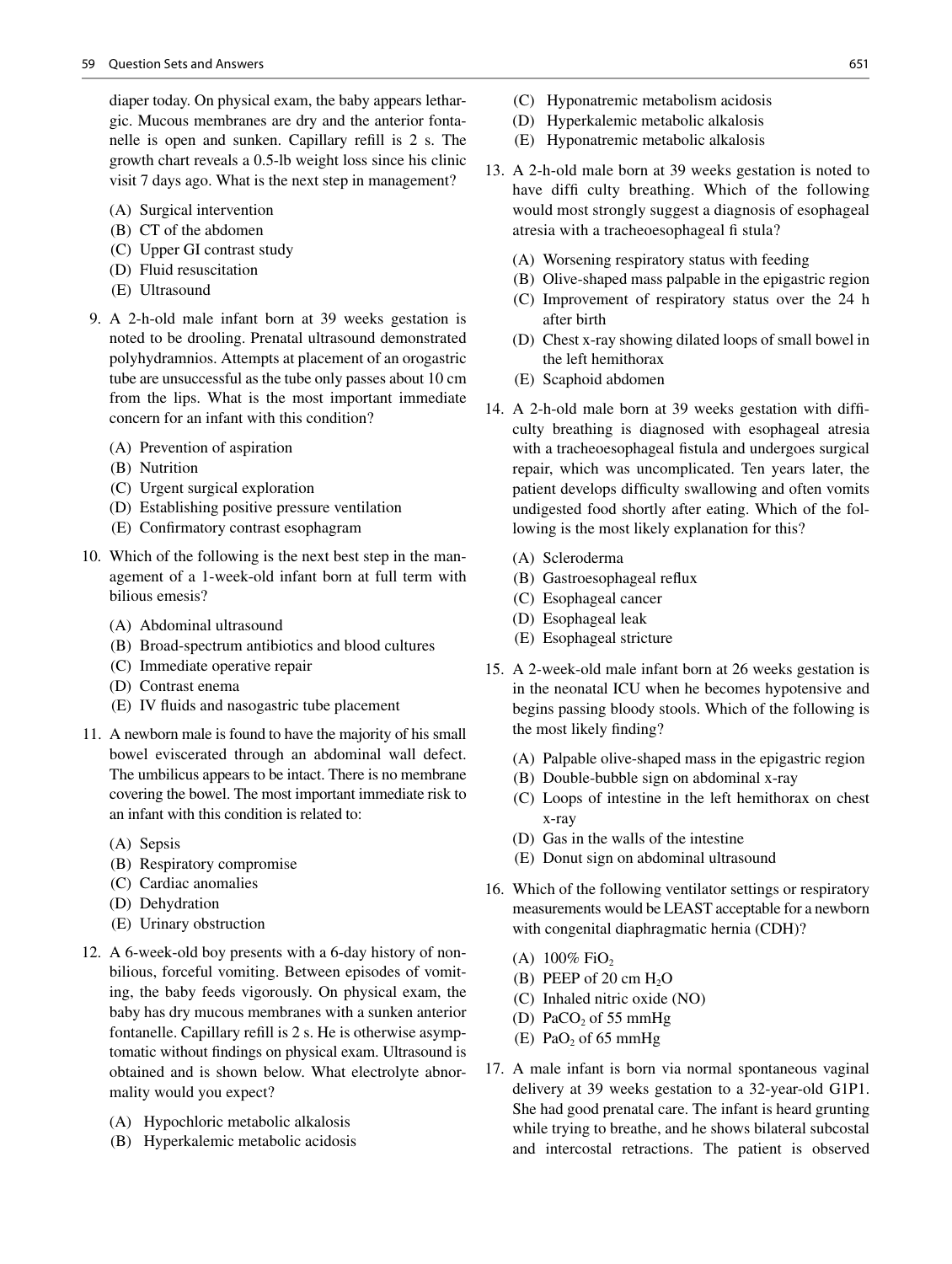closely for several hours following delivery, and his respiratory status improves over that time. Which of the following is the most likely explanation of this patient's course?

- (A) Spontaneous reduction of congenital diaphragmatic hernia
- (B) Closure of the ductus arteriosus
- (C) Resorption of excess pulmonary fluid
- (D) Paramyxovirus infection
- (E) Closure of the foramen ovale
- 18. A 34-year-old pregnant female at 36 weeks gestation undergoes ultrasound at her obstetrician's office. The ultrasound reveals polyhydramnios. Which of the following is the LEAST likely diagnosis?
	- (A) Duodenal atresia
	- (B) Esophageal atresia
	- (C) Maternal diabetes
	- (D) Fetal posterior urethral valve
	- (E) Fetal anencephaly
- 19. A 2-week-old infant delivered at 35 weeks gestation is brought to the pediatrician by his mother who reports that he has had a harsh, barking cough and makes a highpitched whistling sound when he inhales. He has been feeding poorly but has not had a fever. The mother also

says that the patient has bouts of blue discoloration around his lips, more frequently when he is lying on his back than on his stomach. Chest x-ray is normal. What is the most likely diagnosis?

- (A) Foreign body aspiration
- (B) Asthma
- (C) Transient tachypnea of the newborn
- (D) Tracheomalacia
- (E) Congenital diaphragmatic hernia
- 20. A 1-week-old male presents with intolerance of breastfeedings as well as several episodes of bilious vomiting. On physical exam, the patient's blood pressure and temperature are normal. The infant appears to be in pain. However, the abdomen does not appear to be distended, and there is no tenderness to palpation. Plain abdominal x-ray shows an absence of gas within the bowel, but is otherwise unremarkable. A complete blood count and electrolytes are normal. What is the next step in the management?
	- (A) Admit for observation
	- (B) Discharge patient and offer parents reassurance
	- (C) Exploratory laparotomy
	- (D) Upper GI study with oral contrast
	- (E) Abdominal ultrasound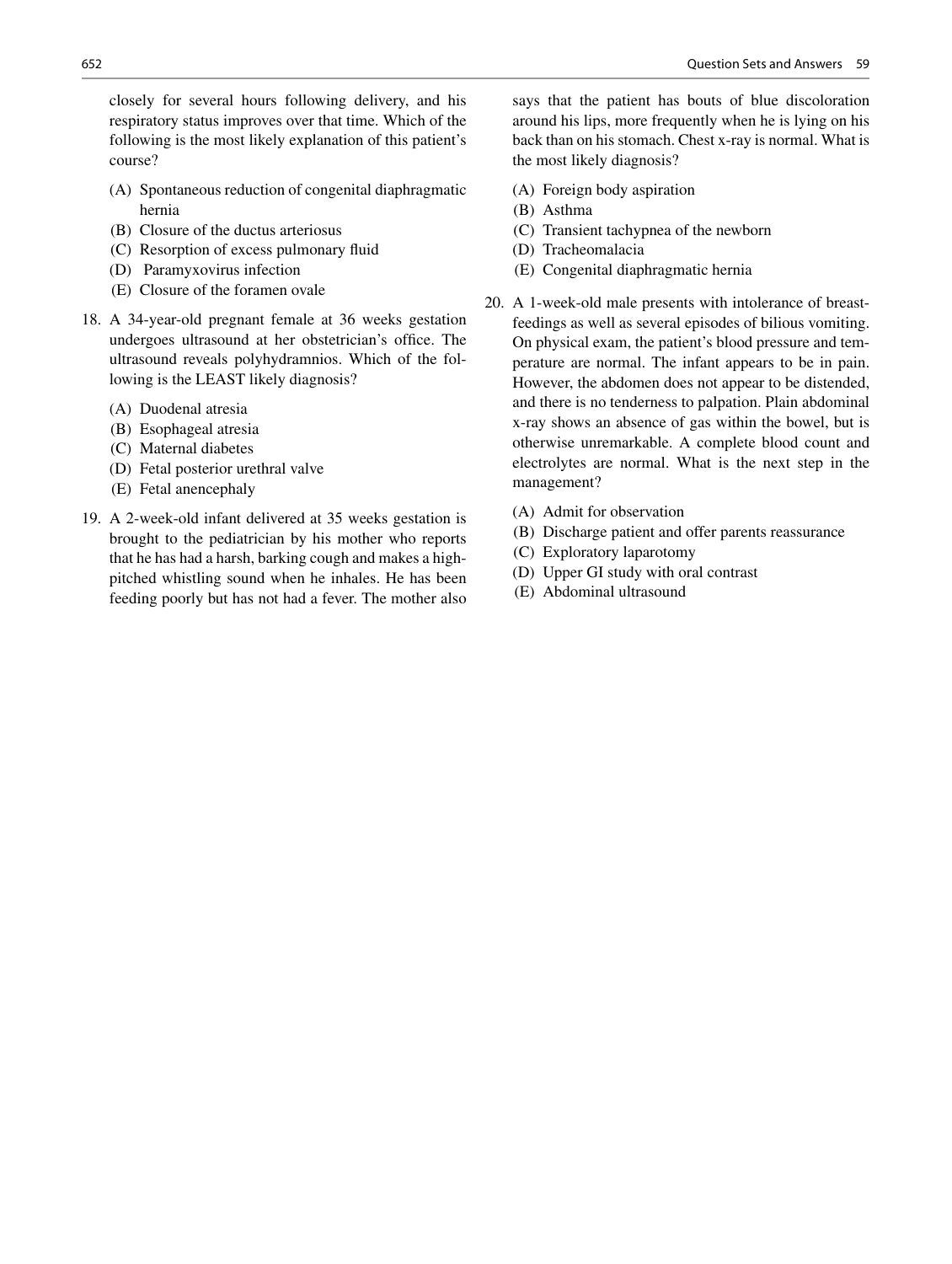#### **Answers**

#### **1. Answer A**

 Worsening respiratory status with feeding is suggestive of an anatomic or physiologic defect of the upper aerodigestive tract. The next step is to attempt to place an orogastric tube (OGT) and perform AP and lateral chest x-rays. Failure to pass an OGT with radiologic confirmation that the tube is in the upper esophagus is suggestive of esophageal atresia. An olive-shaped mass palpable in the epigastrium (B) suggests a diagnosis of pyloric stenosis. Dyspnea that resolves over the first 24 h of life  $(C)$ , especially in a full-term neonate who is otherwise healthy, is likely transient tachypnea of the newborn, which is benign and self-limited. Loops of small bowel in the left hemithorax (D) suggest a congenital diaphragmatic hernia, as does a scaphoid abdomen (E) (it indicates that bowel contents are elsewhere such as in the chest).

#### **2. Answer D**

 Given the history of polyhydramnios, bilious emesis, and Down syndrome, the most likely diagnosis is duodenal atresia. Because of the duodenal obstruction, there would be no gas in the small bowel. Air-fluid levels on abdominal x-ray (A) are characteristic of more distal intestinal obstruction. Inability to pass a nasogastric tube (B) is suggestive of choanal atresia. Abdominal distention with erythema of the overlying skin (C) is concerning for necrotizing enterocolitis. Narrowing of the distal rectum on GI contrast study (E) is found in Hirschsprung's disease.

# **3. Answer D**

 In a premature neonate with rather sudden systemic illness, feeding intolerance, and bloody stools, necrotizing enterocolitis would be the most likely diagnosis. Visible loops of distended bowel and abdominal wall erythema are additional classic findings. Initial treatment is to place the infant NPO, stomach decompression, and administration of IV antibiotics. Surgical management is indicated for suspected perforation, as evidenced by free intraperitoneal air or progressive clinical deterioration (rising WBC count, falling platelet count, worsening acidosis). Hirschsprung's disease (A) would present with failure to pass stool at birth and not a sudden decompensation. Duodenal atresia (B) presents with bilious vomiting, but due to the atresia, it presents at birth and with failure to pass meconium. Esophageal atresia with tracheoesophageal fistula (D) would present with respiratory distress during feeding. Meconium ileus (E) classically would present with failure to pass meconium at birth and raises concern for cystic fibrosis.

# **4. Answer C**

 Eviscerated bowel without a membrane covering it, with the abdominal wall defect to the right of the umbilicus, is termed gastroschisis. It is more common in young mothers and in

those who smoke during pregnancy. Maternal serum alphafetoprotein (AFP) tends to be elevated in cases of abdominal wall defects, including both gastroschisis and omphalocele (evisceration though the umbilicus and with a membrane covering bowel). Typically, maternal serum AFP is greater in gastroschisis than in omphalocele. Maternal serum AFP is checked as part of the triple screen or quad screen that is performed. Elevated maternal serum AFP is seen in other conditions such as multiple gestation, neural tube defects, abruptio placentae, or endodermal sinus tumor, making this a nonspecific marker for abdominal wall defects. Gastroschisis is associated with intestinal atresia. Since the fetus may be unable to swallow amniotic fluid, it is associated with polyhydramnios.

#### **5. Answer D**

Gastroesophageal reflux is a common complaint in infants less than 1 year of age. In the first year of age, the pylorus is not fully developed and therefore not fully functional, leading to occasional episodes of reflux (also called spitting up). Gastroesophageal reflux *disease* (GERD) is not diagnosed until the infant is failing to gain weight. Treatment of GERD includes thickening the feeds, keeping the infant upright after feeds, and feeding smaller amounts at shorter intervals. Tracheoesophageal fistula typically presents at birth with inability to control secretions. A rare "H" type (fistula without esophageal atresia) often presents in a delayed fashion but would present with recurrent respiratory infections from aspiration and not vomiting (A). Duodenal atresia would present as bilious vomiting in the newborn period and the classic "double- bubble" sign on abdominal x-ray (B). Pyloric stenosis presents with non-bilious, projectile vomiting in the first few weeks of life and typically not at 4 months of age (C). In addition, it would progressively worsen with time. Malrotation would present with abdominal distension and bilious vomiting (E).

# **6. Answer C**

 Diffuse pulmonary interstitial and/or alveolar edema suggests transient tachypnea of the newborn, which is self-limited and resolves within 1–2 days. Loops of bowel in the left chest (A) suggest a congenital diaphragmatic hernia. An orogastric tube that does not pass beyond the proximal esophagus (B) suggests an esophageal atresia. Boot-shaped heart with upturned apex (D) is found in infants with tetralogy of Fallot, a constellation of congenital cardiac anomalies, that specifically includes ventricular septal defect, pulmonary stenosis, large overriding aorta, and right ventricular hypertrophy. The double-bubble sign (E) is found in duodenal atresia.

## **7. Answer A**

 Bilious vomiting in the neonate should be considered a surgical emergency until proven otherwise. It implies obstruction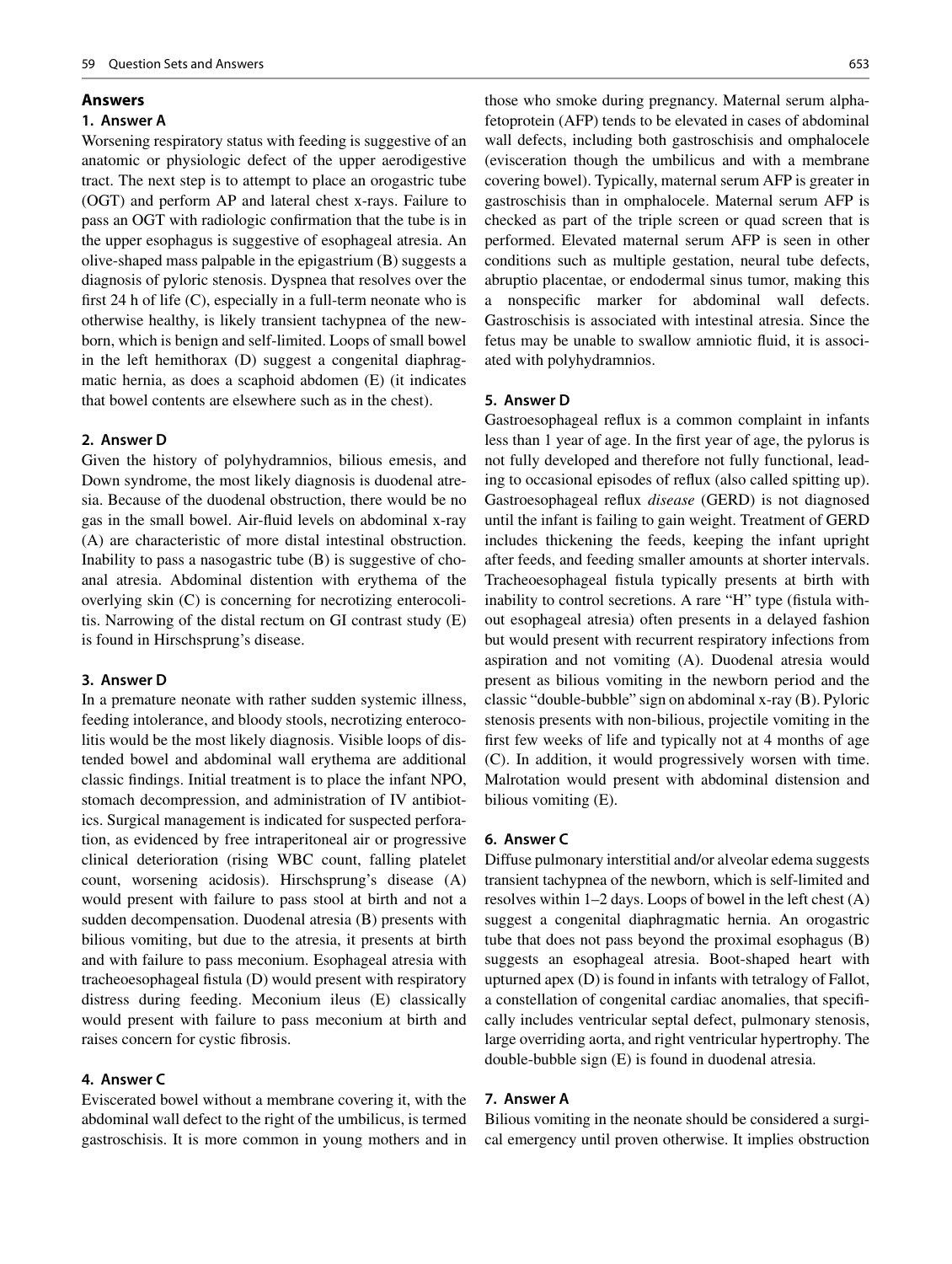that is distal to the ampulla of Vater and likely from a congenital anomaly (B–E). Non-bilious emesis (of milk) is more likely to be physiologic (immaturity of the lower esophageal sphincter). An exception would be non-bilious vomiting that progressively worsens and is projectile in nature, which would raise suspicion for pyloric stenosis. Since the obstruction is at the pylorus, it does not allow for gastric contents to mix with bile. Pyloric stenosis also presents later, typically in the 3rd week of life.

### **8. Answer D**

 The presentation is classic for pyloric stenosis. Although the management of pyloric stenosis is surgical, the first priority in these infants is rehydration. The infant is presenting with signs of moderate to severe dehydration including dry mucous membranes, a sunken fontanelle, delayed capillary refill, and decrease urinary output. The course warrants fluid resuscitation prior to any diagnostic work-up or consultations. After fluid resuscitation, the gold standard imaging modality is ultrasound to assess for pyloric stenosis (E). Only if ultrasound is negative or equivocal is an upper GI obtained (C). If imaging modalities demonstrate pyloric stenosis, surgical consultation is then obtained (A). CT of the abdomen is not warranted in the work-up of suspected pyloric stenosis (B).

### **9. Answer A**

 Based on the classic history of polyhydramnios and excessive drooling in a newborn, the patient likely has esophageal atresia. The most important concern is prevention of aspiration. Nutrition (B) can be established after early surgical repair or via a gastrostomy tube if surgery is not undertaken (as in cases where the infant is premature or has pneumonia from aspiration). Urgent surgical exploration (C) is not indicated, as surgery may be delayed in some patients. Positive pressure ventilation (D) may distend the stomach and cause aspiration. Therefore, it should be avoided when possible. Contrast esophagram (E) is only performed if chest x-ray is nondiagnostic or if the location of the fistula cannot be identified. This study carries risk of aspiration pneumonitis from the contrast agent.

#### **10. Answer E**

The first steps in treating a patient with bilious emesis are fluid resuscitation and gastrointestinal decompression (via NG tube). Once the IV fluid resuscitation has begun, the patient may undergo an upper GI study to evaluate for evidence of midgut volvulus, which may present with distended proximal bowel and a paucity of gas in the distal bowel. Broad-spectrum antibiotics (B) are not indicated as there is no evidence of infection. Operative repair (C) cannot occur until the patient has been stabilized and a diagnosis has been confirmed. Contrast enema (D) would be used to evaluate for

Hirschsprung's disease, which would present as failure to pass meconium and not necessarily bilious emesis.

#### **11. Answer D**

 This patient has gastroschisis. Since the intestines are outside of the abdominal cavity, insensible fluid losses will be much greater than in an infant without gastroschisis. Therefore, covering of the exposed intestine with moist gauze and IV fluid resuscitation are critical first steps in management. Such patients are also at risk of hypothermia. While exposed intra-abdominal contents increases risk of infection and sepsis (A), this is not as immediate of a concern as is dehydration. After operative repair, patients may be paralyzed to allow the abdominal wall to relax and stretch to accommodate the intestines. If the abdominal cavity is not sufficiently large to accommodate the bowel, the bowel is covered with a silo temporarily. Attempting to forcefully reduce all the small bowels and close it under tension will result in abdominal compartment syndrome, bowel ischemia, and respiratory compromise (B). Cardiac anomalies (C) are more of a concern in patients with omphalocele than gastroschisis, but regardless this is not an immediate concern. Urinary obstruction (E) is not a typical feature of gastroschisis, though it could rarely occur if the bladder were also herniated through the abdominal wall.

#### **12. Answer A**

 Laboratory evaluation in a patient with pyloric stenosis classically shows a hypochloric metabolic alkalosis. Chloride is typically lost in the gastric secretions (HCl) via vomiting. Alkalosis is caused by both a loss of protons (HCl) in the gastric fluid as well as secondary to a contraction alkalosis mediated by aldosterone secretion in the setting of hypovolemia. Hypokalemia is a late finding seen in infants who have been vomiting for prolonged period of time, also from contraction alkalosis. The infants also may have a paradoxical aciduria (acidic urine despite alkalosis). Initially, Na<sup>+</sup> in the renal tubule is reabsorbed in exchange for  $K^+$  ions but as  $K^+$ levels decrease,  $Na<sup>+</sup>$  is instead exchanged for  $H<sup>+</sup>$  ions. The presentation of adrenal crisis in an infant may mimic that of pyloric stenosis. However, infants with adrenal crisis typically have hyperkalemic acidosis (D) rather than the hypokalemic alkalosis that is typical of pyloric stenosis (B).

#### **13. Answer E**

 Ultrasound is the image modality of choice in diagnosing pyloric stenosis, as it does not require any radiation exposure. If ultrasound is negative or equivocal and pyloric stenosis is highly suspected, diagnosis may be attempted with a barium upper GI study with contrast. Upper GI was the test of choice prior to the advent of ultrasound. However, it must be done carefully as it risks causing aspiration given that the infant has a gastric outlet obstruction. Typical findings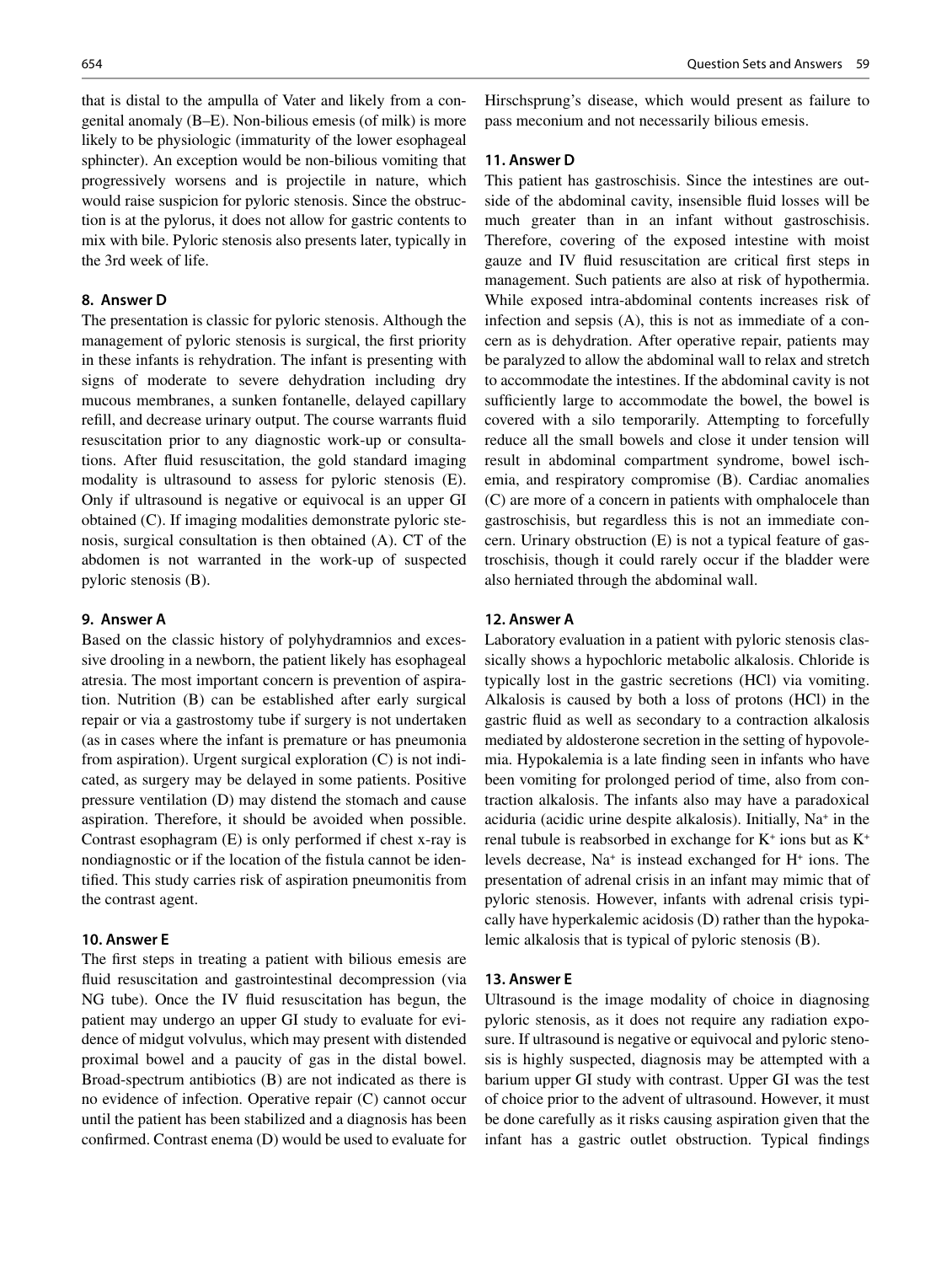include elongated pyloric canal (string sign) and delayed gastric emptying. In addition, upper GI studies are further helpful in the setting of a negative ultrasound in order to assess for other items on the differential diagnosis, particularly gastroesophageal reflux. Reassurance would be inappropriate if pyloric stenosis is highly suspected (A). Operative intervention with pylorotomy would be the definitive treatment should the child be diagnosed with pyloric stenosis, but confirmatory testing should be undertaken first (B). CT of the abdomen is not an imaging modality of choice for diagnosing pyloric stenosis (C).

### **14. Answer E**

 Esophageal anastomotic stricture is a very common longterm complication of esophageal atresia with or without tracheoesophageal fistula repair. These cases may be treated with esophagoscopy with balloon dilation. There is no evidence given to suggest the patient has scleroderma (A), which is particularly unusual to present at age 10. The patient likely does have gastroesophageal reflux  $(B)$ , as this is another typical side effect of surgical repair, but the symptoms described are more likely attributable to esophageal stricture. Esophageal leak (D) is more commonly a shortterm complication, and many leaks will heal spontaneously. Finally, the patient is at increased risk for esophageal cancer (C), but this would be unlikely to develop so early in life.

#### **15. Answer D**

 This patient likely has necrotizing enterocolitis, which most commonly affects premature infants. It causes necrosis of segments of intestine. In the necrotic segments, gas may be found within the walls of the intestine, a finding known as pneumatosis intestinalis. A palpable olive-shaped mass in the epigastric region (A) suggests pyloric stenosis, which would present with non-bilious emesis, but not severe systemic illness. Double-bubble sign on abdominal x-ray (B) suggests duodenal atresia, which would also not present so acutely. Loops of intestine in the left hemithorax on chest x-ray (C) suggest congenital diaphragmatic hernia, which may present with respiratory difficulty. Donut sign on abdominal ultrasound (E) arises from intussusception of intestine, wherein one segment telescopes into another. This may occur at the ileocecal junction or at the site of a diverticulum and is a surgical emergency. However, it would not necessarily present as acute systemic illness.

## **16. Answer B**

 Positive end expiratory pressure (PEEP) is designed to keep alveoli open throughout the respiratory cycle, even during expiration. This increases the surface area available for gas exchange. However, high levels of PEEP will increase the pressure within the alveoli to dangerously high levels and may cause barotrauma, analogous to inflating a balloon until it nearly bursts. Therefore, PEEP should be maintained at or below 5 cm H<sub>2</sub>O. FiO<sub>2</sub> of 100 % (A) will maximize oxygenation. Inhaled NO (C) will cause pulmonary vasodilation, thereby reducing pulmonary hypertension. It has been shown that permissive hypercapnia, with  $PaCO<sub>2</sub> < 60$  mmHg (D), and permissive hypoxia, with  $PaO<sub>2</sub> > 60$  mmHg (E), allow for lower ventilation settings and less risk of barotrauma.

#### **17. Answer C**

 The patient described above is an otherwise healthy, fullterm newborn whose mother had good prenatal care. Furthermore, his respiratory status improved in the hours after delivery. Therefore, the most likely diagnosis is transient tachypnea of the newborn, which resolves as excess pulmonary fluid is resorbed. Spontaneous reduction of congenital diaphragmatic hernia (A) is very unlikely. Closure of the ductus arteriosus (B) or foramen ovale (E) will have no effect on respiratory status in healthy patients. In patients with some cyanotic heart lesions, such as transposition of the great arteries (wherein the right ventricle ejects into the aorta and the left ventricle ejects into the pulmonary artery), closure of the ductus arteriosus or foramen ovale will have an adverse effect on blood oxygenation. Paramyxovirus (D) can lead to croup, which can lead to respiratory difficulty, but this diagnosis is unlikely given the patient's presentation.

#### **18. Answer D**

 Fetal posterior urethral valve prevents the fetus from passing urine via the urogenital tract, which reduces the amount of amniotic fluid present, and is referred to as oligohydramnios. Renal anomalies generally lead to oligohydramnios, whereas intestinal atresias are associated with excess amniotic fluid (polyhydramnios), as the fetus in unable to swallow amniotic fluid. The other items listed above are associated with excess of amniotic fluid.

## **19. Answer D**

 Softness of the tracheal cartilage is known as tracheomalacia. Because the cartilaginous support is soft and flexible, the airway can collapse. The condition is usually worse when the patient is supine because gravity pulls the anterior trachea downward toward the posterior trachea, thereby occluding the upper airway. Foreign body aspiration (A) (such as a toy or food particles) would present similarly, but this is unlikely in a 2-week-old. Asthma (B) is also a consideration, but tracheomalacia should be ruled out first. Transient tachypnea of the newborn  $(C)$  usually resolves within  $1-2$  days after delivery. Congenital diaphragmatic hernia (E) generally presents at birth. Delayed presentations rarely do occur, but the chest x-ray would show loops of bowel, or part of the liver, in the thorax.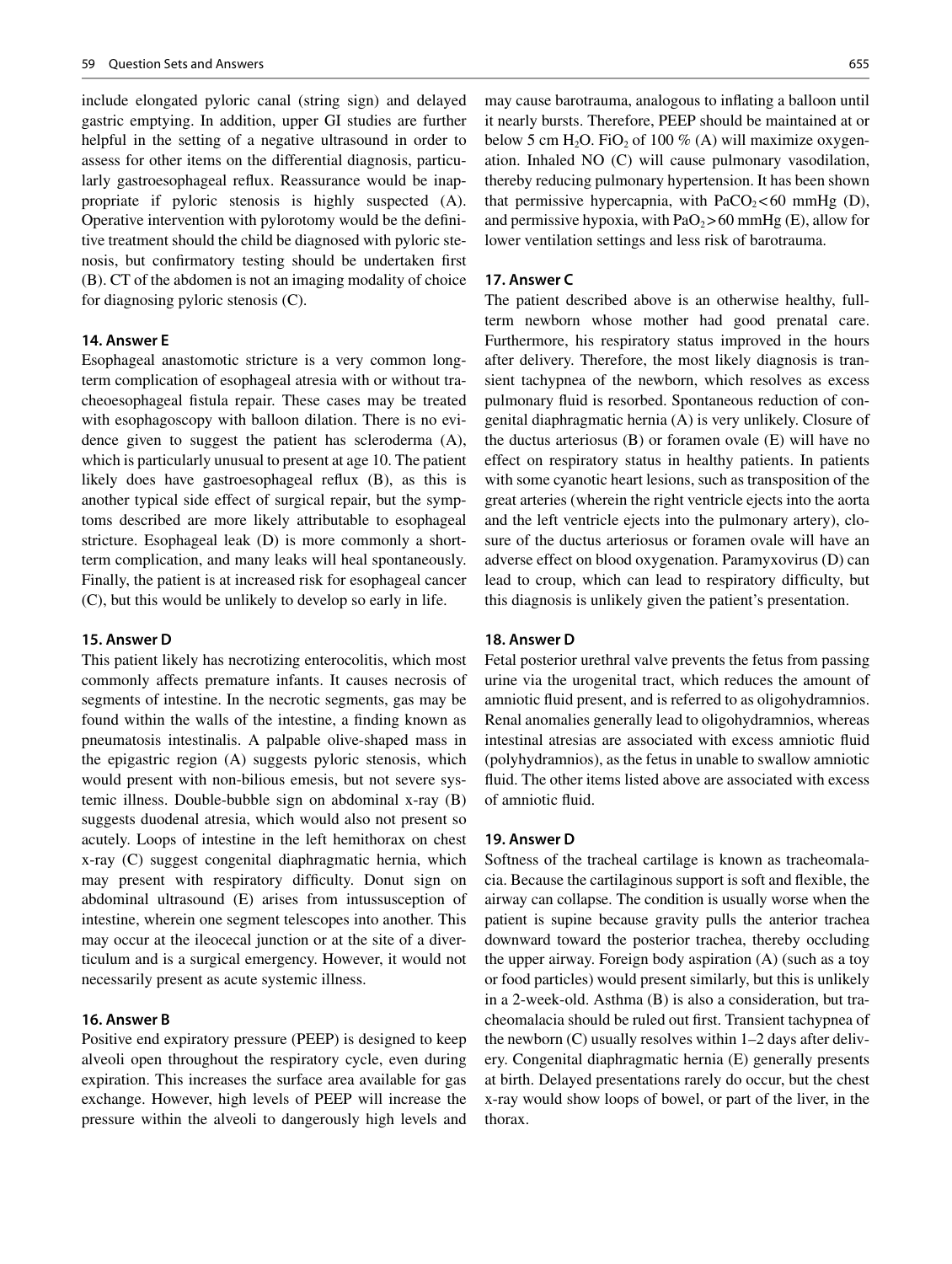#### **20. Answer D**

 Bilious vomiting in an infant should always raise suspicion for midgut volvulus (a complication of malrotation) which left untreated can lead to intestinal gangrene. Yet, early on, ischemic bowel provides few clinical clues to the impending catastrophe, as the physical exam may be benign, with no fever, no abdominal tenderness (as only the visceral peritoneum is initially affected), and normal laboratory values (there are no values that are diagnostic of bowel ischemia). Similarly, plain abdominal x-ray may be normal. By the time the infant has evidence of systemic inflammation, peritonitis, appears toxic, or has marked leukocytosis, there is a high likelihood that there is gangrenous bowel. The gangrene may

involve the entire small bowel. If such a patient survives, he/she may be subject to lifelong intravenous parenteral nutrition or may require small bowel transplantation. Thus further work-up is always required to rule out this potentially devastating problem  $(A-B)$ . Given the paucity of findings, it would be premature to take this infant directly to the operating room (C). Ultrasound (D) is useful for pyloric stenosis (non-bilious vomiting) but not for midgut volvulus. Upper GI study with oral contrast is the best test as it will confirm failure of passage of the contrast, confirming a bowel obstruction, or show a malrotation. A normal study should demonstrate the normal C loop of the duodenum and show that the duodenal jejunal junction is to the left of the spine.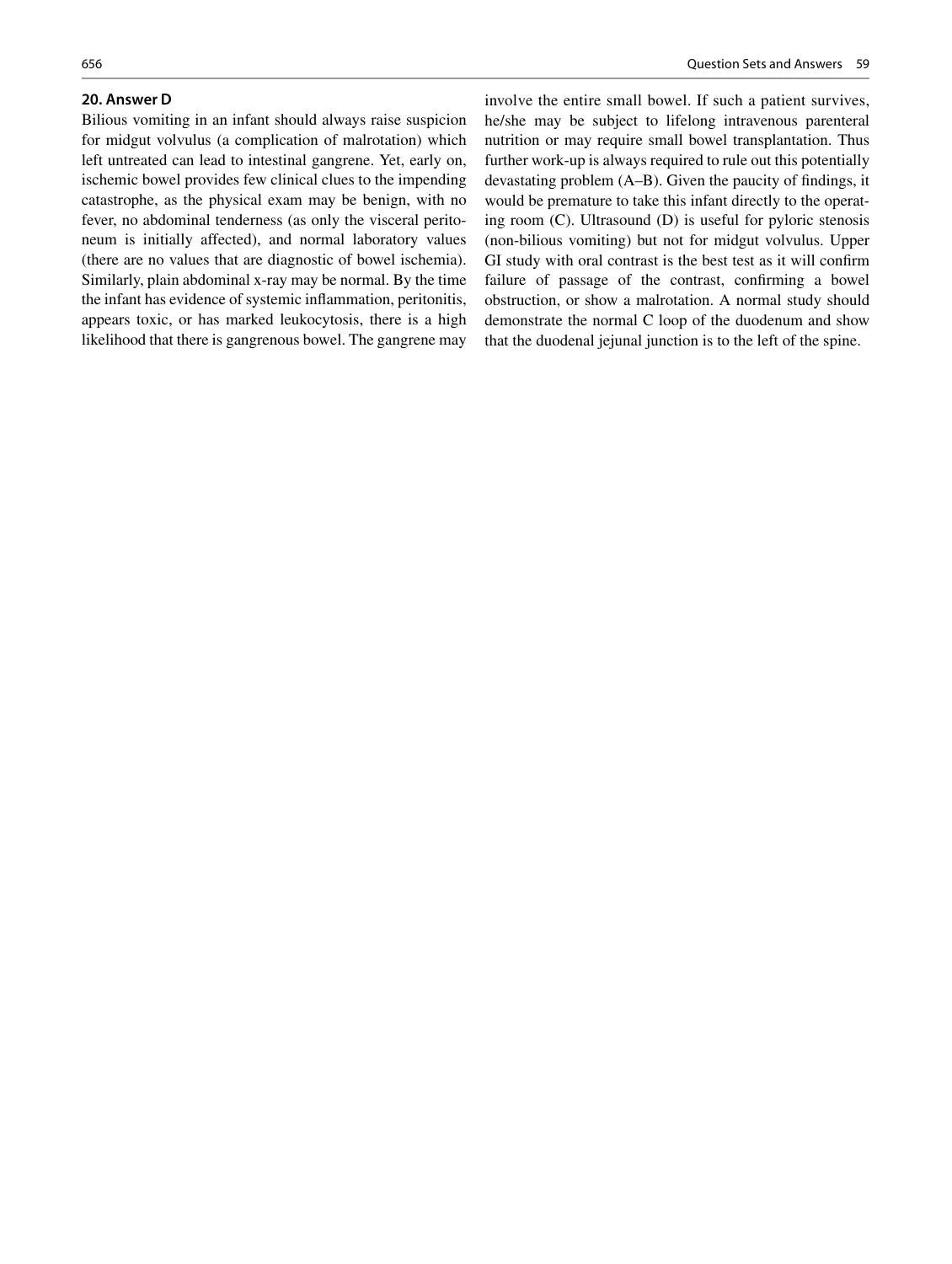### **Skin**

# **Areg Grigorian, Paul N. Frank, and Christian de Virgilio**

# **Questions**

- 1. A 15-year-old girl develops short gut syndrome following resection of bowel secondary to leiomyosarcoma in the small intestinal wall. She is subsequently placed on long-term total parenteral nutrition (TPN) and is recovering well. A month later, she develops red and inflamed patches of dry and scaly skin around her mouth and eyes. Her hair also begins to thin, and she notices a bad taste when she gets her daily cherry-flavored chloraseptic spray to prevent dry throat. What is the most likely underlying etiology of her skin lesions and thinning hair?
	- $(A)$  Zinc deficiency
	- (B) Copper deficiency
	- (C) Pemphigus vulgaris
	- (D) Chromium deficiency
	- (E) Psoriasis
- 2. A 30-year-old female of Scottish descent presents with a nodule on her face near the corner of her eye. The lesion measures 12 mm in diameter. The borders are irregular, and the center of the lesion is dark. Which of the following is the best recommendation?
	- (A) Shave biopsy
	- (B) Punch biopsy
	- (C) Excisional biopsy with 1 mm margin
	- (D) Excisional biopsy with 5 mm margin
	- (E) Reexamination in 2 months
- 3. A 64-year-old man who emigrated from Japan arrives to his doctor to discuss new skin lesions. His wife first noticed two discolored plaques on his back 2 weeks ago, but he now has multiple lesions all over his back, chest, and face. They are the size of a coin and appear to have a "stuck-on" appearance. He is afebrile, blood pressure is 136/86 mmHg, and he has a pulse of 90/min. The skin lesions do not itch, and they are not tender. He has no other complaints, and a review of systems is negative. He is more concerned about his cosmetic appearance. What is the best next step in management?
	- (A) Reexamine in 2 weeks
	- (B) Skin biopsy
	- (C) Abdominal CT scan
	- (D) Mohs procedure
	- (E) Corticosteroids
- 4. Which of the following would be best suited for Mohs surgery?
	- $(A)$  Superficial spreading melanoma in the arm
	- (B) Nodular melanoma on the back
- (C) Basal cell carcinoma on the face
- (D) Subungual melanoma
- (E) Squamous cell carcinoma of the neck
- 5. A 25-year-old female lifeguard presents to her doctor to discuss a new 10 mm skin lesion that she found on her right forearm that has been growing over the last month. The lesion has a heterogeneous dark blue color, is symmetric, and has been growing vertically. What is the most likely diagnosis?
	- (A) Impetigo
	- (B) Melanoma
	- (C) Nevus
	- (D) Molluscum contagiosum
	- (E) Squamous cell carcinoma
- 6. A 65-year-old obese male with diabetes and a history of IV drug abuse presents with a painful swollen left leg. Exam reveals dark purple discoloration and several large bullae over the calf. Vitals are temperature of 101.1 °F, heart rate of 120/min, and blood pressure of 92/68 mmHg. The CRP is 200 mg/L (normal < 10 mg/L), and the WBC is  $28.3/\text{mm}^3$  (normal 4–10/mm<sup>3</sup>). Creatinine is 2.0 mg/dL (normal 0.5–1.5 mg/dL), and Na is 127 mEq/L (normal 135–145 mEq/L). Distal pedal pulses are 1+. IV fluids and intravenous antibiotics are administered. Which of the following is the next best step?
	- (A) X-ray of the leg
	- (B) CT scan of the leg with IV contrast
	- (C) Venous Duplex scan of the left leg
	- (D) Measure compartment pressures
	- (E) Emergent wide surgical debridement
- 7. A 50-year-old field worker arrives to a free clinic to discuss a "sore" on his lower lip. He has had no trauma to the face. He reports that he first noticed the "sore" 6 months ago, and it has slowly gotten bigger. On physical exam, he has an ulcerated 1 cm nodule on his lower lip. There are no telangiectasias present. What is the most likely diagnosis?
	- (A) Basal cell carcinoma
	- (B) Squamous cell carcinoma
	- (C) Lichen planus
	- (D) Dermatitis herpetiformis
	- (E) Melanoma
- 8. Which of the following melanomas have the worst prognosis?
	- (A) Superficial spreading
	- (B) Nodular
	- (C) Lentigo maligna
	- (D) Acral lentiginous
	- (E) Subungual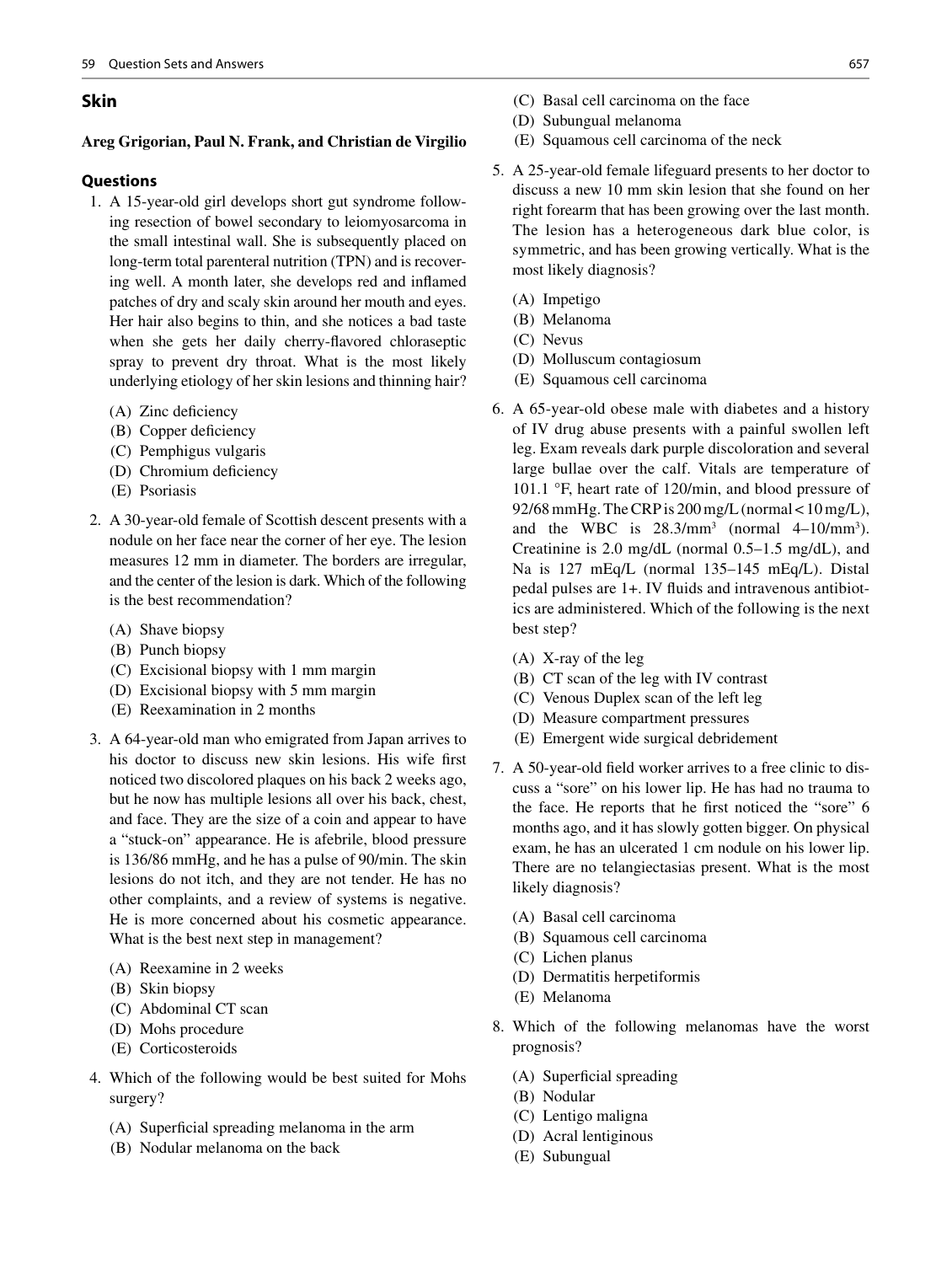- 9. Which of the following melanomas do not follow the ABCDE mnemonic?
	- (A) Superficial spreading
	- (B) Nodular
	- (C) Amelanotic
	- (D) Acral lentiginous
	- (E) Amelanotic and nodular
- 10. One day following extensive debridement of the right leg for a necrotizing soft tissue infection (NSTI), a 40-year-old male remains in the ICU, intubated, and requiring 70  $%$  FIO<sub>2</sub>. White blood cell count has risen from a preoperative level of  $16 \times 10^3/\mu$ L (normal 4.1–  $10.9 \times 10^{3} / \mu L$ ) to  $34 \times 10^{3} / \mu L$ . Serum lactate has also risen. Which of the following is the best next step in treatment?
	- (A) Second-look operation
	- (B) Amputation of the right leg
	- (C) Broaden antibiotic coverage
	- (D) CT scan of the leg
	- (E) Start pressors
- 11. A 45-year-old female presents with a recent change in a preexisting mole on her anterior thigh. She states that the mole keeps bleeding, is darker, and has grown. The mole is 8 mm in diameter on physical exam. There are no palpable nodes in the groin. An excisional biopsy is

performed with a 1 mm margin, and to a depth of the subcutaneous fat. Pathology reveals a melanoma that is 0.5 mm in thickness. The margins are negative. What is the next step in the management?

- (A) No further treatment
- (B) Re-excision with 1 cm margins
- (C) Interferon alpha
- (D) Granulocyte-macrophage colony-stimulating factor (GM-CSF)
- (E) Dacarbazine
- 12. Which of the following is the most common precancerous skin lesion?
	- (A) Actinic keratosis
	- (B) Seborrheic dermatitis
	- (C) Seborrheic keratosis
	- (D) Compound nevi
	- (E) Keratoacanthoma
- 13. Where are melanomas in patients with dark skin most likely to occur?
	- (A) Back
	- (B) Arms
	- (C) Legs
	- (D) Palms, soles, and mucous membrane
	- (E) Face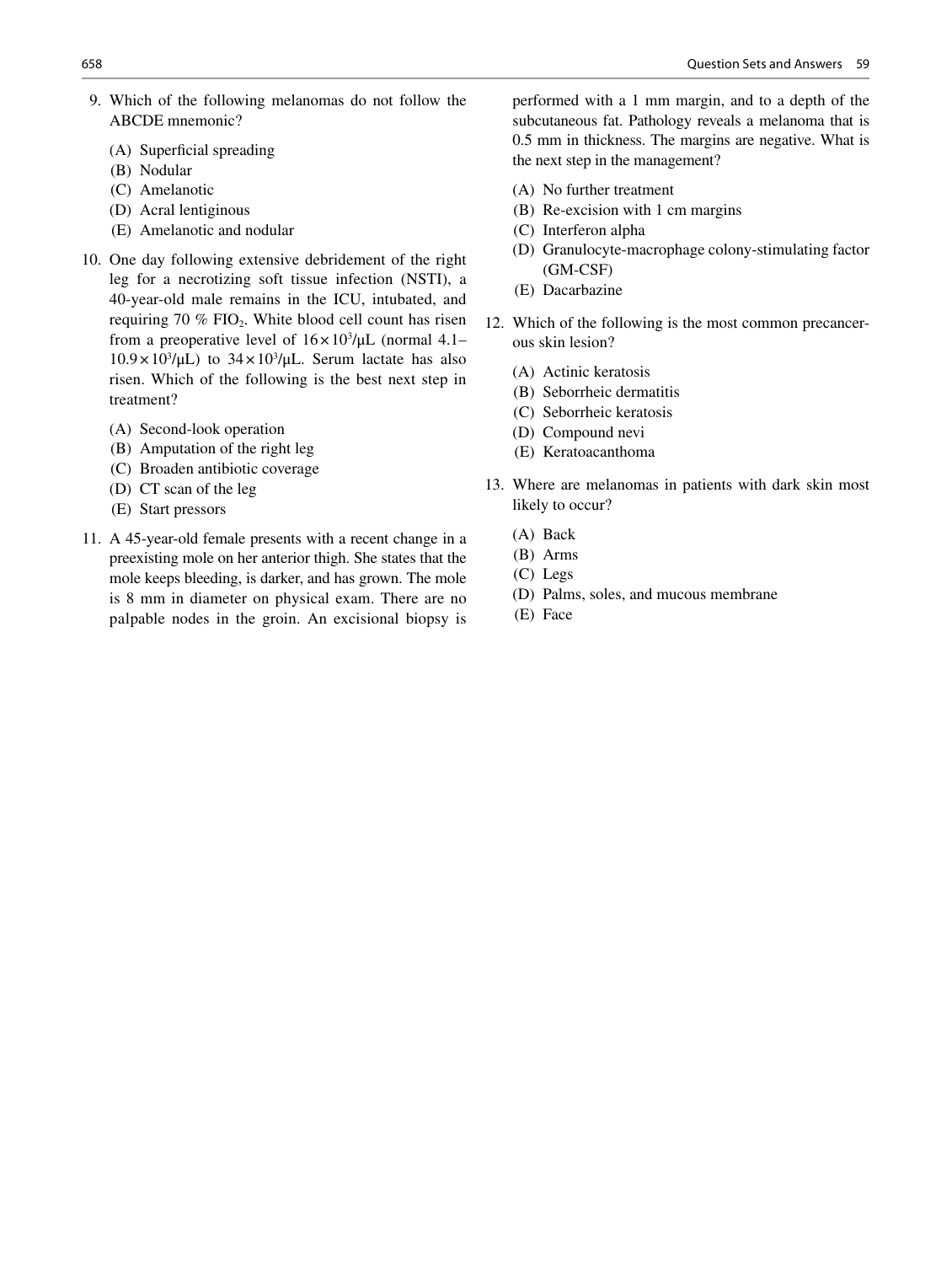#### **Answers**

### **1. Answer A**

Zinc deficiency can occur in surgical patients on long-term total parenteral nutrition or in patients diagnosed with a malabsorption syndrome. This can present with alopecia, red and inflamed patches of dry and scaly skin around the mouth and eyes, abnormal taste, and impaired wound healing. Zinc supplementation will remedy this condition. Copper (B) and chromium (D) deficiency are rare but can also affect this patient population. The most common manifestations of copper deficiency include hematologic abnormalities (anemia, leukopenia) and myeloneuropathy. Chromium deficiency presents with impaired glucose tolerance and peripheral neuropathy. Pemphigus vulgaris (C) occurs as a result of autoimmune destruction of desmosomes between keratinocytes and is characterized by multiple skin and oral mucosa bullae. Psoriasis (E) is believed to have an autoimmune etiology and presents as salmon-colored plaques with a silvery scale that occur on extensor surfaces (e.g., patella).

#### **2. Answer B**

 The lesion is concerning for melanoma and as such will require tissue confirmation to rule out cancer. Excisional biopsy (removing the entire lesion) (C), down to the subcutaneous fat, would be the preferred approach for a lesion on an extremity or torso. However, depending on the size of the lesion and its location (not desirable to make a cosmetically unappealing large incision if the lesion ends up being benign), an initial incisional biopsy (taking only a small sample) is preferred. Punch biopsy down through the dermis (to calculate Breslow thickness) is the preferred method in this setting. Shave biopsies (A) are not recommended if melanoma is suspected as the true Breslow thickness may not be measurable. During the initial biopsy, no attempts are made to achieve a wide margin. If the pathology comes back benign, no further treatment may be necessary. Excisional biopsy with a 5 mm initial margin (D) would not be indicated as the lesion may be benign. Reexamination (E) is not appropriate for a patient suspected of having melanoma.

## **3. Answer C**

 The skin lesions described are most likely to be seborrheic keratosis (SK). Isolated SKs occur commonly in the elderly. Sudden onset of multiple SKs (Leser-Trelat sign) suggests an underlying carcinoma of the gastrointestinal tract, most often gastric cancer. It is considered to be a result of a paraneoplastic syndrome associated with the cancer. The best next step in working up a suspected GI malignancy is an abdominal CT scan. Given the high likelihood of malignancy, it would be inappropriate to only reexamine the patient in 2 weeks (A). SKs have a characteristic appearance and typically do not need to be confirmed with a skin biopsy  $(B)$ . Mohs  $(D)$  is a specialized tissue-sparing procedure for treating skin cancer.

It involves tangential excisions of the lesion until margins are negative. Mohs has the advantage in that definitive excision, and closure can be achieved on the same day. Corticosteroids (E) are not used in the management of SKs.

#### **4. Answer C**

 Mohs is a specialized tissue-sparing technique of treating skin cancer in which the tumor is removed in a series of thin layers as opposed to one wide excision. The advantage is that it prevents excising excessive normal tissue and allows for immediate confirmation of negative surgical margins intraoperatively. It is best suited for basal cell and squamous cell CA in cosmetically sensitive areas such as the face. Mohs is not generally recommended for melanoma. This is because it is difficult to distinguish the normal skin from melanoma on frozen section (immunohistochemical stains are sometimes needed). Because of this, Mohs is considered by most surgeons to be an unreliable method of resection for melanoma (A, B, D). The treatment of choice for subungual melanoma is digital amputation.

#### **5. Answer B**

 Nodular variant melanomas grow vertically, not horizontally. They are usually a uniformly dark blue or black "berry-like" lesion that is mostly symmetric, elevated, and one color. Impetigo  $(A)$  is a superficial bacterial infection oftentimes due to *Staphylococcus aureus*. It presents first as a flat macule and then a raised pustule that erodes and oozes a dry, honey-crusted serum. A nevus (C), or a mole, is described as a *small* (<6 mm) macule with sharp, symmetric borders, and an evenly distributed color. Molluscum contagiosum (D) is caused by the poxvirus and occurs most commonly in children and immunocompromised adults. It is characterized by small, firm, pink, and umbilicated papules. Squamous cell carcinoma (E) is a malignant proliferation of epithelial cells that presents as an ulcerated, nodular mass in sun-exposed areas.

### **6. Answer E**

 There is a very high likelihood that this patient has an NSTI. After IV fluids, blood cultures, and immediate antibiotics, the next best step is to perform an emergent wide surgical debridement. If the diagnosis of NSTI is uncertain, yet the suspicion is high, surgical exploration is still indicated, as this is the gold standard of both diagnosis and treatment. The incision must be taken down to the fascia and muscle, so both can be inspected. When the diagnosis is in question, plain X-rays (A) are useful as they may demonstrate gas in the soft tissue.  $CT$  scan  $(B)$  may also be beneficial for the same reason. Duplex scan of leg veins (C) is used to rule out deep venous thrombosis, which can present with leg swelling, but like compartment syndrome (E), it would not cause the laboratory abnormalities described.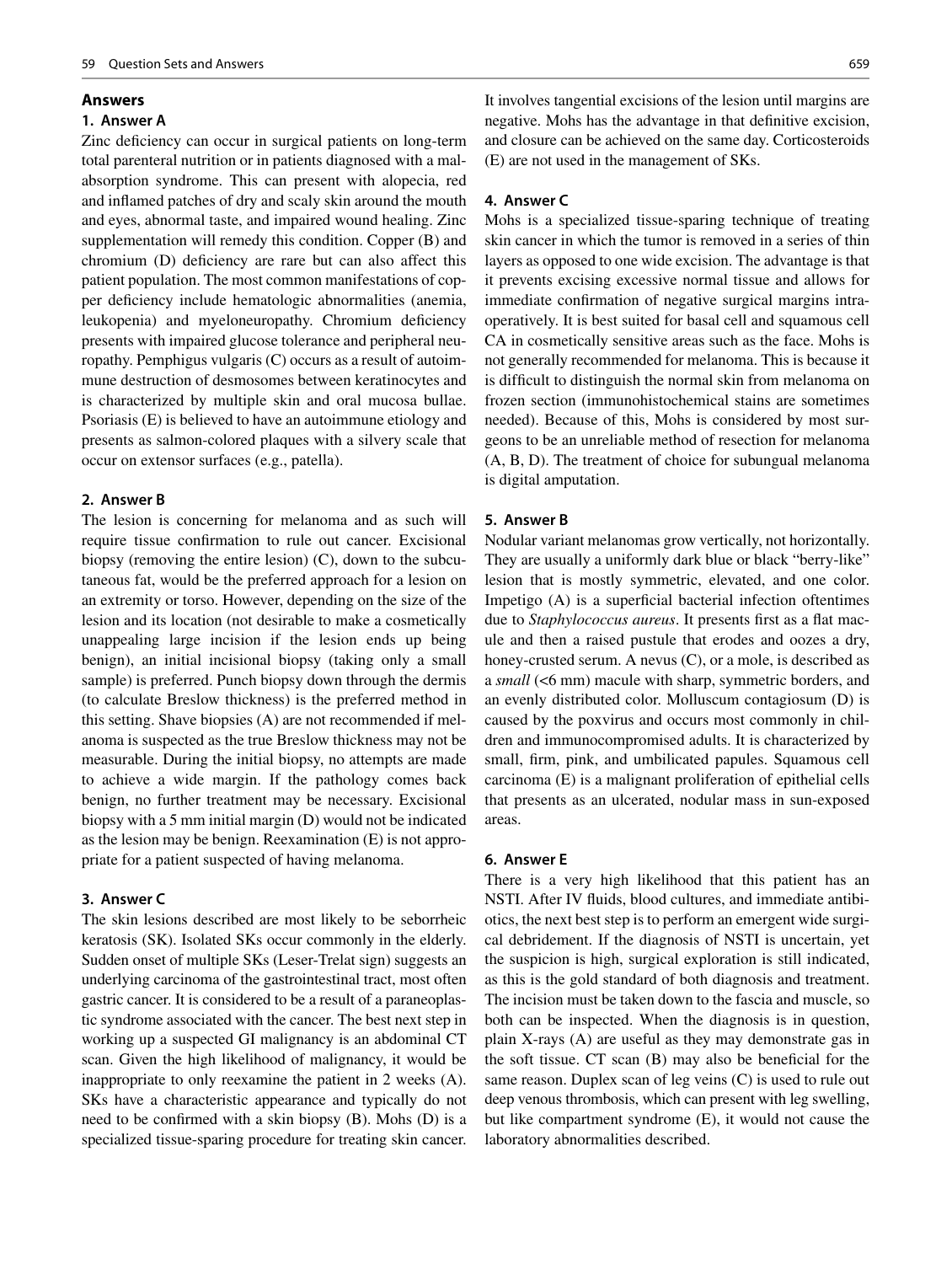#### **7. Answer B**

 The most common type of lip cancer is squamous cell carcinoma (SCC). Lip cancer occurs much more commonly on the lower lip, as it gets more sun exposure than the upper lip. Occupations that involve long-term sun exposure (e.g., lifeguard, farmer, construction worker, gardener, and field worker) place patients at higher risk for developing skin cancer. SCC is described as an ulcerated, nodular mass without any telangiectasias. Basal cell carcinoma (A) presents as a pearly white nodule with a central ulcerated crater surrounded by dilated vessels (telangiectasias). Lichen planus (C) can be remembered as the "5 Ps": pruritic, planar, polygonal, purple papules. It commonly involves the wrists and elbows and is associated with chronic hepatitis C infection. One of the manifestations of celiac disease includes dermatitis herpetiformis (D). It presents as pruritic vesicles and bullae that are grouped together (herpetiform). It only occurs in a minority of celiac patients and typically resolves with a gluten-free diet. Melanoma (E) presents as a mole-like growth and follows the ABCDE rule.

#### **8. Answer B**

 Nodular variant melanomas are characterized by the absence of a radial growth phase. They are usually a uniformly dark blue or black "berry-like" lesion that is mostly symmetric, elevated, and one color. They are considered to be the most rapidly growing and aggressive variant of malignant melanoma. Typically, it arises on apparently normal skin (the head, trunk, and neck are the most common locations) vs. preexisting lesion. Ulceration is common, giving a poorer prognosis. Superficial spreading  $(A)$  is the most common type of melanoma. It typically has a long horizontal growth phase before the vertical growth phase which confers a better prognosis. Acral lentiginous melanomas (D) are typically found in the subungual (E), sole or palm location, and common in ethnic groups of color. Subungual tend to present late as they are often confused with a subungual hematoma.

## **9. Answer E**

 Amelanotic and nodular melanomas do not follow the ABCDE rule. As previously mentioned, nodular variant melanomas are characterized by the absence of a radial growth phase. They are usually a uniformly dark blue or black "berry-like" lesion that is mostly symmetric, elevated, and one color. They are considered to be the most rapidly growing and aggressive variant of malignant melanoma. Amelanotic melanomas are notoriously difficult to identify because this variant is deficient in pigment or is unable to produce any pigment at all. For this reason, they typically go unrecognized until the disease advances enough to locally invade the surrounding tissue. Superficial spreading  $(A)$  is the

most common type of melanoma. It typically has a long horizontal growth phase before the vertical growth phase which confers a better prognosis. Acral lentiginous melanomas (D) are typically found in the subungual, sole or palm location, and common in ethnic groups of color.

## **10. Answer A**

 A rising WBC and lactate after debridement are highly suggestive of progression of the NSTI. A second-look operation is often required, but in this case would be essential in order to ensure that no additional tissues have become involved since the initial debridement. Amputation (B) may be necessary, but only a second-look operation will indicate whether this is the case. CT scan (D) in the postoperative setting would be difficult to interpret due to postsurgical changes. With severe sepsis, pressors (E) may be necessary, but this would not be the definitive treatment. Furthermore, no hemodynamic parameters (blood pressure, central venous pressure) are provided that would indicate that pressors are needed. Patients with NSTI should always receive broad antibiotic coverage (C) at initial presentation as it is often due to a polymicrobial infection. However, the cornerstone of management is surgical debridement.

#### **11. Answer B**

 Once the diagnosis of melanoma is established by punch or excisional biopsy, the area needs to be re-excised to obtain wider margins, and in select cases, sentinel lymph node biopsy (SLNB) is obtained. The extent of margins and need for SLNB are determined by tumor thickness. Patients with tumor thickness <1 mm (considered a thin melanoma) require an excision margin of only 1 cm. For melanomas that are thin, SLNB is generally not performed. Interferon alpha (C), GM-CSF (D), and dacarbazine (E) are all adjuvant therapy options for patients with melanoma. There has been no concrete evidence that adjuvant therapy prolongs survival in melanoma. However, there is some evidence to suggest that there is an improved relapse- free survival and overall survival with high-dose interferon alpha.

## **12. Answer A**

 Actinic keratosis presents as a rough, scaly patch of the skin that can vary in color (pink, red, brown). It is the most common precancerous skin lesion. It can progress to squamous cell carcinoma. Seborrheic dermatitis (cradle cap) (B) is a self-limited condition that commonly affects infants and presents as a yellow, greasy plaque on the scalp. Seborrheic keratosis (C) is a common tumor in the elderly and presents as raised, discolored plaques that appear coinlike, waxy, and with a "stuck-on" appearance. Both of these conditions are benign and not considered to be precancerous.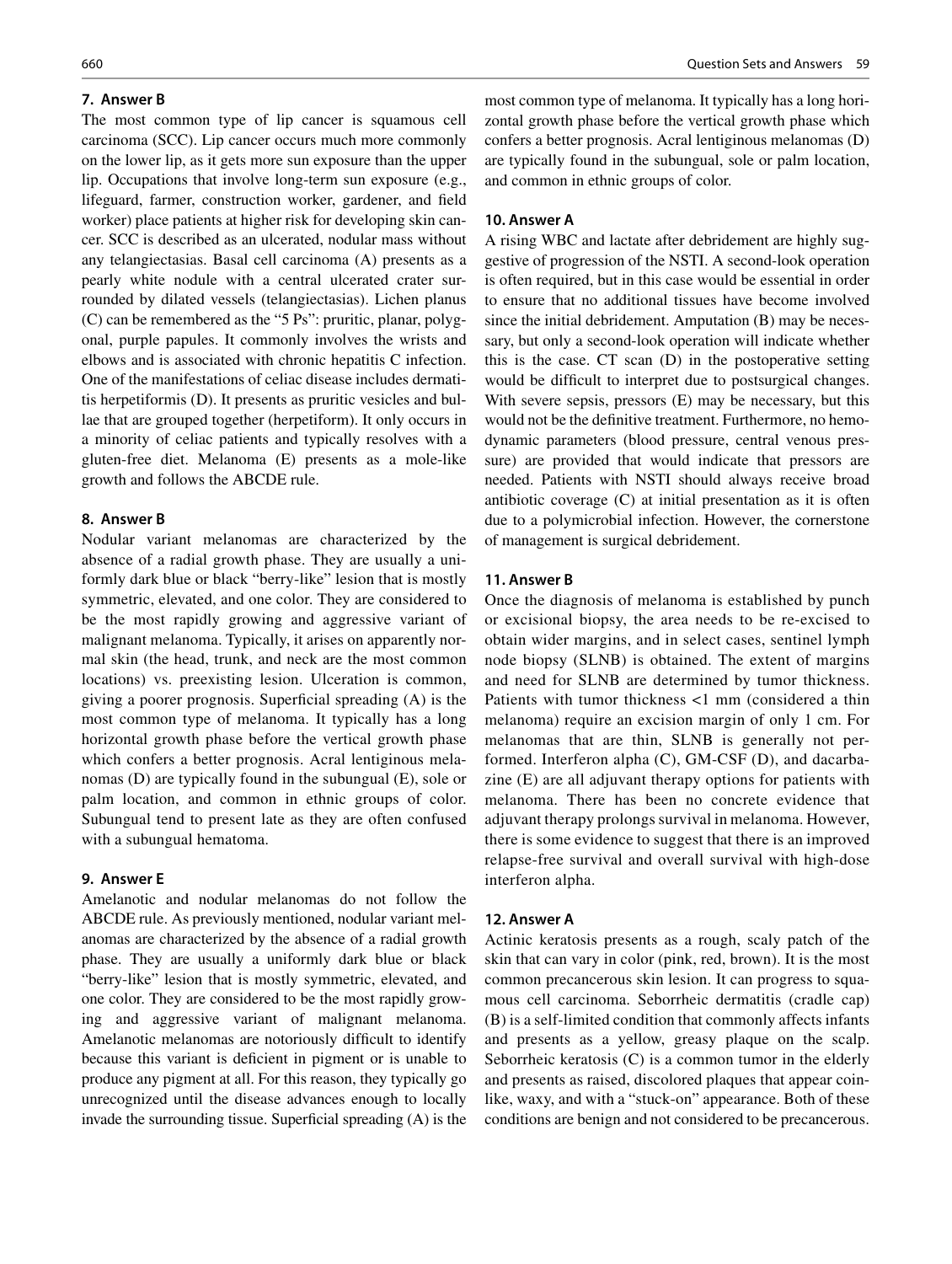Compound nevi (D) are brown- black, well-circumscribed lesions that are <1 cm in diameter. They may be elevated and are frequently hairy, arising from the epidermal-dermal interface and from within the dermis. Malignant transformation is rare. Keratoacanthoma (E) is a low-grade subtype of squamous cell carcinoma that can grow rapidly and become large in size. Most will spontaneously get better within a year, but removal with surgery is still recommended.

## **13. Answer D**

 Melanocytes are found in equal numbers in most people (black or white). However, individuals with darker skin have melanocytes that produce more melanin, a protein which makes skin darker and helps protect from skin cancer by absorbing UV-B (B for bad) radiation. As such, in darkskinned patients, melanomas are more likely to occur in areas that have less pigmentation such as the palms, soles, and mucous membranes.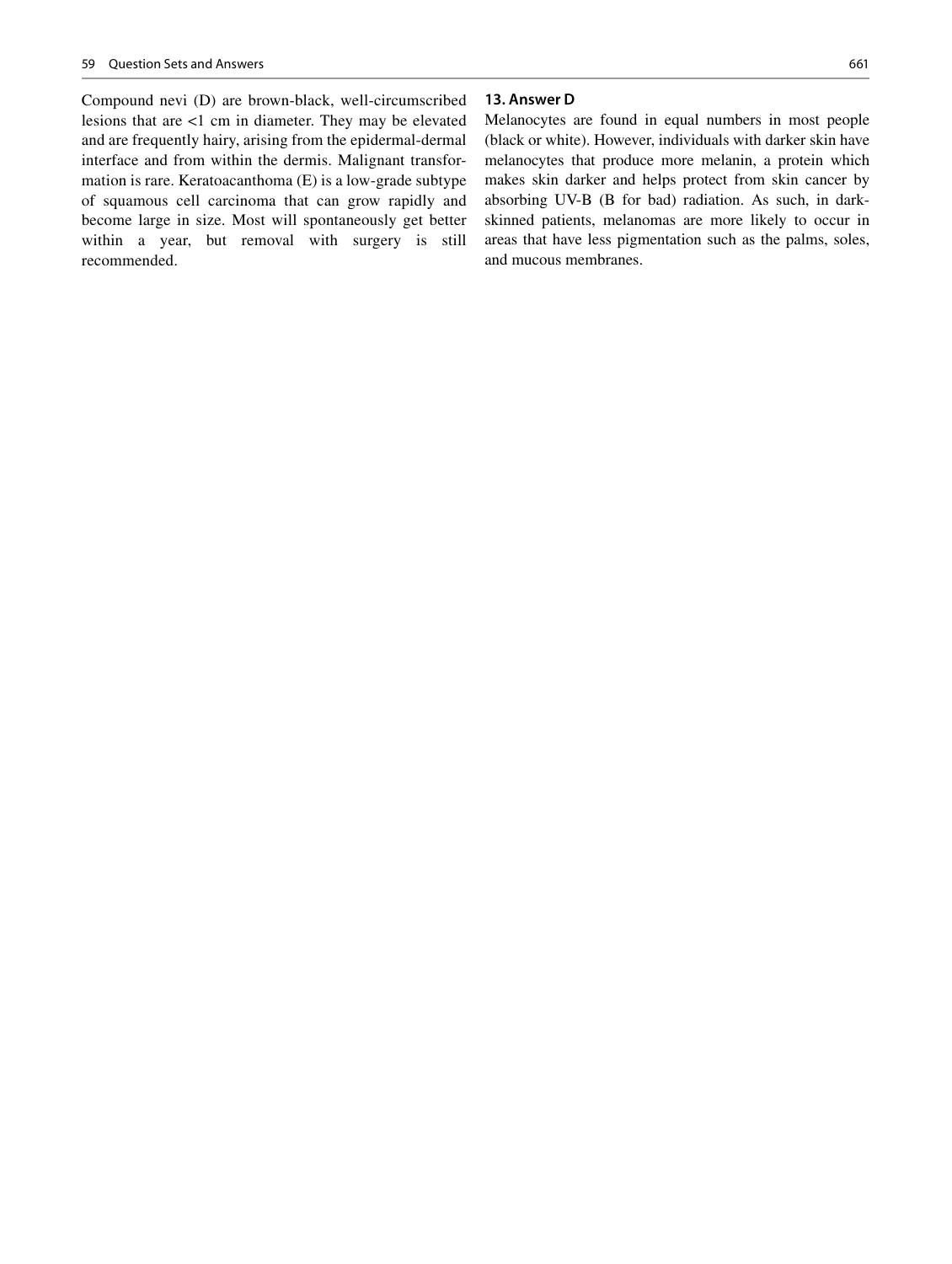# **Surgical Complications**

 **Areg Grigorian, Paul N. Frank, Christy Anthony, and Christian de Virgilio** 

#### **Questions**

- 1. A 55-year-old woman arrives to the emergency department with a 3-h history of severe epigastric pain that has been progressing in severity. She describes it as sharp, diffuse, and constant. Her past medical history is significant for chronic atrial fibrillation for which she takes warfarin. Her temperature is 100.6 °F, blood pressure is 102/66 mmHg, and pulse is 98/min and irregular. Physical examination reveals a diffusely tender and rigid abdomen, with guarding and rebound. An upright abdominal x-ray demonstrates free air under the right hemidiaphragm. Her laboratory exam findings include a hemoglobin 10.2 g/dl (normal 12–15 g/dl), platelets 110,000 (150,000–400,000), INR 2.5, and PTT 18 s (18–28 s). Which of the following is the best way to manage the INR in this patient?
	- (A) Hold warfarin and allow INR to autocorrect
	- (B) Oral vitamin K
	- (C) Fresh frozen plasma
	- (D) Intravenous vitamin K
	- (E) Cryoprecipitate
- 2. What is the most common CXR finding in a patient with pulmonary embolism (PE)?
	- (A) Consolidation of one lobe
	- (B) Fluffy bilateral infiltrates
	- (C) Normal
	- (D) Hampton's hump (a wedge-shaped, pleural-based consolidation)
	- (E) Westermark's sign (a focus of oligemia leading to collapse of pulmonary vessel)
- 3. What is the most common ECG finding in a patient with PE?
	- (A) Right ventricular strain
	- (B) Right-axis deviation
	- (C)  $S_1 Q_3 T_3$
	- (D) Sinus tachycardia
	- (E) Right bundle branch block
- 4. What is the most common initial acid/base abnormality seen in patient with a PE?
	- (A) Respiratory alkalosis
	- (B) Respiratory acidosis
	- (C) Metabolic alkalosis
	- (D) Metabolic acidosis
	- (E) Combined respiratory alkalosis and metabolic acidosis
- 5. A 61-year-old obese female with a past medical history of diabetes undergoes laparoscopic cholecystectomy for acute cholecystitis. The operation is technically difficult and is converted to an open cholecystectomy. Twelve hours later, the patient complains of severe pain in the wound. She has a temperature of 102.8 °F, heart rate of 120/min, and a blood pressure of 110/70 mmHg. She appears ill. There is grayish foul-smelling drainage coming from the wound, which appears erythematous, swollen, indurated, and tender to touch. What is the next step in the management?
	- (A) Reassure patient that wound infections do not occur so soon after surgery
	- (B) Open a few of the wound staples to allow drainage
	- (C) Broad-spectrum antibiotics
	- (D) Return to OR for reclosure of the fascia
	- (E) Broad-spectrum antibiotics and return to OR for aggressive wound debridement
- 6. A 29-year-old female who is 8 months pregnant presents with symptoms and signs of acute cholecystitis and undergoes laparoscopic cholecystectomy uneventfully. However, she returns to the ED on postoperative day 4 with acute onset dyspnea and pleuritic chest pain. A pulmonary embolism is subsequently diagnosed. What is the most likely source of the thromboembolism?
	- (A) The right common iliac vein
	- (B) The left common iliac vein
	- (C) The right popliteal vein
	- (D) The right axillary vein
	- (E) The left femoral vein
- 7. A 50-year-old female undergoes right hepatic lobectomy for metastatic colon cancer. The operation took 6 h and was associated with significant bleeding. As a result, she was markedly hypotensive throughout the operation and received multiple units of blood products. She was admitted to the surgical ICU for further management. She received one dose of prophylactic antibiotics preoperatively, but is otherwise not receiving any medications. On postoperative day 1, her urine output is only 10 cc/h for 5 h. Her serum creatinine has risen from 1.2 to 2.0 mg/dl. Her blood pressure is 140/80 mmHg, and heart rate is 100/min. Lungs are clear to auscultation. Urine Na is 44 mEq/L, and FENa is 3.1 %. Which of the following is the most likely etiology?
	- (A) Hypovolemia
	- (B) Acute interstitial nephritis
	- (C) Acute tubular necrosis
	- (D) Cardiogenic shock
	- (E) Obstructed urinary catheter
- 8. A 64-year-old female was recently discharged following a morbid obesity surgery (gastric sleeve resection).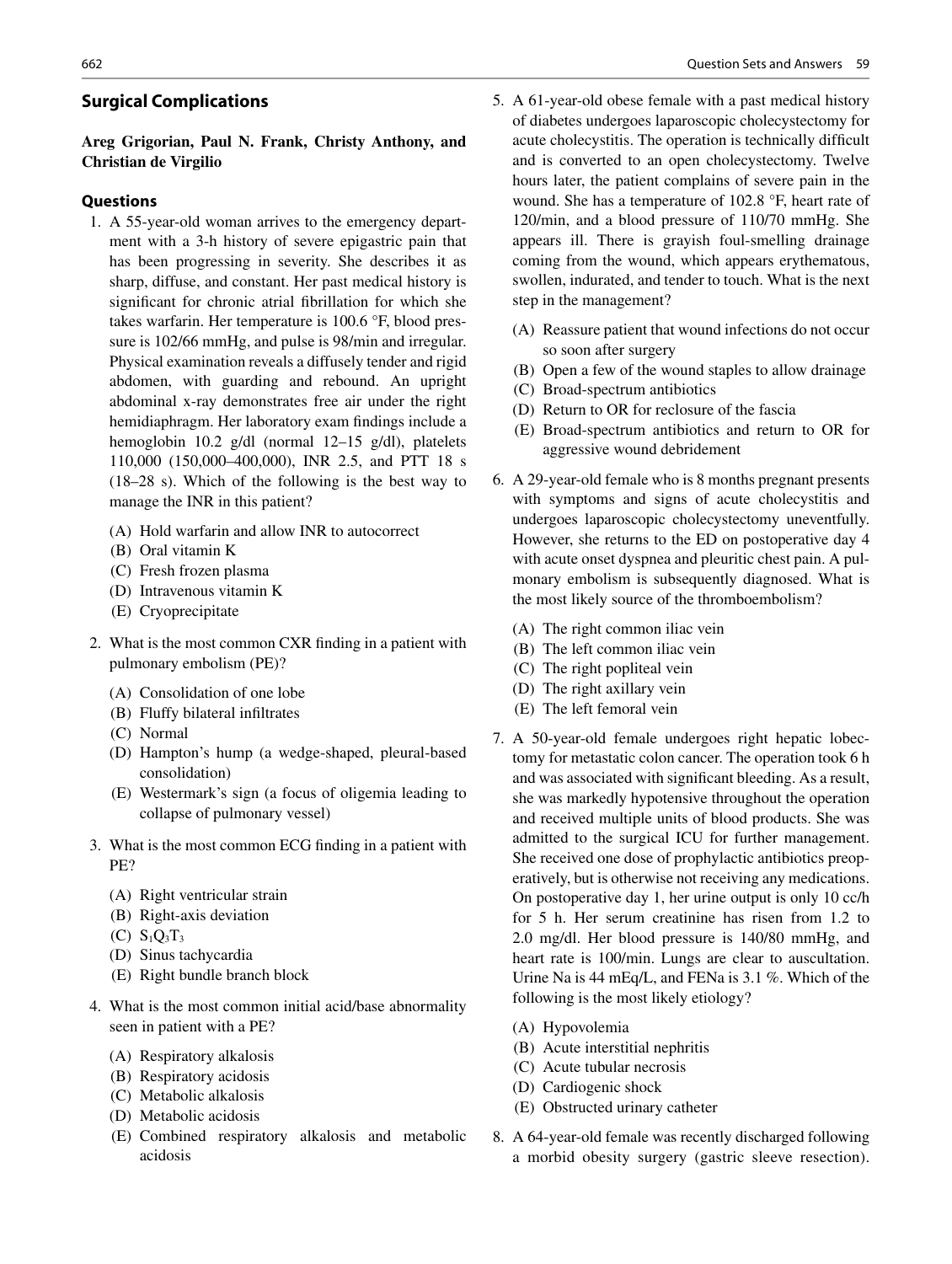Her postoperative course was complicated by a DVT in her left leg, for which she received intravenous heparin and discharged with oral warfarin. She now presents with an area of discolored, purplish skin on her right thigh that began the prior day and is extremely painful. On physical exam, she is afebrile with a normal blood pressure and heart rate. There is a  $6 \times 6$  cm area of purplish black skin over her right anterior thigh, and another smaller area on her right calf. On laboratory exam, her WBC count and serum glucose are normal. What is the most likely cause?

- (A) Vitamin K deficiency
- (B) Protein C deficiency
- (C) Heparin
- (D) Thrombocytopenia
- (E) Unrecognized hemophilia
- 9. A 40-year-old male is hospitalized after a hip replacement. On postoperative day 3, the astute medical student notices he has a new left-sided facial droop. Cardiac examination demonstrates a regular rate and rhythm without murmurs. Further exam reveals left arm and leg weakness and numbness. In addition, he has a swollen right calf that is 3 cm larger in diameter than the left calf when measured 10 cm below the tibial tubercle. Venous duplex ultrasound shows a noncompressible right femoral vein. What test is most likely to explain the etiology of the neurologic findings?
	- (A) ECG
	- (B) CT of the chest
	- (C) Factor V Leiden testing
	- (D) Echocardiogram with bubble study
	- (E) Duplex ultrasound of the carotid artery
- 10. Which of the following findings on urinalysis would most strongly support the diagnosis of acute tubular necrosis?
	- (A) Muddy brown casts
	- (B) Urine osmolarity > 500
	- (C) Bland urine sediment
	- (D) Red cell casts
	- (E) White cell casts
- 11. A 65-year-old homeless man with poorly controlled diabetes presents to urgent care with severe pain and swelling in his left leg. Vital signs include a temperature of 102 °F, blood pressure of 132/78 mmHg, and heart rate of 102/min. On physical exam, he appears to be tachypneic. His left leg appears tense, and the skin is warm and red over his thigh and is tender to palpation. There is an area of the skin on the thigh that has a violaceous color with blistering. Laboratory testing demonstrates a WBC  $22 \times 10^3/\mu L$  (normal  $4.1-10.9 \times 10^3/\mu L$ ) with neutrophilic predominance and a serum Na of 128 mEq/L

(137–145 mEq/L). What is the best next step in treatment?

- (A) Immediate IV heparin
- (B) Venous duplex scan of left leg
- (C) CT pulmonary angiogram
- (D) Blood cultures, broad-spectrum antibiotics, and urgent surgical debridement
- (E) Blood cultures and broad-spectrum antibiotics
- 12. A 78-year-old male is in the recovery room after an open inguinal hernia repair. His blood pressure is noted to be 70/55 mmHg, and pulse is 118 bpm. He is breathing normally. The patient has a history of hypertension for which he takes a diuretic. The operation itself was uneventful except that the nurses had difficult inserting the urinary catheter. Given the hypotension, the patient is transferred to the ICU for close monitoring. The following hemodynamic parameters are obtained: cardiac output of 10.2 L/ min (normal 5 L/min) and systemic vascular resistance of 450 dynes/sec/cm5 (normal 700–1,600 dynes/sec/ cm<sup>5</sup>). What is the next step in treatment?
	- (A) Phenylephrine
	- (B) Dopamine
	- (C) Blood cultures and broad-spectrum antibiotics
	- (D) IV bolus of lactated Ringer's
	- (E) Norepinephrine
- 13. A 25-year-old woman is referred to an ENT surgeon with complaints of recurrent nosebleeds for the past month. She also reports that she has been easily bruising with minor trauma and her last menstrual period required double the change of tampons she typically uses. She does not report any blood in stool or urine. Her physical exam is significant for mild gingival bleeding and scattered bruises on her arms and legs. Her laboratory exam is significant for an isolated thrombocytopenia of 13,000 (normal 150,000–400,000). Bone marrow biopsy is normal other than an increase in megakaryocytes. What is the best initial management for this condition?
	- (A) Platelet transfusion
	- (B) Corticosteroids
	- (C) Splenectomy
	- (D) Plasmapheresis
	- (E) Intravenous immunoglobulin (IVIG)
- 14. A 60-year-old female returns to the ED for right leg swelling 1 week after undergoing a right hemicolectomy for cecal adenocarcinoma. Duplex scan confirms a DVT and the patient is started on IV heparin. The patient's hospital course is further complicated by UTI and pneumonia. On hospital day 7, the morning CBC shows a platelet count of 55,000, down from a baseline of 140,000. What is the next immediate step?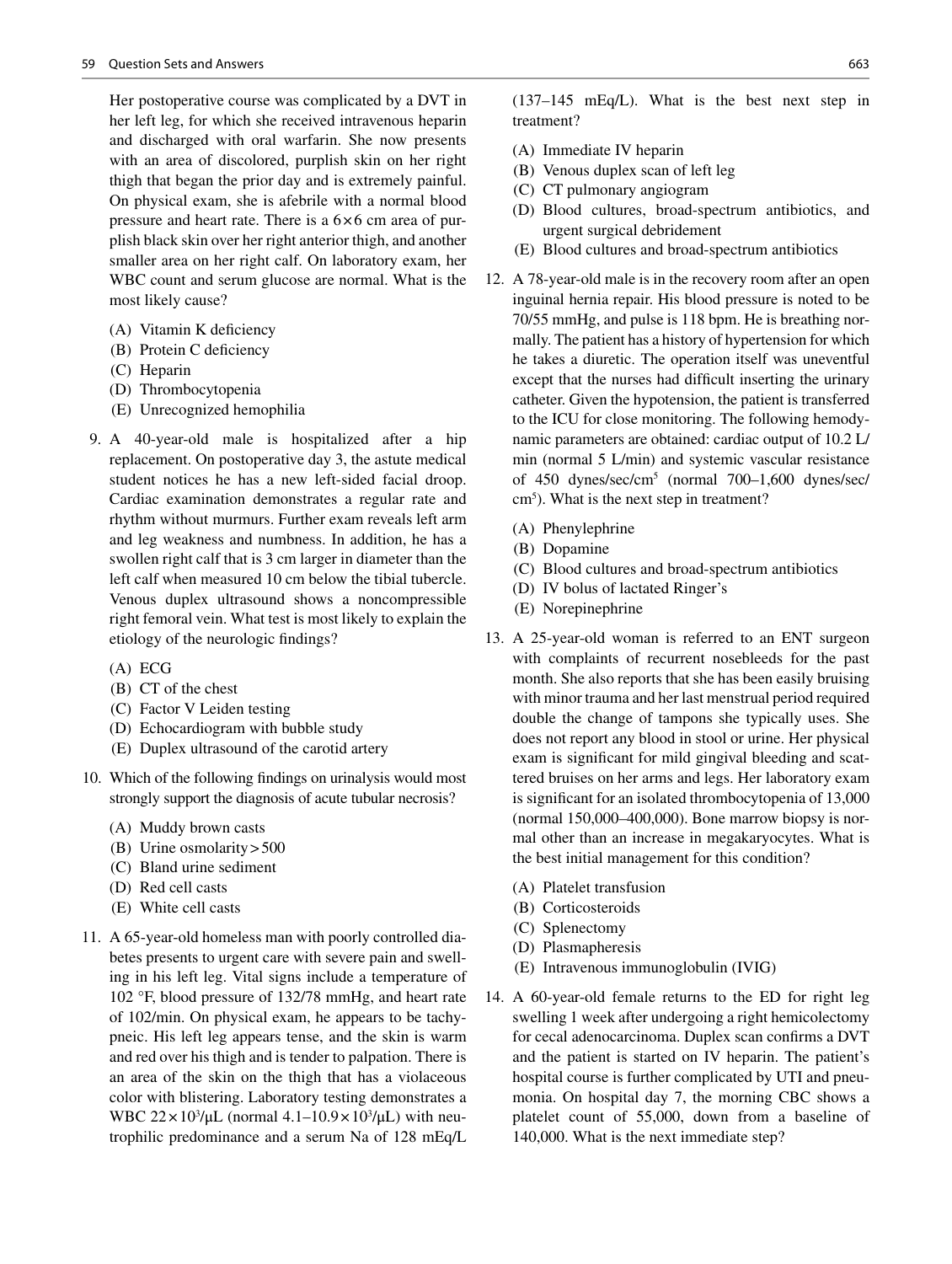- (A) Stop heparin
- (B) Stop heparin and start a direct thrombin inhibitor
- (C) Stop heparin and switch to low molecular weight heparin
- (D) Transfuse 2 units of platelets
- (E) Start corticosteroids
- 15. A 68-year-old female presents to the ED 1 week after total hip replacement. She became suddenly short of breath 2 h ago. Her vitals include a blood pressure of 100/60 mmHg, heart rate of 120/min, and respiratory rate of 30/min. On physical examination, lung sounds are clear. Chest x-ray is normal. Arterial blood gas shows a pH of 7.53, PaCO<sub>2</sub> 28, PaO<sub>2</sub> 70, and HCO<sub>3</sub> 25. Oxygen is given by nasal cannula. Which of the following is the next best step in the management?
	- (A) Spiral CT angiogram of the chest
	- (B) Intravenous heparin
	- (C) Intravenous thrombolytic infusion
	- (D) Venous duplex scan of both legs
	- (E) Echocardiogram
- 16. A 45-year-old patient undergoes a hernia repair. He is a smoker. On postoperative day 2, his wound appears to be healing well, and he is discharged home. What type of operative wound is this considered to be?
	- (A) Clean
	- (B) Clean contaminated
- (C) Contaminated
- (D) Dirty infected
- (E) Elective
- 17. A 51-year-old male is brought to the ED by paramedics following a high-speed MVC. In the ED, his blood pressure is 120/70 mmHg, and heart rate is 100/min. Hemoglobin/hematocrit is 12 g/dL (13.2–16.2 g/dL) and 36 % (40–52 %), respectively. A CT scan shows a ruptured spleen, and he is taken urgently to the operating room. During surgery, the patient is hemodynamically stable and undergoes a splenectomy. No other injuries are found, and he does not require blood transfusion. Four hours postoperatively, the patient's blood pressure drops to 80/50 mmHg, heart rate is 120/min, and urine output, which was  $50$  cc/h for the first 2 h after surgery, is 10 cc/h for the past 2 h. The patient is awake and only complains of thirst. He appears pale. Breath sounds are clear. Despite two liters of IV fluids, the blood pressure remains 80/50 mmHg. Repeat hemoglobin/hematocrit is 10 g/dL and 30 %. What is the next step in the management?
	- (A) CT scan
	- (B) Diagnostic peritoneal lavage
	- (C) 12-lead ECG
	- (D) Chest x-ray
	- (E) Return to operating room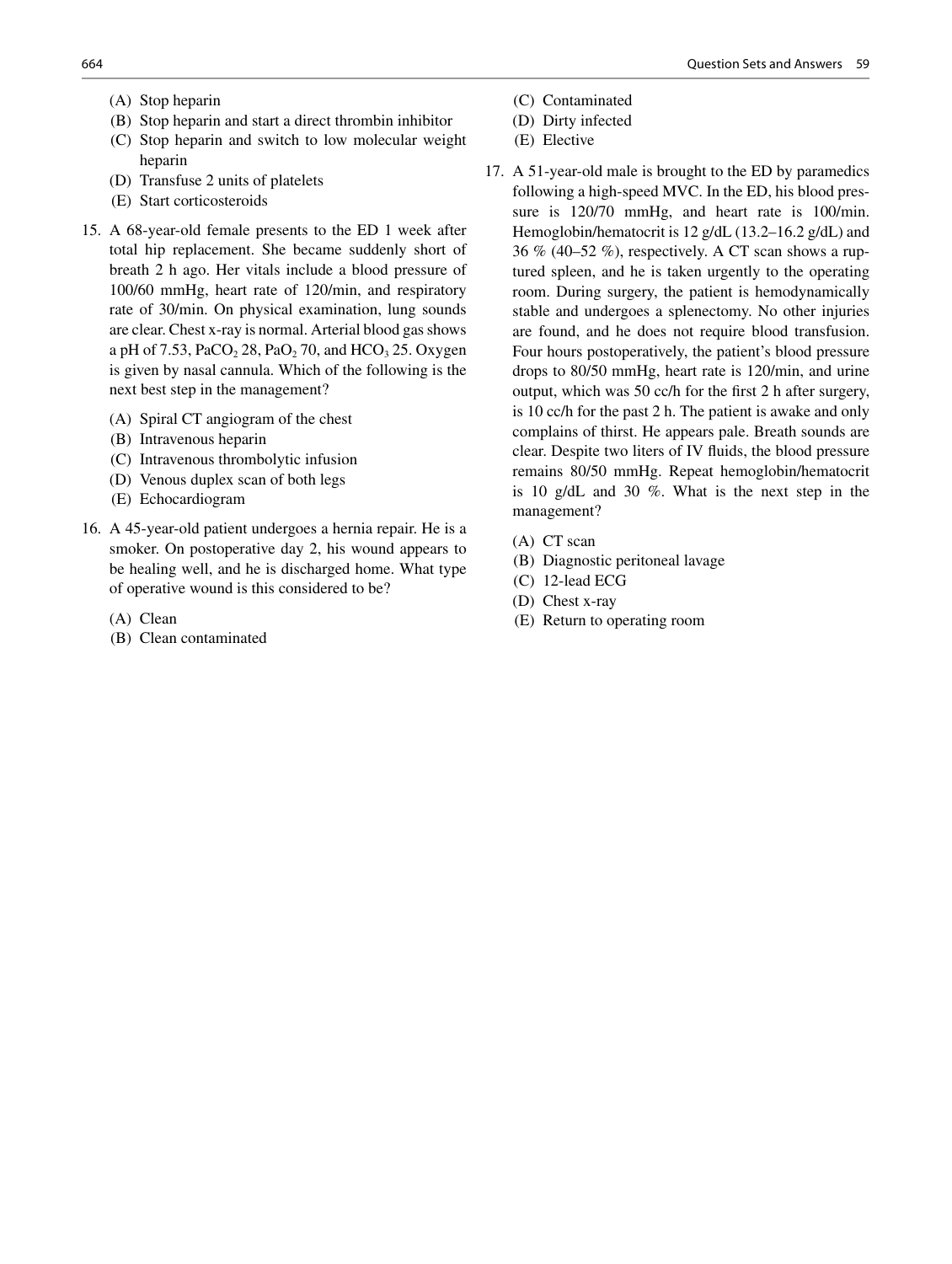#### **Answers**

# **1. Answer C**

 The ideal method for reversing an elevated INR in a patient receiving warfarin depends on the urgency with which reversal is needed. The patient presented has peritonitis and free air under the diaphragm. As such, urgent surgery is required, and therefore urgent reversal of INR is necessitated. Of the choices provided, fresh frozen plasma (FFP) would provide the most immediate reversal. Holding warfarin (A) is not acceptable as it would take 3–4 days for reversal. Oral vitamin K (B) takes about 24 h, whereas IV vitamin K (D) takes about 8–12 h. Such strategies would be acceptable if surgery were not urgent and would have the benefit of avoiding transfusion of a blood product (FFP). Cryoprecipitate (E) has high levels of fibrinogen and von Willebrand factor but is not effective for warfarin reversal. Prothrombin complex concentrate is emerging as an alternative to FFP for rapid warfarin reversal. It more effectively reverses warfarin as compared to FFP (particularly in patients who are massively bleeding and have profoundly elevated INR), though it is associated with an increased risk of thrombotic events.

# **2. Answer C**

 Virchow's triad (hypercoagulability, immobility, endothelial injury) is a common risk factor for PE. Patients can present with dyspnea, pleuritic chest pain, cough, tachycardia, and/ or hemodynamic instability. Most will have a normal appearing chest x-ray. If present, the most common abnormality is a platelike atelectasis with decreased lung volume. Hampton's hump (D) is seen in 20 % of patients with PE and is characterized by a wedge-shaped, pleural-based consolidation frequently seen laterally. Westermark's sign (focal/regional pulmonary oligemia distal to embolus) (E) is even more rare and only seen in cases of saddle embolus. Consolidation of an entire lobe (A) is more consistent with lobar pneumonia. Fluffy bilateral infiltrates (B) seen on plain films are suggestive of pulmonary edema.

### **3. Answer D**

The most common ECG finding in patients with PE is sinus tachycardia.  $S_1 Q_3 T_3$  (C) refers to a deep S wave in lead I, Q wave in III, and inverted T wave in III, and although it is considered a "classic" finding for PE, it is neither sensitive nor specific and found in only 20  $%$  of patients. When pulmonary arterial pressures get high, ECG findings may demonstrate right ventricular strain (A). The remaining answer choices can all occur in patients with PE but appear infrequently  $(B, C, E)$ .

# **4. Answer A**

 The most common acid/base abnormality seen initially in patients with PE is uncompensated respiratory alkalosis. Patients with PE can have hypoxia, and the physiologic

response to this is hyperventilation which results in a primary decrease in  $PCO<sub>2</sub>$  (hypocapnia). Acute respiratory alkalosis causes light-headedness, confusion, peripheral paresthesias, cramps, and syncope. Eventually patients will have a compensated respiratory alkalosis as the body's excess  $HCO<sub>3</sub><sup>-</sup>$  is buffered by extracellular hydrogen ion. Combined respiratory alkalosis and metabolic acidosis is seen initially in patients that have ingested a large amount of aspirin (E).

### **5. Answer E**

The vast majority of fevers within the first 24 h of surgery are noninfectious in origin and are due to release of cytokines (not atelectasis as commonly stated {but before you challenge your chief residents, look it up for yourself!}). Postoperative wound infections typically do not occur until around the seventh postoperative day on average. There are rare exceptions. Group A beta-hemolytic *Streptococcus* and *Clostridium* are known to rarely cause devastating early (sometimes within hours) postoperative wound infections. For this reason, when a patient spikes a fever, always perform a directed physical exam, including looking at the wound. Clues to a wound infection include a warm, erythematous, painful wound with dishwater (grayish) foul-smelling discharge. Management consists of immediate broad-spectrum antibiotics (including high- dose penicillin to cover *Clostridium*) and a prompt return to the OR for aggressive wound debridement. Reassurance (A), bedside drainage (B), and antibiotics alone (C) would not be appropriate. Reclosure of the fascia (D) would be appropriate for fascial dehiscence. However, fascial dehiscence presents with a large volume of salmon-colored fluid draining from wound, not with fever and evidence of wound infection.

#### **6. Answer B**

 DVTs occur more commonly in the left leg than the right due to the fact that the right common iliac artery often compresses the left common iliac vein (this condition is termed May-Thurner syndrome). The risk of DVT is further increased in pregnancy due to the gravid uterus causing further compression. The other sites listed are less common locations of DVT (A, C–E). Pregnant women cannot be treated with warfarin due to its teratogenicity.

#### **7. Answer C**

 The patient is oliguric and has evidence of acute kidney injury (AKI). The high urine Na (>40 mEq/L) and FENa >1 % indicate an intrinsic (renal) etiology of AKI. The most common cause of renal AKI is acute tubular necrosis (ATN). Hypovolemia (A) causes prerenal azotemia. Prolonged periods of hypovolemia and hypotension lead to poor renal perfusion that directly damage the kidneys and lead to acute tubular necrosis (ATN). Acute interstitial nephritis (B) also causes intrarenal AKI. However, it is less common than ATN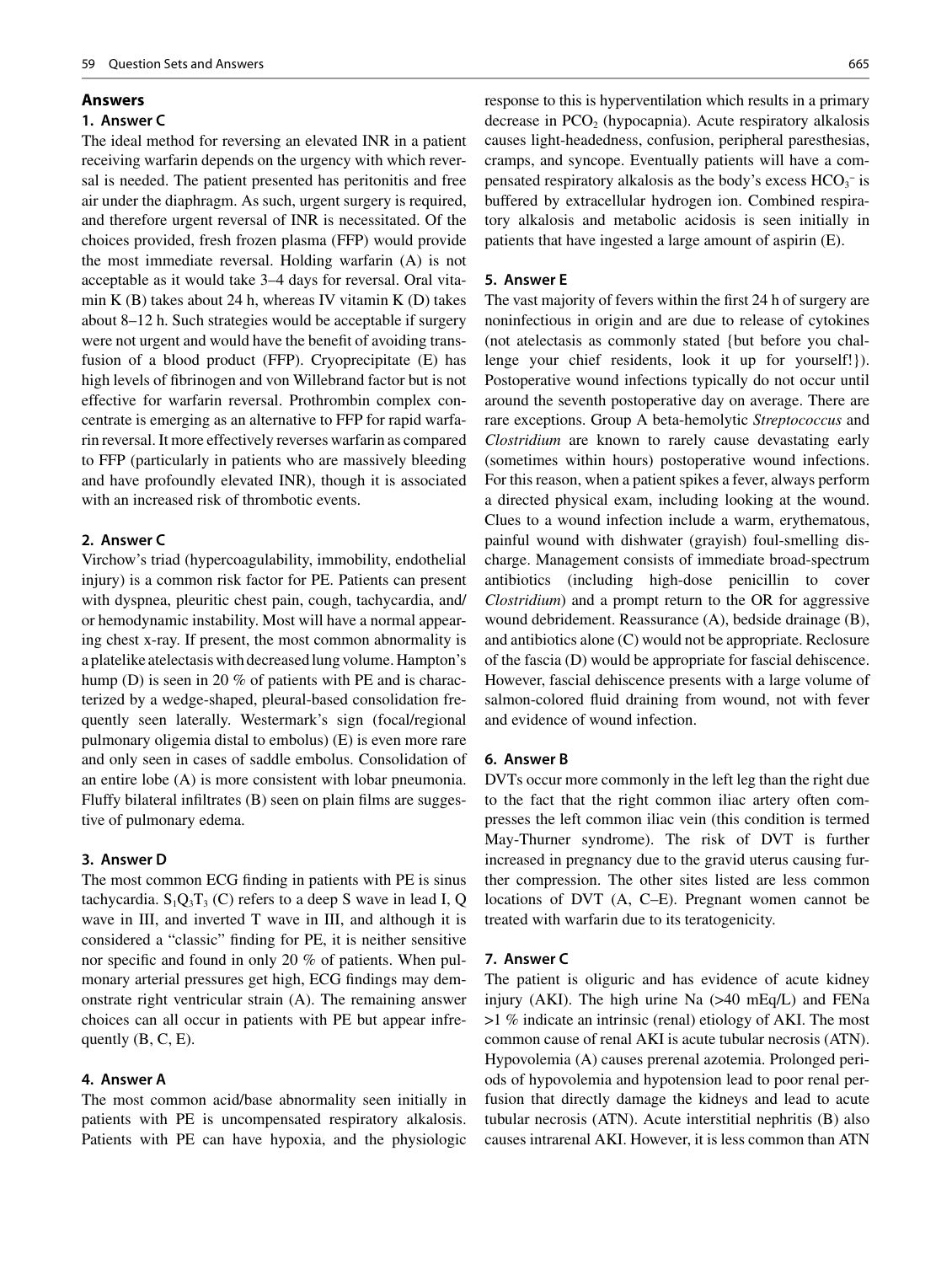and is an immune-mediated response to certain medications (e.g., penicillin, cephalosporins, sulfa drugs, NSAIDs). Classic findings include fever, rash, arthralgia, and urinary eosinophilia. Cardiogenic shock (D) can lead to prerenal AKI due to decreased renal perfusion. Prolonged urinary obstruction due to bilateral ureteral obstruction can lead to postrenal AKI. Urine findings are variable. An obstructed Foley (E) is a potential cause of oliguria, but is unlikely to cause AKI and certainly not so soon after surgery.

# **8. Answer B**

 The history and exam are most consistent with warfarininduced skin necrosis. Warfarin inhibits the carboxylation of the vitamin K-dependent clotting factors: II, VII, IX, X, protein C, and protein S. This can acutely lead to the relative deficiency of protein C, owing to its short half-life, and thus can result in an initial hypercoagulable state and subsequent thrombosis in the vasculature supplying the skin. Warfarininduced skin necrosis is more common in patients who have a preexisting protein C deficiency. Vitamin K deficiency is seen with severe nutritional depletion and intestinal malabsorption and manifests with bruising and hemorrhage (A). Heparin can cause skin necrosis as well, but this is seen locally at the site of injection (patient however received IV heparin) and in a much smaller distribution (C). Thrombocytopenia results in petechiae, not skin necrosis (D). Patients with hemophilia may have a history of deep tissue bleeding into muscles and joints (hemarthrosis) and oftentimes have excessive bleeding after surgical procedures (E), but not skin necrosis.

# **9. Answer D**

 The patient has symptoms and signs of a postoperative stroke. Most postoperative strokes are ischemic in nature (not hemorrhagic), and most ischemic strokes are embolic, arising from either the heart (in the setting of atrial fibrillation) or from a plaque at the carotid bifurcation in the neck. This patient, however, has a DVT. The combination of an acute DVT and a stroke suggests a paradoxical embolism, wherein a clot from the venous system enters the systemic (as opposed to pulmonary) circulation. The most likely explanation is an intracardiac shunt such as patent foramen ovale (PFO) or atrial septal defect (ASD). Such an anomaly would best be demonstrated with an echocardiogram with a bubble study. ECG (A) might be helpful if atrial fibrillation was suspected; however, the patient has a regular rate and rhythm. In the setting described above, a CT of the head would be the first study indicated. Head CT would confirm whether the patient did have a stroke, and whether the stroke was ischemic or hemorrhagic (but this was not an option), but CT would not be helpful for determining the source of an embolic stroke. CT of the chest (B) would be helpful if PE were suspected. Factor V Leiden testing is not routinely recommended following a first-time DVT. Duplex ultrasound of the carotid arteries (E) may identify a plaque, but he is very young to have a carotid stenosis, and the concomitant DVT should raise a higher suspicion for paradoxical embolism.

# **10. Answer A**

 In acute tubular necrosis, the renal tubular epithelial cells die and slough off into the urine. These appear as muddy brown casts. Urine osmolarity >500 (B) and bland urine sediment (C) are both consistent with a prerenal AKI state. Red cell casts (D) are suggestive of injury to the glomerulus (e.g., glomerulonephritis). White cell casts (E) are suggestive of tubulointerstitial disease or acute pyelonephritis but may also be observed with many glomerular disorders.

## **11. Answer D**

 The patient is homeless, which predisposes him to unsanitary conditions. Poorly controlled diabetes itself is an immunosuppressed state. Given this information about the patient, the presence of leukocytosis with neutrophilic predominance, and his physical exam findings (e.g., painful, erythematous, swollen leg with bullae and violaceous skin), this patient likely has necrotizing fasciitis. Management consists of blood cultures, broad-spectrum antibiotics, and urgent surgical debridement. Antibiotics and cultures alone would not be appropriate (E). Choices A–C are all appropriate considerations for patients presenting with a PE secondary to DVT.

#### **12. Answer D**

 The patient is in shock. Given the high cardiac output, and low systemic vascular resistance, septic and anaphylactic shock are the most likely. However, since the patient has not had any medications or unusual exposures and is breathing normally, it is most likely septic shock. Patients with difficult urinary catheterizations may have subsequent bacteremia which can result in septic shock. The first step in management of septic shock is aggressive IV fluid resuscitation with either normal saline (NS) or lactated Ringer's (LR). Norepinephrine  $(E)$  is considered as the first-line vasopressor for septic shock. Additionally, vasopressin can be used in combination with norepinephrine. Epinephrine is also used for septic shock, but after the above two. Dopamine (B) was initially believed to increase renal perfusion in patients with shock, but studies have failed to consistently demonstrate this. It is not typically recommended for patients with septic shock (except for the rare patient with associated bradycardia). Phenylephrine (A) is not recommended for septic shock except in highly selected patients. All patients with septic shock should also receive blood cultures before starting broad-spectrum antibiotics (C).

# **13. Answer B**

 In a young patient presenting with recurrent epistaxis, isolated thrombocytopenia, and bleeding symptoms, an isolated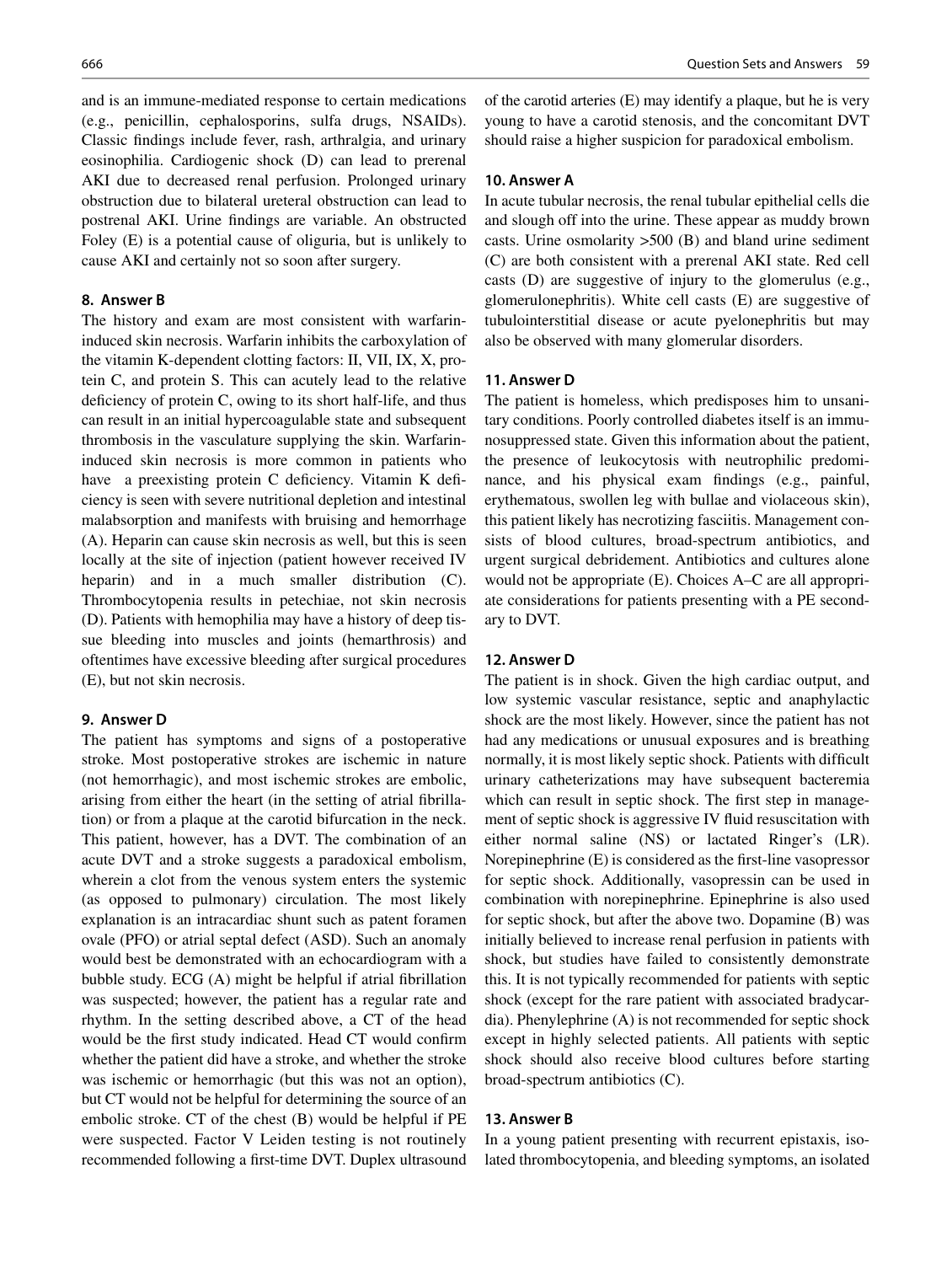acquired thrombocytopenia should be considered. Immune thrombocytopenic purpura (ITP) is an autoimmune disease characterized by autoantibodies against platelets and thus is considered a consumptive process. In a patient with a platelet count <30,000 and bleeding symptoms, the recommended initial management is corticosteroids (B). If this does not control the symptoms, the next line of therapy includes IVIG (E), dapsone, or danazol. Splenectomy is considered a last resort after medical therapy fails (C). Platelet transfusion should never be administered to a patient with ITP because it is considered a consumptive process (A). Plasmapheresis is not one of the recommended treatments for ITP (D).

#### **14. Answer B**

The findings here are consistent with heparin-induced thrombocytopenia (HIT), an immune reaction to heparinplatelet complexes. Despite the decrease in platelet count, this is a *hypercoagulable* state. Heparin should be discontinued immediately, and the patient should be started on a direct thrombin inhibitor (e.g., argatroban). Low molecular weight heparin (C) also has a risk of HIT. Platelet transfusion (D) is not indicated with a platelet count of 55,000. Corticosteroids (E) would not be appropriate for the management of HIT.

#### **15. Answer B**

 The patient presented has a high likelihood of PE, based on Wells criteria. The patient is in the postoperative setting, the CXR is normal, and the patient is tachycardic and slightly hypotensive, suggesting possible right heart strain from a massive PE. As such, the first step is to immediately start IV heparin, even before the diagnosis is confirmed with spiral CT (A). In patients with a low likelihood of PE, a D-dimer assay should be ordered first. Since D-dimer levels are often elevated after surgery, it has very poor specificity in the postoperative setting. That being said, D-dimer has a high negative predictive value. So even though most postoperative patients will have an elevated D-dimer, D-dimer level <500 ng/mL effectively can rule out PE in low-risk patients. IV thrombolytic infusion (C) would not be an appropriate management because the patient just had major surgery. Venous duplex scan of both legs (D) could subsequently be done to evaluate for DVT as the source for PE. Echocardiogram (E) with a bubble study would be appropriate if the patient presented with a combined stroke and acute DVT, suggestive of a paradoxical embolism.

#### 667

#### **16. Answer A**

 There are four types of operative wounds. These are used to predict the likelihood of a postoperative wound infection and to guide the use of preoperative antibiotics. Clean wounds (class I) are those that do not involve entering an organ or cavity that is known to harbor bacteria (such as the alimentary, genitourinary, or reproductive tracts). Examples would be skin, eye, brain, or elective orthopedic surgery (and also hernia repair). Clean-contaminated (class II) wounds (B) are those in which an aseptically made wound enters the alimentary, respiratory, or genitourinary tracts (e.g., elective bowel resection, caesarean section). Contaminated (class III) wounds (C) occur secondary to trauma, breaks in sterile technique, or gross spillage from the gastrointestinal tract (e.g., GSW to the bowel). Dirty-infected (class IV) wounds (D) are those involving a preoperative infection (drainage of an abscess) or perforated viscera (e.g., abscess). Elective wound (E) is not a recognized type of wound. Patients that have optimized oxygen delivery to tissue are most likely to have normal wound healing. Factors known to increase the risk of wound infections include wound ischemia, diabetes, low albumin, steroids, poor arterial flow (e.g., peripheral arterial disease), smoking, and hypothermia.

## **17. Answer E**

 The patient is in shock. The most likely etiology of the shock in this setting is hypovolemic shock, most likely from bleeding (in this case most likely the ligation of the splenic artery has come off). Massive postoperative bleeding after surgery is rare and can be difficult to recognize. It can present as oliguria, and differentiating bleeding from other causes of hypotension and oliguria can be difficult. Lab values such as hemoglobin and hematocrit are not useful in detecting acute hemorrhage in the postoperative setting. It generally takes  $8-12$  h for interstitial fluid to redistribute into the vascular space, and blood concentration will initially appear unchanged. This patient's hemoglobin/hematocrit has shown a significant drop, and in combination with his thirst, pale skin, mechanism of injury, and hemodynamic instability, he is most likely suffering from internal bleeding and will need to return to the OR. CT scan would be inappropriate for a patient with hemodynamic instability (A). An ECG (C) or a CXR (D) (the breath sounds are clear) are unlikely to be of value. Failure to recognize bleeding has fatal consequences. An alternative to immediate return to the OR would be to perform a bedside ultrasound (to look for fluid), if available.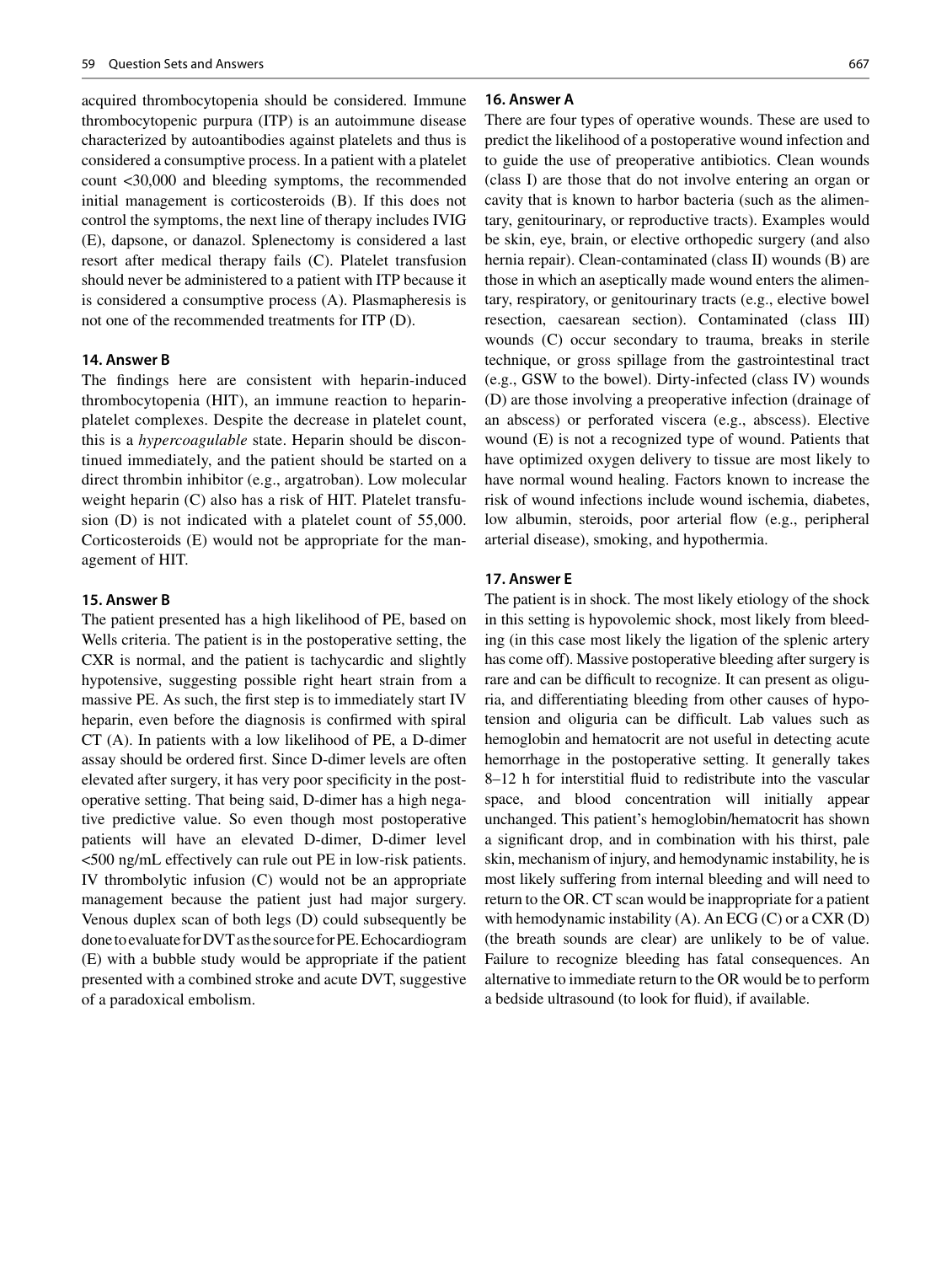# **Trauma**

 **Areg Grigorian, Paul N. Frank, Christian de Virgilio, and Dennis Y. Kim** 

### **Questions**

- 1. A 25-year-old man arrives to the ED following a MVC with multiple abrasions on his abdomen. His blood pressure is 90/60 mmHg, and his pulse is 120/min. After a primary survey, a FAST exam is performed. Which of the following is a FAST exam poor at detecting?
	- (A) Pericardial effusion
	- (B) Single pneumothorax
	- (C) Free peritoneal fluid in the hepatorenal space (Morrison's pouch)
	- (D) Retroperitoneal fluid
	- (E) Free peritoneal fluid in the perisplenic space
- 2. A 23-year-old male is rushed to the ED by paramedics after sustaining a gunshot wound to the lateral neck at the level of the thyroid cartilage. The patient is hemodynamically stable and is able to speak. Physical exam shows no signs of hematoma, pulsatile bleeding, thrill, or bruit. Which of the following is the next step in management?
	- (A) Surgical exploration
	- (B) Wound closure
	- (C) CT angiography
	- (D) Intubation
	- (E) Formal angiography
- 3. A 41-year-old patient presents to the emergency department following a stab wound to the chest, just above the left nipple line. On initial exam, his blood pressure is 94/70 mmHg, and respiratory rate is 16/min. He has distended neck veins, and his heart sounds are muffled. A FAST exam demonstrates fluid in the pericardial sac. What is considered the first sign of this condition?
	- (A) Electrical alternans
	- (B) Impaired diastolic filling
	- (C) "Water-bottle" shape on chest radiograph
	- (D) Hypotension
	- (E) Distended neck veins
- 4. A pregnant woman in her second trimester arrives to the ED after a minor MVC. She has no injuries or complaints but is worried that her pregnancy is in danger. She has a nonstress test that shows two accelerations of fetal heart rate, each at least 15 beats per minute above baseline and lasting at least 15 s. She has no contractions, vaginal bleeding, or abdominal pain. A FAST exam is negative. What is the next best step in management?
- (A) Monitor the patient overnight
- (B) Biophysical profile
- (C) Discharge and follow-up in 2 weeks
- (D) CT of the abdomen
- (E) MRI of the abdomen
- 5. A 40-year-old policeman is brought to the ED having suffered burns after helping to rescue a woman from a burning warehouse. His temperature is 99.8 °F, blood pressure is 100/70 mmHg, pulse is 95/min, and respiratory rate is 24/min. On physical examination, he has 40 % total body surface area deep partial and full-thickness burns to his face, arms, and back as well as a circumferential burn of his neck. He has singed nasal hairs, and there is carbonaceous sputum coming out of his mouth. His lungs are clear to auscultation bilaterally. ECG demonstrates premature ventricular contractions. What is the most appropriate next step in management?
	- (A) Broad-spectrum antibiotics
	- (B) Endotracheal intubation
	- (C) IV fluid resuscitation
	- (D) Cardiac enzymes and serial ECG
	- (E) Bronchoscopy
- 6. A 40-year-old man falls down approximately three stories in an attempt to commit suicide. EMS arrives on scene within 5 min, and he is rushed to the ED but loses vitals in the field and is dead on arrival (DOA). What is the most likely cause of death?
	- (A) Thoracic aortic transection
	- (B) Tension pneumothorax
	- (C) Abdominal aortic transection
	- (D) Ruptured spleen
	- (E) Pulmonary artery transection secondary to a jagged rib edge
- 7. A 25-year-old football player presents to the ED after sustaining a devastating tackle and hyperextension of his right knee. The knee appears to be posteriorly dislocated and the leg is swollen. Pedal pulses on the right appear to be diminished but present, whereas they are normal on the left. The remainder of his exam does not reveal any obvious signs of bleeding. What is the appropriate next step in management?
	- (A) Fasciotomy of all four compartments of the lower leg
	- (B) CT angiography
	- (C) Immediate heparinization
	- (D) Plain film of the knee, followed by reduction of the dislocation
	- (E) MRI of the knee
- 8. A 30-year-old male arrived via paramedics after getting struck in the abdomen by a golf cart while vacationing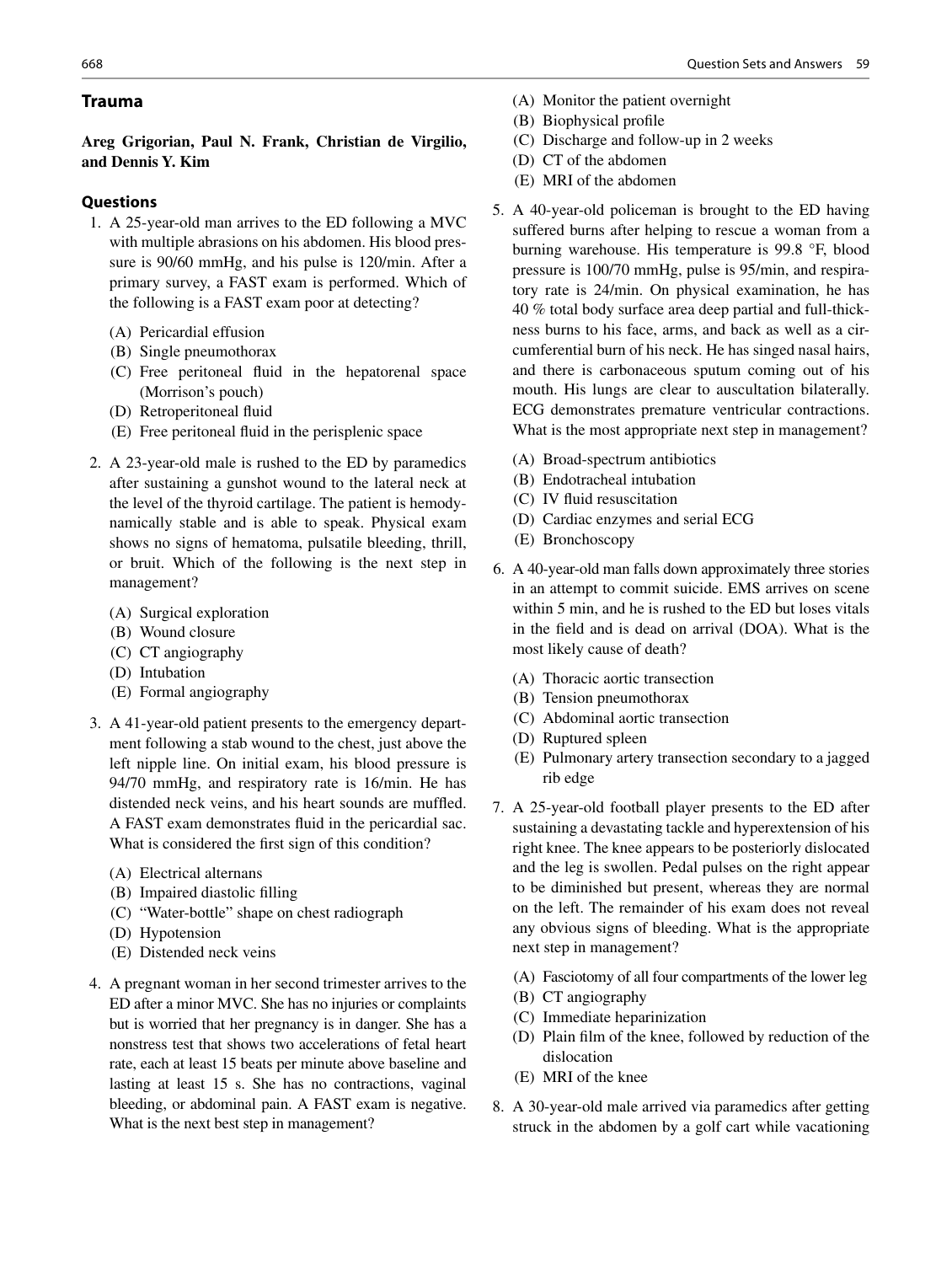with his family. He had no head trauma and only complained of mild abdominal pain. His vitals were normal and stable. A CT scan revealed no abnormal findings, and he was discharged on the same day. Three days later, he comes back to the ED complaining of fevers, nausea, poor appetite, and abdominal pain. A repeat CT scan shows a laceration at the neck of the pancreas with disruption of the pancreatic duct. What is the best next step in management?

- (A) Order serum amylase
- (B) Endoscopic retrograde cholangiography (ERCP)
- (C) CT-guided drainage
- (D) Magnetic resonance cholangiopancreatography (MRCP)
- (E) Exploratory laparotomy
- 9. A 40-year-old man is in a head-on MVC with a drunk driver on the freeway and is brought to the ED. He has a dark bruise from his seat belt across the left side of his neck. On physical examination, he is neurologically intact. However, his left eyelid is drooping, and his left pupil is constricted as compared to his right. CT scan with contrast demonstrates dissection of the left internal carotid that extends into the base of the skull. CT of the head and abdomen are negative. Which of the following would be the most appropriate management?
	- (A) Left neck exploration
	- (B) Intravenous heparin administration
	- (C) Carotid stenting
	- (D) Thrombolytic therapy
	- (E) Observation
- 10. A 22-year-old male arrives to the ED by paramedics with a gunshot wound in the RUQ of his abdomen. He is anxious and complains of pain near his wound. His temperature is 99.1 °F, blood pressure is 114/78 mmHg, and pulse is 90/min. His abdomen is soft, and he has no rebound or guarding. A portable chest x-ray is normal, and nasogastric tube (NGT) demonstrates clear fluid with no blood. His rectal examination shows no blood. What is the most appropriate next step in management?
	- (A) Serial physical examination
	- (B) Exploratory laparotomy
	- (C) CT scan of the abdomen
	- (D) Diagnostic peritoneal lavage
	- (E) FAST exam
- 11. A 62-year-old man with atrial fibrillation presents to the ED with a painful right lower leg. He has refused warfarin in the past. His physical exam is significant for an irregularly irregular heart rate and a painful right leg that is cool to touch with absent distal pulses. Pulses in the

left foot are normal. He has significant motor weakness and sensory deficit in the right foot. Duplex scan reveals an occlusion of the right popliteal artery. He receives heparin and undergoes open surgical embolectomy. Following the procedure, his motor and sensory deficit dramatically improves. The next day, he experiences intense pain in the right calf. His right calf is swollen and tense, and the pain is worsened with passive dorsi and plantar flexion of his right foot. He has palpable distal pulses. What is the most likely underlying etiology for his acute condition?

- (A) Interstitial edema
- (B) Recurrent embolization
- (C) Deep vein thrombosis (DVT)
- (D) Atherosclerotic plaque
- (E) Lymphedema
- 12. Burn patients are at risk for multiple infections. What is the most common organism to cause infection in burn patients?
	- (A) *Staphylococcus aureus*
	- (B) *Streptococcus pyogenes*
	- (C) *Streptococcus agalactiae*
	- (D) *Pseudomonas aeruginosa*
	- (E) *Candida albicans*
- 13. A 10-year-old boy presents to the ED with severe abdominal pain after falling over his bicycle handles while attempting a trick and sustaining blunt injury to the abdomen. A CT scan shows oral contrast extravasation into the retroperitoneum that is coming from the posterior aspect of the duodenum. Which of the following is the best management recommendation?
	- (A) Laparoscopy
	- (B) Exploratory laparotomy
	- (C) Observation
	- (D) Upper endoscopy to confirm injury
	- (E) CT-guided drainage
- 14. A 40-year-old alcoholic presents to the ED with a markedly swollen right forearm that is diffusely tender. He states that following an alcohol and heroin binge, he fell asleep on his arm for  $12$  h. He woke up to find his hand completely numb and unable to move it. On physical exam, he has normal brachial and radial pulses. His heart has a regular rate and rhythm. He is unable to extend his wrist when the hand is palm down. ECG reveals peaked T waves, and CPKs are 20,000 IU/L (normal 60–400 IU/L). What is the next step in management?
	- (A) Propranolol
	- (B) Insulin + dextrose
	- (C) Calcium gluconate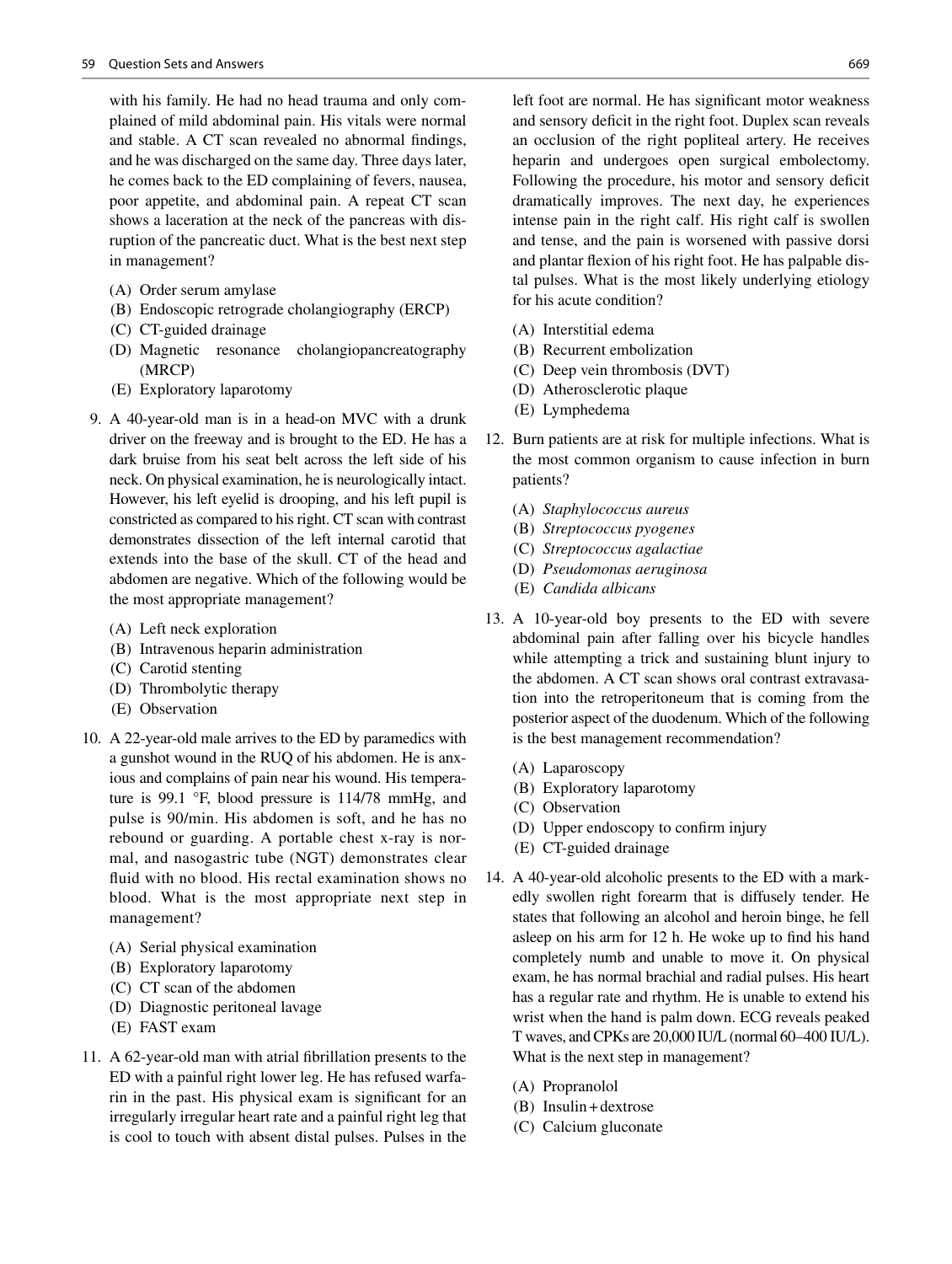

 **Fig. A.1** Chest x-ray (With kind permission from Springer Science+Business Media: Pediatr Surg Int, An unusual late presentation of a congenital diaphragmatic hernia, 21, 2005, p 1022, Yamamoto H. and Parikh DH., Fig. 2)

- (D) Kayexalate (sodium polystyrene)
- (E) Furosemide
- 15. A 5-year-old girl arrives to the ED with complaints of nausea, vomiting, and abdominal pain for the past day. She has no significant past medical history, but her mother reports that she was involved in a MVC about a month ago. She was restrained in a car seat and had blunt trauma to her abdomen. She had no complaints at the time. Her vital signs were normal, and she was subsequently discharged a few hours later. Her blood pressure is currently 112/82 mmHg, pulse is 90/min, and respiratory rate is 28/min. Her chest x-ray is shown above (Fig.  $A.1$ ). What is the most likely diagnosis?
	- (A) Gastroenteritis
	- (B) Diaphragmatic hernia
	- (C) Delayed splenic rupture
	- (D) Hemothorax contusion
	- (E) Pneumonia
- 16. A 32-year-old female is stabbed in the right lateral neck 1 cm above the clavicle. There is an expanding hematoma in her neck, and she is having great difficulty speaking. Breath sounds are absent on the right. Subcutaneous air is noted in her neck. What is the next step in management?
	- (A) Intubation
	- (B) Chest tube placement
	- (C) Duplex ultrasound of the carotid
	- (D) Operative repair
	- (E) Esophagoscopy
- 17. A 25-year-old male arrives to the ED with a stab wound lateral to his umbilicus after being involved in a drunken fight at a local bar. You can smell alcohol on his breath, and he is uncooperative during the exam. His temperature is 99.2 °F, blood pressure is 90/60 mmHg, and pulse is 120/min. His abdomen is soft, non-tender with no rebound or guarding. What is the most appropriate next step in management?
	- (A) Exploratory laparotomy
	- (B) Local wound exploration
	- (C) CT scan of the abdomen
	- (D) Serial physical examination
	- (E) FAST exam
- 18. In a patient presenting with acute limb ischemia in the right leg, what is the first structure to develop ischemic changes?
	- (A) Fat
	- (B) Nerve
	- (C) Muscle
	- (D) Skin
	- (E) Bone
- 19. A 60-year-old man is recovering in the ICU after being rescued from a fire within a restaurant kitchen. He was trapped for a prolonged period of time. He received deep partial and full-thickness burns in over 30 % of his body. He has a past medical history of psoriasis controlled with topical steroids. On the seventh postoperative day, he becomes confused. His temperature is 96.1 °F, blood pressure is 98/72 mmHg, and pulse is 122/min. His burn wounds have focal areas with a brown color. His laboratory examination demonstrates a white blood count of  $14.7 \times 10^3/\mu$ L (normal  $4.1-10.9 \times 10^3/\mu$ L) and a serum glucose of 250 mg/dL. What is the most likely etiology for this patient's acute condition?
	- (A) Intercompartmental fluid shift
	- (B) Adrenal insufficiency
	- (C) Alcohol withdrawal
	- (D) Carboxyhemoglobinemia
	- (E) Inflammation
- 20. A 30-year-old unrestrained driver is brought in by paramedics after a high-speed MVC. In the ED, his heart rate is 110/min, blood pressure is 104/75 mmHg and decreases to 92/68 mmHg during inspiration. His tachycardia and hypotension persist despite aggressive fluid resuscitation. He appears pale, and his neck veins are distended. He has multiple bruises on his chest and abdomen. His chest x-ray is unremarkable. What is the most likely diagnosis?
	- (A) Aortic transection
	- (B) Cardiac tamponade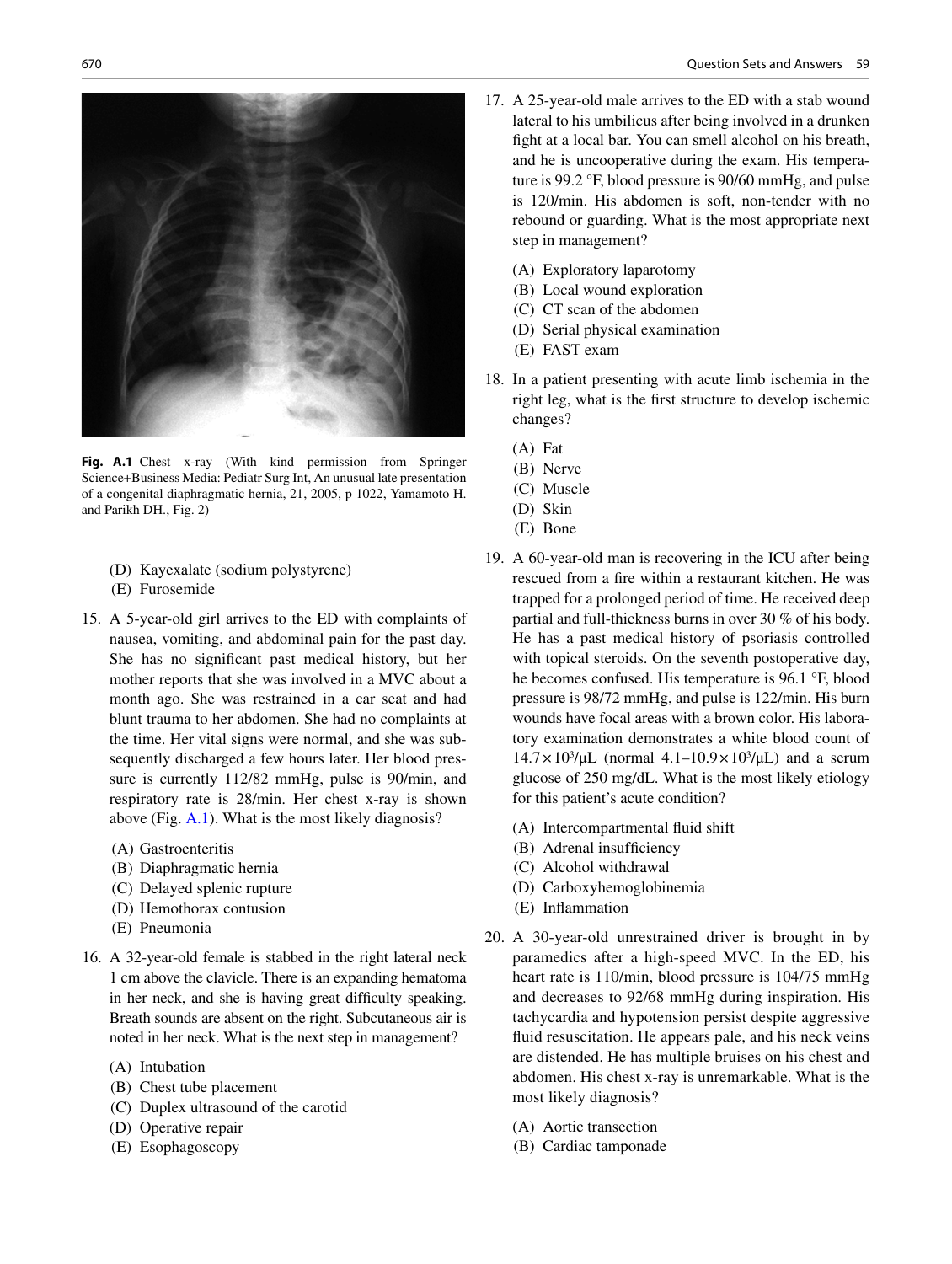- (C) Severe lung contusion
- (D) Tension pneumothorax
- (E) Diaphragm injury
- 21. A 38-year-old obese construction worker arrives to the trauma bay after accidentally getting struck by a bulldozer at his job site. In the ED, his mental status is altered, with a GCS of 10. His blood pressure is 80/66 mmHg with a pulse of 112/min. He is given 2 liters of intravenous fluids, but his blood pressure and pulse remain the same. A FAST exam is inconclusive. A portable chest x-ray is negative, and a pelvic x-ray demonstrates bilateral pubic rami fractures. What is the best next step in management?
	- (A) Diagnostic peritoneal lavage (DPL)
	- (B) Pelvic angiography with possible embolization
	- (C) Exploratory laparotomy
	- (D) Head CT scan
	- (E) Abdominal CT scan
- 22. A 25-year-old male is at a pool party and is heavily intoxicated. He dives into the shallow end of the pool and is subsequently found to be floating face down in the pool. He is rushed to the ED by paramedics in a cervical collar. In the ED he opens his eyes, nods his head appropriately to questions, and his pupils are equally round and reactive to light. However, he is not moving his arms or legs. There is no evidence of external bleeding. His blood pressure is 85/45 mmHg, and his heart rate is 70/min. Which of the following would most likely be seen in association with the injury described?
	- (A) Low cardiac output
	- (B) Elevated SVR
	- (C) Priapism
	- (D) Parasympathetic blockade
	- (E) Thoracic spine injury
- 23. A construction worker is digging a trench when he cuts his arm on a rusty nail in the soil. He is 45 years old and has not been to the doctor since he was a teenager, but he is confident he received all of his vaccinations up to age 18. What is the next step in treatment?
	- (A) Tetanus immunoglobulin only
	- (B) Tetanus vaccination only
	- (C) Tetanus immunoglobulin and vaccination
	- (D) Primary wound closure
	- (E) Clindamycin for 3 weeks
- 24. A 7-year-old boy presents to his pediatrician with a tense, painful, weak, and shortened forearm with a clawlike deformity of the hand. The mother states that 1 year earlier, the child fell backwards on his outstretched hand and suffered a supracondylar fracture that was treated

with closed reduction and casting. The most likely explanation for the current physical exam findings is:

- (A) Nerve entrapment
- (B) Suppurative tenosynovitis
- (C) Ischemia/necrosis of forearm muscles
- (D) Complex regional pain syndrome
- (E) Improperly reduced fracture
- 25. A 65-year-old former firefighter arrives for follow-up for chronic wound in his right leg from a burn he suffered 25 years earlier. The wound has failed to heal despite repeat skin grafting. Recently, the wound has become more painful and larger, measuring  $2 \times 2$  cm, and continuously drains. Multiple biopsies of the wound are taken. Which of the following is the most important contributing factor to this patient's presenting condition?
	- (A) Radiation exposure
	- (B) Excess UV light exposure
	- (C) Work-related exposure to heavy metals
	- (D) Genetic predisposition
	- (E) Chronic inflammation
- 26. A 18-year-old man arrives to the ED combative and with severe shortness of breath, after suffering a stab wound to the chest. His blood pressure is 94/76 mmHg with a pulse of 120/min and respiratory rate of 28/min. Physical exam reveals a 2 cm stab wound on the left chest. Lung fields on the left have decreased breath sounds and are hyperresonant to percussion. His neck veins are distended. A needle is placed in the left second intercostal midclavicular line and aspirated until a gush of air is heard escaping the chest wall. A liter of normal saline is given, and blood pressure improves to 120/70 mmHg, and pulse decreases to 100/min. What is the best next step in management?
	- (A) Transfuse O-negative blood
	- (B) Tube thoracostomy
	- (C) Chest x-ray
	- (D) CT scan of the chest
	- (E) Transport to the operating room for a thoracotomy
- 27. A 25-year-old male suffers a GSW to his right midthigh. On physical examination, there is no hematoma, no palpable thrill, and no bleeding from the wound. He has diminished but present pedal pulses on the right and normal pulses on the left. Neurological exam is normal. Ankle-brachial index on the right is 0.8 and 1.0 on the left. What is the next step in the management?
	- (A) Surgical exploration of the leg
	- (B) CT angiography
	- (C) Formal angiography
	- (D) Observation
	- (E) Systemic heparinization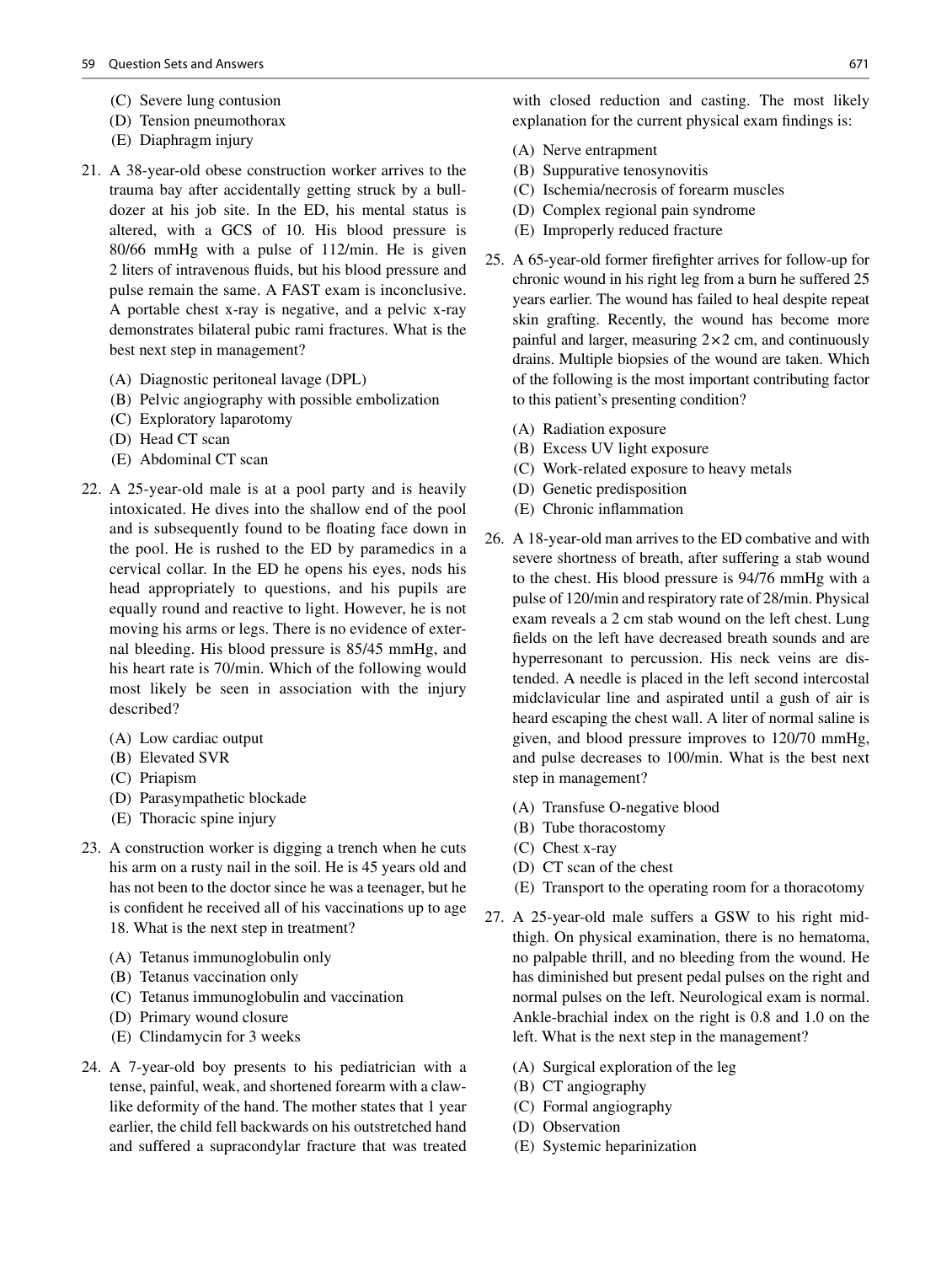- 28. A 58-year-old intoxicated homeless man arrives to the ED after getting struck by an auto. His blood pressure on arrival was 98/55 mmHg with a pulse of 120/min. Following fluid resuscitation, his blood pressure increases to 120/70 mmHg, and pulse decreases to 80/min. His abdomen is distended and mildly tender, and he has no obvious source of blood loss. A CT scan of the abdomen and pelvis shows no intraperitoneal fluid, but demonstrates bilateral pelvic fractures and a large pelvic fluid collection adjacent to the fracture with a contrast blush within it. What is the best next step in management?
	- (A) Military anti-shock trousers (MAST)
	- (B) External pelvic fixation
	- (C) Open reduction, internal fixation of pelvic fracture
	- (D) Exploratory laparotomy
	- (E) Emergency angiography with embolization
- 29. A 30-year-old male presents to the ED with a GSW to the right chest, just above his right nipple. In the ED, he complains of shortness of breath and severe right chest pain. His blood pressure is 110/70 mmHg, heart rate is 100/min, and respiratory rate is 20/min. On physical examination, his breath sounds are slightly diminished on the right. The trachea is midline. Neck veins are flat. The abdomen is non-tender. Upper extremity pulses are equal. A chest x-ray demonstrates a moderate right hemo- and pneumothorax. The bullet is seen in the upper chest. A chest tube is inserted into the right chest with an immediate output of 500 cc of dark blood, and after which the bleeding appears to slow down. What is the next step in the management?
	- (A) Exploratory right thoracotomy
	- (B) Video-assisted thoracoscopic surgery (VATS)
	- (C) Admit to ICU for observation
	- (D) Repeat chest x-ray
	- (E) CT of the chest and abdomen
- 30. A 28-year-old man arrives to the ED following a highspeed MVC. He is in severe pain and breathing rapid shallow breaths. His blood pressure is 80/60 mmHg, heart rate is 120/min, and respiratory rate is 30/min. A segment of his right anterolateral chest wall exhibits paradoxical inward motion on inspiration. Despite supplemental oxygen, the respiratory rate remains the same. Breath sounds are equal bilaterally. The trachea is midline. What is the next best step in management?
	- (A) Two liter bolus of normal saline
	- (B) Insert a right needle thoracostomy
	- (C) Endotracheal intubation
	- (D) Transfuse two units of O-negative blood
	- (E) Place tube thoracostomy (chest tube) on the right
- 31. Which of the following parameters would be most consistent with acute carbon monoxide poisoning?
	- (A) Hemoglobin decreases
	- (B) PaO<sub>2</sub> decreases
	- (C) Oxygen content of blood decreases
	- (D) Oxidized hemoglobin increases
	- (E) Increased alveolar ventilation
- 32. Which of the following clinical scenarios is the best indication for four-compartment lower extremity fasciotomies?
	- $(A)$  After a crush injury with an open tibia and fibula fracture
	- (B) After successful revascularization of a leg that was ischemic for 6 h
	- (C) After repair of a femoral artery injury due to a GSW to the leg
	- (D) After repair of a combined popliteal artery and vein injury due to a gunshot injury
	- (E) After an electrical burn, with a tensely swollen and tender leg and numbness in the first web space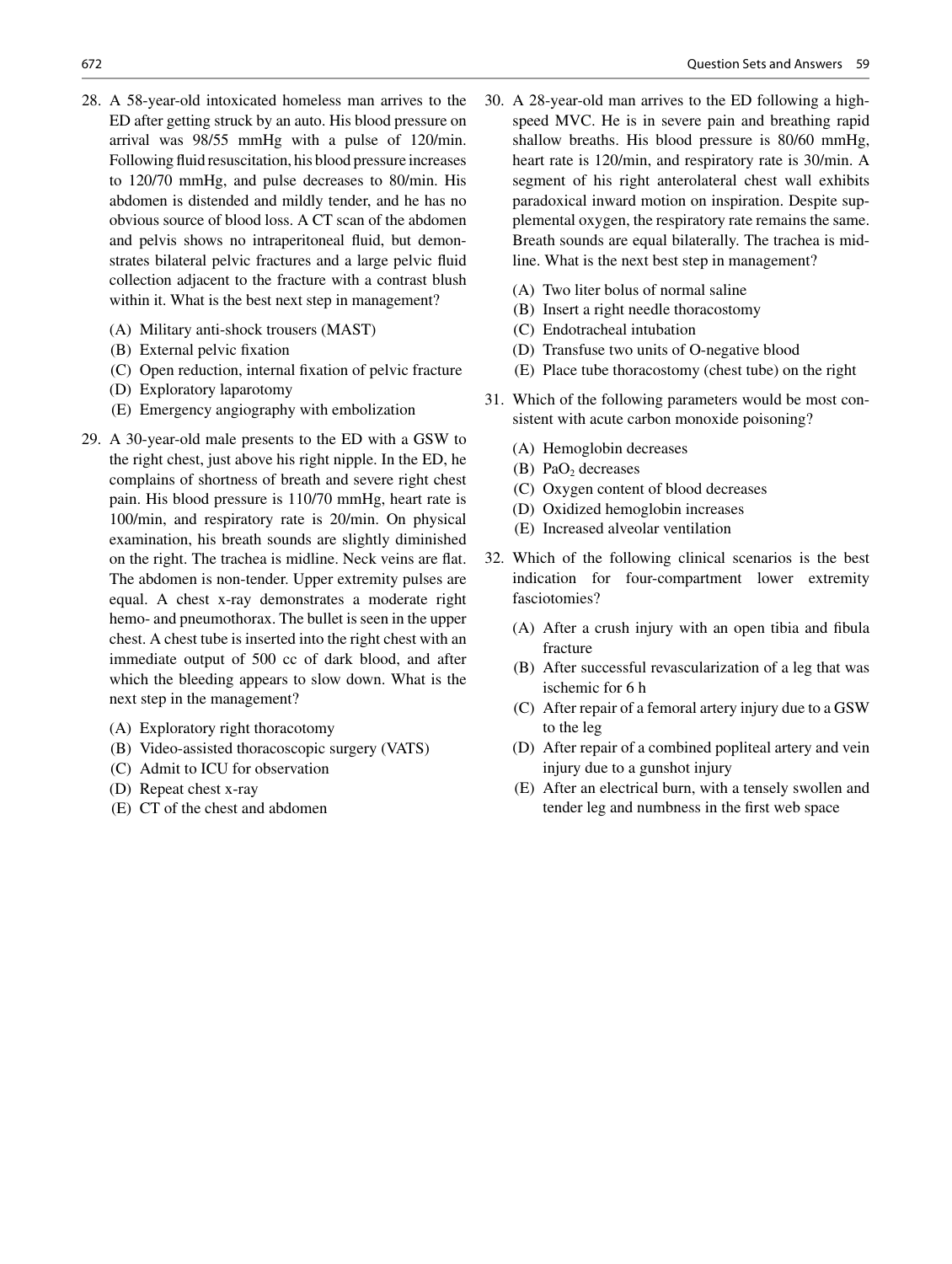#### **Answers**

#### **1. Answer D**

 The FAST (focused abdominal sonogram for trauma) scan is a bedside ultrasound that is used to detect free fluid in the peritoneal cavity, around the pericardium, and in the thorax. The four areas of focus in a FAST exam are the hepatorenal space (C), perisplenic space (E), pouch of Douglas/rectovesical pouch, and pericardial space. FAST exam cannot distinguish blood from ascites and/or enteric content, is unable to detect retroperitoneal bleeds (from, for instance, a pelvic fracture), and is often times limited by obesity. FAST exam will be able to detect bowel perforation if there is free fluid and only if the bowel is within the peritoneum (so would miss injuries to parts of the duodenum, posterior walls of cecum, sigmoid). For detecting pericardial effusion (A), the sensitivity approaches nearly 100 %. Although bilateral pneumothoraces may limit comparison of sides, a single pneumothorax (B) has a sensitivity of 95  $\%$  and specificity approaching 100  $\%$ .

#### **2. Answer C**

 Penetrating neck trauma may result in injury to major blood vessels, the pharynx, esophagus, trachea, and/or cervical spine. Immediate surgical exploration (A) would be indicated if there were hard signs of vascular injury such as a pulsatile bleeding from the wound or rapidly expanding hematoma (the latter only after intubation  $\{D\}$  first to prevent airway compression). In the absence of hard signs of vascular injury, immediate surgical exploration is not necessary. Since physical examination is unreliable in terms of ruling out major injury, further imaging with CT angiogram (C) should be obtained. CT angiogram has largely replaced formal angiography (E) which was once considered the gold standard. Formal angiogram is invasive (requires a femoral artery catheterization), time consuming, costly, and is only useful to rule out arterial injuries. Wound closure (B) would only be appropriate for injuries that do not penetrate the platysma.

# **3. Answer B**

 In a patient presenting with hypotension, distended neck veins, and muffled heart sounds (Beck's triad) following a stab wound to the chest, the most likely diagnosis is cardiac tamponade. The first sign in cardiac tamponade is impaired diastolic filling, which compromises cardiac output, and ultimately results in hypotension and distended neck veins (D, E). Electrical alternans (B) is characterized by varying alterations in the amplitude of the QRS complex between beats. It can occur in various other conditions and is not always present in patients with cardiac tamponade. Radiographic images are often negative initially, but some may develop the characteristic "water-bottle" shape later in the course of the disease (C).

#### **4. Answer C**

 Many worried pregnant patients arrive to the ED following minor trauma. Most patients do not have any significant clinical findings. Her nonstress test showed a normal strip. The criteria to discharge pregnant patients following minor trauma include contractions no more than every 10 min, no vaginal bleeding, no abdominal pain, and a normal fetal heart tracing. This patient meets the discharge criteria and does not need to be monitored overnight (A). Biophysical profile (B) is indicated in patients with an abnormal nonstress test. CT of the abdomen (D) would be inappropriate in a pregnant patient because of the high radiation risk to the fetus. Although there have been no ill effects reported from MRI use during pregnancy, there are no indications to warrant MRI use in this patient (E).

### **5. Answer B**

 Do not forget the ABCs of trauma. The airway should always be addressed first in the primary survey. Burn victims are at high risk for respiratory compromise since the supraglottic airway is susceptible to direct thermal injury and does not have the protection afforded to the infraglottic airway via the reflexive closure of vocal cords to intense heat. Circumferential burns of the neck further increase the risk of respiratory compromise by way of inelastic, circumferential eschars that may constrict the airway. Endotracheal intubation should be performed for all burn patients with acute respiratory distress, circumferential neck burns, full-thickness burns of the face or orpharynx, supraglottic edema, and progressive hoarseness, stridor, or wheezing. Broadspectrum antibiotics (A) are not routinely recommended for the management of burn victims. Burn patients are also at risk for severe intravascular collapse and require significant volume replacement with IV fluid resuscitation (C). However, this should be addressed *after* securing the airway. Premature ventricular contractions are usually benign (D). If the patient did not have indications for immediate intubation (circumferential neck burn), bronchoscopy (E) would be indicated in the presence of singed nasal hairs and carbonaceous sputum to determine the presence of thermal damage to the airway.

### **6. Answer A**

 High-energy rapid deceleration chest trauma is most commonly caused by a fall from greater than two stories or from a motor vehicle accident (e.g., steering wheel striking the chest). This mechanism of injury is known to cause aortic injuries which may lead to aortic transection, and ultimately death. Autopsy studies of aviation accidents demonstrate that more than 30 % of deaths are due to aortic transection. Overall, immediate mortality is greater than 70 %. The majority of patients die instantly of exsanguination. Of those who survive, 49 % will die within 24 h. Patients will present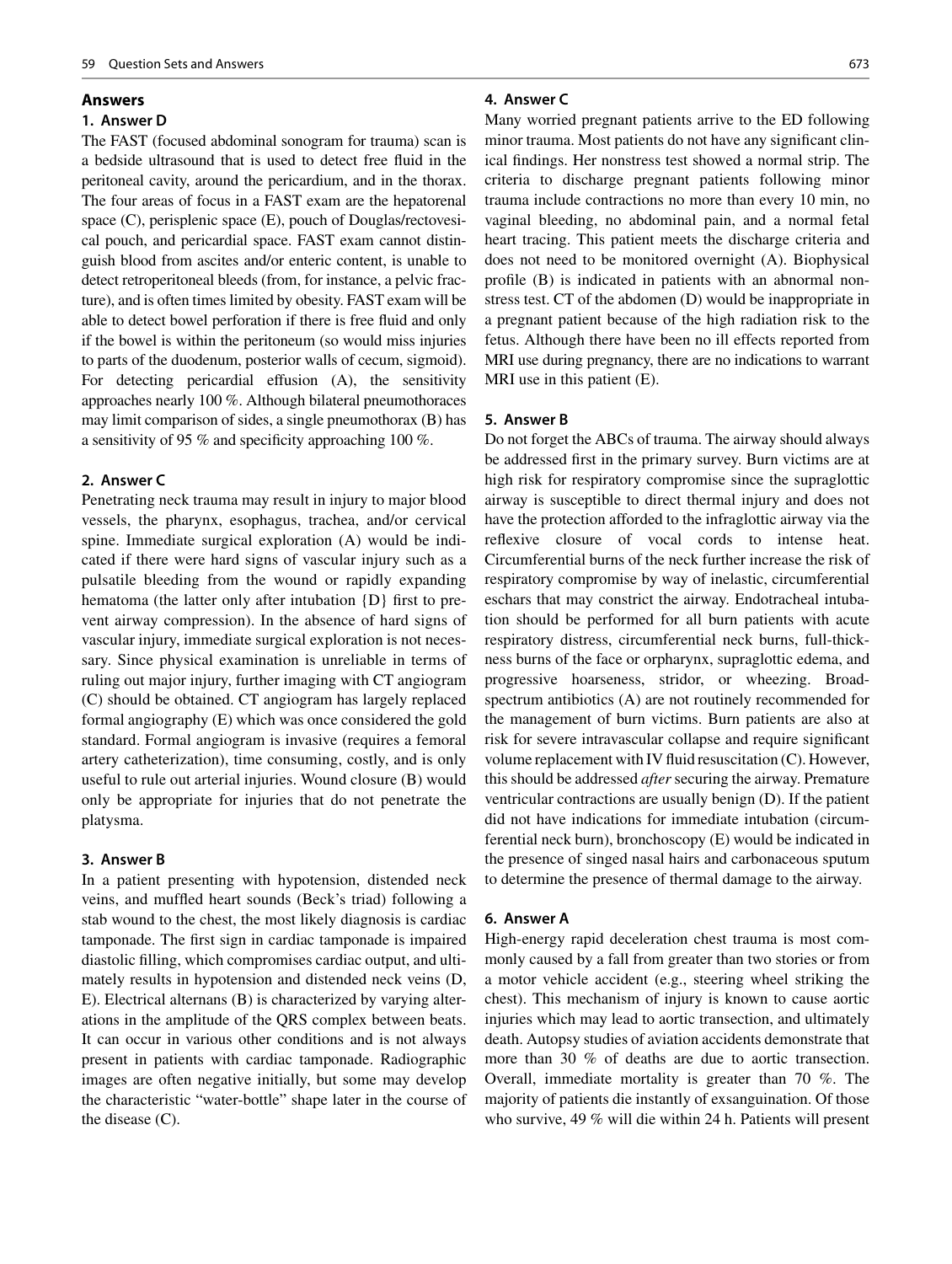with a widened mediastinum, deviation of the trachea to the right, and left-sided hemothorax on chest radiographs. They may also have fractures of bones (e.g., first rib, sternum, scapula) that are uncommonly broken as high energy is required to break them. The aortic tear is usually at the ligamentum arteriosum, located just distal to the subclavian take off, as the aortic arch is relatively fixed to that point. CT angiogram can confirm the diagnosis, and definitive management includes operative repair. Although a ruptured spleen (D) can lead to significant blood loss, instant death is highly unlikely. The remaining choices (B, C, E) can all cause instant death, but they occur in less frequency than thoracic aortic transection with this mechanism of injury. Abdominal aortic transection is extremely rare following blunt trauma as it is more mobile than the thoracic aorta.

## **7. Answer D**

 A dislocated limb has the potential of compromising arterial blood flow. As such prompt reduction is essential. However, prior to reduction, the first step is to obtain a plain film of the limb to confirm the dislocation and to rule out associated fractures. Following reduction, a postreduction film is needed to confirm proper alignment. Fasciotomy  $(A)$  would be indicated if there is concern for compartment syndrome (pain in calf muscles on passive motion, tense swelling, paresthesias); however, reduction of a dislocated knee would still take priority. CT angiography (B) would be performed after reduction if there is concern for arterial injury (ankle-brachial index  $\langle 0.9 \rangle$ . Heparinization (C) would be initiated after limb ischemia is diagnosed (e.g., cold, pulseless limb). MRI of the knee (E) is seldom indicated in the acute setting for knee injuries.

# **8. Answer E**

 The diagnosis of isolated pancreatic injury is often delayed as it is notoriously known to be missed initially on CT. If there is no associated splenic injury to cause bleeding or bowel injury to cause peritonitis, initial physical examination findings may be unremarkable. In addition, a serum amylase level (A) is neither specific nor sensitive for pancreatic injury. However, if there is pancreatic duct disruption, the release of enzymes will eventually lead to symptoms as in the patient presented above. Surgery is recommended for such major injuries. Minor pancreatic injuries without pancreatic duct disruption can be managed nonoperatively. In such cases, ERCP (B) is more sensitive and specific than MRCP (D) for ductal injury. CT-guided drainage (C) will not address the underlying pancreatic injury and would not be appropriate for this patient.

#### **9. Answer B**

 The patient has sustained a blunt injury to the carotid artery as evidenced by a dissection in the left internal carotid artery.

Such an injury should be suspected whenever there is highenergy force to the head and/or neck. He is exhibiting evidence of Horner's syndrome (ptosis, meiosis, anhidrosis), as sympathetic nerve fibers can be interrupted with carotid injury. A dissection is a partial-thickness tear in an artery that begins in the intima and extends into the media. It can narrow or occlude the lumen. Most blunt carotid injuries are managed nonoperatively with anticoagulation (provided there is no contraindication). Thus observation (E) alone would be inappropriate for such a patient. Since the dissection extends to the base of the skull, it would be impossible to access and repair through a standard neck incision (A). Conservative management using heparin (B) is the most appropriate option and has been shown to reduce or prevent cerebral infarction in patients with blunt carotid injury. Carotid stenting (C) has a risk of causing a stroke and would not be appropriate for a dissection that extends to the base of the skull. Thrombolysis (D) is contraindicated in a patient with a carotid dissection and in patients with trauma causing acute vascular injury.

#### **10. Answer C**

 Immediate exploratory laparotomy is recommended in the majority of patients with a GSW to the abdomen, particularly if the patient is hemodynamically unstable, has evidence of peritonitis, or has bowel evisceration. However, cooperative patients with gunshot wounds (GSW) to the abdomen that are hemodynamically stable, with no evidence of peritonitis, are candidates for nonoperative management (NOM). They should be evaluated further for injuries requiring surgical repair with an abdominal CT scan. This approach may avoid an unnecessary exploratory laparotomy (B) that carries significant morbidity. CT scan should still be done even for patients with wounds that appear to only be superficial. If the CT scan is normal, the patient can be managed with serial physical exams (A) and serial laboratory exams (e.g., white blood count). NGT can help identify gastric injuries, while rectal examination can help identify rectal or colon penetration by the bullet. Though occasionally utilized for penetrating trauma, DPL and FAST (D, E) are more appropriate for blunt trauma.

### **11. Answer A**

 It is important to note that acute limb ischemia (in this instance due to embolization of atrial thrombus secondary to atrial fibrillation), followed by reperfusion, is a well-recognized risk for the subsequent development of compartment syndrome. Ischemia-reperfusion results in an increase in vascular permeability to plasma proteins and progressive interstitial edema. This leads to an increase in interstitial pressure. When interstitial pressure exceeds capillary perfusion pressure, muscle ischemia and necrosis ensue. It is important to note that palpable pulses do not rule out compartment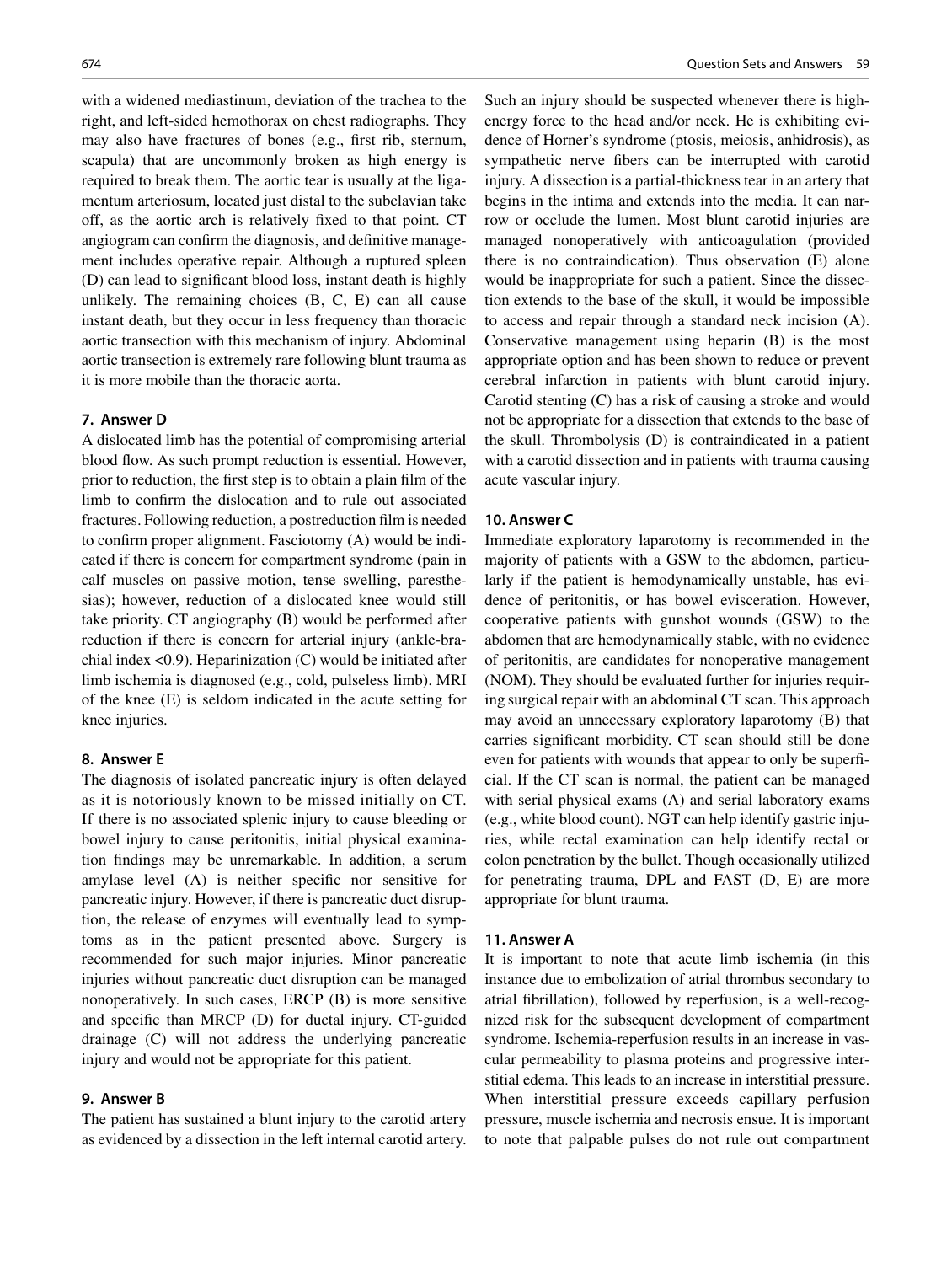syndrome. Treatment is an emergent 4-compartment fasciotomy. The lymph system (E) is not involved in the development of acute compartment syndrome. A recurrent embolus (B) would not be expected to present with a swollen leg and palpable distal pulses. DVT (C) can present with calf tenderness that is worsened with passive extension (Homan sign). However, the temporal relation to his presenting problem and the physical exam findings are more supportive for compartment syndrome. Atherosclerotic plaque (D) would be expected in a patient presenting with claudication secondary to peripheral arterial disease.

### **12. Answer D**

 Infections in burn patients can be problematic for multiple reasons. It may delay wound healing, encourages scarring, and can result in bacteremia which may lead to sepsis. *Pseudomonas aeruginosa* is a gram-negative bacillus and is considered to be the most common cause of infections in burn patients. Methicillin-resistant *Staphylococcus aureus*  $(A)$  is also commonly seen in burn patients and difficult to treat due to a large number of virulence factors. *Streptococcus pyogenes* (B) is more of a concern in pediatric burn patients because they may have colonization of *Streptococcus pyogenes* in their oropharynx. *Streptococcus agalactiae* (C) is not an organism thought to infect burn patients. This organism can colonize the genitourinary tract and be transmitted to the neonate during birth which may result in bacteremia, pneumonia, or meningitis. Fungal infections tend to occur in burn patients during the later stages of recovery because by this time the majority of bacteria have been eliminated by the use of antibiotics. The most common cause of fungal infection in burn patients is by *Candida albicans* (E).

### **13. Answer B**

 Duodenal injury following blunt abdominal trauma is rare. When it does occur, it is usually accompanied by other abdominal injuries. Isolated duodenal injuries are even more uncommon. In children, they have classically been reported following a direct blow to the epigastrium such as a bicycle handlebar injury. The retroperitoneal location of some portions of the duodenum may lead to a delay in diagnosis, as enteric contents spilling from the injury may not cause peritonitis. Contrast-enhanced CT scan of the abdomen can help confirm the diagnosis by detecting extravasation of oral contrast, the presence of retroperitoneal air, or a paraduodenal hematoma. Some duodenal injuries can be managed nonoperatively. Specifically, a duodenal wall hematoma, without contrast extravasation does not require surgery. On the other hand, the presence of contrast extravasation confirms a full-thickness injury that mandates exploratory laparotomy. Depending on the extent of injury, primary repair can be performed. Because of the close relationship of the duodenum to the pancreas and the bile duct, resection of the duodenum is often not possible. Upper endoscopy (D) would be contraindicated in the presence of bowel perforation. CT-guided drainage (E) will not address the underlying duodenal injury and would not be appropriate for this patient. Laparoscopy (A) would not likely be able to adequately assess and repair the duodenal injury.

#### **14. Answer C**

 This patient has evidence of compartment syndrome that has led to muscle necrosis (as evidenced by high CPKs and hyperkalemia). Though compartment syndrome is mostly thought of as caused by severe bleeding after trauma, there are many other causes. In this case, it occurred secondary to prolonged compression of the forearm muscles due to his alcohol and drug binge. This resulted in ischemia, followed by reperfusion, and then swelling and death of the muscles. An alcohol binge can also lead to Saturday night palsy, a colloquial term referring to radial neuropathy from falling asleep with one's arm hanging over a park bench (compressing the spiral groove which houses part of the radial nerve). Hyperkalemia is a known complication of muscle necrosis from compartment syndrome and can lead to peaked T waves, and if left untreated, fatal arrhythmias. Although all the options listed (A, B, D, E) are appropriate management options for hyperkalemia, calcium gluconate should be administered first to stabilize cardiac myocytes and prevent further damage, particularly because the electrolyte imbalance has already begun to affect the heart (e.g., peaked T waves).

## **15. Answer B**

 The key to the diagnosis is the history of trauma combined with the chest x-ray. On initial inspection, the chest x-ray could be confused with a hemothorax (D) or pneumonia (E). However, the presence of multiple air pockets within the left lung field indicates that there are loops of bowel in the left chest, likely due to a traumatic left-sided diaphragmatic hernia. Traumatic diaphragmatic hernia (TDH) can occur following blunt abdominal trauma secondary to a sudden increase in intra-abdominal pressure. Diagnosis is frequently delayed since patients may be asymptomatic immediately following the traumatic episode. The stomach and colon are the most frequently herniated structures. Patients with TDH can present with both GI and respiratory symptoms. Gastroenteritis (A) is unlikely to present with an increased respiratory rate or an abnormal chest x-ray. Following blunt trauma, patients can very rarely present with a delayed splenic rupture, and this could cause a reactive left pleural effusion. However, once again, this would not cause loops of the bowel in the chest.

# **16. Answer A**

 This patient has likely sustained damage to several structures of zone 1 of the neck. The first steps in management are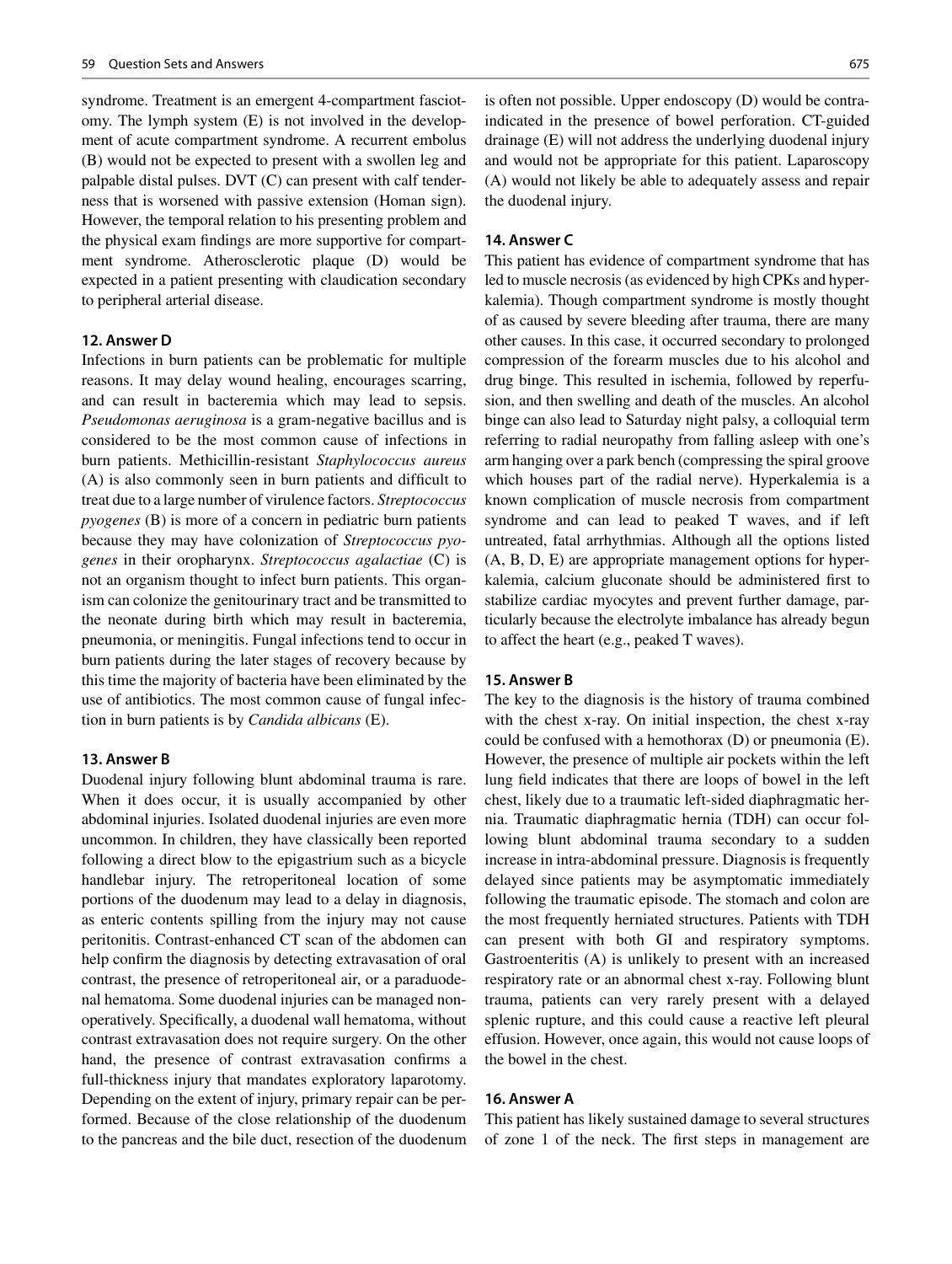always ABC. Given that there is an expanding hematoma and she is having difficulty speaking, there is concern that her airway is compromised, so she should be intubated. Since the apices of the lungs are contained within zone 1 of the neck, and she has absent breath sounds, she likely has a pneumothorax and will also need a chest tube (B). Duplex ultrasound of the carotid  $(C)$  is not necessary since there is a hard sign of vascular injury. The patient requires operative repair (D), but the airway should be protected first. This patient may have sustained esophageal injury that will require repair as well, but esophagoscopy (E) should not be performed since she has a hard sign of vascular injury.

#### **17. Answer A**

 This patient has a penetrating abdominal wound which is concerning for an intraperitoneal injury. Immediate exploratory laparotomy is recommended in patients with a penetrating injury to the abdomen if the patient is hemodynamically unstable, has evidence of peritonitis, has bowel evisceration, or is uncooperative (e.g., intoxicated). Further work-up (B–E) can be considered for patients that are hemodynamically stable, with no evidence of peritonitis.

#### **18. Answer C**

The muscle is the first structure to be affected by ischemic changes in acute limb ischemia, and since it is the primary mass of the tissue in the extremity, the extent and duration of muscle damage are the most critical aspects of limb reperfusion syndrome and subsequent compartment syndrome. The muscle can be tolerant of ischemia for up to 4 h. Irreversible nerve damage (B) occurs after 8 h of ischemia. Fat (A) changes remain reversible for up to 13 h, the skin (D) up to 24 h, while the bone (E) damage does not typically occur until after 4 days of ischemia.

### **19. Answer E**

 Patients with severe burns are at increased risk of burn wound sepsis. This patient has hypothermia, leukocytosis, and tachycardia. Thus he meets the diagnostic criteria for systemic inflammatory response syndrome (SIRS). Patients must have two of the following four in order to be diagnosed with SIRS: fever of more than 100.4 °F or less than 96.8 °F, heart rate of more than 90, respiratory rate of more than 20, or white blood count of >12,000/μL or <4,000/μL. SIRS due to an infection is called sepsis and can manifest with confusion or altered levels of consciousness (i.e., end-organ damage). Burn patients in particular are susceptible to bacterial infections. Changes in the color of the burn wound (to red, brown, or black) should raise suspicion for wound sepsis. Intercompartmental fluid shifts  $(A)$ , or third spacing, occur when fluid that accumulated in the interstitium of tissues during the postoperative period shifts back into the intravascular space, typically on postoperative day three. This will

present with a patient that appears to be fluid overloaded. Tertiary corticoadrenal insufficiency (B) should always be on the differential for patients with long-term steroid use that develop hypotension. This occurs because of insufficient corticotropin-releasing hormone secretion by the hypothalamus. However, the risk is less in patients using topical steroids because of its decreased potency and limited systemic exposure. In addition, hypothermia would not be expected with adrenal insufficiency. Alcohol withdrawal  $(C)$  would be expected to begin within 24 h of the last drink (not 7 days later). It can present with a wide range of symptoms including tremulousness, insomnia, anxiety, diaphoresis, and autonomic hyperactivity. Burn patients are at risk of carbon monoxide poisoning (D), particularly when they are confined to a close space. However, carbon monoxide poisoning will present acutely (not 7 days later) with headaches, dizziness, and nausea.

#### **20. Answer B**

 Patients with blunt chest trauma that present with persistent hypotension, tachycardia, and elevated JVP should be suspected of having an injury to the heart. Furthermore, this patient had a drop  $\geq$  10 mmHg in systolic blood pressure during inspiration (pulsus paradoxus) which supports a diagnosis of cardiac tamponade. Although cardiac tamponade classically causes a globular appearance of the heart on CXR, the cardiac silhouette may be normal. A lung contusion (C) would cause respiratory distress but not features of tamponade. An aortic transection (A) presents with a wide mediastinum and would not cause neck vein distention. Tension pneumothorax (D) may have distended neck veins, but the collapsed lung would be apparent on CXR combined with tracheal deviation. Diaphragmatic injury (D) can occur following blunt abdominal trauma and often present with GI and respiratory complaints though they may initially be asymptomatic.

### **21. Answer A**

 Hypotension after blunt trauma should be considered due to hemorrhage until proven otherwise. Head injury should not be considered the source of hypotension. The most likely sources of bleeding are the abdomen, pelvis, and chest. However, major chest bleeding has been ruled out by the negative CXR. In the stable patient, an abdominal CT (E) is the best test to rule out bleeding. However, the patient's hemodynamic instability precludes such a study. FAST scan is the test of choice in the unstable patient, but its utility is often limited in obese patients because of poor image quality. In equivocal cases, the next best choice is to perform a DPL to detect free fluid in the peritoneum, which would be an indication for exploratory laparotomy. Proceeding directly to exploratory laparotomy (C) would be appropriate if the patient manifested peritoneal signs. However, his altered mental status precludes a proper physical examination.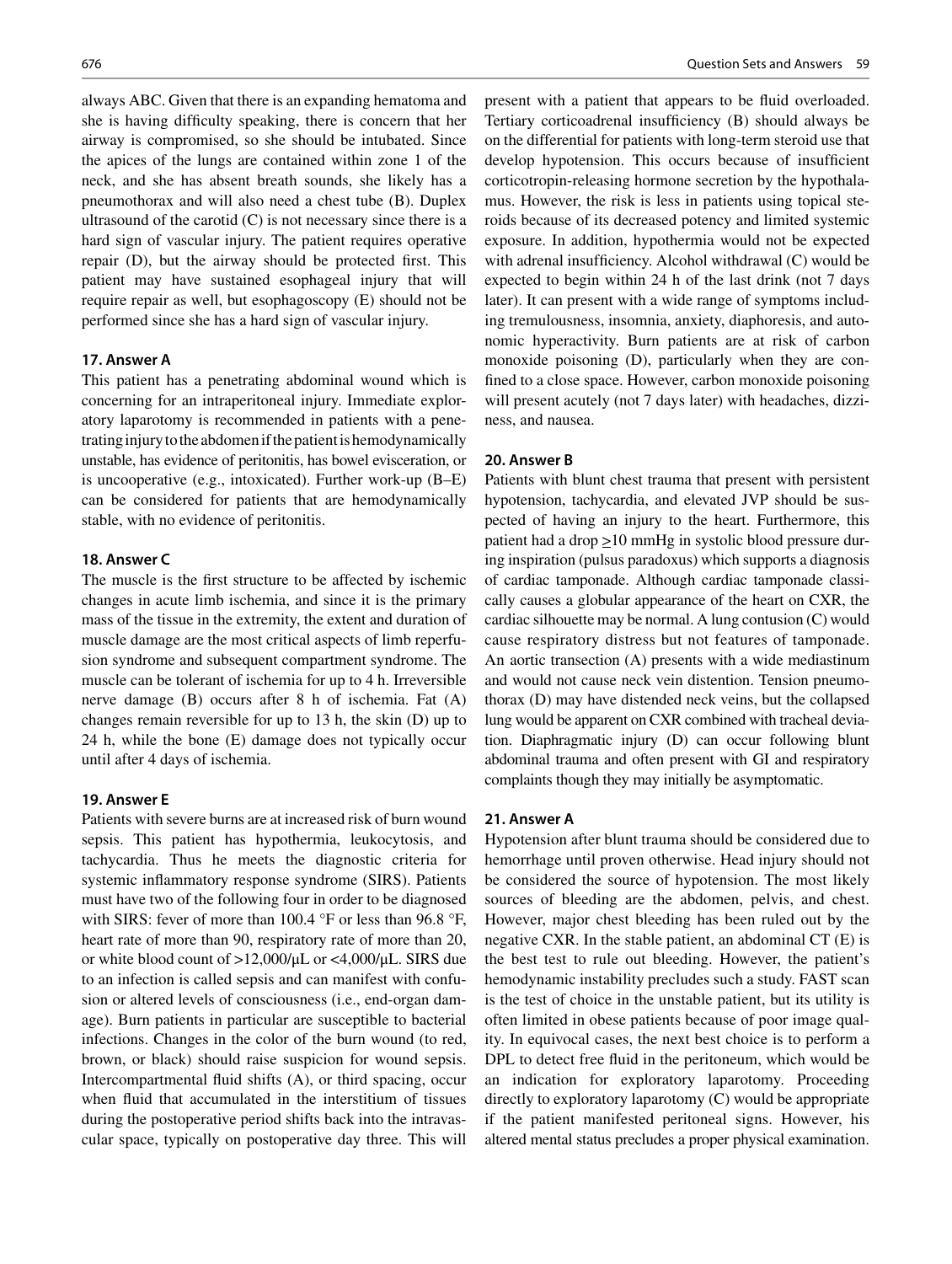Pelvic bleeding is another potential source of bleeding, although pubic rami fractures rarely cause major bleeding (more likely with fractures of the posterior pelvis). If the DPL was negative, one would then pursue pelvic angiography (B) to rule out pelvic bleeding. Given the GCS of 10, a head CT (D) is indicated, but this would not take precedence over identifying the source of hemorrhagic shock first.

# **22. Answer C**

 The patient is displaying evidence of neurogenic shock with hypotension and an inappropriately normal heart rate (or bradycardia). Neurogenic shock is associated with a high cervical spinal cord injury (not thoracic spine injury {E}). Priapism (a sustained erection due to unopposed parasympathetic tone) is often a presenting sign of acute spinal cord injury. Neurogenic shock would be expected to present with a normal/high cardiac output (A), decreased SVR (B), and sympathetic blockade (D). Treatment is with intravenous fluids and if needed, pressor support (with an alpha agent for vasoconstriction).

#### **23. Answer B**

 This patient has a dirty wound, but has likely had all three tetanus vaccinations. Based on the table below, the correct treatment is tetanus vaccination only. Antibiotics (E) are not indicated since the patient is not infected. Since this is a dirty wound, primary closure (D) may not be attempted in this case, and the wound may be packed instead (Table A.1).

# **24. Answer C**

 Children with supracondylar fractures are at risk for acute compartment syndrome. There are three mechanisms as to why this occurs: (1) the fracture is associated with an often unrecognized brachial artery injury that leads to ischemia in the compartments of the arm; (2) if the subsequent cast is placed too tightly, this may contribute to compartment syndrome; (3) initial bleeding and muscle damage/edema causes high pressures in the compartments of the arm leading to compartment syndrome. Compartment syndrome presents with the 6 Ps (pain, pallor, pulselessness, paresthesias, paralysis, and poikilothermia). Treatment is fasciotomy. Volkmann's contracture is the manifestation of unrecognized and untreated compartment syndrome. This occurs because

 **Table A.1** Tetanus vaccination

| History of TT<br>vaccination | Clean wounds                                                     | Dirty wounds                                              |
|------------------------------|------------------------------------------------------------------|-----------------------------------------------------------|
| $<$ 3 doses                  | All should receive TT                                            | All should receive both TT<br>and TIG                     |
| $>$ 3 doses                  | Should receive TT only<br>if the last dose was $>10$<br>years go | Should receive TT only if<br>last dose was $>5$ years ago |

*TT* tetanus toxoid, *TIG* tetanus immunoglobulin

prolonged ischemia can lead to muscle death and subsequent fibrotic changes within the tissue. Volkmann's contracture presents with a tense, painful, weak, and shortened forearm with a claw-like deformity of the hand. Nerve entrapment (A) is more likely to present acutely after the injury and will have deficits consistent with the distribution of a particular nerve. Suppurative tenosynovitis (B) is characterized by the four cardinal signs (Kanaval signs): flexor tendon sheath tenderness, fusiform swelling (sausage-shaped digits), pain with passive extension, and a semi-flexed posture of the involved digit. Complex regional pain syndrome (D) is a poorly understood phenomenon that occurs in patients that have had a crushing or soft tissue injury, typically to the distal extremities. They can present within days or months with intermittent pain, difficulty using the extremity, neglect-like symptoms, and rapid fatigability. An improperly reduced fracture would have been recognized earlier and corrected and would be unlikely to result in the deficits seen in this patient.

## **25. Answer E**

 Cutaneous squamous cell carcinoma arising from a chronic non-healing wound (such as a burn) is known as Marjolin's ulcer. Although all the answer choices (A–D) are considered independent risk factors for skin cancer, chronic inflammation is the most important contributing factor in Marjolin's ulcer and can be seen in burn wounds, scars, chronic ulcers, or sinus tracts. Carcinoma develops on average 20–30 years after the original burn. All chronic wounds that fail to heal after a long period should undergo a skin biopsy to rule out malignancy.

#### **26. Answer B**

 This patient has a left-sided tension pneumothorax as confirmed by hypotension, distended neck veins, decreased breath sounds, and hyperresonant left chest. Immediate treatment is with needle thoracostomy, allowing for immediate thoracic decompression. This is preferred in the setting of a tension pneumothorax as it is faster than a chest tube, but provides only temporary relief. All these patients require a tube thoracostomy (chest tube) immediately following needle thoracostomy. Operative management (E) is not routinely indicated for patients with tension pneumothorax as needle decompression and subsequent tube thoracostomy are able to resolve most cases. If he had a significant hemothorax that continued to hemorrhage despite tube thoracostomy, surgical management could be considered as well as blood products (A). Tension pneumothorax is considered a clinical diagnosis, and confirmation with imaging  $(C, D)$  is not recommended as it delays definitive care in the unstable patient.

#### **27. Answer B**

 Penetrating trauma to the extremities should be assessed for neurovascular injuries. Prompt surgical exploration (A)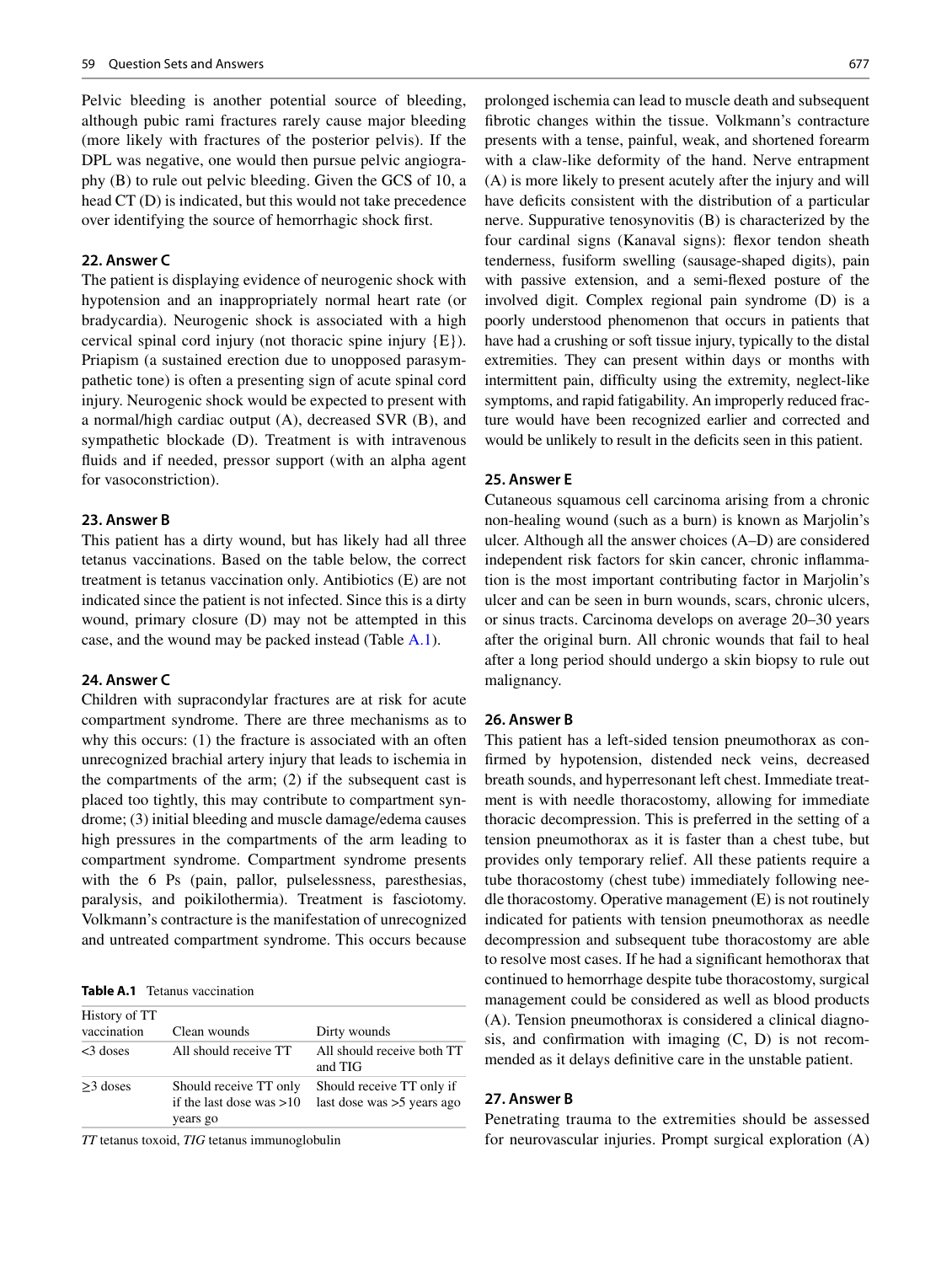would be indicated if the patient had hard signs of vascular injury (e.g., pulsatile bleeding, expanding hematoma). In the absence of such signs, an ABI should be checked. If the ABI is <0.9, suspicion for an arterial injury is high, and as such, imaging with CT angiography is the most appropriate management option. Formal angiography (C) can be considered if CT results are equivocal. Observation would be appropriate if he had a normal ABI. Systemic heparinization is sometimes used during the course of arterial repair if the injury led to thrombosis and an interposition vein graft is used.

# **28. Answer E**

 This patient's mechanism of injury and blood pressure drop are highly suggestive of hemorrhagic shock. Given that the patient responded well to IV fluids, it is appropriate to obtain CT imaging to look for the source of bleeding. If the source was intra-abdominal bleeding, the next step would be exploratory laparotomy (D). However, the CT indicates that the source is pelvic bleeding, likely from the pelvic fracture. Such bleeding is best managed via emergent pelvic angiography, which could be diagnostic and therapeutic (with embolization). MAST (A) suits were at one time popular as the compression was thought to tamponade bleeding. However, they have not been shown to be effective. External pelvic fixation (B) can reduce and stabilize fractures and thus lead to a slowing of bleeding, but is not considered as effective as angiographic emoblization. Open reduction, internal fixation  $(C)$  is the definitive treatment for a pelvic fracture. But given the technical difficulty and long length of such an operation, it is not recommended acutely, and especially not in someone who is actively bleeding. Pelvic packing is emerging as an alternative to angiography for pelvic bleeding.

# **29. Answer D**

 This patient presents with a right hemo- and pneumothorax, and tube thoracostomy was able to evacuate 500 cc of dark blood. The most appropriate next step in management is to perform a repeat chest x-ray to ensure that the tube thoracostomy is in the right position and that the hemo- and pneumothorax have resolved. Exploratory right thoracotomy (A) would be indicated only if the initial output after chest tube placement was  $>1,500$  cc or if the patient continued to bleed briskly (>200 cc/h for 3 h). VATS (D) is indicated if the chest tube has inadequately drained the hemothorax. But such a residual hemothorax would be drained via VATS only after failure of a second chest tube and only after waiting a few days (not acutely). CT of the chest is generally not needed if the CXR shows that the hemothorax is resolved, and CT of the abdomen (E) is unnecessary at this time as the bullet entered just above the nipple (and thus above the diaphragm) and is visualized in the chest, thus sparing the abdominal cavity.

# **30. Answer C**

This is concerning for a flail chest, most commonly caused by blunt trauma. Although the diagnosis is made clinically with a paradoxical inward motion of the chest wall during inspiration, it is supported by imaging studies demonstrating two or more consecutive ribs broken at two or more sites. The primary morbidity related to flail chest is the frequent underlying pulmonary contusion that accompanies it and compromises adequate respiration. Furthermore, severe pain may also affect respiration. Always start with the ABCs of trauma. The best course of management for the above patient (given the marked tachypnea and flail chest) is to first ensure an airway with endotracheal intubation. This can be followed by two large bore IVs and fluids  $(A)$ . Blood products  $(D)$  may be needed if he does not respond to fluids and continues to remain hemodynamically unstable. There is no indication for a needle thoracostomy (B) or chest tube given that the breath sounds are equal. Chest tube (E) may be indicated if the patient had a concurrent pneumothorax on subsequent CXR.

# **31. Answer C**

 Acute carbon monoxide (CO) poisoning affects the organs with the highest oxygen demand first. Patients will present in the early stages with neurologic complaints (e.g., headaches, dizziness, confusion) and cardiac symptoms (e.g., chest pain, arrhythmias). All these patients should be started on 100 % oxygen via nonrebreather facemask. CO has nearly 250× more affinity for hemoglobin than oxygen. Thus the hemoglobin-oxygen dissociation curve shifts to the left, and more hemoglobin is bound by CO than it is by oxygen. This decreases both the hemoglobin saturation (of oxygen) and the oxygen content in the blood. The arterial partial pressure of oxygen is not affected in CO poisoning (B), and so a compensatory increased alveolar ventilation would not be expected (E). CO poisoning is not a consumptive or destructive process, and so hemoglobin would not be expected to change (A). Oxidized hemoglobin, also known as methemoglobin, has a higher affinity for cyanide, and so patients with cyanide poisoning are oftentimes given nitrates to induce the oxidization of hemoglobin to help bind the cyanide for renal clearance.

# **32. Answer E**

 Electrical burns are deceptive as at the skin level there may be a relatively minor burn wound. Yet, the electrical current can penetrate deep into the soft tissues, leading to extensive injury to the soft tissues and muscle. Thus electrical burns are associated with the development of compartment syndrome. The best indication for fasciotomy is in the presence of compartment syndrome. Choice E is the only choice in which there is an absolute indication for fasciotomy as the patient has clear evidence of compartment syndrome. Numbness of the first web space is the classic finding of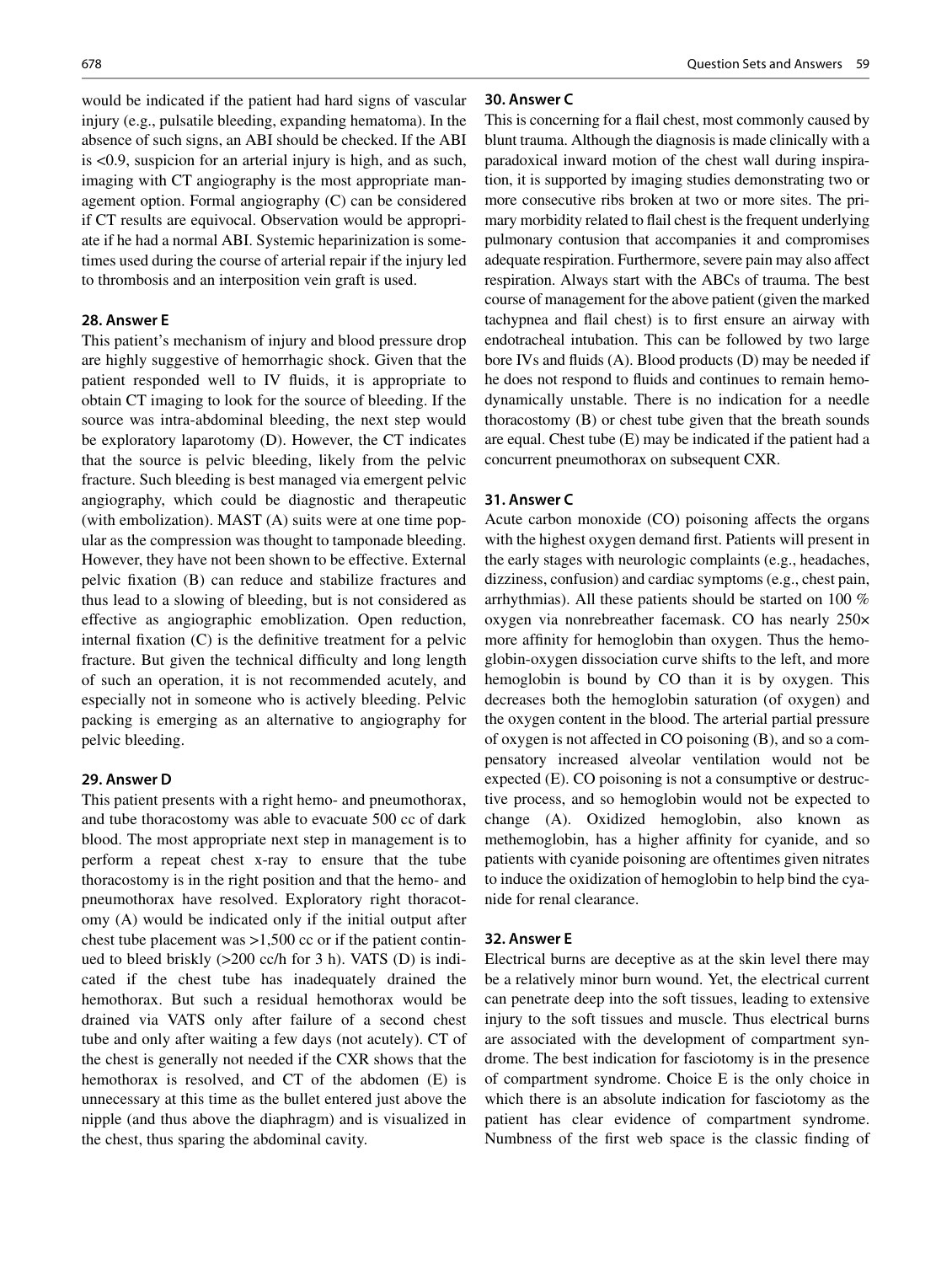anterior compartment syndrome, as the deep peroneal nerve travels within it, and it supplies sensation to the first web space. Options B, C, and D are relative indications for prophylactic fasciotomy, as they place the patient at increased risk of subsequently developing compartment syndrome, although prophylactic fasciotomies are controversial. A crush injury (A) by itself is not considered an indication for prophylactic fasciotomy.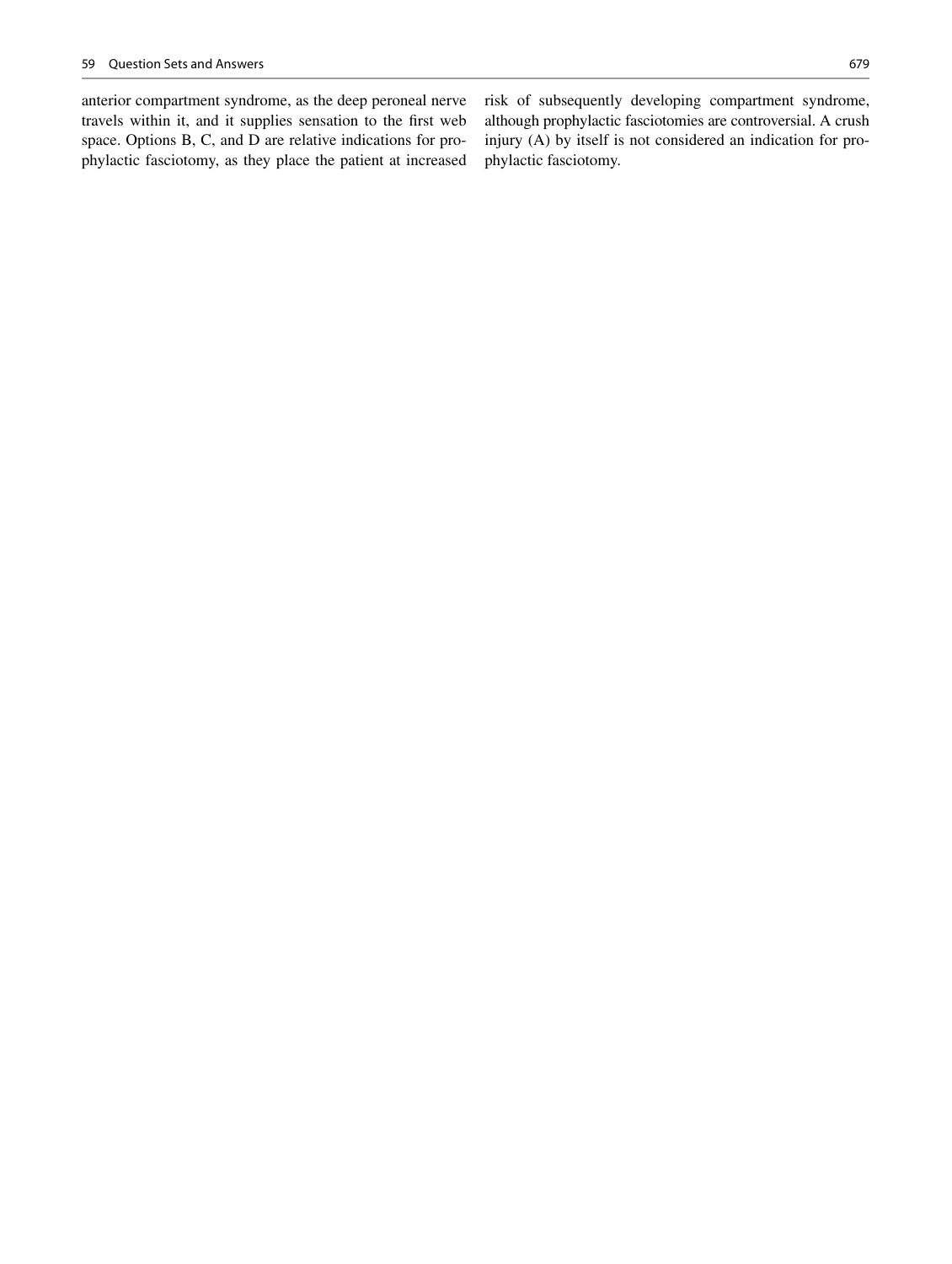**Michael D. Sgroi, Brian R. Smith, Christian de Virgilio, Areg Grigorian, and Paul N. Frank** 

## **Questions**

- 1. A 60-year-old male presents with gnawing epigastric pain that has been present for 8 weeks. The pain seems to get worse with eating. He denies nausea, vomiting, or early satiety. He has lost 10 lb and he attributes this to a poor appetite. He denies black or bloody stools. Physical examination is unremarkable. What is the next study to be ordered?
	- (A) Barium swallow
	- (B) CT scan
	- (C) EGD
	- (D) 6-week trial of proton pump inhibitor
	- (E) Testing for *H. pylori*
- 2. Which of the following is the strongest risk factor for gastric cancer?
	- (A) Type A blood
	- (B) *H. pylori* infection
	- (C) Smoking
	- (D) Familial adenomatous polyposis
	- (E) Family history
- 3. A 70-year-old male with a history of smoking presents with vague upper abdominal and epigastric pain and coffee ground emesis. On EGD, a small ulcer is found in the stomach, with evidence of a large submucosal mass underneath the ulcer. Biopsy of the area is negative. CT scan confirms a 4-cm homogeneous, well-circumscribed, submucosal mass in the greater curvature of the stomach. What does this mass most likely represent?
	- (A) Gastrointestinal stromal tumor
	- (B) Gastric adenocarcinoma
	- (C) Gastric lipoma
	- (D) Metastatic carcinoma
	- (E) Solitary fibrous tumor
- 4. A 65-year-old female presents with coffee ground emesis  $\times$  3. She has had vague upper abdominal pain for the past 2 months, relieved by taking antacids. In addition, she reports an involuntary weight loss of 10 lb. She denies NSAID or alcohol use. On physical examination, her blood pressure is 110/70 mmHg and HR is 80/min. Abdominal examination reveals mild epigastric tenderness with no rebound or guarding. Laboratory values are significant for a Hgb/Hct of 8.3 g/dL (normal 12–15 g/dL) and 24 % (36–44 %) with an MCV of 80 fL (80–100 fL), total bilirubin of

3.0 mg/dL (0.1–1.2 mg/dl), alkaline phosphatase of 250 IU/L (33–131 IU/L), a GGT of 270 IU/L  $(6-37 \text{ IU/L})$ , an ALT of 300 IU/L  $(<35 \text{ IU/L})$ , and an AST of 320 IU/L (<35 IU/L). The most likely diagnosis is:

- (A) Duodenal ulcer
- (B) Gastric ulcer
- (C) Pancreatic cancer
- (D) Ampullary cancer
- (E) Dieulafoy's lesion
- 5. A young man from Armenia arrives to the ED complaining of a progressively bloody cough. He reports night sweats and fevers for the past month. He has been in the United States for 1 week visiting family. As you begin examining him, he coughs up a massive amount (200 ml) of bright red, foamy sputum and has difficulty speaking. Portable chest x-ray shows multifocal patchy and cavitary opacities in the right upper lobe with mediastinal lymphadenopathy. Given his increased risk for asphyxiation, the patient is intubated and placed in a right lateral decubitus position. What is the next best step in management?
	- (A) Emergent thoracotomy in the OR
	- (B) Bronchoscopy
	- (C) Video-assisted thoracic surgery (VATS)
	- (D) Emergency arteriography
	- (E) INH, rifampin, ethambutol, and pyrazinamide
- 6. A 50-year-old male presents to the ED stating that he passed a large amount of maroon stool earlier in the day. He is currently not passing any stool. He has not vomited. He denies abdominal pain or weight loss. He also has a history of nosebleeds. He takes no medications and does not drink alcohol. Physical examination is only significant for small red nodules on his lips. Abdominal examination is unremarkable. Upper endoscopy is negative. Which of the following is most likely to localize the site of the GI bleeding?
	- (A) Capsule endoscopy
	- (B) CT angiogram
	- (C) Lower endoscopy
	- (D) Formal angiography
	- (E) Technetium-labeled red blood cell scan
- 7. A 50-year-old female presents with massive UGI bleeding. In the ED, she is actively vomiting large amounts of bright red blood. She appears to be lethargic and pale. Blood pressure is 70/50 mmHg, heart rate is 120/min, and RR is 22/min. The next step in the management is:
	- (A) Emergent upper endoscopy
	- (B) Immediate orotracheal intubation
	- (C) Place bed in reverse Trendelenburg position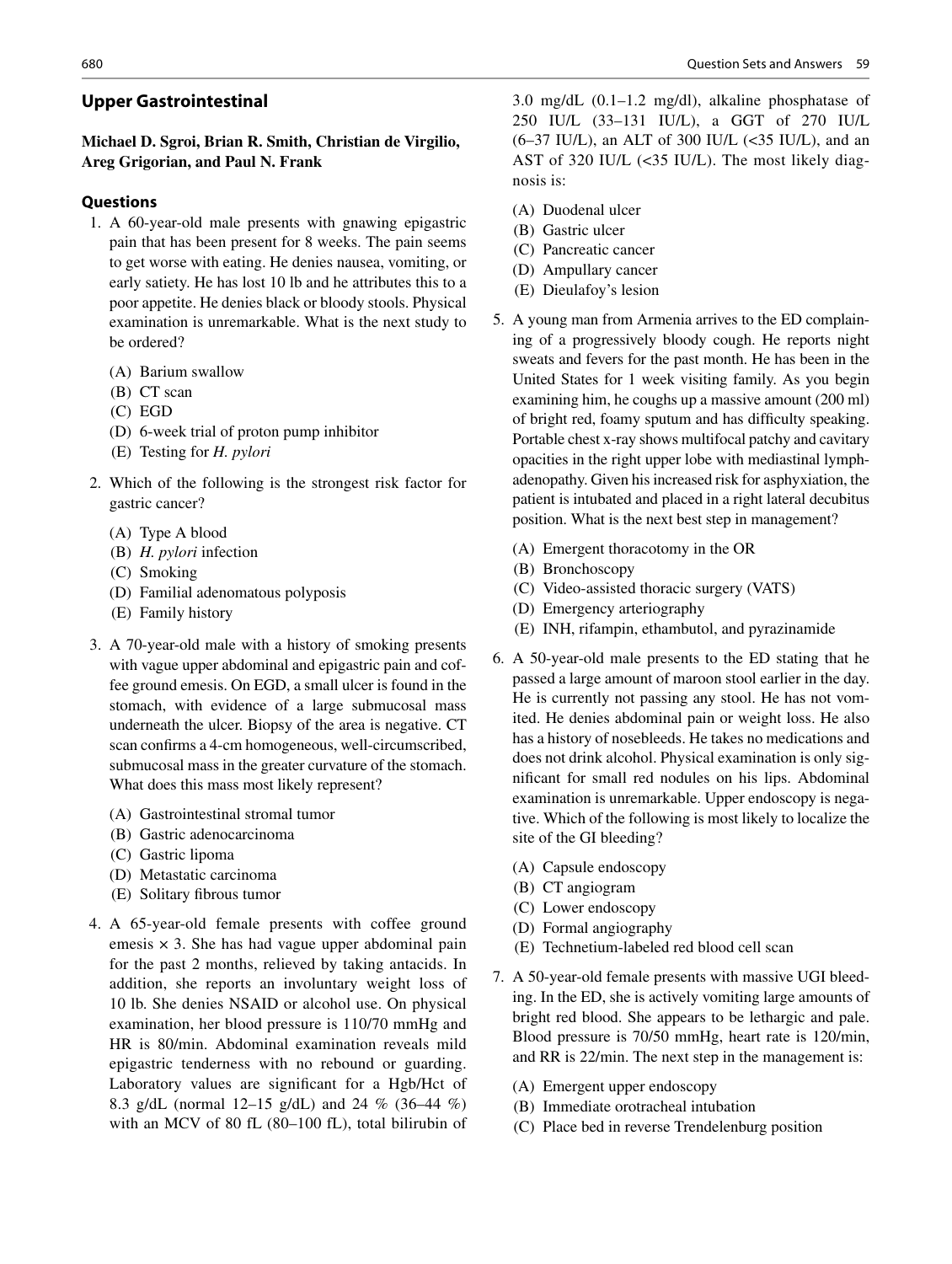- (D) Give 2 liter bolus of normal saline
- (E) Give two units of O-negative blood
- 8. A 48-year-old male presents with vomiting of bright red blood. He states that he has had a 1 month history of epigastric pain that is relieved by eating food. He denies weight loss. He does not take any medications or drink alcohol. He is hemodynamically stable in the emergency department. Following resuscitation, the patient undergoes upper endoscopy which reveals a posterior ulcer in the proximal duodenum which is actively bleeding. Despite numerous attempts at cauterization and injection with epinephrine, the gastroenterologist reports that she cannot stop the bleeding and the blood pressure drops to 70/50 mmHg. The next step in the management is:
	- (A) Angiographic embolization
	- (B) Transfer to ICU for ongoing transfusion of blood
	- (C) Administer vasopressin
	- (D) Exploratory laparotomy
	- (E) Administer octreotide
- 9. A 45-year-old male with a history of alcohol abuse presents to the emergency department with an UGI bleed after a night of binge drinking. The patient reports that he repeatedly dry heaved, after which he began to note bright red blood in the vomitus. He is afebrile with normal vital signs. Upper endoscopy reveals a partial tear in the mucosa and submucosa of the stomach near the gastroesophageal junction. Which of the following is true about this condition?
	- (A) It is usually related to portal hypertension
	- (B) It is often associated with a left pleural effusion
	- (C) It is associated with *H. pylori* infection
	- (D) The bleeding is likely arising from the gastroduodenal artery
	- (E) The bleeding most often stops spontaneously
- 10. A 65-year-old male presents with melena. He reports no abdominal pain and no vomiting. He denies a prior similar history. In the ED, he is tachycardic to 120/min with a blood pressure of 112/80 mmHg. Hemoglobin and hematocrit are 9.2 g/dL (normal 13–16 g/dL) and 28 %  $(40-52\%)$ , respectively. Past history is significant for an aortobifemoral bypass 5 years earlier for severe claudication. Nasogastric (NG) tube aspiration returns clear fluid. The patient is admitted to the ICU for resuscitation, the melena ceases, and the hematocrit stabilizes. Upper endoscopy is negative, with no stigmata of bleeding. Following a bowel prep, colonoscopy is also negative. CT scan of the abdomen reveals gas around the proximal aortic graft. Which of the following is true about this condition?
- (A) Formal angiography is likely to demonstrate the source of bleeding
- (B) Gas around the aortic graft is not considered pathologic
- (C) The aortic graft will likely need to be removed.
- (D) Rebleeding is rare
- (E) This represents an occult bleed
- 11. What is the most common cause of an esophageal perforation?
	- (A) Boerhaave syndrome (spontaneous perforation)
	- (B) Iatrogenic
	- (C) Foreign body
	- (D) Esophageal cancer
	- (E) Trauma
- 12. Which of the following is true of Boerhaave syndrome?
	- (A) It most often presents with UGI bleeding
	- (B) It is most often caused by an iatrogenic injury
	- (C) It is a partial thickness tear of the esophagus
	- (D) It is the most lethal GI perforation
	- (E) Treatment consists of bowel rest and intravenous antibiotics
- 13. A 50-year-old Asian female complains of abdominal discomfort and weight loss. She has an EGD performed, and biopsy of a stomach lesion returns as mucosa-associated lymphoid tissue (MALT) lymphoma. Which of the following is the best treatment plan for this patient?
	- (A) Chemotherapy
	- (B) Radiation therapy
	- (C) Combined chemotherapy and radiation
	- (D) Clarithromycin, amoxicillin, and a proton pump inhibitor
	- (E) Gastric resection
- 14. Which of the following is the first step in the treatment of a patient with Boerhaave syndrome?
	- (A) Esophagectomy
	- (B) Gastric decompression
	- (C) Drainage of the mediastinum and pleura
	- (D) Primary repair of the perforation with advancement flap coverage
	- (E) Fluid resuscitation and IV antibiotics
- 15. A 65-year-old male presents with iron deficiency anemia. Fecal occult blood testing is positive. Upper endoscopy demonstrates an irregular ulcer in the body of the stomach. Biopsy confirms adenocarcinoma. Simultaneous endoscopic ultrasound (EUS) demonstrates that the mass has invaded into the submucosa. No enlarged nodes are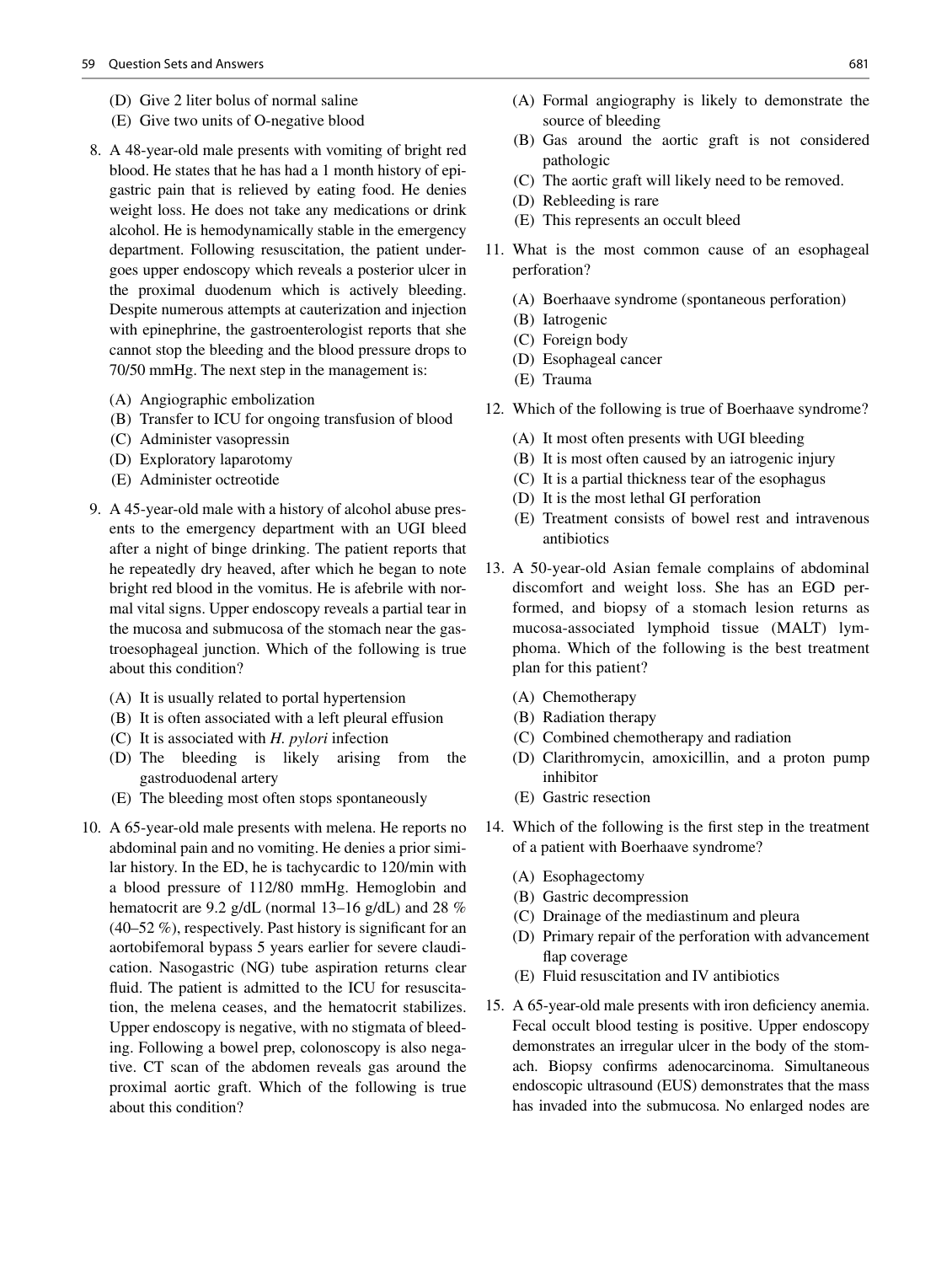seen around the lesion. Which of the following would be the next best step in the management? 16. Successful eradication of *H. pylori* is best documented by:

- (A) Proceed to gastric resection
- (B) CT scan of the abdomen
- (C) PET scan
- (D) Laparoscopy
- (E) Chemotherapy
- (A) EGD with biopsy
- (B) Urea breath test
- (C) Blood antibody test
- (D) Stool antigen
- (E) Documentation is unnecessary provided symptoms have resolved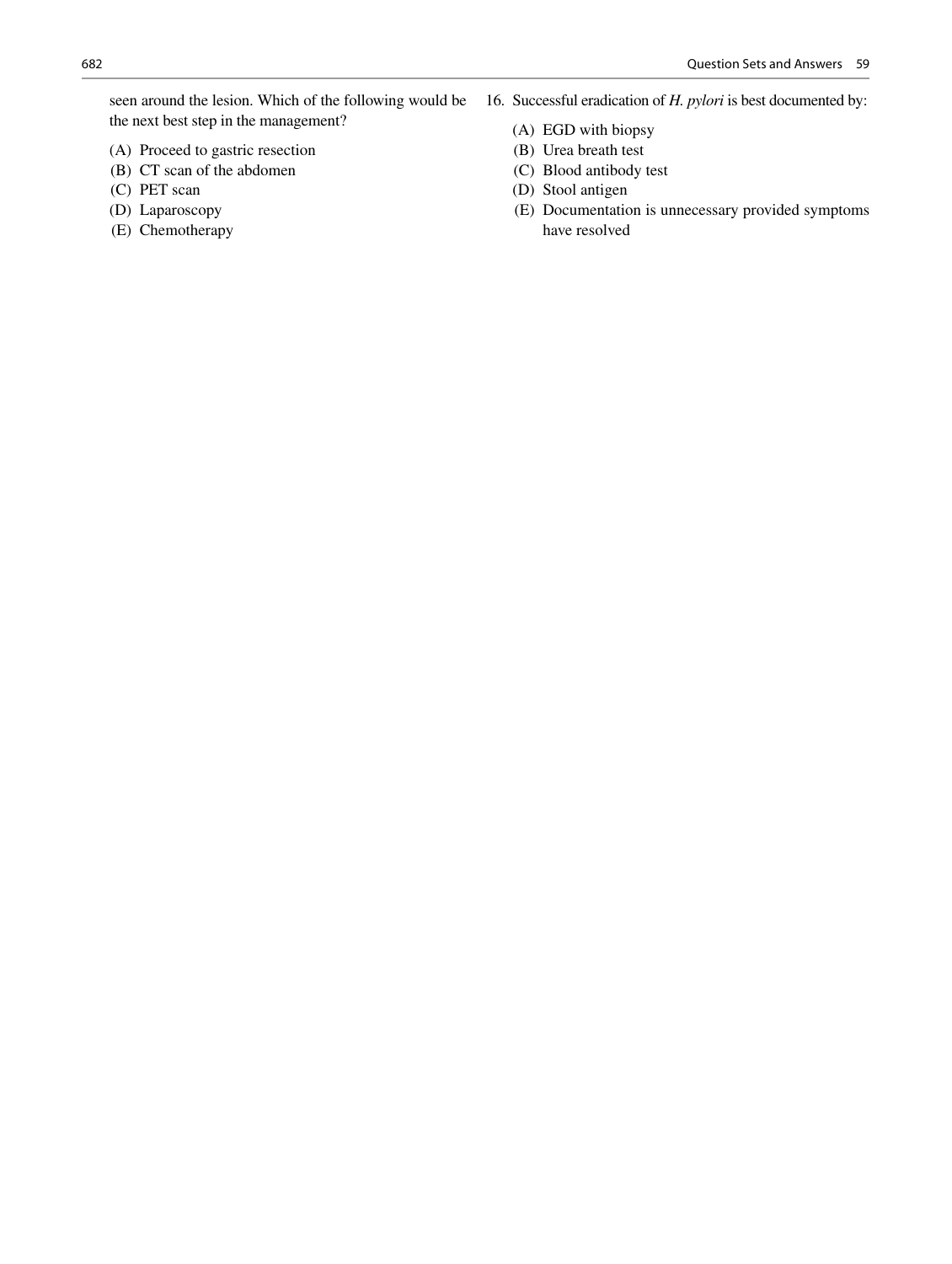#### **Answers**

## **1. Answer C**

 Epigastric pain and symptoms of dyspepsia are extremely common. It is reasonable in most young patients to start with a short trial of proton pump inhibitors (D). Alternatively, clinicians can employ the test-and-treat strategy in which they test for  $H$ . *pylori* first  $(E)$ . Testing should only be done if the clinician plans to offer treatment for a positive test. However, in patients >55 years or in those with ALARM Symptoms, Anemia (iron deficiency), *L*oss of weight, **Anorexia**, **Recent** onset of progressive symptoms, Melena/hematemesis, *S* wallowing problems, upper endoscopy is required to rule out gastric cancer. CT scan (B) is usually performed after EGD to evaluate for distant metastasis. Operative resection should not be undertaken until the diagnosis is confirmed and the tumor is staged. Barium swallow (A) may identify gastric ulcers and infiltrating lesions, but it has a high falsenegative rate and does not permit biopsy. Barium swallow may also be used to evaluate dyspepsia in younger patients.

#### **2. Answer B**

*H. pylori* is the strongest established risk factor for gastric cancer worldwide. *H. pylori* infections lead to gastritis, and without eradication of the infection, inflammatory changes may eventually lead to dysplasia and metaplasia. All the remaining choices (A, C–E) increase one's risk of developing gastric cancer but are not considered to be as strong as *H. pylori.*

## **3. Answer A**

 Gastrointestinal stromal tumors (GIST) are mesenchymal tumors that most often occur in the stomach and small intestine. As they grow, they can cause pressure necrosis, leading to erosion of the gastric mucosa and GI bleeding. Since the mass is submucosal, attempts at biopsy at the time of upper endoscopy are often negative. CT scan typically shows a well-circumscribed homogeneous mass. GIST are caused by a gain of function mutation (tumorigenesis) in the protooncogene c-KIT. Treatment is surgical resection, followed by imatinib mesylate, a selective tyrosine kinase inhibitor with action against mutant c-KIT. Gastric adenocarcinoma (B) starts in the mucosa; it would be unlikely to be biopsy negative. A lipoma  $(C)$  or a solitary fibrous tumor  $(E)$  would not likely erode into the mucosa. Melanoma (D) can metastasize to the stomach but does not typically present with a well-circumscribed mass.

# **4. Answer D**

 The patient is presenting with an unusual combination of an UGI bleed (coffee ground emesis) and obstructive jaundice (elevated bilirubin and rise in alkaline phosphatase with proportional rise in ALT and AST). Of the five options, ampullary cancer is the one that would most likely present as such. Pancreatic cancer (C), though it certainly can cause pain,

weight loss, as well as obstructive jaundice, is not associated with iron deficiency anemia or UGI bleed. Dieulafoy's lesion (E) typically presents with massive UGI bleeding, due to an abnormally located superficial arteriole that erodes. Diagnosis is difficult as it causes a pinpoint bleed that can only be seen when actively bleeding. Duodenal or gastric ulcers (A–B) would not cause obstructive jaundice.

#### **5. Answer B**

 Massive hemoptysis with constitutional symptoms as described is likely from tuberculosis (TB). This is further supported by the patient's origin from a TB endemic area (e.g., Armenia, Mexico, Nigeria) and the CXR findings. The most common cause of massive hemoptysis in the world is TB. Immediate intubation is indicated to protect the airway. Once intubated and placed in the right lateral decubitus position (to prevent blood from entering the contralateral lung), the next best step in management involves localizing the source and controlling it with bronchoscopy. Emergent thoracotomy in the OR (A) can be considered if initial management options fail to control bleeding. VATS (C) offers a minimally invasive surgical technique to treat certain lung and chest wall diseases but is not currently used much in the emergency setting. Angiography (D) with embolization is a therapeutic option for massive hemoptysis. INH, rifampin, ethambutol, and pyrazinamide are used to treat TB but will not address the patient's acute condition.

## **6. Answer A**

 Melena can either be from an upper or a lower GI source. The presentation is classic for hereditary hemorrhagic telangiectasia (HHT) (also known as Osler-Weber-Rendu), an autosomal dominant disorder characterized by recurrent epistaxis, telangiectasia/red nodules of the face, lips, and/or GI tract, arteriovenous malformations (AVM), and a family history. GI bleeding most often occurs in the stomach and small bowel. If upper endoscopy is unable to confirm bleeding in the stomach, a capsule endoscopy (gelatin capsule containing a video recorder is swallowed, eventually retrieved in the stool, and permits visualization of the entire bowel) or push enteroscopy is used to assess for small bowel bleeding. Push enteroscopy uses a longer enteroscope or pediatric colonoscope to visualize the proximal jejunum. The subsequent step would be to perform lower endoscopy (C) (after a bowel preparation). However, colonic telangiectasias are very uncommon. Formal angiogram (D) would only be useful if the patient is actively bleeding at a rate of 1 ml/min (the patient is not currently bleeding), is an invasive procedure, and would not permit visualization of the extent of telangiectasias. Technetium-labeled red blood cell scan (E) may be useful if the patient is actively bleeding (at a rate of 0.5 ml/ min) but is particularly ineffective in localizing the site of bleeding in the small bowel. A CT angiogram (B) would not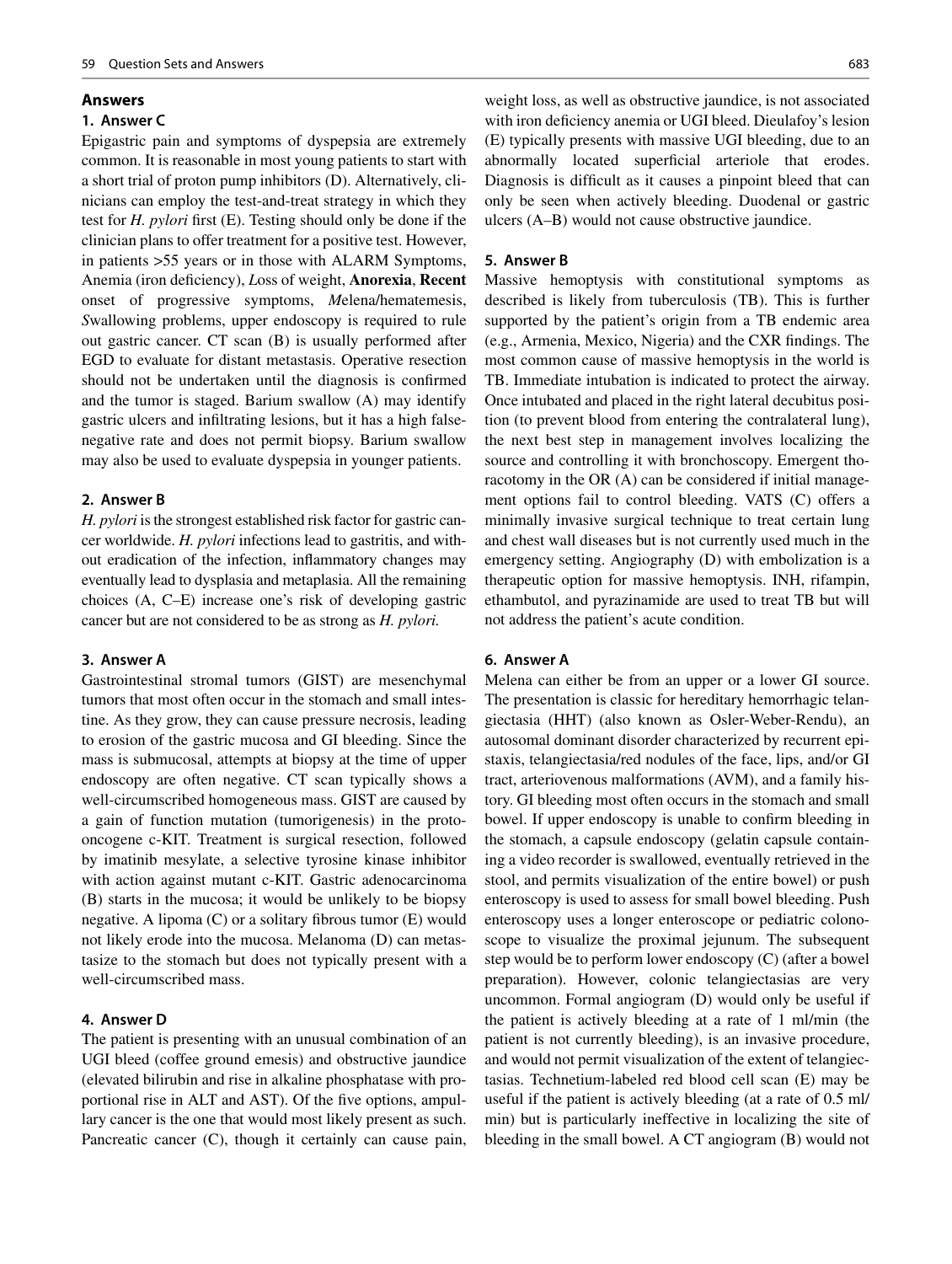demonstrate telangiectasias of the small bowel (though it would be useful for identifying hepatic AVMs).

# **7. Answer B**

 The patient presented is suffering from a massive, ongoing UGI bleed. Management should always begin with the ABCs. Given the large amount of bleeding, combined with her hemodynamic instability, this patient's airway is at risk. As such, the correct answer is to emergently perform orotracheal intubation. Unlike an elective intubation, it should be performed using a rapid sequence intubation (RSI) technique. Reverse Trendelenburg (C) helps to prevent aspiration, but in the patient presented, it would be potentially dangerous given the marked hypotension. Following intubation and confirmation of appropriate placement, 2 liters of normal saline (D) would be administered. Given the massive bleeding, blood will also likely need to be administered. However, if the patient responds to the initial fluid bolus, O- blood may not be necessary (E). Following resuscitation, emergent endoscopy (A) to identify and treat the cause of the bleeding should be performed. Additionally, a Foley catheter should be placed to monitor urine output as an indication of the patient's volume status.

# **8. Answer D**

 The mainstay of therapy for UGI bleeding is endoscopic intervention. Techniques utilized include injection of epinephrine, sclerosing agents, clips, and cauterization. On rare occasion, if the bleeding cannot be controlled, then urgent surgical intervention is indicated. In the above case, the appropriate intervention is to surgically open the duodenum and oversew the ulcer in four quadrants to assure the artery has been ligated. Continuing blood transfusion alone is not appropriate (B). Although angiographic embolization (A) is occasionally utilized for GI bleeding in poor surgical risk patients, it would not be the first choice in someone who is hemodynamically unstable. Vasopressin (C) and octreotide (E) are used in the management of patients suffering from bleeding esophageal varices.

### **9. Answer E**

The case represents a classic history and endoscopic findings of a Mallory-Weiss tear. The etiology is thought to be a sudden and rapid rise in the transmural pressure gradient at the gastroesophageal (GE) junction, associated with retching. It is most often seen following an alcoholic binge but can also be seen with any forceful vomiting or coughing. It is thought to more likely occur in patients with hiatal hernias. The tear is longitudinal, partial thickness, in the stomach, near the GE junction. The left gastroduodenal artery (D) is not involved. It usually resolves spontaneously. Though it is seen following an alcohol binge, it is not related to portal hypertension (A), or *H. pylori* (C), and does not cause a pleural effusion (B). Mallory-Weiss

is not to be confused with Boerhaave syndrome, which can also occur after forceful vomiting. In Boerhaave syndrome, the rapid rise in intrathoracic pressure can cause a full thickness perforation of the esophagus. The esophageal perforation results in esophageal contents spilling into the mediastinum and sometimes into the left chest, resulting in a left pleural effusion, subcutaneous emphysema, severe chest pain, and, if untreated, sepsis and death. Boerhaave syndrome requires broad- spectrum antibiotics and emergent surgery to seal the esophageal perforation and drain the mediastinal infection.

# **10. Answer C**

 GI bleeding, in association with a history of aortobifemoral bypass, is due to an aortoenteric fistula until proven otherwise. Patients typically have a "herald" bleed, followed later by exsanguinating hemorrhage (D). The NG aspirate returned clear fluid. This rules out bleeding from the stomach, but not from the duodenum. Thus the first diagnostic test of choice is still an upper endoscopy, but in aortoenteric fistulas, it is typically negative as the bleeding results from erosion of the aortic graft into the fourth portion of the duodenum which is usually not well visualized with a standard scope. The negative endoscopy essentially rules out the most common causes of UGI bleeding which include acute gastritis, as well as gastric and duodenal ulcers. A colonoscopy is generally not useful in the acute bleed setting, as the colon is filled with stool and clot. Thus, bowel prep is necessary. A negative lower endoscopy is less conclusive. Though it rules out colon cancer, other sources of lower GI bleed, such as diverticulosis and AVMs, may be hard to see if they are not actively bleeding. Nevertheless, with a negative upper and lower endoscopy, the bleeding is likely coming from the small bowel. This fulfills the definition of an *obscure bleed* (obvious bleeding, as evidenced by the melena, without an obvious source). An *occult* bleed is one that the patient is not aware of (detected only by fecal occult blood testing) (E). The diagnosis of an aortoenteric fistula is notoriously difficult to make. Angiography is poor at showing any abnormalities with an aortoenteric fistula  $(A)$ . With an aortoenteric fistula, the aortic graft by definition is infected. Air, fluid, or stranding around the graft on CT scan beyond 6 weeks after surgery would be considered pathologic (B) and indicative of a graft infection. Treatment is to remove the graft. This can be done by either replacing it with a human cadaver homograft in situ or by performing an axillo-bifemoral bypass followed by removal of the aortic graft and aortic ligation.

#### **11. Answer B**

 The most common cause of esophageal perforation is iatrogenic injury, usually from EGD, but also occasionally from endotracheal intubation or placement of a nasogastric tube. Boerhaave syndrome (A), foreign body (especially sharp or corrosive objects) (C), and esophageal cancer (D) may also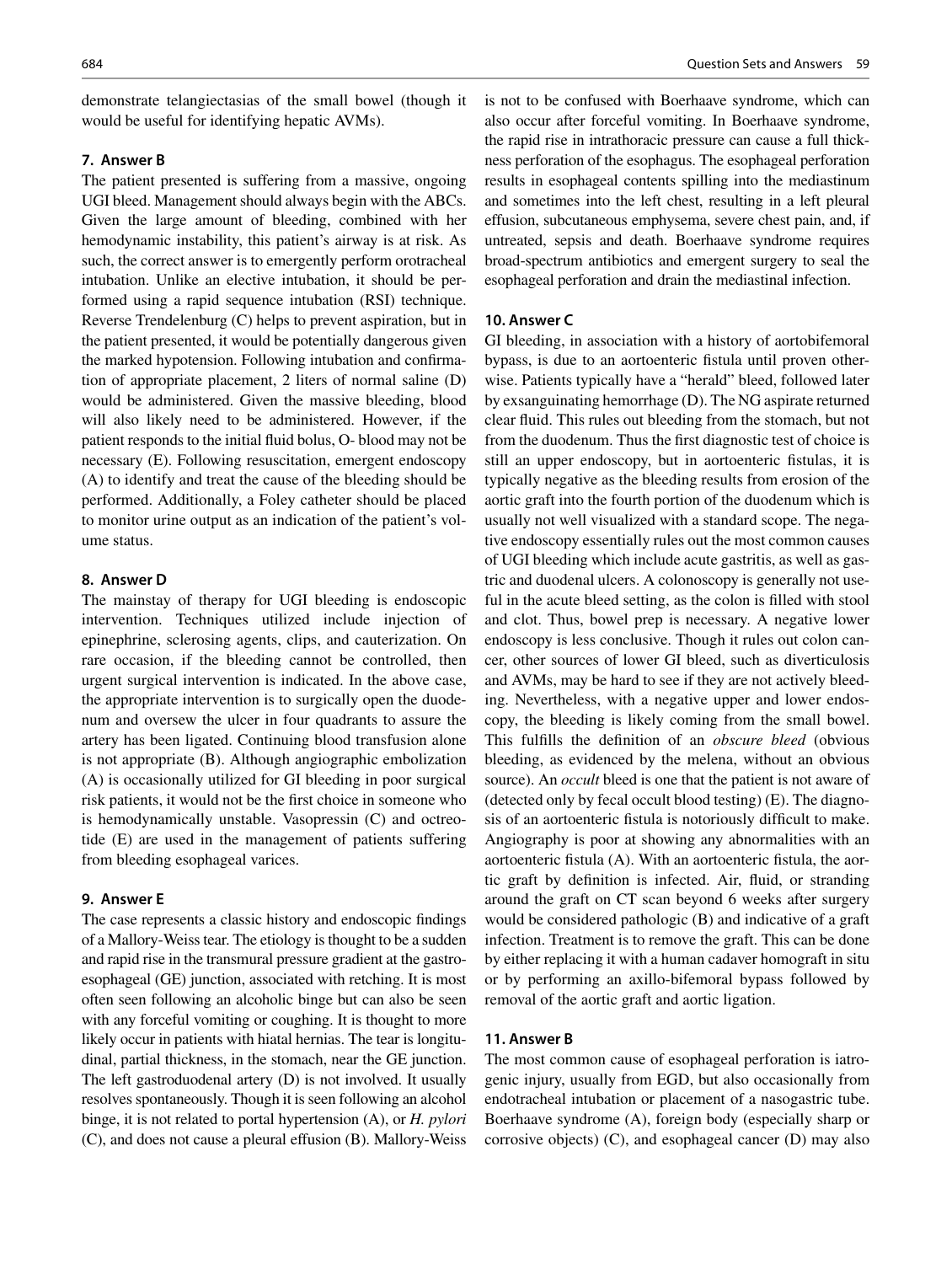cause perforation, but they are less common than iatrogenic injury. Trauma (E), especially of the penetrating variety, may injure the esophagus, but this is less common than iatrogenic injury.

#### **12. Answer D**

 Boerhaave syndrome is the term used for a perforation of the esophagus that occurs following forceful emesis (iatrogenic perforation is not called Boerhaave syndrome) (B). The full thickness tear (C) causes spillage of GI contents into the mediastinum and even the thorax. Since GI contents spill into the mediastinum instead of the peritoneum, the patient does not develop peritonitis. Rather, they often present with fever and chest pain. As such, the diagnosis is often delayed until the patient becomes severely septic. Among GI perforations, it has the highest overall mortality. Boerhaave syndrome most often occurs in males between the ages of 50 and 70, after excessive intake of food and alcohol. Unlike Mallory-Weiss tears, Boerhaave syndrome does not typically present with UGI bleeding (A). Treatment is surgical (repair hole in esophagus) (E). Outcomes are dependent on the timeliness of recognition and surgical management.

#### **13. Answer D**

 MALT lymphoma is strongly associated with *H. pylori* infection and is unique in that it is curable with antibiotics (i.e., triple therapy). In addition to biopsy, testing for *H. pylori* should be performed. After triple therapy, cure should be confirmed. If it is determined that triple therapy has failed, other modalities such as chemotherapy (A), radiation therapy  $(B)$ , a combination of both  $(C)$ , and/or surgery  $(E)$  are utilized (E).

### **14. Answer E**

 All patients presenting with possible esophageal perforation should receive immediate IV fluids and antibiotics for the treatment of sepsis. Gastric decompression (B), mediastinal and pleural drainage (C), and primary repair (D) of the esophagus should occur after initial stabilization, ideally within 24 h. Esophagectomy (A) is reserved for extreme cases with large perforation or wherein primary repair will cause stricture.

# **15. Answer B**

 EUS is performed as it assists with TNM staging. EUS has been proven to provide more accurate assessment of tumor size, depth, and locoregional lymph node involvement compared to radiographic imaging. The next step is to perform a CT scan of the abdomen to look for distant metastasis and confirm that the patient is a surgical candidate. CT scanning will rule out liver metastasis as well as distant suspicious lymph nodes that were missed on EUS, either of which would preclude a curative resection. Though not the standard of care, PET scan (C) is emerging as an accurate modality for detecting small metastases and lymph node involvement. The management of gastric adenocarcinoma is dependent on the staging of the tumor. Surgery with gastric resection (A) is the only curative therapy to date for gastric cancer. Laparoscopy (D) is sometimes utilized to look for peritoneal or omental metastasis which would preclude curative gastrectomy. Gastric cancer that is more advanced than stage IB should be considered for a multi-therapeutic approach with chemotherapy (E).

#### **16. Answer B**

Eradication may be confirmed by a urea breath test, fecal antigen test (D), or upper endoscopy performed 4 weeks or more after completion of therapy. Typically, noninvasive methods should be performed except in cases when a followup endoscopy is indicated (e.g., gastric cancer, preneoplastic lesions, MALT lymphoma). Blood antibody test (C) is unable to confirm eradication as IgG levels will remain elevated after the acute infection is resolved. Clinical resolution (E) of symptoms is inappropriate in confirming eradication of *H. pylori,* particularly in the setting of gastric cancer.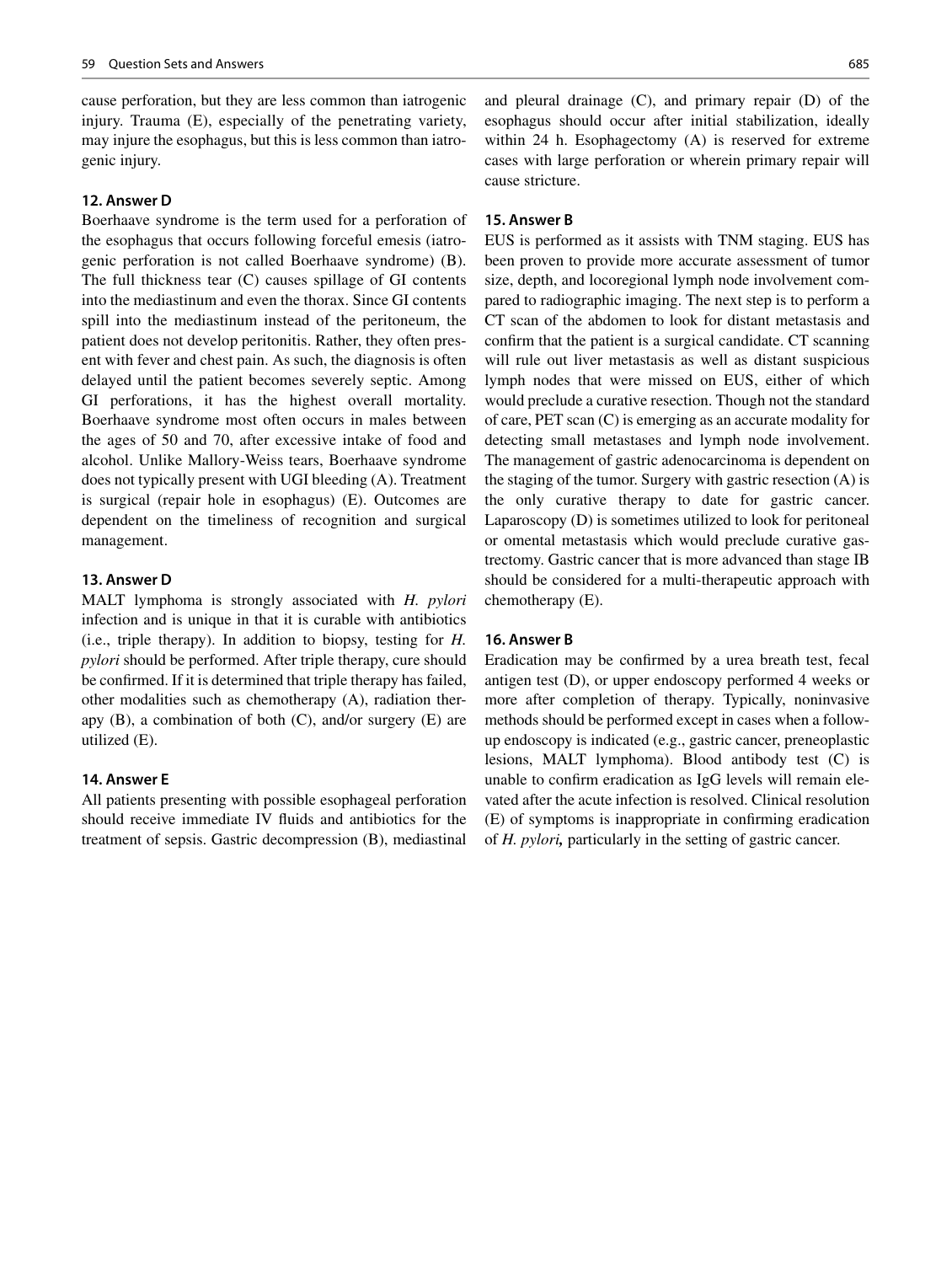# **Urology**

### **Areg Grigorian and Christian de Virgilio**

# **Questions**

- 1. A 52-year-old male is brought to the hospital by his wife with complaints of intense pain that started around his right flank and now radiates to his right groin. He said that his urine appears pink. He appears to be in severe pain and is unable to remain still during examination. His abdominal exam is unremarkable. Urinalysis reveals 100 RBC/hpf. IV fluids and analgesics are administered. Which of the following is the most appropriate imaging?
	- (A) Helical CT scan of the abdomen and pelvis without contrast
	- (B) Helical CT scan of the abdomen and pelvis with contrast
	- (C) Upright abdominal X-ray
	- (D) Intravenous pyelogram (IVP)
	- (E) Renal ultrasound
- 2. A 30-year-old male is involved in a high-speed MVC. He was wearing his seatbelt. In the ED, he has a strong odor of alcohol. Blood pressure is 120/70 mmHg and heart rate is 80/min. His abdomen appears distended and mildly tender diffusely. The pelvis is stable. On rectal exam, the prostate feels normal. There is no blood at the urethral meatus. On insertion of a Foley catheter, there is gross hematuria. CT scan of the abdomen and pelvis with oral and IV contrast reveals a large amount of free fluid and contrast in the peritoneum. The liver and spleen appear to be normal as does the pelvis. What part of the genitourinary tract is most likely injured?
	- (A) Ureter
	- (B) Base of the bladder
	- (C) Bladder dome
	- (D) Renal hilum
	- (E) Urethra
- 3. A 14-year-old boy is diagnosed with a varicocele by his family physician. Which of the following is true about this condition?
	- (A) It affects either side with similar frequency
	- (B) It causes the testicle to ride high in the scrotum
	- (C) It transilluminates on physical exam
	- (D) It is related to impaired venous drainage
	- (E) It is associated with an absent cremasteric reflex
- 4. A 32-year-old newlywed man presents to the ED with intense pain in his penis. He reports having an accident falling in the bathroom. His temperature is 98.8 °F, blood pressure is 126/80 mmHg, and pulse is 110/min.

His physical examination is significant for a blue discoloration at the base of a swollen and deviated penis. He has no ulcers or discharge. Retrograde urethrogram did not identify any urethral injuries. What is the best next step for this patient?

- (A) Abdominal and pelvic CT scan
- (B) Cystoscopy
- (C) Analgesics and bed rest
- (D) Surgical repair
- (E) Temporary suprapubic catheter
- 5. A 78-year-old man arrives to the ED with colicky flank pain for the past 4 days that is now accompanied by nausea, vomiting, fever, and hematuria. Past medical history is significant for congestive heart failure and prior myocardial infarction. On physical examination, the patient has a blood pressure of 100/60 mmHg, temperature of 101 °F, and a heart rate of 110/min. Urinalysis reveals 150 RBC/hpf and 20 WBC/hpf. Laboratory tests demonstrate a WBC of  $15 \times 10^3/\mu$ L (normal  $4.1-10.9 \times 10^3/\mu$ L) with 10 % bands. Imaging demonstrates a 10-millimeter stone lodged in the ureterovesicle junction with dilation of the right renal calyx. Broad-spectrum antibiotics are administered intravenously. What is the best next step in management?
	- (A) Percutaneous nephrostomy tube
	- (B) Open nephrostomy
	- (C) Shock wave lithotripsy
	- (D) Placement of a ureteral stent
	- (E) Admit to ICU for close monitoring
- 6. Which of the following is true regarding the circulation to the testes?
	- (A) Each testis has a singular blood supply, which arises from the aorta
	- (B) Testicular ischemia after inguinal hernia repair is most often due to accidental transection of the testicular artery
	- (C) An ischemic testis does not lead to antisperm antibody formation
	- (D) During surgery for an undescended testis, the testicular artery may need to be divided
	- (E) Lymphatic drainage from the testis is to the inguinal lymph nodes
- 7. A 45-year-old male presents with a new scrotal mass on the right side that he noticed a week earlier. It is nontender. He reports no history of trauma. When the patient is standing, the scrotal mass is separate from the testicle and epididymis, feels like a "bag of worms," and is soft, compressible, and non-tender. With the patient supine, the mass is unchanged. The left side is normal. What is the most appropriate next step in the management?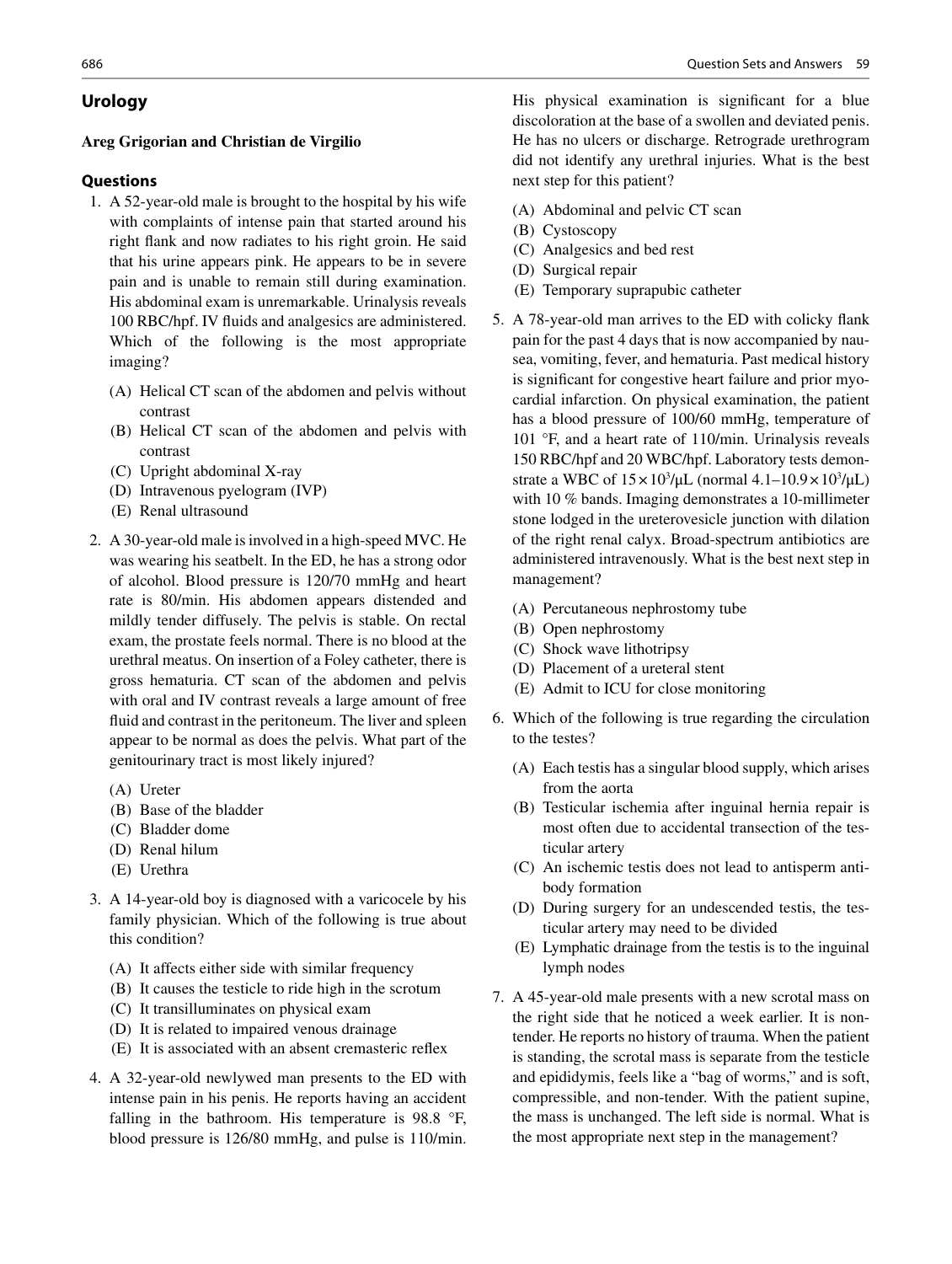- (A) Scrotal support and NSAIDs
- (B) Surgical intervention
- (C) CT of the abdomen
- (D) Reassurance and observation
- (E) Ultrasound-guided biopsy of the mass
- 8. A 15-year-old boy arrives to the ED 4 h after experiencing a sudden onset of right testicular pain while playing soccer. He does not recall any specific trauma to his testicle during the game. He also reports nausea and vomiting. Physical examination reveals a tender and swollen right testicle that is displaced superiorly. The testicle appears to be lying transversely. He has an absent cremasteric reflex on the right. The left testicle is normal in location and is non-tender. What is the next step in management?
	- (A) Ultrasound
	- (B) Color Doppler ultrasound
	- (C) Right orchiopexy
	- (D) Bilateral orchiopexy
	- (E) Scrotal support and nonsteroidal anti-inflammatory drugs
- 9. A 37-year-old obese woman arrives to the ED with left flank pain and hematuria. She has never experienced these symptoms before. Her past medical history includes Crohn's disease which has been controlled with mesalamine. She is afebrile with a blood pressure of 130/84 mmHg and a pulse of 104/min. Physical examination reveals a laparotomy scar in her right lower quadrant. She is given analgesics for pain control. What is the most likely etiology of her acute symptoms?
	- (A) Gallstones
	- (B) Hypercalciuria
	- (C) Increased absorption of oxalate
	- (D) Protease producing bacteria
	- (E) Mesalamine
- 10. A 10-year-old boy presents to his doctor for follow-up 2 weeks after having an upper respiratory tract infection (URI). He complains of pain in his scrotum. It has been bothering him for the past 3 days but is more painful today. A scrotal ultrasound demonstrates an enlarged and rounded epididymis. His scrotal skin appears thickened. What other finding(s) would you suspect in this patient's history and physical?
	- (A) Skin lesions and abdominal pain
	- (B) Recent weight loss, night sweats, and fevers
	- (C) Recent epididymitis
	- (D) Sores in the mouth and swelling of the eyes
	- (E) Painful urination
- 11. An infant is found to have an undescended left testicle shortly after birth. During his 6-month checkup, the left testicle remains undescended. What can be done to

decrease this patient's risk of developing testicular cancer later in life to match that of a boy born without cryptorchidism?

- (A) Immediate orchiopexy
- (B) Orchiopexy within the next 6 months
- (C) Hormonal therapy
- (D) Observation until age two and then orchiopexy
- (E) Risk cannot be decreased to that of a boy without cryptorchidism
- 12. A 26-year-old man that recently emigrated from Sudan to the United States arrives to your office complaining of red urine. He does not experience any pain but says that for the last week his urine has appeared red. He also reports night sweats, fevers, and losing 10 pounds over the last 2 months without a change in his appetite. Cystoscopy is performed, and biopsies are taken of a tumor that appears nodular with a plaque-like and irregular surface. What is most likely to be seen on microscopic analysis?
	- (A) Urothelial carcinoma (transitional cell carcinoma)
	- (B) Squamous cell carcinoma
	- (C) Adenocarcinoma
	- (D) Mucinous (colloid) carcinoma
	- (E) Small cell carcinoma
- 13. A 7-year-old boy presents to the doctor with a non-tender scrotal mass. His vitals are normal and stable and he has no other complaints. His mother reports that he has been behaving more aggressively at home and has gotten into two fights at school over the past month. Physical examination reveals a firm 2.5-cm mass within the right testicle. There are no epididymal masses bilaterally, although both testicles appear to be enlarged. He also has axillary hair. Laboratory analysis reveals a normal urinalysis. What is the most likely etiology of the testicular mass?
	- (A) Leydig cell tumor
	- (B) Sertoli cell tumor
	- (C) Seminoma
	- (D) Teratoma
	- (E) Juvenile granulosa cell tumor
- 14. A male infant presents with a mass in his scrotum that has been present since birth. His mother states that the mass changes in size when the infant cries and does not seem to be painful. On exam, the mass appears to be adjacent to his testicle which is palpated posteriorly. The mass is soft and non-tender and transilluminates. There is no bulge or mass at the internal ring. What is the most appropriate next step in the management?
	- (A) Surgical management
	- (B) Medical management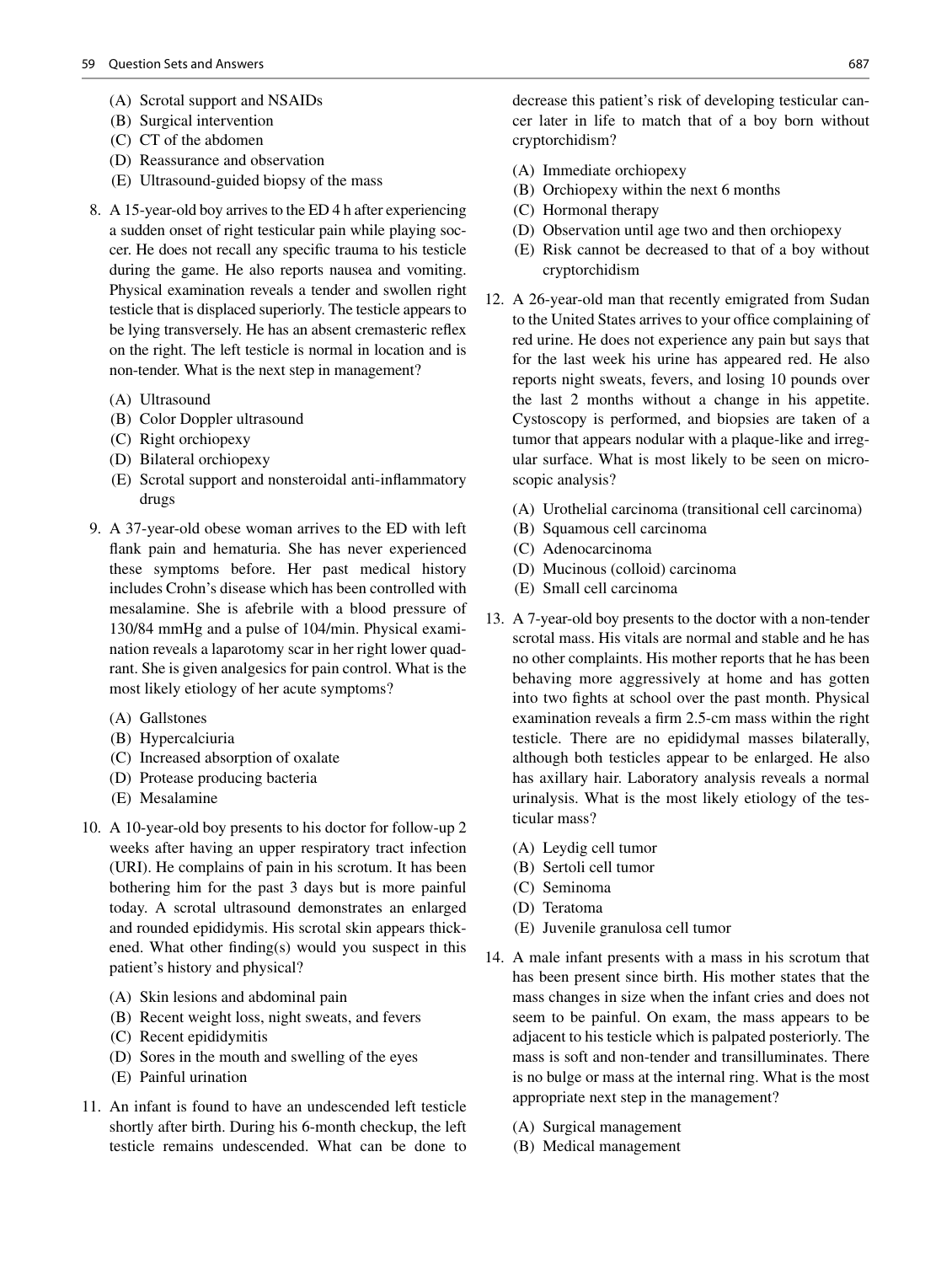- (C) Ultrasound
- (D) Needle aspiration
- (E) Reassurance
- 15. A 50-year-old man arrives to the ED with severe acute colicky flank pain and hematuria. The patient has a long-standing history of gout. Which of the following is true regarding the type of kidney stone the patient likely has?
	- (A) Most are radiopaque
	- (B) They are often seen in patients with hyperparathyroidism
	- (C) Shock wave lithotripsy is not helpful
	- (D) Sodium bicarbonate administration is beneficial
	- (E) Suppressive antibiotics are helpful in prevention
- 16. A 20-year-old male presents with a right testicular mass. He noticed the mass after getting kneed in the groin during a basketball game 3 weeks earlier. He states that the mass is not tender. He denies any other symptoms. On physical examination, there is a firm 2-cm mass within the right testicle that is not tender. Ultrasound confirms a 2-cm homogeneous mass within the right testicle. CT scan of the abdomen and pelvis is negative. CXR is negative. Which of the following is the most appropriate next step in management?
	- (A) Radical inguinal orchiectomy
	- (B) Scrotal orchiectomy
	- (C) Fine needle aspiration
	- (D) Open testicular biopsy
	- (E) Percutaneous biopsy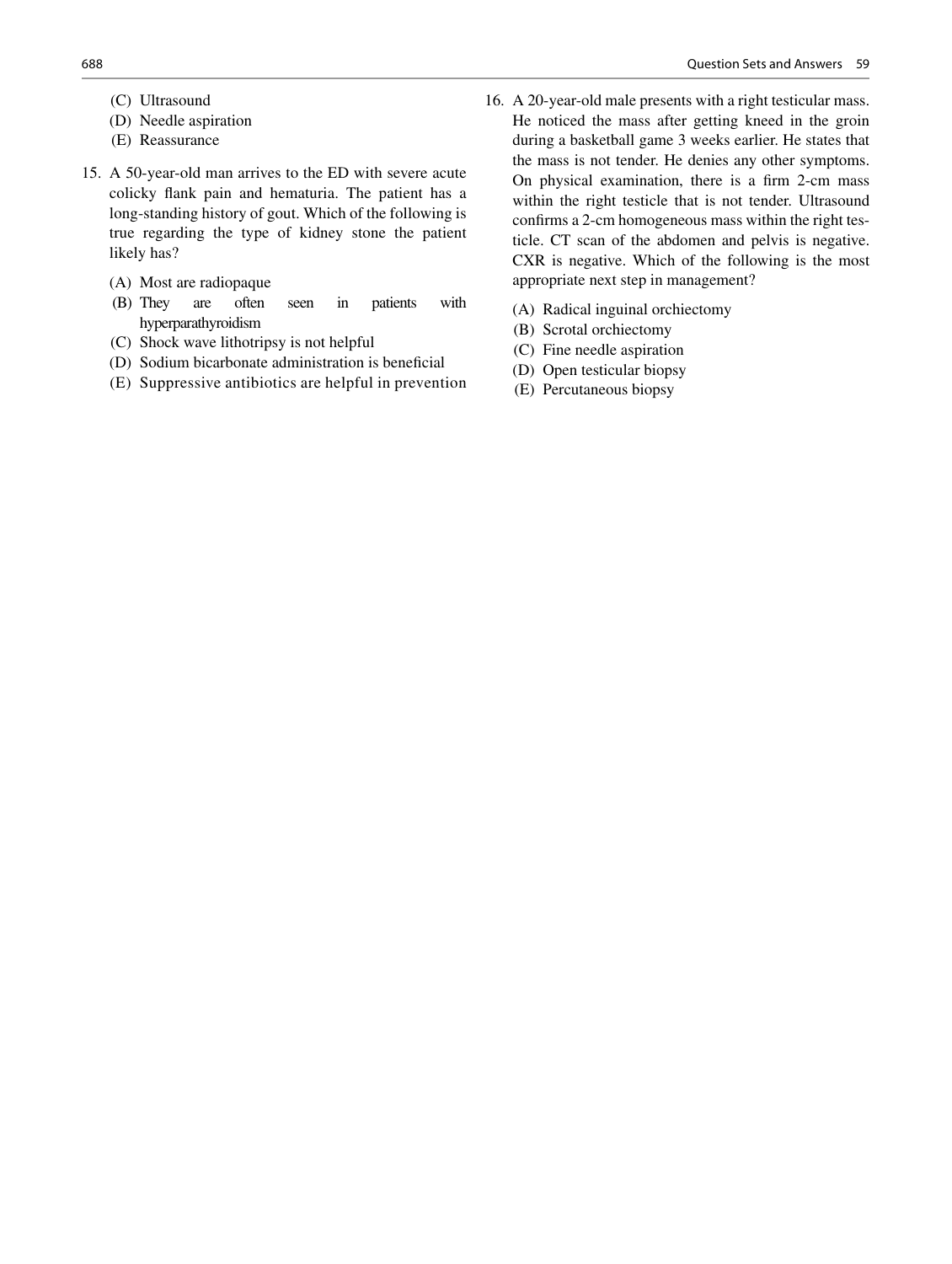#### **Answers**

### **1. Answer A**

 The presentation is consistent with nephrolithiasis. Initial management should focus on IV fluid hydration and analgesia. Recommended imaging includes a KUB (a supine X-ray of the abdomen) and a non-contrast CT of the abdomen and pelvis. The use of contrast (B) may interfere with visualization of the stone. An upright abdominal X-ray (C) is used to look for air-fluid levels in association with a small bowel obstruction or free air under the diaphragm. Such a film cuts off the pelvis and as such will miss many ureteral stones. IVP (D) has largely been replaced by CT. Renal ultrasound (E) may be used in pregnant patients but may miss stones; it is also used to look for hydronephrosis as an adjunct to KUB (if a CT scan is not obtained).

## **2. Answer C**

 Injuries to the genitourinary tract are commonly seen following blunt trauma. Bladder injuries typically occur when the bladder is full (such as following a drinking binge). Injuries to the bladder are divided into intraperitoneal and extraperitoneal. Intraperitoneal injuries will demonstrate a large amount of intraperitoneal free fluid (and contrast) on CT scan. Although the free fluid might initially be thought of as being blood, the absence of liver or spleen injury raises suspicion that the fluid is urine. Intraperitoneal injuries require laparotomy and repair. The bladder dome is the only region covered by the peritoneum and is considered the weakest portion; thus, it is prone to rupture. However, the most common overall location of bladder rupture is at the base of the bladder (B), which is located in the retroperitoneum. Retroperitoneal bladder injuries are most often associated with pelvic fractures and can be managed nonoperatively. The ureter (A) and renal hilum (D) are also located in the retroperitoneum. Urethral injury (E) is associated with blood at the urethral meatus and would not be expected to cause free fluid in the peritoneum.

# **3. Answer D**

 Varicocele is often an asymptomatic condition, but patients may complain of a vague discomfort and/or pain in the scrotum. The affected side will have a mass that feels similar to a "bag of worms" and will disappear upon lying down and reappear when the patient stands up. Varicoceles develop as a result of tortuous dilation of the pampiniform plexus of the veins surrounding the spermatic cord and testis. About 80 % occur on the left side (A). Since it is a venous drainage problem, varicoceles increase in size with Valsalva. Unlike a hydrocele that transilluminates (as it contains clear fluid), a varicocele does not (C). A testicle that is high in the scrotum (B) would raise concern for testicular torsion (if associated with sudden pain) or a partially undescended testicle. An absent cremasteric reflex (E) is seen with testicular torsion.

#### 689

#### **4. Answer D**

 The history of sudden penile pain following trauma combined with the physical examination is consistent with a penile fracture, which requires urgent surgical repair. It is due to a tear in the tunica albuginea with subsequent rupture of one or both of the corpus cavernosum. Failure to recognize and surgically manage the injury often results in permanent erectile dysfunction. Men are often embarrassed to describe the true nature of the injury so they fabricate stories that don't fit the clinical picture. Penile fractures most often occur during vigorous sexual activity. Most patients describe a "snapping" sound preceding the fracture. A hematoma rapidly develops within the corpus cavernosum and presents as a blue discoloration at the base of the penis, which is deviated at the fracture site. Prior to surgical exploration, a urethral injury should be ruled out with a retrograde urethrogram. CT scan (A) and cystoscopy (B) play no role in the evaluation of penile fractures. Analgesics and best rest (C) are not acceptable options for a patient suspected of having a penile fracture. Temporary suprapubic catheter (E) would not help address the underlying problem.

#### **5. Answer A**

 Ureteral obstruction in association with sepsis requires emergent urinary decompression. This is most expeditiously achieved via a percutaneous nephrostomy tube. Shock wave lithotripsy (C) is unlikely to relieve the obstruction caused by a stone of this size. Open nephrostomy (B) is rarely indicated. Close monitoring in the ICU (E) as the sole management plan would be inappropriate for a patient with sepsis secondary to a blocked ureter. Hydration, analgesics, and bed rest would be appropriate for an uncomplicated and small renal stone without accompanying hydronephrosis. A ureteral stent (D) is an option; however, it is a more time-consuming procedure that will not be as expeditious in a septic patient compared to a percutaneous nephrostomy.

### **6. Answer D**

 The testes receive blood from three (A) sources: a testicular artery that arises directly from the aorta, from the cremaster artery which is a branch of the inferior epigastric artery, and from the deferential artery, or the artery to the ductus deferens which is a branch of the superior vesical artery. As such, the testicular artery can be divided in most patients without testicular ischemia developing. In fact, the testicular artery is sometimes intentionally divided in the setting of an undescended testicle, when the testicle is very high in the retroperitoneum and additional length is needed to bring it into the scrotum. The most common cause of testicular ischemia after inguinal hernia repair is injury to the pampiniform plexus which causes severe testicular congestion and subsequent ischemia (B). A blood-testis barrier exists, presumably to prevent sperm (which are formed during adolescence)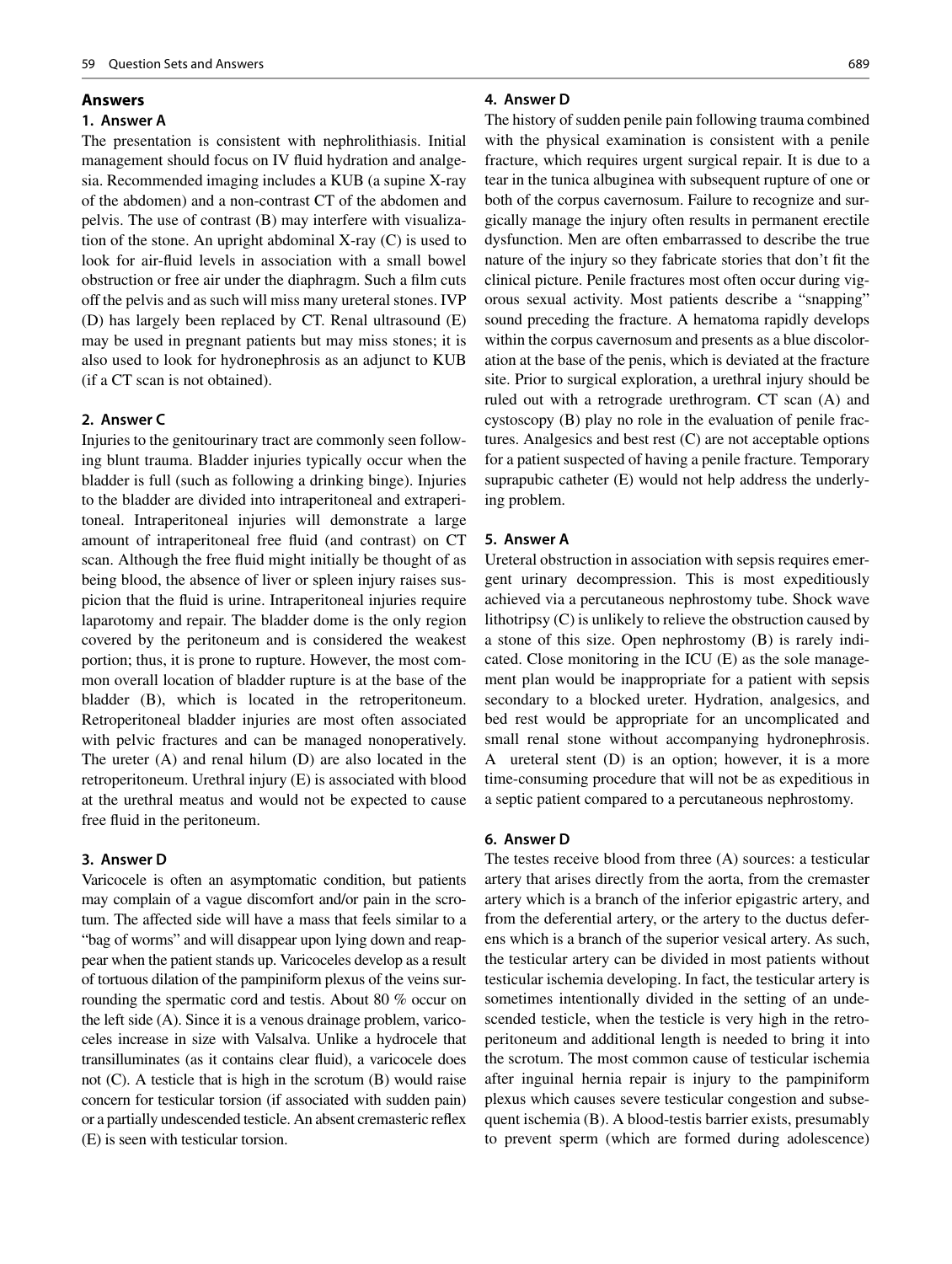from coming in contact with the blood. In the setting of testicular necrosis, antisperm antibodies can form and adversely affect future fertility (C). Lymphatic drainage from the testicle is to periaortic nodes (E). This needs to be recognized in the metastatic work-up of testicular cancer.

# **7. Answer C**

 A scrotal mass that feels like a "bag of worms" is the classic description for a varicocele, which essentially represents dilated veins in the pampiniform plexus. Sudden onset of a right-sided varicocele should raise suspicion for a renal cell carcinoma that has occluded the inferior vena cava (IVC). The vast majority (80 %) of varicoceles are left sided due to the higher likelihood of impaired drainage of the left testicular vein (it enters the left renal vein at a right angle). Drainage of the right testicular vein is better as it enters at a less acute angle and directly into the inferior vena cava (IVC). Thus sudden onset of a right-sided varicocele raises suspicion that the IVC is obstructed. The best initial test is to perform a CT scan of the abdomen to look for a renal or other retroperitoneal mass. There is no known effective medical management for varicoceles, so that scrotal support and NSAIDs (A) would not be recommended. Varicoceles are associated with infertility (due to low sperm count and decreased motility). Surgical intervention (B) is considered for such an indication. Reassurance and observation (D) would not be appropriate as further work-up is indicated. Since a varicocele is a nest of dilated veins, attempts to biopsy would be contraindicated (E).

## **8. Answer D**

 The history and physical are classic for testicular torsion, including the age (adolescent), sudden onset of pain, testicular swelling, superior displacement of the testicle, and an absent cremasteric reflex. Constitutional symptoms (nausea and vomiting) are also common. Testicular torsion represents an emergency, as time is of essence. If a testicular torsion is reduced within 6 h of onset, there is a very high testicular salvage rate (>90 %), whereas with delays in management beyond 24 h, the testicular salvage rate plummets to <10 %. If the diagnosis is in doubt, color duplex scan (ultrasound with Doppler) (B) is recommended to look for the absence of blood flow in the affected testicle, but would be inappropriate in a patient with a clear-cut presentation as it would delay management. Ultrasound (A) is not helpful as it does not provide blood flow information. Treatment is surgical, via orchiopexy. Since the contralateral testicle is at risk, bilateral orchiopexy is recommended (C). Scrotal support and NSAIDs (E) would be inappropriate.

# **9. Answer C**

Patients with Crohn's disease that present with flank pain and hematuria should raise suspicion for nephrolithiasis secondary to hyperoxaluria. Her laparotomy scar suggests that she

had an ileocolic resection, which would predispose her to fat malabsorption as the terminal ileum is the principal site for fat absorption. In healthy patients, calcium binds to oxalate to prevent its absorption from the GI tract. In patients with increased amounts of fat in the GI lumen (e.g., Crohn's statuspost ileocolic resection), the calcium preferentially binds to fat leaving the unbound oxalate available for reabsorption and, thus, increases the risk of developing calcium oxalate renal stones. Hypercalciuria (B) would have been the most likely etiology had she not had Crohn's. Protease producing bacteria (D) are associated with struvite stones and recurrent urinary tract infections. Gallstones (A) do not cause flank pain or hematuria, and mesalamine (E) is not a known risk factor for the development of renal stones.

# **10. Answer A**

This patient's history and ultrasound findings are suggestive of Henoch-Schönlein purpura (HSP). This classically develops after an URI or drug exposure (e.g., vancomycin) in young children. HSP is typically characterized by nonthrombocytopenic purpura, arthralgia, abdominal pain, intussusception, and, less frequently, scrotal pain. Rarely, scrotal pain may be the only manifestation of HSP. The sonographic findings of an enlarged, rounded epididymis are sufficiently characteristic to allow distinction from torsion in most cases. HSP patients may also develop thickened scrotal skin. Recent weight loss, night sweats, and fevers (B) can represent the constitutional symptoms seen in patients with testicular cancer. However, these patients present with a painless testicular mass. A young boy with no history of sexual activity would not be expected to have epididymitis (C) or a urethral tract infection with painful urination (E). Sores in the mouth and swelling of the eyes (D) are seen in patients with Behcet's syndrome, a form of vasculitis. Patients with Behcet's can also develop scrotal pain secondary to open sores. However, Bechet's is very rare in the United States and more commonly seen in the Middle East and Asia.

#### **11. Answer E**

 Infants born with cryptorchidism have an increased risk of developing testicular cancer later in life. An undescended testicle may be palpable high up in the inguinal canal, or nonpalpable, in which case it may be in the retroperitoneum or absent. Orchiopexy is a procedure to move an undescended testicle into the scrotum and anchor it to the scrotal wall. Orchiopexy has several theoretical benefits. It may improve fertility. An undescended testicle is thought to the increase risk of infertility, as the warmer environment of the retroperitoneum or the inguinal canal leads to impairment of germ cell maturation. Undescended testicles are at higher risk of torsion. Orchiopexy prevents such a catastrophic event. Orchiopexy permits regular physical examination so as to detect any potential malignancies later in life. However, the act of lowering the testicle does not lower its future risk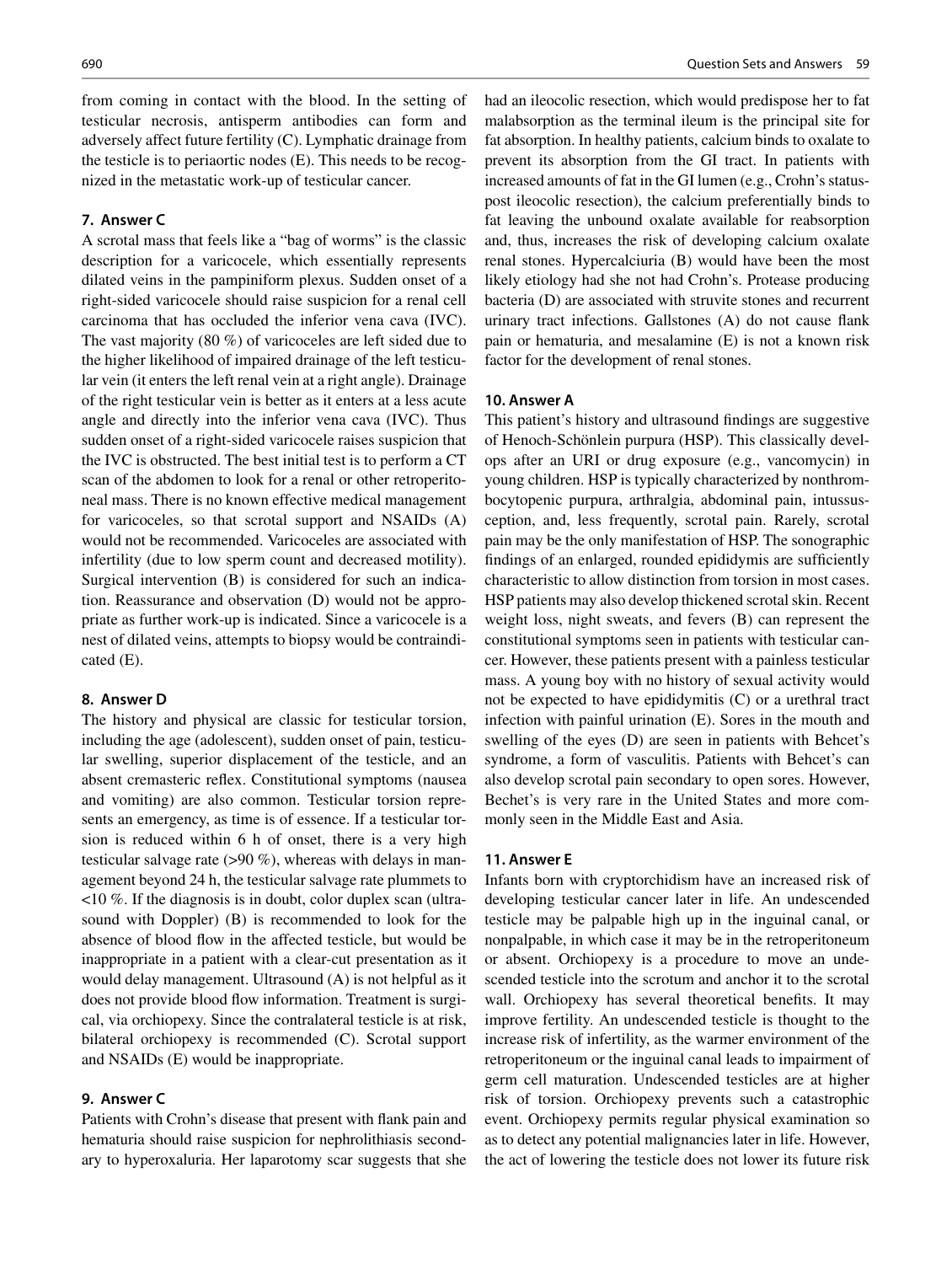of developing a malignancy (thus answers A–D are incorrect). The higher the testicle is found away from the scrotum, the higher the likelihood of developing testicular cancer later in life. Although the precise time to perform orchiopexy is not well established, most clinicians elect to do it shortly after the patient's first year of life so as to reduce the risk of infertility. Hormonal therapy (C) with intramuscular beta-hCG injection is sometimes used in an attempt to induce testicular descent; however, it is successful in only a minority of patients.

# **12. Answer B**

 The most common type of bladder cancer in the United States is urothelial carcinoma (transitional cell carcinoma) (A) and is well known to be associated with environmental carcinogens such as smoking and polycyclic aromatic hydrocarbons. However, in parts of the world that are endemic for schistosomiasis, such as Sudan, Egypt, and Tanzania, the most common variant is squamous cell carcinoma. The chronic granulomatous cystitis secondary to the parasite can result in squamous metaplasia and subsequent development of squamous cell carcinoma. Adenocarcinoma of the bladder (C) is rare in the developed world. Mucinoid carcinoma (D) is a subtype of adenocarcinoma and is characterized by abundant extracellular mucin. Small cell carcinoma (E) is often considered a subtype of urothelial carcinoma that is accompanied by small cell differentiation.

## **13. Answer A**

 Leydig cell tumors are benign sex cord-stromal tumors that are associated with high levels of androgen production that may result in precocious puberty in young boys. These children can behave more aggressively and develop early secondary sexual characteristic changes such as enlarged testicles, scrotum, and/or penis, and accelerated linear growth. Characteristic rod-shaped Reinke crystals may be seen on histology for Leydig cell tumors. Scrotal ultrasound would be the next diagnostic step as this can help visualize the mass in question and is also important to help evaluate the contralateral testicle. Ultrasound might also help distinguish between benign lesions, which are more often hyperechoic, and solid lesions that are more likely to be malignant and appear hypoechoic. Sertoli cell tumors (B) are benign and often clinically silent. Seminoma, a germ cell tumor, is the most common type and is considered malignant (C). Teratomas (D) can be benign or malignant, are derived from  $\geq$ 2 embryonic layers, and are associated with AFP or hCG production. Granulosa cell tumor (E) is far more common in females and thus is associated most frequently with ovarian cancer.

#### **14. Answer E**

A hydrocele is a fluid collection within the processus and/or tunica vaginalis of the scrotum. Communicating hydroceles

develop as a result of failure of the processus vaginalis to close during embryologic development, allowing for peritoneal fluid to enter the scrotum. Noncommunicating hydroceles have no connection to the peritoneum, and fluid accumulation develops from the mesothelial lining of the tunica vaginalis. The majority of infants born with hydroceles will have spontaneous resolution by the time they are 1 year old; thus reassurance and observation are the most appropriate forms of management. Surgical repair (A) is not typically done unless the hydrocele is persistent past the first year of life. There are no available medical therapies (B) for managing hydroceles. There is no indication for ultrasound (C) with this classic presentation. Hydroceles are sometimes confused with hernias; however, ultrasound is neither sensitive nor specific for distinguishing the two. Ultrasound would be more suitable for ruling out malignancy in a young adult with a testicular mass. There is no role for needle aspiration (D).

#### **15. Answer D**

 The most likely diagnosis in a patient with a past medical history significant for gout presenting with acute colicky pain and hematuria is nephrolithiasis secondary to uric acid renal stones. Unlike other types of renal stones, this type is radiolucent (A) and will not show up on X-ray. Patients with gout are at increased risk for developing uric acid stones. Sodium bicarbonate will alkalinize the urine to achieve a urinary pH of 6–6.5, as this would provide optimal conditions for dissolution of uric acid stones. Patients with hyperparathyroidism are more prone to developing calcium oxalate renal stones (B). Suppressive antibiotics (E) should be considered in the case of struvite stones secondary to recurrent urinary tract infections. Shock wave lithotripsy (C) may be added as an adjunct to urine alkalinization to further improve the stonefree rate.

#### **16. Answer A**

 The demonstration on ultrasound of a solid mass (e.g., homogeneous) within the testicle makes the likelihood of cancer very high. Any painless mass within the testicle is cancer until proven otherwise. Most patients with testicular cancer present without symptoms and most are young adults (average age between 20 and 35 years). Trauma to the scrotum or groin may prompt men to examine their testes leading to the discovery of an otherwise painless mass. In patients with a testicular mass that is highly suspicious for malignancy (based on physical exam and ultrasound), radical inguinal orchiectomy is performed. Orchiectomy via a trans-scrotal incision (B) is associated with a higher rate of local recurrence. The inguinal incision also allows a longer portion of the spermatic cord to be removed. There is no role for biopsy (C–E) as there is a high risk of seeding or spreading the cancer with biopsy.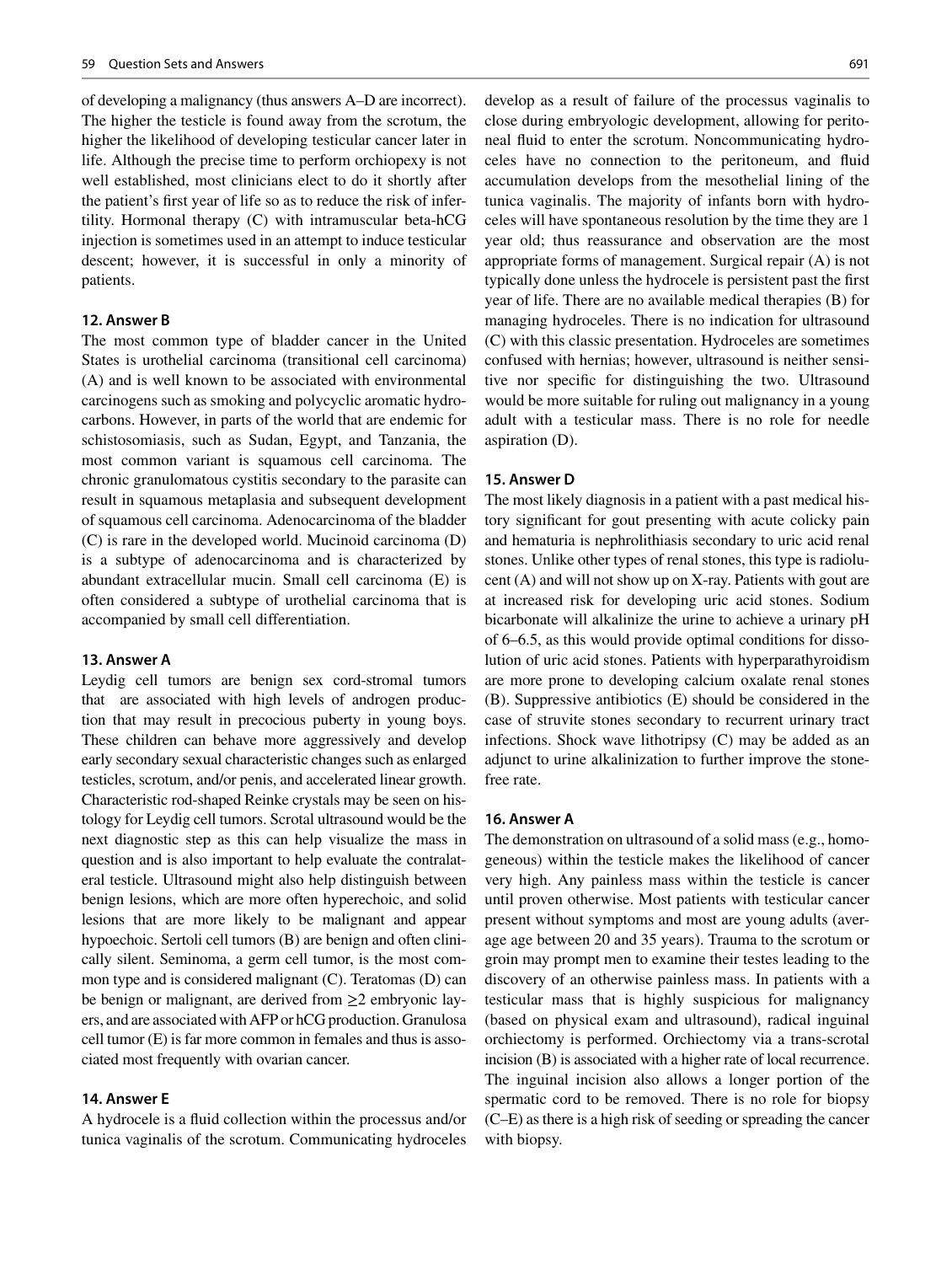# **Vascular**

#### **Christian de Virgilio, Areg Grigorian, and Paul N. Frank**

# **Questions**

- 1. A 67-year-old male smoker with a known abdominal aortic aneurysm (AAA) comes to the ED with the acute onset of flank pain. On physical exam, his blood pressure is 71/49 mmHg, pulse is 121/min, temperature is 98.9 °F, and respirations are 22/min. His abdominal exam reveals distention, a pulsatile abdominal mass, and diffuse tenderness without rebound. What is the most appropriate next step in management?
	- (A) CT scan of the abdomen
	- (B) Exploratory laparotomy
	- (C) Transfusion of packed RBCs
	- (D) Abdominal ultrasound
	- (E) Diagnostic peritoneal lavage
- 2. A 56-year-old man is seen in the ED for onset of severe pain and numbness in his left leg that began 30 min ago. He has a past medical history significant for hypertension, diabetes, and hyperlipidemia. Physical exam reveals a temperature of 98.3 °F, blood pressure of 134/74 mmHg, pulse of 89/min, and respiratory rate of 16/min. Heart is irregularly irregular with no murmurs appreciated. On extremity exam, there is absent pulses in the left femoral, popliteal, and pedal arteries. On the right, all pulses are 2+. The left foot is cool to touch as compared to the right. Sensation to pinprick is decreased on the left dorsum of the foot compared to the right. What is the most likely etiology of these findings?
	- (A) Arterial thrombosis
	- (B) Peripheral neuropathy
	- (C) Arterial embolism
	- (D) Cerebrovascular accident
	- (E) Venous thrombosis
- 3. A 68-year-old male with a 50-pack-year history of smoking presents with 2 h of left arm weakness. Physical exam shows 1+ strength in the left upper extremity and 3+ strength in the proximal left lower extremity. Which of the following is the next step?
	- (A) Doppler ultrasound of the right carotid artery
	- (B) Echocardiogram
	- (C) Non-contrast CT brain
	- (D) ECG
	- (E) CT angiogram of the neck
- 4. A 59-year-old male comes to see his primary care physician endorsing a 10-month history of increasing bilateral calf pain with exercise. He initially only felt discomfort after walking six blocks but now it occurs after only one

block. The pain disappears with rest. His past medical history is significant for hypertension and hypercholesterolemia, for which he takes lisinopril and a statin. He has smoked two packs per day for the past 40 years. His physician orders a complete work-up and decides the patient most likely is suffering from claudication secondary to peripheral arterial disease (PAD). Which of the following findings would be the best way to support the diagnosis of PAD?

- (A) History of pain in legs with exertion
- (B) Diminished peripheral pulses on physical examination
- (C) A combination of history and physical examination
- (D) An ankle–brachial index < 0.9
- (E) Arteriographic evidence of atherosclerotic plaques
- 5. A 65-year-old male comes to the physician for a routine physical exam. He has a past medical history significant for hypertension and hyperlipidemia. He is on hydrochlorothiazide, aspirin, and a statin. He has a 10-packyear smoking history but quit over 30 years ago. Which of the following screening tests is appropriate for this male?
	- (A) CT scan of the abdomen
	- (B) Duplex scan of the carotid arteries
	- (C) Abdominal ultrasonography
	- (D) Pulmonary spirometry
	- (E) Ankle–brachial index (ABI)
- 6. A 52-year-old male is seen at the ED for the acute onset of swelling in his right leg that began 6 h ago. He has a past medical history significant for hypertension and colon cancer being treated with chemotherapy in the outpatient setting. Physical exam reveals a temperature of 99.1 °F, blood pressure of 125/72 mmHg, pulse of 77/ min, and respiratory rate of 16/min. On extremity exam, there are 2+ posterior tibialis and dorsalis pedis pulses bilaterally. The right leg is edematous, warm, and markedly more swollen than the left leg. What is the best initial study in the work-up?
	- (A) Ankle–brachial index (ABI)
	- (B) Venous duplex scan
	- (C) CT angiogram of lower extremities
	- (D) CT of the head
	- (E) Measurement of compartment pressures
- 7. Which of the following patients should undergo carotid endarterectomy (CEA)?
	- (A) 70-year-old male with a history of transient painless right eye vision loss and 75 % stenosis of the right internal carotid artery (ICA)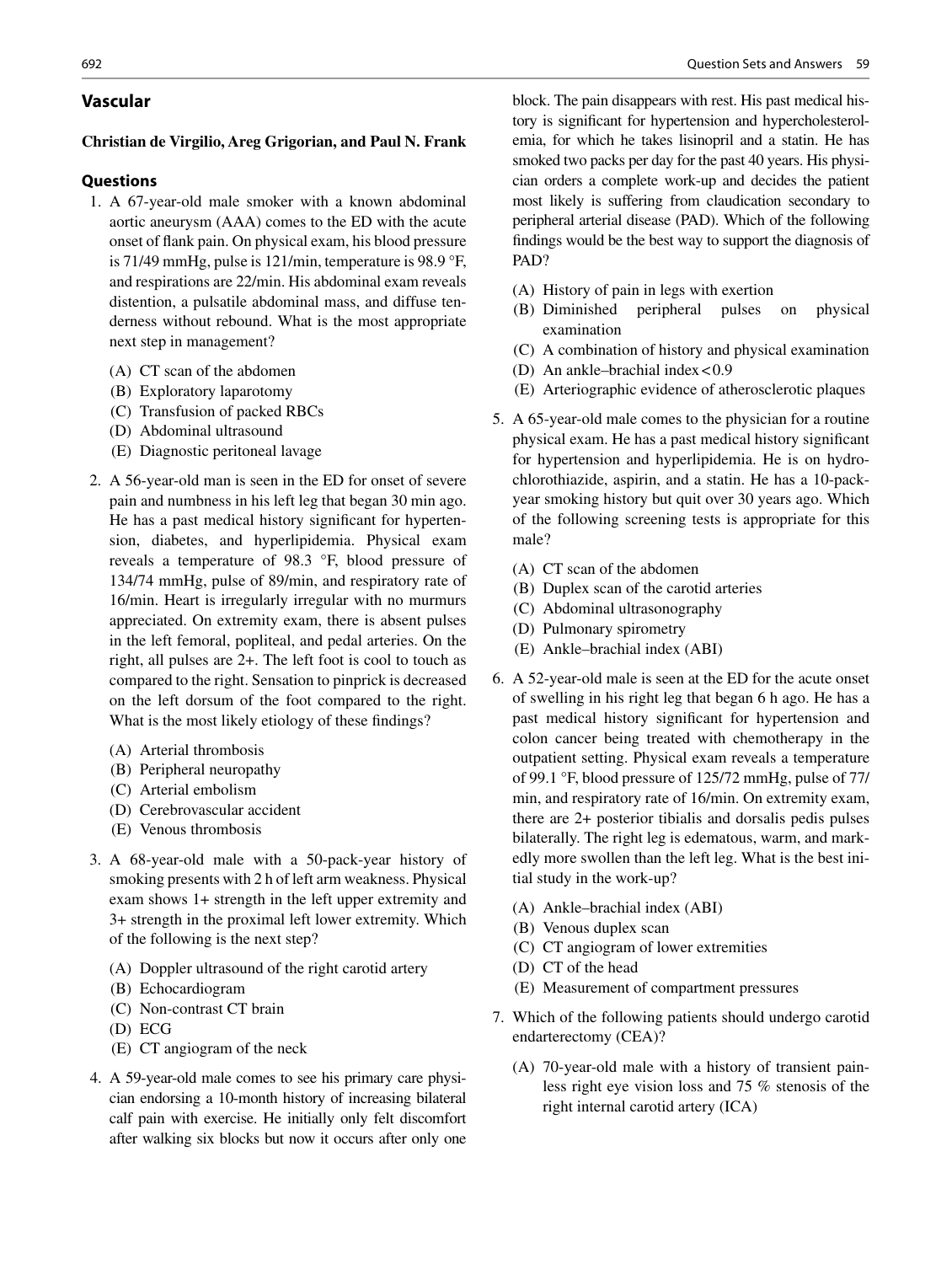- (B) 70-year-old male with a history of transient painless right eye loss and 100 % occlusion of the right ICA
- (C) 65-year-old female who sustained a stroke 1 week ago, is aphasic, has no motor function in her right arm or leg, and has 80 % left ICA stenosis
- (D) 68-year-old male who, 4 days ago, became acutely dizzy and passed out with 60 % right ICA
- (E) 72-year-old male with an irregularly irregular rhythm who presents with left-sided weakness for the last several hours and has a 40 % right ICA stenosis
- 8. A 70-year-old male presents with right calf pain after walking three blocks, forcing him to stop and rest. He denies pain at rest in his foot. He smokes one pack per day. His pulse is 74/min, respiratory rate is 16/min, and blood pressure is 136/86 mmHg. Physical examination reveals diminished pulses in his right foot. The ankle– brachial index on the right leg is 0.7. The next step in the management is:
	- (A) Smoking cessation
	- (B) CT angiogram
	- (C) MR angiogram
	- (D) Formal angiogram
	- (E) Stenting of iliac artery
- 9. A 55-year-old male comes to the physician complaining of bilateral leg pain with walking that is relieved by rest. He has a history of hypertension, hyperlipidemia, chronic obstructive pulmonary disease, and a 30-packyear smoking history. On physical exam, his blood pressure is 139/79 mmHg, temperature is 99.3 °F, pulse is 89/min, and respirations are 16/min. Present behind both knees are small pulsatile masses. What is most strongly associated with this finding?
	- (A) Aortic dissection
	- (B) Hypercoagulable state
	- (C) Degenerative joint disease (DJD)
	- (D) Abdominal aortic aneurysm (AAA)
	- (E) Thoracic aortic aneurysm
- 10. A 62-year-old man presents to the physician with swelling in both legs that has been going on for several months. He has a past medical history significant for hypertension and hyperlipidemia. He states that the swelling becomes progressively worse throughout the day. He denies any pain associated with the swelling. Physical exam reveals a temperature of 99.1 °F, blood pressure of 125/72 mmHg, pulse of 77/min, and respiratory rate of 16/min. Heart is in regular rate and rhythm with no murmurs. JVP is 7 cm. The lungs are clear to auscultation. On extremity exam, there are strong posterior tibialis and dorsalis pedis

pulses bilaterally. The legs are edematous up to the knee with a small patch of eczematous, erythematous-brown scaling skin rash located on the medial malleolus of the right ankle. Which of the following is the most likely cause of his edema?

- (A) Peripheral artery disease
- (B) Deep venous thrombosis
- (C) Renal protein loss
- (D) Reduced cardiac output
- (E) Valve incompetence
- 11. At a follow-up appointment 2 weeks after undergoing left carotid endarterectomy (CEA), it is observed that the patient's tongue deviates to the left when he is asked to stick his tongue out. Which of the following is the most likely explanation?
	- (A) Perioperative stroke of the medulla
	- (B) Hematoma compressing the musculature of the oropharynx
	- (C) Injury to cranial nerve VII
	- (D) Injury of cranial nerve X
	- (E) Injury of cranial nerve XII
- 12. A 61-year-old man comes to the physician with an 8-month history of increasing bilateral calf pain during his morning walks. The pain disappears with rest. He reports that the last time he saw a doctor was 20 years ago. He has a 30 pack year smoking history, but recently quit. His pulse is 68/min, respirations are 18/min, and blood pressure is 126/76 mmHg. His total cholesterol is 320 mg/dL. His doctor recommends that the patient starts a statin and aspirin to reduce the risk of adverse cardiac events. In addition, he recommends that the patient begins an exercise walking program. What would the addition of this intervention provide for the patient?
	- (A) It will improve his overall cardiac health but will not improve his walking distance
	- (B) It would be expected to result in an increase in his ankle–brachial index
	- (C) It is less effective than administering a vasodilator
	- (D) It can result in a doubling of his walking distance
	- (E) It is contraindicated
- 13. A 75-year-old male is recovering in the ICU from an open repair of a ruptured abdominal aortic aneurysm. On post-op day 1, he complains of abdominal pain and tenderness over the left lower quadrant, without rebound or guarding. On post-op day 2, he develops bloody diarrhea. Physical exam reveals a blood pressure of 129/79 mmHg, pulse of 100/min, temperature of 99.9 °F, and respirations of 16/min. What is the most likely etiology of his abdominal pain and bloody diarrhea?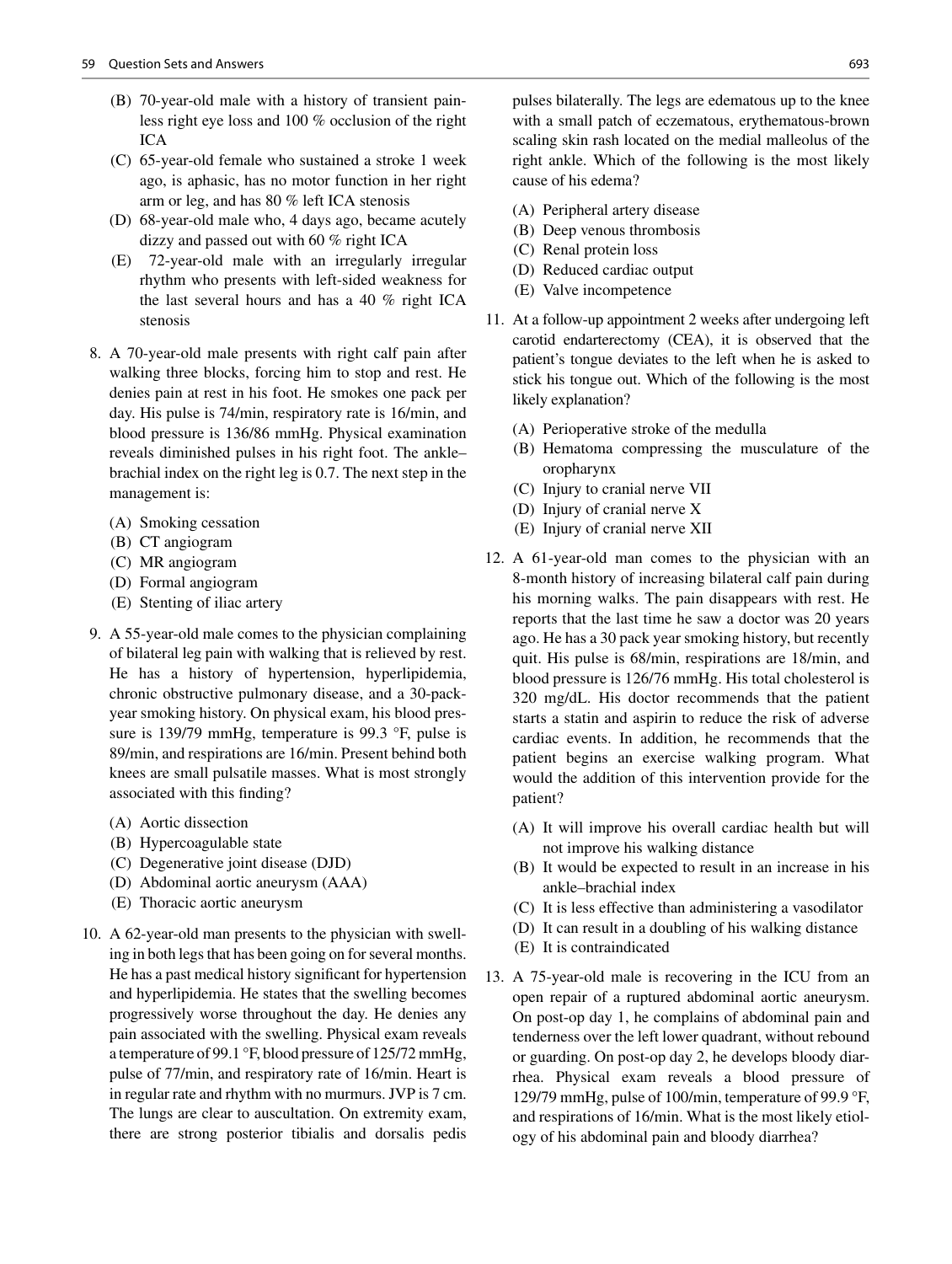- (A) Colonic ischemia
- (B) *Clostridium difficile* colitis
- (C) Diverticulitis
- (D) Inflammatory bowel disease
- (E) Colon cancer
- 14. A 44-year-old female is brought to the ED after a vehicle sideswiped her while she was on her motorcycle. She is complaining of right leg and knee pain. Initial survey reveals stable airway, breathing, and circulation. On exam, her heart has regular rate and rhythm; lungs are clear. No abdominal tenderness of rebound. There is 0/5 motor strength in dorsiflexion of the foot and decreased sensation to pinprick at the dorsum of the foot. The extremity is warm and well perfused, and dorsalis pedis, posterior tibialis, and popliteal pulses are 2+ bilaterally. What is the most likely etiology of her neurologic deficits?
	- (A) Common peroneal nerve injury
	- (B) Compartment syndrome
	- (C) Arterial thrombosis
	- (D) Deep peroneal nerve injury
	- (E) Pain from the fracture
- 15. A 74-year-old male presents to the ED with loss of vision in his right eye. Which of the following findings is most suggestive of a nonsurgical diagnosis?
	- (A) Bruit on auscultation of the right carotid artery
	- (B) Jaw pain with chewing
	- (C) Eighty percent stenosis of the right carotid artery on CT angiogram
	- (D) Left hand weakness
	- (E) Atrial mass on echocardiogram
- 16. In a patient with claudication, the 5-year risk of limb loss is about:
	- (A)  $2-5\%$
	- (B) 8–10 %
	- (C) 20–25  $%$
	- (D)  $40-50\%$
	- (E) 70–80 %
- 17. A 69-year-old immigrant from Mexico comes into the hospital with a 2-day history of severe pain in his left calf. He took Vicodin that a neighbor gave him with only minimal relief. Over the last day, he has lost sensation and movement in his left foot, which prompted him to finally come to the hospital. He has had no medical care and has no past medical history. Physical exam reveals a temperature of 98.5 °F, blood pressure of 147/79 mmHg, heart rate of 85/min, and respiratory rate of 16/min. On extremity exam, there are absent popliteal, posterior tibialis, and dorsalis pedis pulses on the left. Sensation

to pinprick is absent in the left, and he cannot plantar- or dorsiflex his foot. The skin of the foot appears to be mottled. Doppler of the foot vessels reveals no audible signals. What is the definitive treatment?

- (A) Catheter-assisted thrombolysis
- (B) Open surgical intervention
- (C) Amputation
- (D) Aspirin
- (E) Intravenous heparin
- 18. A 71-year-old man comes in to the physician, along with his wife, and reports a 4-month history of increasing left calf pain with exercise. He works as a grocery store manager and describes having the pain every morning after he walks from his car in the parking lot to the grocery store. The pain disappears once he is able to sit down. He has smoked one pack per day for the past 50 years. His pulse is 88/min, respirations are 18/min, and blood pressure is 156/96 mmHg. His total cholesterol is 300 mg/dL. His right ABI is 0.7. His wife is very worried and asks the physician what his prognosis is. In patients with this condition, the 5-year survival is:
	- (A) The same as that of age- and gender-matched controls without claudication
	- (B) Reduced primarily due to the risk of limb gangrene
	- (C) Reduced primarily due to lung cancer
	- (D) Reduced primarily due to coronary artery disease
	- (E) Reduced primarily due to stroke
- 19. A 61-year-old patient with coronary artery disease, diabetes, and hypertension presents to the ED with difficulty speaking and right-sided hemiparesis. His wife reports that he had multiple episodes a few days ago where he had difficulty speaking but they only lasted a few minutes. A CT scan of the head without contrast did not identify any hemorrhage in the brain. His systolic blood pressure is found to be 230 mmHg. What is the most appropriate next step in management?
	- (A) Labetalol
	- (B) Nimodipine
	- (C) Nitroglycerin
	- (D) Nitroprusside
	- (E) Hydralazine
- 20. A 62-year-old male presents to the physician with pain in his buttocks that comes on during his evening walks with his wife, forcing him to stop and rest. He also confides in you that he has been having difficulty maintaining an erection leading to marital problems. Physical exam is significant for absent femoral and distal pulses. What is the most likely diagnosis?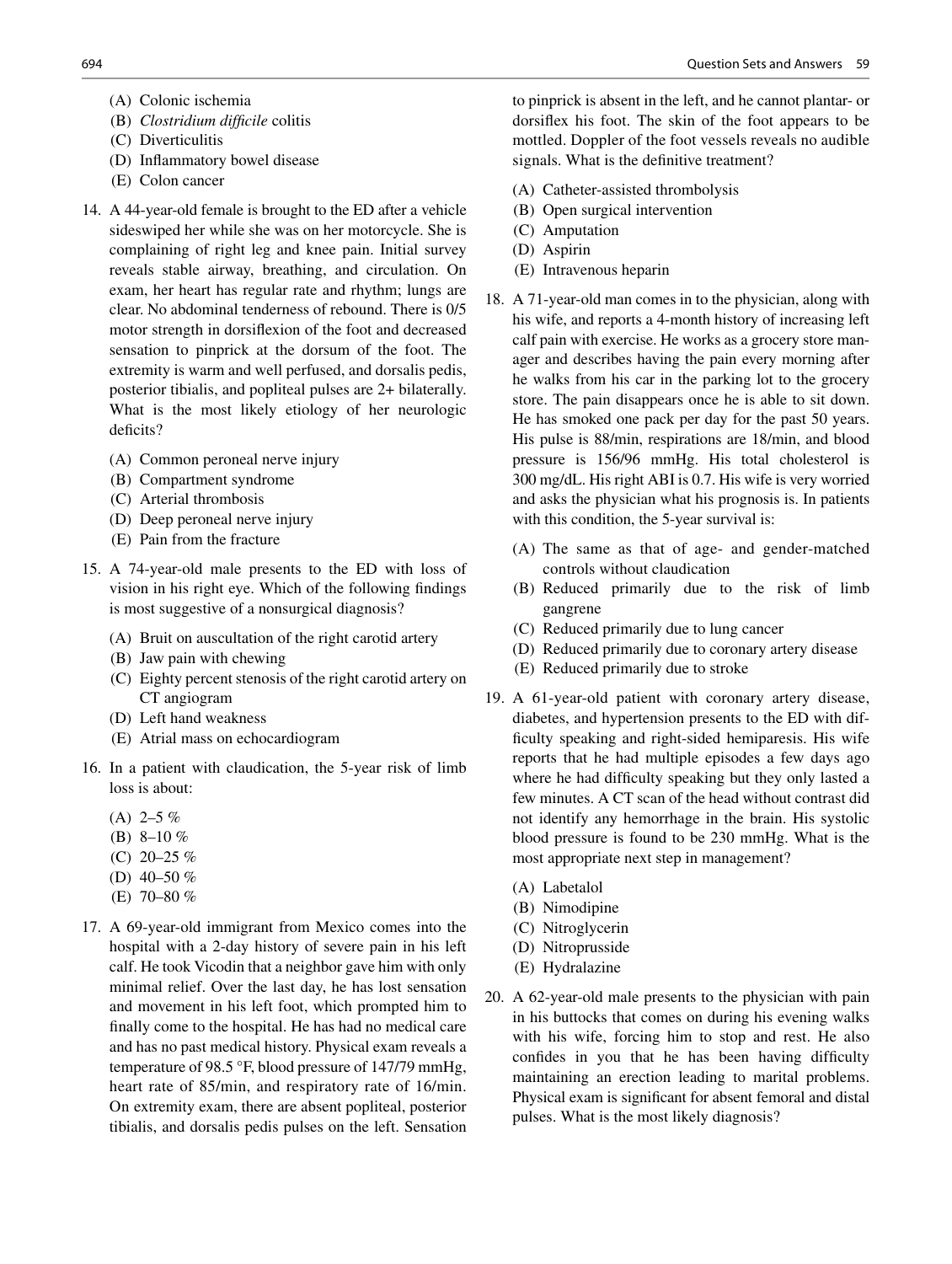- (A) Leriche syndrome
- (B) Acute occlusion of the infrarenal aorta
- $(C)$  Extensive atherosclerosis of the superficial femoral artery
- (D) Spinal stenosis
- (E) Bilateral hip osteoarthritis
- 21. A 65-year-old male presents with new onset claudication. An ABI confirms that he has peripheral arterial disease (PAD). Which of the following would provide the *least* amount of benefit to the patient?
	- (A) Warfarin
	- (B) Aspirin
	- (C) Statin
	- (D) Cilostazol
	- (E) Clopidogrel
- 22. A 30-year-old male presents with a 4-month history of a painful right great toe. In addition, he states that when he walks about two blocks, his right foot hurts and he has to stop to rest. He has a 20 pack year smoking history. His pulse is 74/min, respirations are 18/min, and blood pressure is 126/80 mmHg. His total cholesterol is 160 mg/dl. His serum calcium is 9.4 mg/dL, and on physical examination, he has normal femoral and popliteal pulses bilaterally, but no palpable dorsalis pedis or posterior tibial pulses in either foot. The big toe is slightly bluish and tender to palpation. Which of the following is true about this condition?
	- (A) It responds well to stenting
	- (B) A bypass will be curative
	- (C) Smoking cessation is the cornerstone of management
	- (D) It is unlikely to be due to arterial occlusion
	- (E) It most likely represents early atherosclerosis
- 23. A 65-year-old male carpenter states that his left arm gets tired when he uses it at work, forcing him to stop and rest. In addition, he notes that when using his left arm, he experiences dizziness and vertigo. He has a long-standing history of smoking. Physical examination reveals normal brachial and radial pulses on the right but markedly decreased brachial and radial pulses on the left. In addition, there is an audible bruit just above his left clavicle. Which of the following is true about this condition?
	- (A) The dizziness and vertigo are due to blood being diverted from the anterior brain circulation
- (B) Stenting of the left subclavian artery may be helpful
- (C) Systolic blood pressure measurements in right and left arms are likely to be the same
- (D) It is most likely due to an inflammatory arteritis
- (E) It more commonly affects the right arm
- 24. A 63-year-old male comes to the physician's office for a nonhealing ulcer on his right great toe and intermittent calf pain. His calf pain is brought on by walking for 10 minutes and relieved by rest. He wakes up at night with pain in his great toe and has to get up to relieve it. He has a past medical history significant for hypertension, hyperlipidemia, and diabetes. He has a 30-packyear smoking history. On physical exam, his temperature is 98.4 °F, pulse is 80/min, blood pressure is 139/82, and respirations are 16/min. His LDL is 70 mg/dL. Exam is significant for absent dorsalis pedis and popliteal pulses on the right. The ulcer appears dull gray without purulence. He has diminished sensation to light palpation in both feet. Ankle–brachial index is 0.3 on the right and 0.7 on the left. What is the most appropriate next step in management?
	- (A) Diabetic shoe to offload pressure
	- (B) Formal angiography of the lower extremities
	- (C) Tight glucose control
	- (D) Start oral antibiotics
	- (E) Start heparin
- 25. A 68-year-old male comes to the physician's office for a nonhealing ulcer in his medial malleolus that has been present for several months. He has a past medical history significant for diabetes and hyperlipidemia. On physical exam, his temperature is 98.9 °F, pulse is 70/min, blood pressure is 133/79 mmHg, and respirations are 16/min. Physical exam is significant for pitting right leg edema up to the knee. The leg is warm, and the skin is shiny and has a reddish-brown appearance with several enlarged surface veins. The ulcer has granulation tissue without purulence. Dorsalis pedis pulses are 2+ bilaterally. Which of the following is most likely to assist in healing the ulcer?
	- (A) A compressive dressing impregnated with zinc oxide
	- (B) Diuretics
	- (C) A custom-fitted diabetic shoe
	- (D) Heparin
	- (E) Oral antibiotics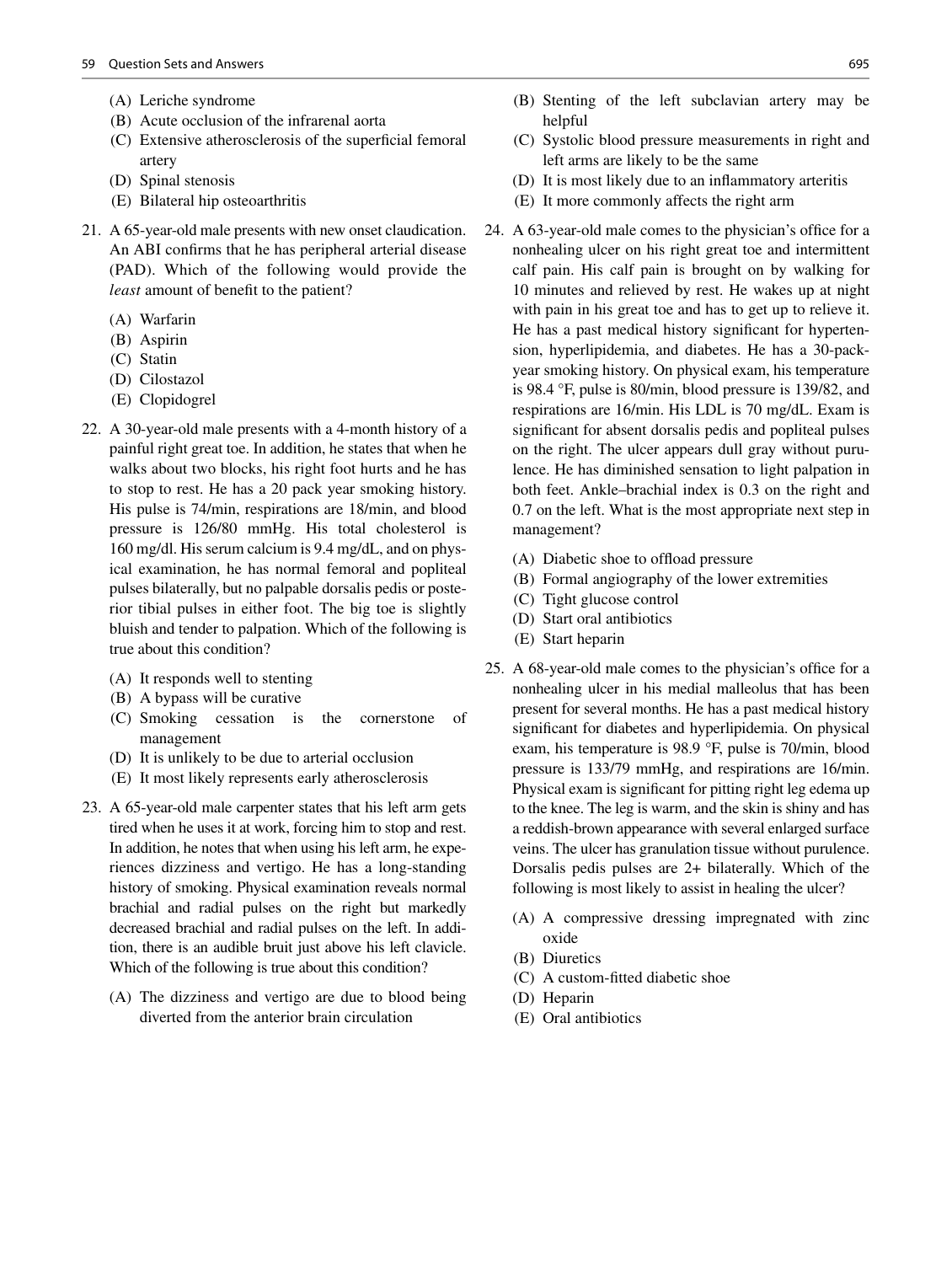# **Answers**

# **1. Answer B**

 This patient is presenting with a ruptured abdominal aortic aneurysm (AAA). Hemodynamically unstable patients presenting with classic symptoms and signs of aortic rupture such as hypotension, flank pain, and a pulsatile mass should be taken emergently to the operating room (OR) for immediate control of hemorrhage. Surgical intervention should not be delayed waiting for CT scan of the abdomen (A) or transfusion of packed red blood cells (C). In fact, permissive hypotension is preferable to aggressive fluid resuscitation prior to the OR, as excessive fluids prior to aortic control may lead to more bleeding. In patients with symptomatic non-ruptured or ruptured AAA who are hemodynamically stable, CT scan of the abdomen can be obtained to assess for feasibility of endovascular repair. For patients who are unstable and are not previously known to have AAA and who do not have a palpable pulsatile mass, ultrasound may be performed quickly prior to abdominal laparotomy, to confirm the presence of AAA, but cannot determine rupture (D). Diagnostic peritoneal lavage is not appropriate to rule out a ruptured AAA. The rupture occurs retroperitoneally, so that a DPL would likely be negative (E).

## **2. Answer C**

 This patient is presenting with acute limb ischemia (ALI) given the pain, pulselessness, and paresthesias (recall the "six Ps"). The etiology of ALI includes thrombus formation (most likely due to long-standing peripheral arterial disease in the legs), embolization (most often from the heart), and trauma. The patient is presenting with an irregularly irregular heart rate, suggesting atrial fibrillation, which is the most common source of arterial embolism. Arterial thrombosis (A) is another cause of ALI. Such patients often have a history of claudication and decreased pulses in the nonischemic leg. Peripheral neuropathy (B) is an important cause of numbness in diabetic patients and would cause decreased sensation in a stocking glove pattern starting on the dorsum of the foot, but would not account for the acute onset and absent pulses. Cerebral ischemia (D) would cause a hemiparesis on the contralateral side and would not cause decreased pulses. Venous thrombosis (E) or DVT would cause warmth, edema, and swelling in the affected leg.

# **3. Answer C**

 Patients who present with symptoms concerning for stroke should undergo a non-contrast CT scan of the brain to rule out intracranial hemorrhage. Once hemorrhage has been ruled out, consideration should be given for thrombolytic therapy for an ischemic stroke (intravenous if within 3 h of symptom onset, intra-arterial if within 6 h of onset). Doppler of the carotid artery (A), echocardiogram (B), ECG (D), or CT angiogram (E) may be performed to evaluate for the

cause of the stroke (carotid plaque vs. cardioembolic), but they are not part of the acute management of this patient.

#### **4. Answer D**

Peripheral arterial disease (PAD) is defined as an anklebrachial index (ABI) < 0.9. The normal ABI ranges from 1 to 1.2. *Symptomatic* PAD can readily be diagnosed via history and physical examination (C), and in fact the classic history, combined with physical exam evidence of diminished pulses, is highly specific, but not sufficiently sensitive. Early PAD can be asymptomatic and is best detected by ABI. Arteriography (E) is invasive and is thus reserved for patients who are to undergo an interventional procedure (E). The pulse exam (B) is very subjective and cannot alone be relied upon to establish a diagnosis of PAD. History of pain in legs  $(A)$  with exertion is not specific to PAD.

# **5. Answer C**

 The United States Preventive Services Task Force (USPSTF) recommends a one-time screening for abdominal aortic aneurysm (AAA) by ultrasonography in men aged 65–75 that have any smoking history. There are no recommendations for women and men who have never smoked. CT of the abdomen (A) is not appropriate for AAA screening. Screening for carotid artery stenosis (B) is not recommended nor screening adults for chronic obstructive pulmonary disease using spirometry (D) or screening for peripheral artery disease with the ankle–brachial index (E).

### **6. Answer B**

 The most likely etiology is a deep vein thrombosis (DVT) given the swelling and history of colon cancer (hypercoagulability). The best diagnostic test is a venous duplex scan. An ABI (A) is appropriate for suspected peripheral arterial disease (PAD), however, that would not cause swelling. CTA (C) would be a useful follow-up study for PAD prior to a planned intervention. CT of the head (D) would be useful for a suspected stroke. Compartment pressure measurements (E) are sometimes used to rule out compartment syndrome when suspicion is low to moderate; however, it presents with pain with passive motion as well as the other "five Ps": pain, pallor, paresthesias, paralysis, and poikilothermia. It classically presents after trauma or after ischemia reperfusion.

#### **7. Answer A**

 The best indication for CEA is a symptomatic high (70– 99 %)-grade ICA stenosis. Symptoms include ipsilateral arm/leg weakness or contralateral amaurosis fugax. Option A fits that description. Since strokes from ICA stenosis are characteristically embolic, once the artery completely occludes (B), there is no longer any embolic risk and thus no benefit from CEA. Patients who have had massive strokes and have no significant neurologic function to preserve  $(C)$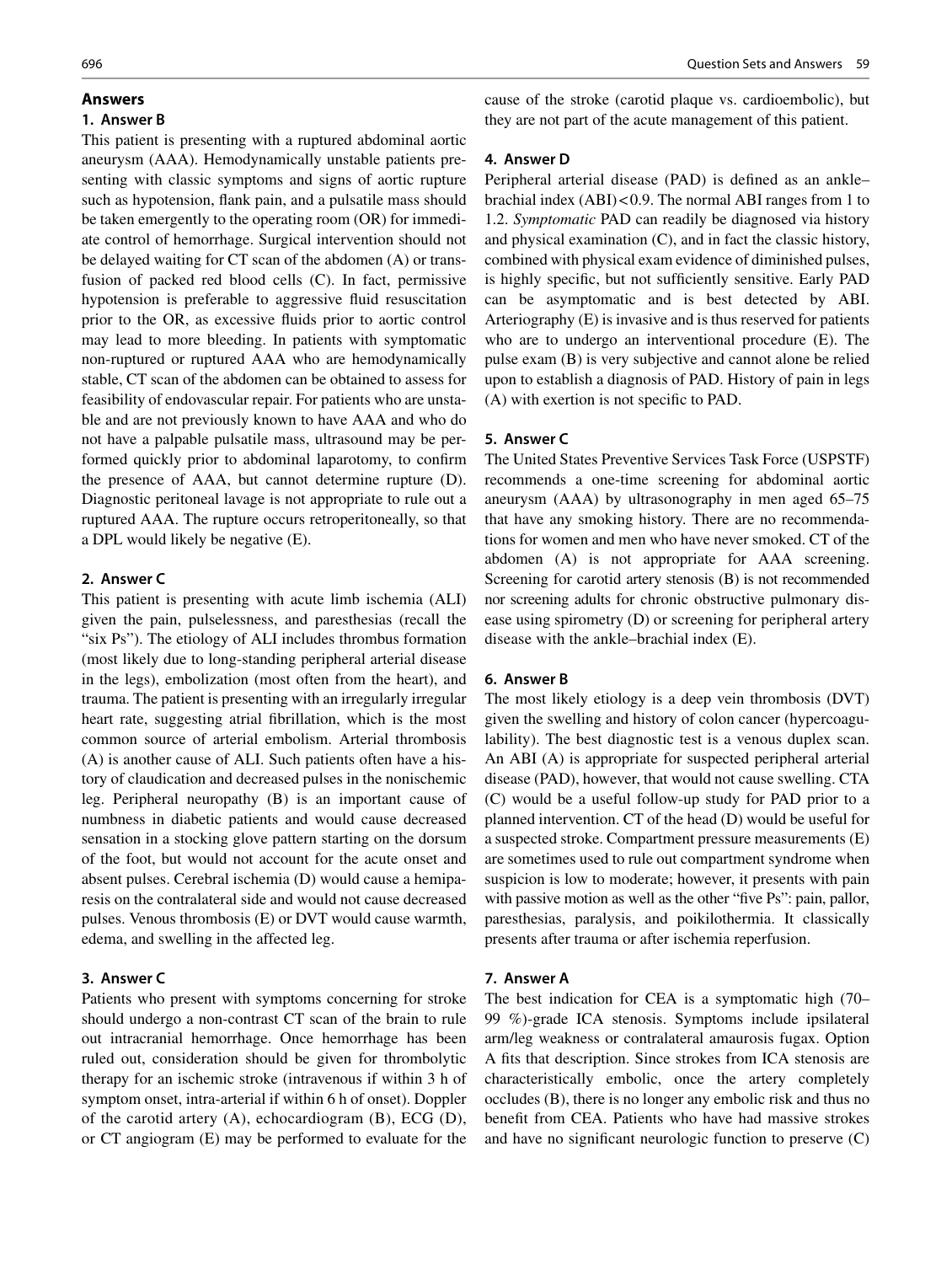should not undergo CEA (as the goal is to prevent further damage to the motor cortex). Dizziness and syncope (D) are not symptoms of ICA stenosis. The patient in answer E likely sustained a stroke secondary to his atrial fibrillation, as opposed to carotid artery embolism.

# **8. Answer A**

 The patient has PAD, manifested by claudication, which is not immediately limb threatening. The diagnosis is confirmed by the ABI <0.9. Further testing is not necessary at this time to confirm the diagnosis. Additional imaging  $(B-D)$ should be reserved for patients in whom an intervention is being planned. Initial management of claudication includes smoking cessation, a walking program, and modification of risk factors (lipid-lowering agents, hypertension control). Stenting is a treatment option (after failed medical management), but one must first obtain imaging to properly plan a possible intervention.

# **9. Answer D**

 The clinical scenario is consistent with a popliteal artery aneurysm. Popliteal artery aneurysms are the most common type of peripheral aneurysms. Risk factors for popliteal aneurysm include smoking, hypertension, male sex, and older age. Patients with a popliteal artery aneurysm have a high risk for aneurysm in the contralateral popliteal artery, femoral arteries, and abdominal aorta. Therefore, patients found to have a popliteal artery aneurysm should be screened with ultrasound for aneurysms at these locations. Hypercoagulable state (B) is associated with deep vein thrombosis. DJD (C) is associated with popliteal (Baker's) cysts. Popliteal aneurysms are not directly associated with thoracic aortic aneurysms (E) or aortic dissection (A).

### **10. Answer E**

Chronic venous insufficiency caused by valve incompetence is the most common cause of lower extremity edema. Edema secondary to valve incompetence is worse when the affected extremity is in the dependent position and improves with extremity elevation. Insufficient venous return causes blood to pool in dependent areas and results in increased capillary pressure causing fluid and red cells to leak out of the capillaries. The skin turns reddish brown due to hemosiderin deposition. Peripheral artery disease (A) causes atrophy of the affected muscles, decreased pulses, decreased hair growth, shiny skin, and claudication. Acute DVT (B) causes sudden onset of pain and swelling of the affected limb. Renal protein loss (C), most commonly caused by nephrotic syndrome, leads to decreased oncotic pressure. In the setting of decreased oncotic pressure, there is leakage of fluid into the interstitial space. Nephrotic syndromes would present with hypertension and widespread edema. Reduced cardiac output (D) would present with respiratory symptoms, crackles, and elevated JVP.

#### **11. Answer E**

Cranial nerve deficits occur in about  $8\%$  of patients after CEA. In 80–90  $\%$ , the deficit resolves within 6 months as the injury is due to nerve irritation from retraction and inflammation. In this case, the patient's tongue deviates to the left on protrusion, suggesting an injury to the left CN XII. Perioperative stroke of the medulla (A) would present with a larger constellation of symptoms. Hematoma (B) is a concern in the immediate postoperative period and would be more likely to compromise the airway than a specific cranial nerve. Injury to the marginal mandibular branch of CN VII (C) would cause a droop at the corner of the mouth. CN X (D) transection would lead to voice hoarseness.

## **12. Answer D**

 The best medical management for sustained improvement in claudication is a walking program, which can double the walking distance (A). A supervised walking program, consisting of 40–50 min of walking 5 days per week is more effective than a non-supervised program. Contrary to common perception, a walking program does not appear to increase collateral blood flow nor does it reliably increase the ankle–brachial index (B). The exact mechanism by which it improves claudication is not known, but possible mechanisms include improvements in endothelial function, skeletal muscle metabolism, and blood viscosity and a reduction in systemic inflammation. In response to PAD, the distal arterial bed undergoes significant vasodilation. As such, administering pure vasodilators  $(C)$  are of no benefit.

#### **13. Answer A**

 This patient is presenting with bowel ischemia secondary to compromised blood flow during open surgical repair of the AAA. During aortic grafting, the inferior mesenteric artery is usually intentionally ligated, which rarely leads to inadequate colonic blood flow. The incidence of colonic ischemia is 7–27 % for open repair of ruptured AAA and 1–13 % for elective AAA repair. *C. difficile* colitis (B) presents with abdominal pain, fever, and watery diarrhea, typically following antibiotic use. Diverticulitis (C) presents with abdominal pain and fever but not bloody diarrhea. Inflammatory bowel disease (D) presents with bloody diarrhea, constipation, fecal incontinence, joint pain, and rash but is more chronic in nature. Colon cancer (E) presents as occult gastrointestinal bleeding, weight loss, and a change in bowel habits.

#### **14. Answer A**

The most likely etiology of her neurologic deficits is transection of the common peroneal nerve at the fibular head. The most common presentation of peroneal nerve injury at the fibular neck is acute foot drop (difficulty dorsiflexing the foot against resistance or gravity) along with numbness of the dorsum of the foot. Compartment syndrome (B) presents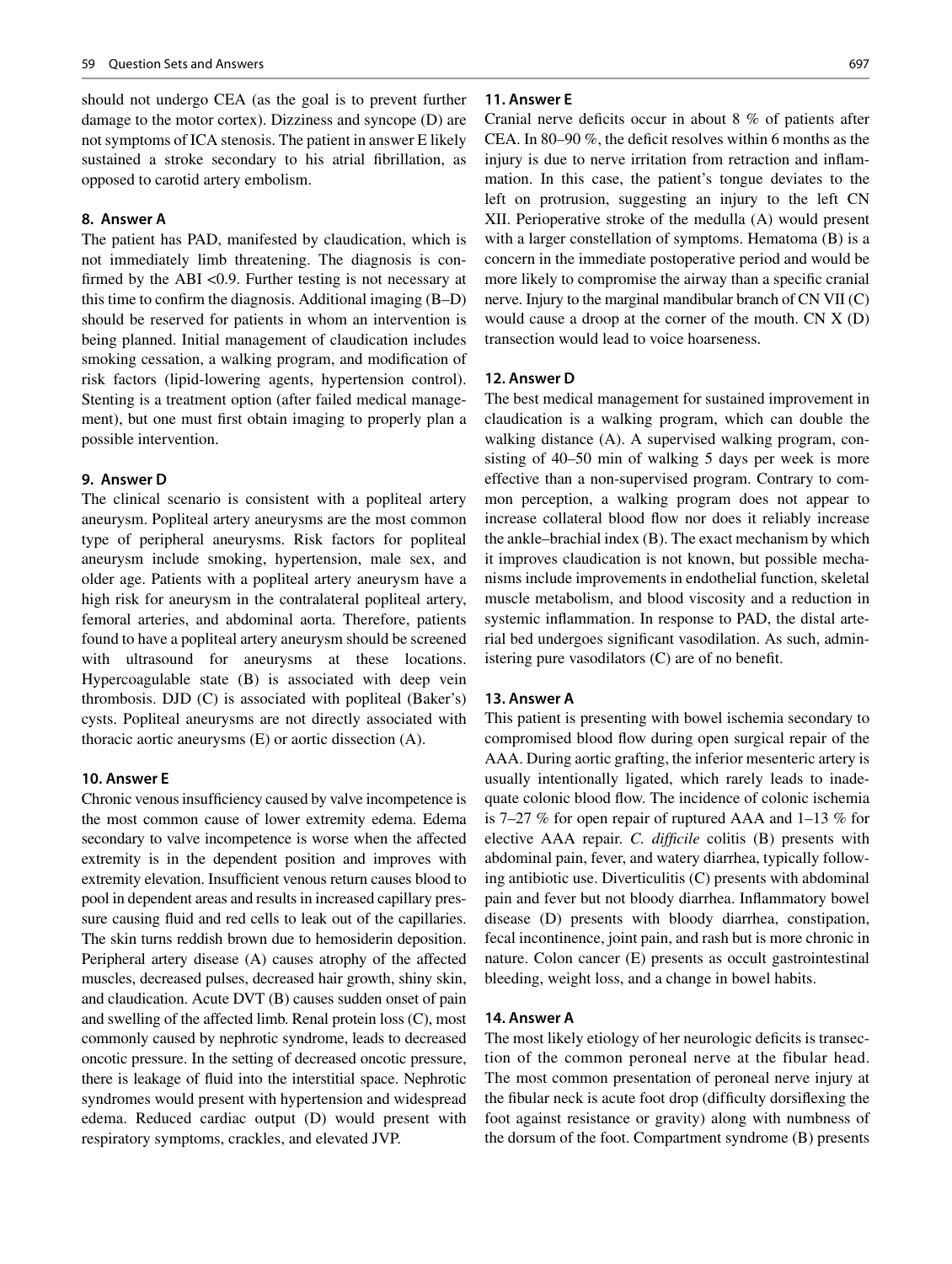with the "five *Ps*": *p*ain (on passive motion), *p* allor, *p* are sthesias, *paralysis*, and *p* oikilothermia following trauma. However, this patient is warm and well perfused and is not complaining of any pain. Arterial thrombosis (C) can occur after trauma; however, the patient has normal distal pulses. Injury to the deep peroneal nerve (D) would cause numbness in the first web space. Pain at the fracture site  $(E)$  should not cause such a profound motor deficit nor would it cause a sensory deficit.

# **15. Answer B**

 Jaw pain with chewing, or jaw claudication, is suggestive of giant cell arteritis, which is managed with steroids. The carotid bruit  $(A)$  is a common physical exam finding in patients with carotid stenosis. CT angiogram showing 80 % stenosis  $(C)$  confirms the diagnosis of carotid stenosis. Left hand weakness (D) may be found in patients who have had an middle cerebral artery stroke and may or may not be due to carotid emboli. An atrial mass on echocardiogram (E) may be an intracardiac tumor, such as atrial myxoma, that will need to be resected surgically.

## **16. Answer A**

 Claudication alone, in the absence of ischemic rest pain or tissue loss, is a relatively benign condition that rarely leads to amputation. The risk of amputation is only about 2–5 %. Thus, medical management can safely be utilized as the first step in its management. Five-year mortality in claudicants, however, is significantly increased as compared to non-claudicants. This is predominantly due to an increased risk of myocardial infarction and to a lesser degree stroke.

#### **17. Answer C**

 The patient presents with irreversible acute limb ischemia. Muscle begins to become damaged after 3 h of ischemia, whereas irreversible ischemia sets in after 6 h. Exam findings that support irreversible ischemia include the 48-h duration of ischemia, profound sensory loss, paralysis of the muscles, mottling of the skin, and inaudible Doppler signals. When acute limb ischemia progresses to irreversible tissue damage, as in the case presented, primary amputation should be performed. Attempting to revascularize an irreversibly ischemic limb (besides not helping the limb) puts the patient at risk of developing reperfusion syndrome, which manifests with severe hyperkalemia, acidosis, and rhabdomyolysis that can lead to renal failure due to acute tubular necrosis.

# **18. Answer D**

 Although claudication is associated with a very low 5-year risk of limb loss  $(2-5\%)$ , it is associated with a significantly reduced 5-year survival (70 %) as compared to matched controls without claudication. This is primarily due to the associated coronary artery disease and risk of myocardial

infarction. Patients with claudication also have an increased risk of carotid stenosis and, as such, an increased risk of stroke, but stroke is not the primary cause of death in these patients.

# **19. Answer A**

 This patient is suffering from an ischemic stroke. Permissive hypertension is considered beneficial following an ischemic stroke so as to maximize cerebral perfusion pressure (CPP). For ischemic strokes, do not use antihypertensive medications to lower blood pressure unless diastolic is greater than 120 mmHg or systolic is greater than 220 mmHg, to ensure proper cerebral perfusion. If it is due to a hemorrhage, keep systolic blood pressure less than 150 mmHg. In both cases, avoid nitroglycerin or nitroprusside (C, D), which can serve as potent vasodilators in the cerebral arteries and veins, increasing intracranial pressure (ICP). Recall that increasing ICP can further compromise CPP (CPP = mean arterial pressure – ICP). Labetalol can be used safely. In the case of hemorrhage, administer nimodipine (D) to avoid cerebral vasospasms related to irritants in blood. Hydralazine (E) is reserved for pregnant patients.

# **20. Answer A**

 The triad of Leriche syndrome is (1) buttock and thigh claudication, (2) erectile dysfunction, and (3) absent femoral pulses. It is due to *chronic* (B) progressive atherosclerosis of the distal aorta and proximal common iliac arteries (not the superficial femoral artery)  $(C)$  that eventually occludes the aorta. Since the occlusion is gradual, collaterals have had a chance to enlarge and refill (reconstitute) the femoral arteries distally. Important collaterals come from the superior mesenteric artery, inferior mesenteric artery (superior hemorrhoidal), lumbar arteries, median sacral artery, and internal mammary (via epigastric arteries). Because the aorta and common iliac arteries are occluded, the blood supply to the buttocks (through the internal iliac arteries) is compromised, as is the blood supply to the penis (via the internal pudendal artery, a branch of the internal iliac artery). Thus the patients endorse buttock claudication, as well as erectile dysfunction. Because of the rich collateral supply around the distal aorta and the chronic nature of the occlusion, the ABI typically drops by only 30 % (to about 0.7). Thus toe gangrene is rare. Patients with diabetes typically develop atherosclerosis more distally in the leg, in the superficial femoral and tibial arteries (not in the aorta). Acute aortic occlusion is a devastating, severe acute ischemia of both lower legs, which manifests by rapid onset of motor and sensory loss. It is seen following a large embolus from atrial fibrillation lodging at the distal aorta. The sudden onset does not permit adequate collateral enlargement. Untreated, it results in limb loss, massive acidosis, and death. Spinal stenosis (D) compresses nerve roots, leading to generalized weakness of both legs that is worse